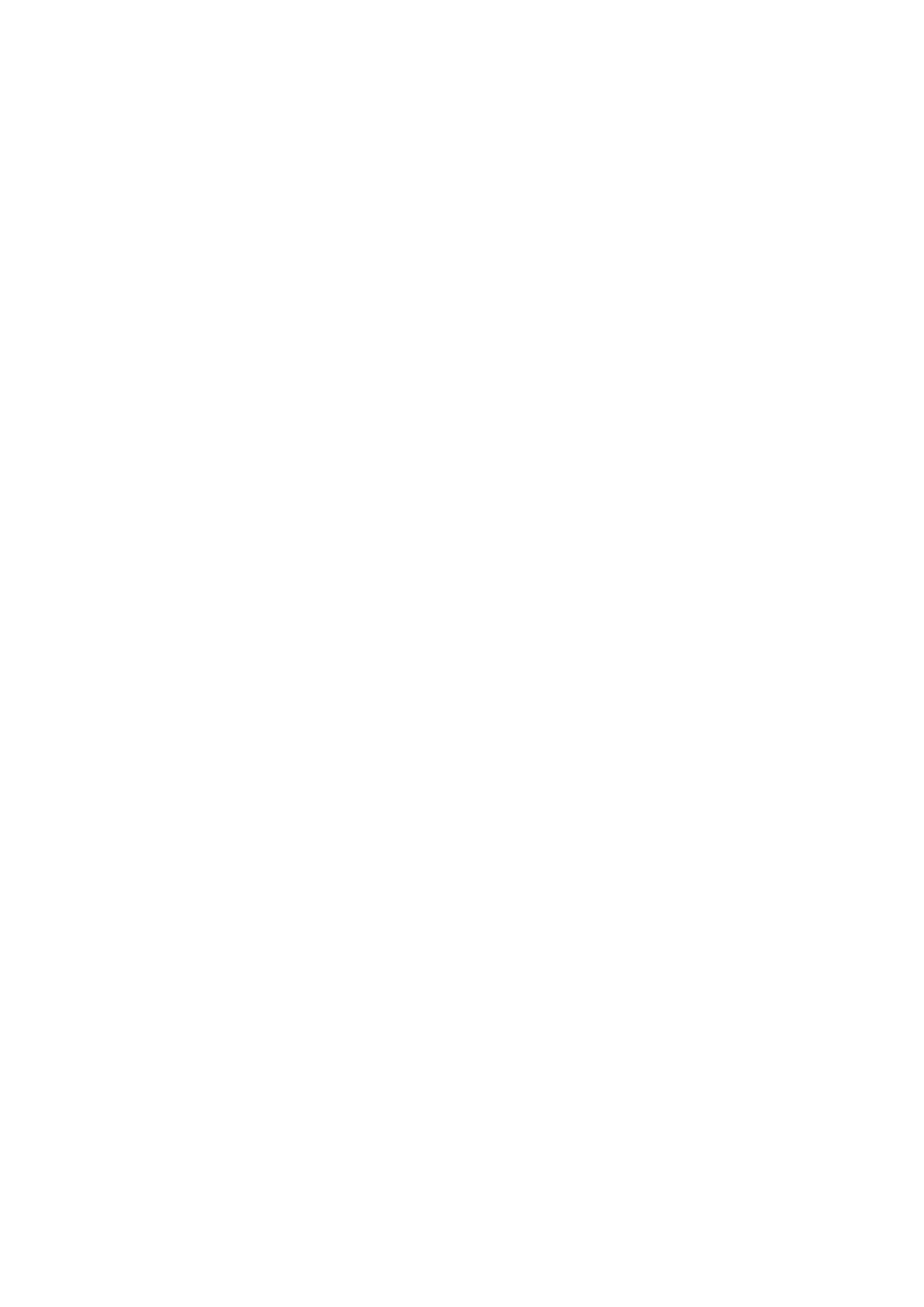$Corn-21-17981$ 



# नाम में बढदीकी के परिणामस्वरूप निर्वेमन के लिये नगा प्रमाण-पत्र FRESH CERTIFICATE OF INCORPORATION CONSEQUENT ON CHANGE OF NAME

[ कम्पनी अधिनियम, 1956 ( 1956 का 1 ) ने अधोन ] In the Office of the Registrar of Companics LN.C.Y. See ngel ... ... ... ... ... ... ... [ Under the Companies Act. 1956 (1 of 1956) ]

... ... ... ...के विषय*ों*। IN THE MATTER OF The East madia Hotels Limited.

मैं एतद्द्वारा प्रमाणित करता हूं कि " " " " परिसीमित जिसका निगमन मूरुत: 19 " " के ' " "के ... ... ... ... ... ... ... ... ... ... ... ... ... ... ... ... ... ... ... ... ... ... ... ... ... ... ... .. ः परिसी मित नाम द्वारा किया गया या कम्पनी अधिनियम 1956 की घारा 21/22 (1) (फ)/22(1) (ख. के नियंत्र्यतां के अनुसार आदर्श्यक संकल्प पारित कर चकी है और इसकी वायर केन्द्रीय सरकार की विश्वित अनुमतिकम्पनी कार्य विभाग द्वारा प्रदान कर दो गई है । thereby certify that the Predict Product into was originally incorporated on 26/5 32(1)(b) of Companies Act, 1956, and the approval of the Central Government signified in writing having boen accorded thereto in the Department of Company Affairs.

धाँगीय निदेशक के तारीख़ ''' '' '' ''' ''' '' '' के पत्र सं ) '' ''' ''' ''' '' '' '' अप हा --- --- --- --- --- --- -- "परियोमित में तर्दांश्व कर दिया मया है और यह जान पूर उक्त कम्पनी का नाम इस दिन 18 pct 1 17 and 1717 23 (1) as the second for periodic to the principle of the principle of the principle of the principle of the principle of the principle of the product of the product of the product of the product of th

 $20.10...19.96$  $\overline{\mathsf{d}}$ ated $\overline{\mathsf{d}}$ the name of the said company is this day changed to... E.I.H. LAMS tod ... ... Limited and this certificate is issued pursuant to section 23(1) of the said Act.

को दिया गया। Given under my hand at  $C$  on extract  $C$  -... this day of ...  $\ldots$  is  $\ldots$  if  $\ldots$  if  $\mathfrak{B}$  is (One thousand the hundred M. nety. 52.70. ...). Caby いるいです  $\frac{1}{\sqrt{G}\cdot M_{\mathcal{V}}\times \mathcal{H}}\times P\times \mathcal{H}\times \mathcal{H}}$ A-SSA, Registrar of Companies

"यहां पर कम्पनी का यह नाम लिखिए जो कि तब्दीली से पूर्व था।

\*Here give the name of the Company as existing prior to the change.

गयहां पर अधिनियम (अधिनियमों का नाम लिखिए जिनके अर्थान कम्पनी का मूलतः रजिल्ट्रोकुरण और निगमन किया गया था। 1Here give the name of the Act(s) under which the Company was originally registered and incorporated. जै० एस० सीत-7

 $J.S. C.-7$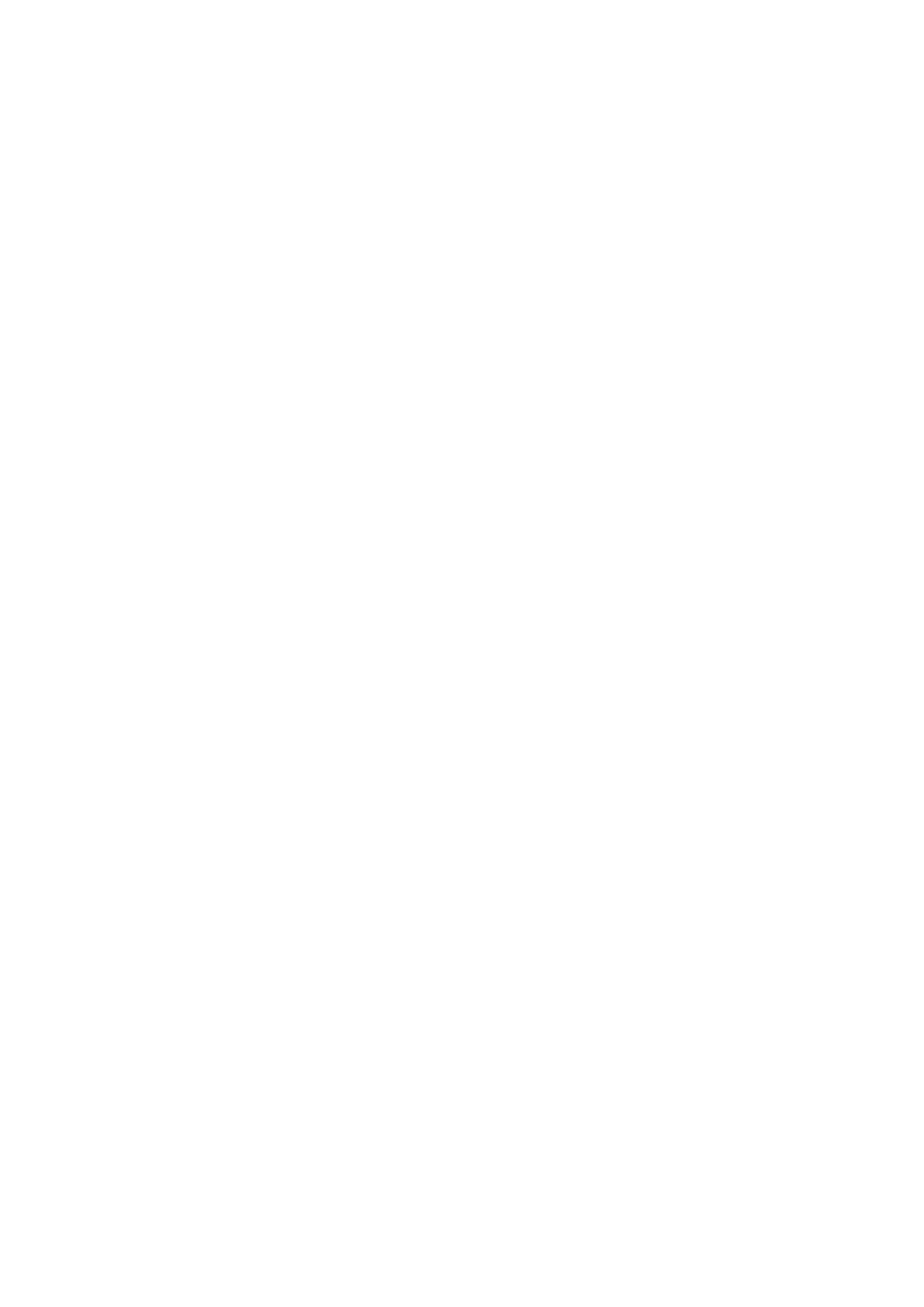*Certificate of Incorporation* ❆❆❆❆❆❆❆❆❆❆❆❆❆❆❆❆❆❆❆❆❆❆❆❆❆❆❆❆❆❆❆❆❆ ❆❆❆❆❆❆❆❆❆❆❆❆❆❆❆❆❆❆❆❆❆❆❆❆❆❆❆❆❆❆❆❆❆ ❆❆❆❆❆❆❆❆❆❆❆❆❆❆❆❆❆❆❆❆❆❆❆❆❆❆❆❆❆❆❆❆❆❆❆❆❆❆❆❆❆❆❆❆❆ ❆❆❆❆❆❆❆❆❆❆❆❆❆❆❆❆❆❆❆❆❆❆❆❆❆❆❆❆❆❆❆❆❆❆❆❆❆❆❆❆❆❆❆❆❆

No. <u>17501</u> of 1949-1950. 17981 186

 *I hereby certify that* THE EAST INDIA HOTELS LIMITED *is this day incorporated under the Indian Companies Act, VII of* 1913, *and that the Company is Limited.*

 *Given under my hand at Calcutta, this Twenty-sixth day of May, One Thousand Nine Hundred and Forty-nine.*

> *Sd/- B. P. ROY Registrar of Joint Stock Companies West Bengal*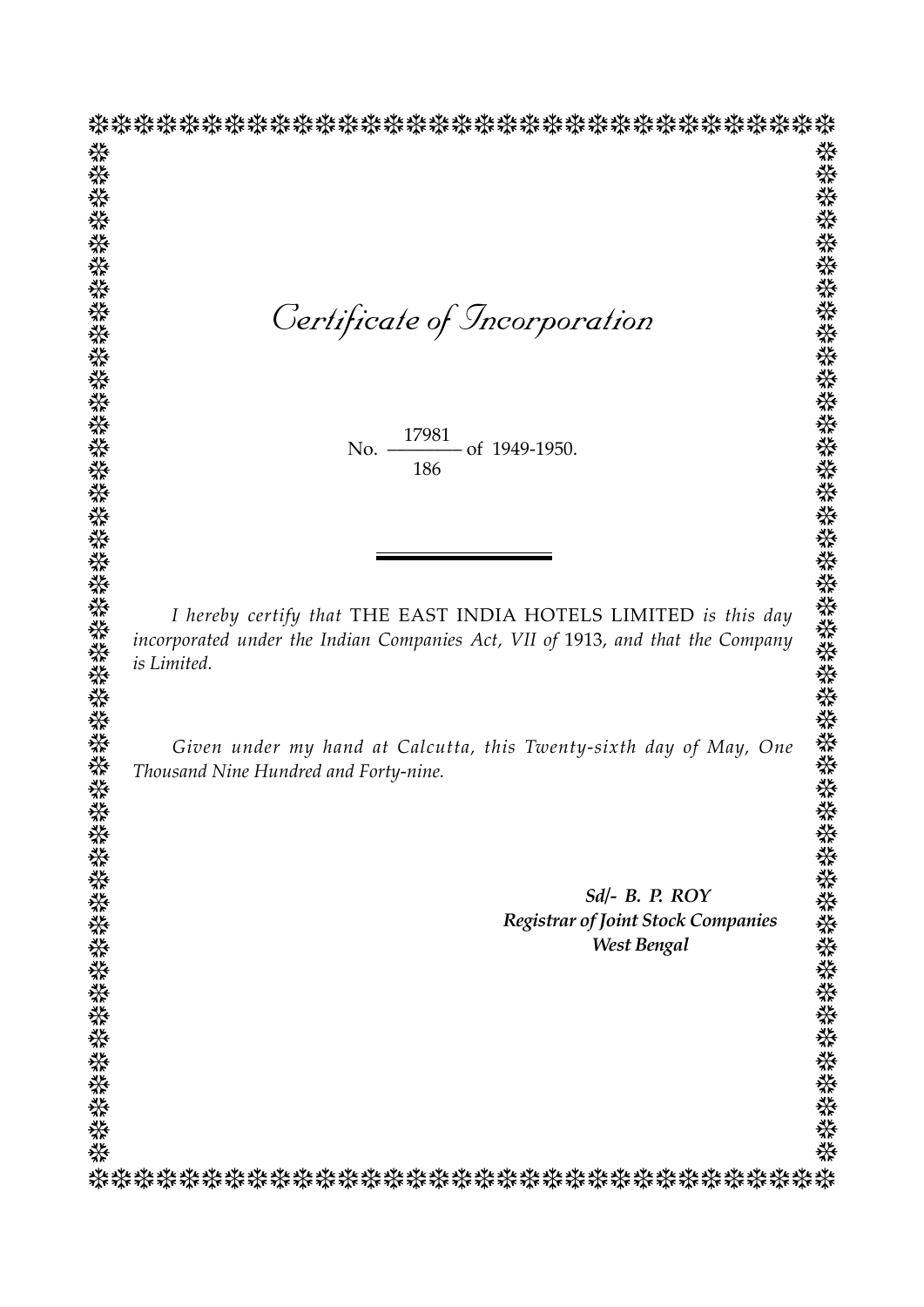CERTIFICATE FOR COMMENCEMENT OF BUSINESS *(Pursuant to section 103(2) of the Indian Companies Act, 1913)*

*\_\_\_\_\_\_\_\_\_\_\_\_\_\_\_*

 I hereby certify that THE EAST INDIA HOTELS LIMITED which was incorporated under the Indian Companies Act, 1913, on the Twenty-sixth day of May 1949, and which has this day filed a duly verified declaration in the prescribed form that the conditions of section 103(1) *(a)* to *(d)* of the said Act, have been complied with, is entitled to commence business.

 Given under my hand at Calcutta, this Twenty-ninth day of August, One Thousand Nine Hundred and Forty-nine.

> **Sd/- B. P. ROY** *Registrar of Joint Stock Companies West Bengal*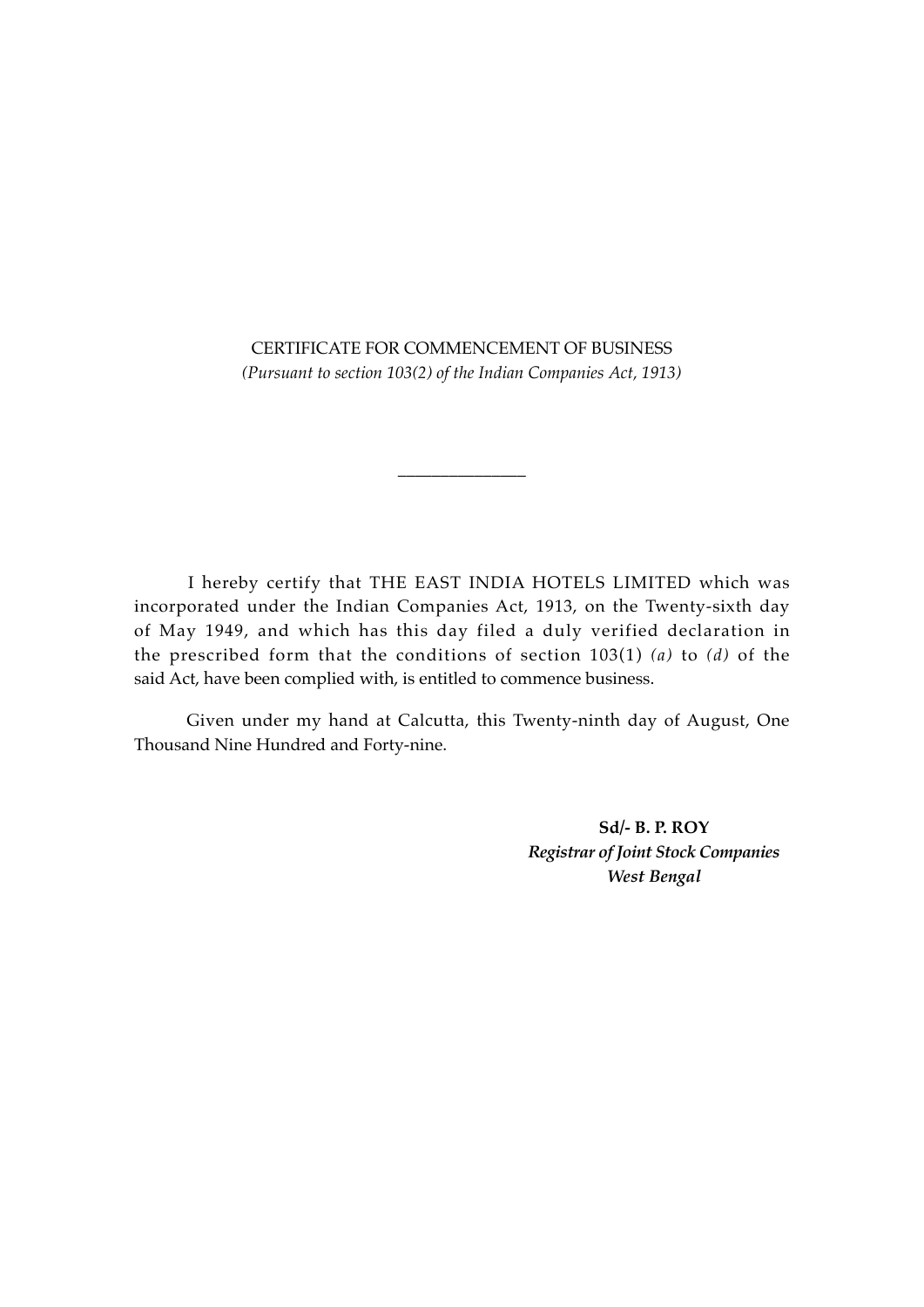*The Companies Act, 2013*

# PUBLIC COMPANY LIMITED BY SHARES

### **MEMORANDUM OF ASSOCIATION**

#### **OF**

# **EIH Limited**

#### CIN: L55101WB1949PLC017981

(As adopted by a Special Resolution passed by the Shareholders by Postal Ballot on 20<sup>th</sup> May, 2015)

- **I.** The name of the Company is "EIH Limited".
- **II.** The Registered office of the Company will be situated in West Bengal.
- **III.** (A) The objects to be pursued by the Company on its incorporation are:
	- *(1)* To acquire by purchase, lease, exchange or otherwise, land, buildings and hereditaments of any tenure or description situate in any place in India or outside India and any estate or interest therein, and any rights over or connected with land so situate and to turn the same to account as may seem expedient and in particular by preparing building sites and by constructing, reconstructing, altering, improving, decorating, furnishing and maintaining office, flats, houses, hotels, restaurants, shops, factories, warehouses, wharves, buildings, works and conveniences of all kinds and by consolidating or connecting or subdividing properties and by leasing and disposing of same.
	- *(2)* To carry on the business of hotel, restaurant, cafe, tavern, beer house, restaurant room and lodging house keepers, licensed victuallers, wine, beer and spirit merchants, brewers, maltsters, distillers and manufacturers of aerated, mineral and artificial waters and other drinks, purveyors, caterers for public amusements generally, coach, cab, carriage and motor car proprietors, livery, stable and garage keeper, jobmasters, farmers, dairy-men, ice merchants, importers and brokers of food live and dead stock colonial and foreign produce of all descriptions, hairdressers, perfumers, chemists, proprietor of clubs, baths, dressing rooms, laundries, reading, writing and newspaper rooms, libraries, grounds and places of amusement, recreation, sport, entertainment and instruction of all kinds, tobacco and cigar merchants, agents for railway and shipping companies, and carriers, theatrical and opera-box office proprietors and general agents, and any other business which can be conveniently carried on in connection therewith.
	- *(3)* To manage land, buildings and other properties situate as aforesaid, whether belonging to the Company or not and to collect rents and income, and to supply tenants and occupiers and others, refreshments, attendance, messages, light, waiting rooms, reading rooms, meeting rooms, lavatories, laundry conveniences, electric conveniences, stables and other advantages.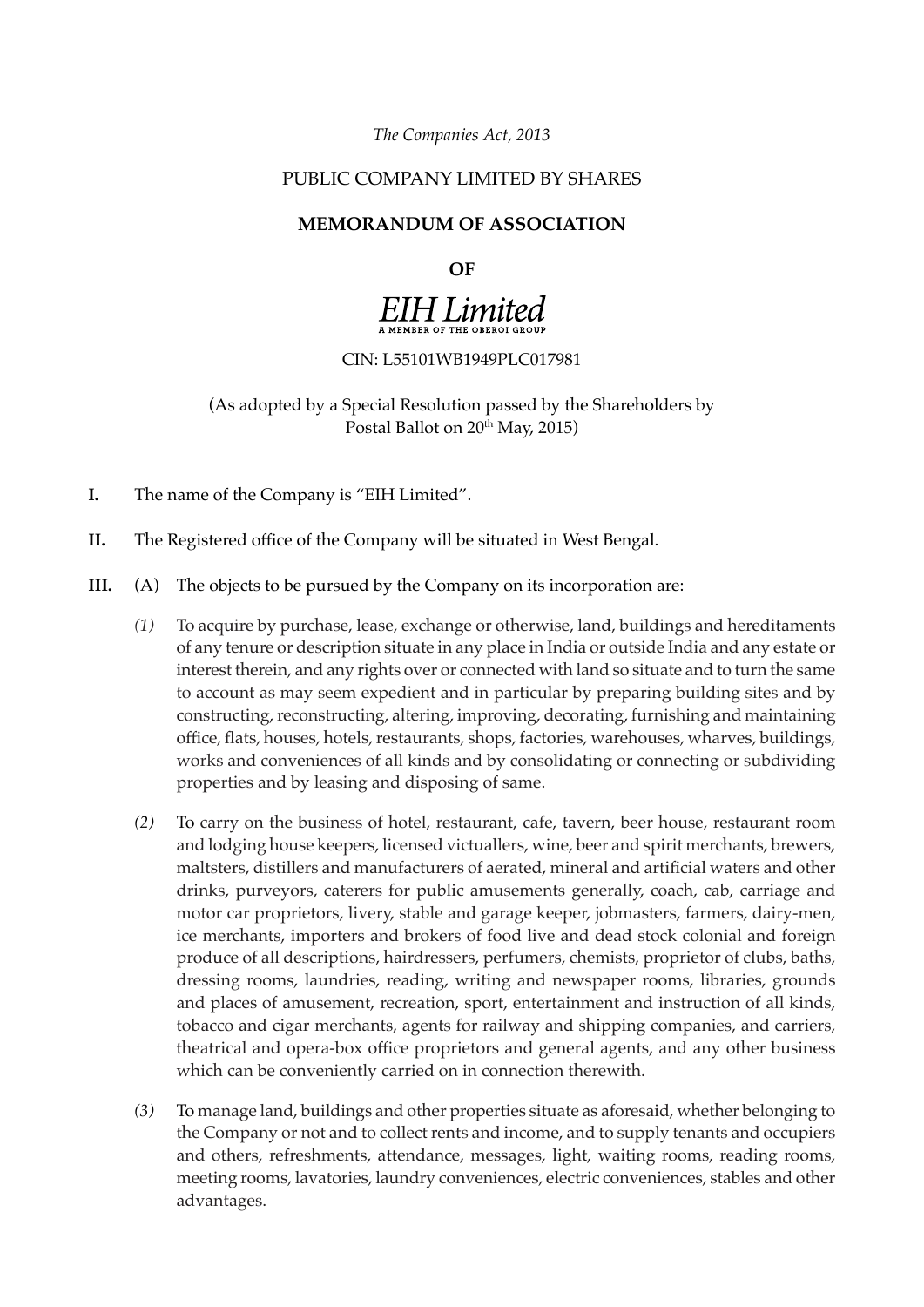- *(4)* To carry on business of advisers and/or consultants on problems and matters relating to the planning, construction, reconstruction, development, improvement, operation, management, administration, organisation, finance, quality control, personnel, patent, invention, model, design, secret formula or process or similar property right or information concerning any hotel or hotels, trade or business and other relative business and all systems or process relating to production, storage, distribution, sale of goods and/or relating to rendering specialised services including technical know-how and services, to engage in and carry on research into all matters, and methods, techniques relating to manufacture, finance, personnel and industrial and business management and distribution, marketing and selling, to collect, prepare and distribute information and statistics relating to any type of hotel or hotels as may be considered desirable for or beneficial to all or any of the Company's objects or any person or body corporate having objects similar to those of the Company and to render all such other services as may be ancillary or incidental to any of the foregoing matters and problems but as do not fall within the scope of the office of managing agents or secretaries and treasurers of a company as defined by the Companies Act, 2013.
- *(5)* To carry on the trades or business of manufacturers, importers, exporters of and dealers in chemicals, minerals, mineral oils, gases, including petroleum and petroleum products.
- *(6)* To carry on the trades or business of manufacturers, importers and exporters of all types of containers of plastic, glass, stainless steel, copper, aluminum and steel containers and also to manufacture, export, import and deal in chinaware, glassware, ceramic tiles and porcelain ware.
- *(7)* To prospect, examine, search for explore, develop, maintain, process, make and conduct all kinds of studies, researches, reports, tests, drilling and exploration, to sink shafts or wells, mines, raise, dig, pump out, crush, win, get, open, work, quarry, extract mineral oils, ores, gases, chemicals, other mineral properties, substances in all their branches, to produce, treat, manipulate, refine, dress, amalgamate and to purchase, sell, import, export and otherwise deal in or with mineral oils, mineral ores, gases, chemicals, mineral properties, works or other substances and properties from time to time in the possession of the Company, in any manner deemed desirable; to erect, all necessary or convenient refineries, mills, machinery, laboratories, workshops, dwelling-houses for workmen and others, and other buildings, works and appliances, and to aid in or subscribe towards or subsidise any such objects, either jointly or solely with others and either absolutely or conditionally.
- *(8)* To carry on the business of oil, mechanical and water supply and general engineers and contractors, smiths, millwrights, mechanists, manufacturers and converters of iron, steels and other ferrous and non-ferrous metals, foundry products, metal castings, equipments, machinery, implements, tools, accessories, components, spare parts, apparatus and other articles and things and as merchants and to buy, sell, manufacture, repair, convert, alter, let on hire and deal in or with machinery, implements, rolling stock and hardware.
- *(9)* To carry on the business of rendering or providing technical and managerial know- how, consultancy services and to assist in and to render any other services including for and in connection with planning, developing, constructing, working, maintaining, modernising, improving, developing and/or managing industrial factories and other allied business in India and abroad.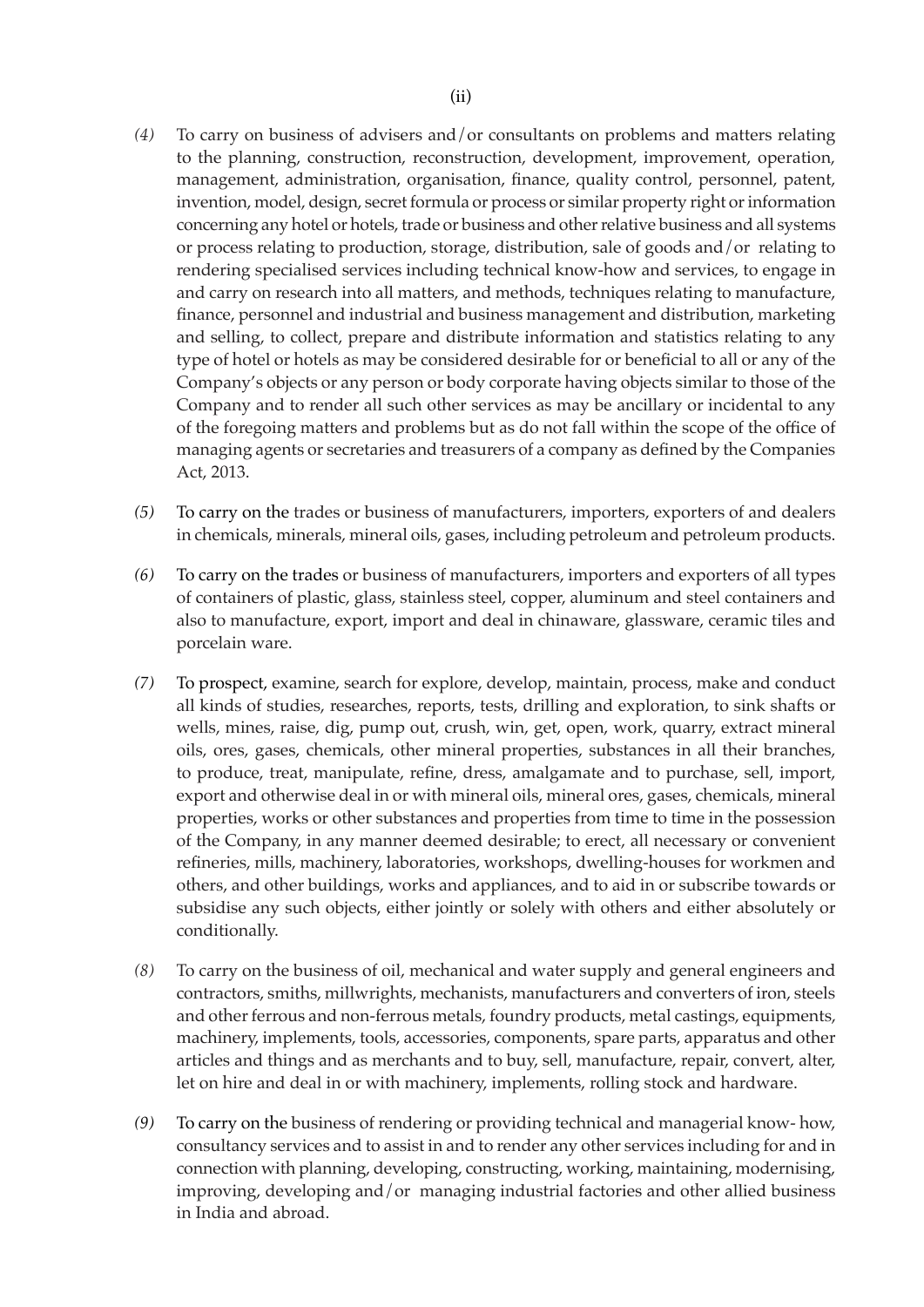- *(10)* To organize, sponsor, promote, establish, conduct and undertake and carry on scientific and industrial research and development in any manner whatsoever in any area or field and to encourage and foster education of persons in pure and applied science, to carry out the above objects to establish and maintain laboratories, pilot plants, workshops and libraries.
- *(11)* To purchase or acquire either by lease or otherwise and lease and/or let out on lease, hire, or otherwise, grant licences over, sell, exchange, surrender, mortgage, charge, turn to account, hold, dispose of, and deal with, property, rights, interests, and privileges of all kinds and descriptions and in particular concessions, options, contracts, patents, annuities, plant, machinery, tools, implements, equipment, apparatus, accessories, furniture, fixtures, raw material, goods, articles, commodities and merchandise of all kinds, business concerns, undertakings and claims of all kinds and to provide such facilities for the occupiers, or users thereof as are commonly used by any manufacturing, industrial or non-industrial or trading and service unit or units and in that connection to import and purchase any machinery, implements, materials, articles and stores and to do all things for developing the resources of the property, estates and lands by clearing, draining, fencing, cultivating, planning, manuring, farming or by any other manner as the Company may think best.
- *(12)* To engage in the business of consultants, architects, scientific advisers, technical collaborations, designers, Contract and Project Management Consultancy and as Contractors in construction projects in India and abroad and to render all services to the Construction Industry such as project management, computer aided design, cost and time control systems, project finance services, procurement services and the various time control systems, and the various technologies and expertise relating to the Construction Industry, and to carry out in India or outside India contract and project management of complex projects in all fields such as hotels, housing, hospitals, office buildings, holiday resorts, amusement parks, various industrial projects, pipelines, transmission lines, water supply and sewage treatment plants, thermal energy and energy saving, pollution control and other projects by making the design and supervising the construction process by integrating the various functions and activities on turnkey or any other basis as desired by the clients; and also to buy and sell designs, plans and specifications of the Construction Industry, buildings, works, plants, machinery, tools, appliances, apparatus and equipment to buy and sell the know-how of the process of manufacture, particularly in relation to building and construction industry and for water supply, waste management, urban maintenance, pollution control, thermal energy and energy saving and related business activities.
- (B) Matters which are necessary for furtherance of the objects specified in III (A) above.
	- *(1)* To acquire by purchase, lease, exchange or otherwise ships, aircrafts, off-shore area oil wells, refineries, mines, mining rights or claims, mineral properties, mining claims, windmills, all types of solar energy, patents, licences, concessions, rights or way light or water and any other rights, interests, or privileges which it may seem to obtain for the purposes of or in connection with the business of the Company, and whether for the purpose of resale or realisation or otherwise, and to manage, develop, sell, exchange, lease, mortgage, dispose of or otherwise deal with the whole or any part of such property or rights, interests, privileges.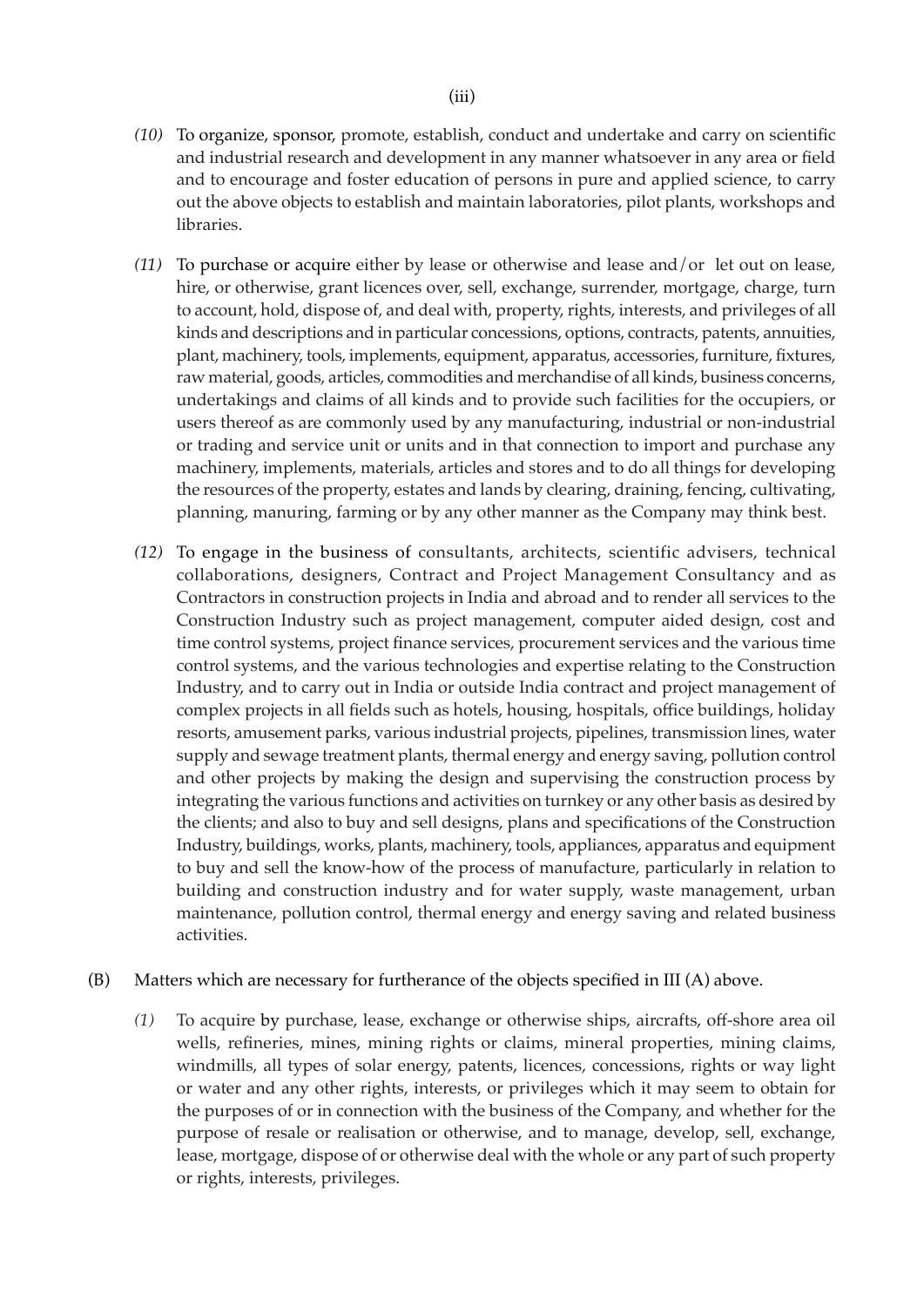- *(2)* To undertake, carry out, promote and sponsor rural development work including any programme for promoting the social and economic welfare of or the uplift of the public in any rural area and to incur any expenditure on any programme of rural development and to assist execution thereof directly or through an independent agency or in any other manner. Without prejudice to the generality of the foregoing, programme of rural development shall also include any programme for promoting the social and economic welfare of or the uplift of the public in any rural area which the Directors consider it likely to promote and assist rural development and that the words 'rural area' shall include areas as may be regarded as rural areas under Section 35CC of the Income Tax Act, 1961 or any other law relating to rural development for the time being in force as may be regarded by the Directors as rural areas and the Directors may at their discretion in order to implement any of the above mentioned objects or purposes transfer without consideration or at such fair or concessional value as the Directors may think fit and divest the ownership of any property of the Company to or in favour of Public or Local Body or Authority or Central or State Government or any Public Institutions or Trusts established under any law for the time being in force as recognised or approved by the Central or State Governments or any authority specified in that behalf.
- *(3)* To carry on the business as Registrars, Registrars to any Issue, Share Transfer Agents, Underwriters, Merchant Bankers, Trustees, Custodian of Securities; to render services connected with administration, secretarial work, advisory functions, computer systems, methods and network, in relation to any company, body corporate, association, society, or any other organisation whatsoever; and to render all such other services as may be ancillary or incidental to any of the foregoing subjects and matters.
- *(4)* To establish and carry on and to promote the establishment and carrying on, and to acquire and take over any business or undertaking carried on or property in which the Company is interested or becomes interested in any business which may be conveniently carried on upon or in connection with such land, building or property, and the establishment of which may seem calculated to enhance the value of Company's interest in such property and to carry on the same or to dispose of, remove, put an end to or otherwise deal with the same as may seem expedient.
- *(5)* To lend money, either with or without security, and generally to such persons and upon such terms and conditions as the Company may think fit.
- *(6)* To undertake financial and commercial obligations, transactions and operations of all kinds.
- *(7)* To guarantee the performance of any contract or obligations of and the payment of money of an interest on any stock, shares or securities of any Company, Corporations, firm or person in any case in which such guarantee may be considered necessary directly or indirectly to further the objects of the Company or the interests of its shareholders and to guarantee the payment of money, unsecured or secured by or payable under or in respect of promissory notes, bonds, debentures, debenture stock, contracts, mortgages, charges, obligations, instruments and securities of any Company or of any authority, supreme, municipal, local or otherwise or of any person whomsoever whether incorporated or not incorporated and generally to guarantee or become sureties for the performance of any contracts or obligations.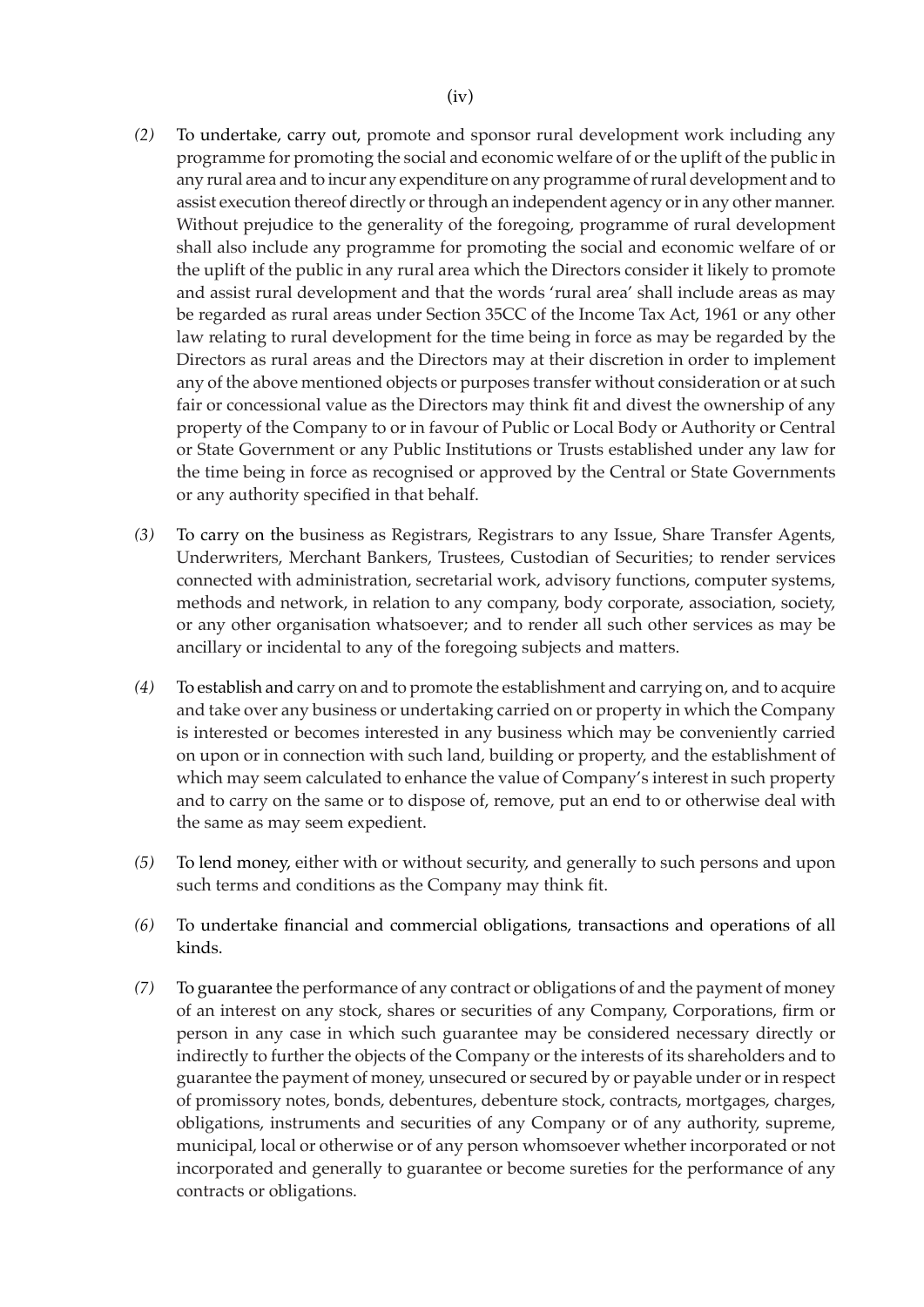- *(8)* To apply for, purchase, or otherwise acquire any patents, brevets d'invention, licences, concessions, and the like, conferring any exclusive or non-exclusive or limited right to use, or any secret or other information as to any invention which may seem capable of being used for any of the purposes of the Company, or the acquisition of which may seem calculated directly or indirectly to benefit the Company, and to use, exercise, develop or grant licences in respect of or otherwise turn to account the property, rights or information so acquired.
- *(9)* To manufacture, import, export, buy, sell, exchange, alter, improve, manipulate, prepare for market, and otherwise deal in all kinds of plant, machinery, apparatus, tools, utensils, substances, materials, and things necessary or convenient for carrying on any of the above specified businesses or proceedings, or usually dealt in by persons, engaged in the like business or any of them.
- *(10)* To establish and support, or aid in the establishment and support, of associations, institutions, funds, trusts and conveniences calculated to benefit employees or exemployees of the Company, or its predecessors in business or the dependent or connections of such persons, and to grant pensions and allowances, and to make payments towards insurance, and to subscribe or guarantee money for charitable or benevolent objects, or for any exhibition or for any public, general or useful object.
- *(11)* To acquire and undertake all or any part of the business, property and liabilities of any person or Company, carrying on any business, which this Company is authorised to carry on, or possessing of property suitable for the purposes of the Company.
- *(12)* To enter into any arrangement with any Government, or authority, supreme, municipal, local, or otherwise, that may seem conducive to the Company's objects or any of them, and to obtain from any such Government or authority, all rights, concessions and privileges, which the Company may think it desirable to obtain, and to carry out, exercise and comply with any such arrangements, rights, privileges and concessions.
- *(13)* To enter into partnership, or into any arrangement for sharing profits or losses, or into any union of interests, joint venture, reciprocal concession or co-operation with any person or persons or company or companies carrying on, or engaged in, or about to carry on or engage in, or being authorised to carry on, or engage in, any business or transaction which this Company is authorised to carry on, or engage in or any business or transaction capable of being conducted so as directly or indirectly to benefit this Company.
- *(14)* Generally to purchase, take on lease, or in exchange, hire or otherwise acquire any immovable or movable property, and any rights or privileges which the Company may think necessary or convenient with reference to any of the objects and capable of being profitably dealt with in connection with any of the Company's property or rights for the time being.
- *(15)* To sell or dispose of the undertaking of the Company, or any part thereof, for such consideration as the Company may think fit, and in particular for shares, debentures or securities of any other company having objects altogether, or in part, similar to those of this Company.
- *(16)* To promote any Company or companies for the purpose of acquiring all or any of the property, rights, and liabilities of this Company, or for any other purpose which may seem directly or indirectly calculated to benefit this Company.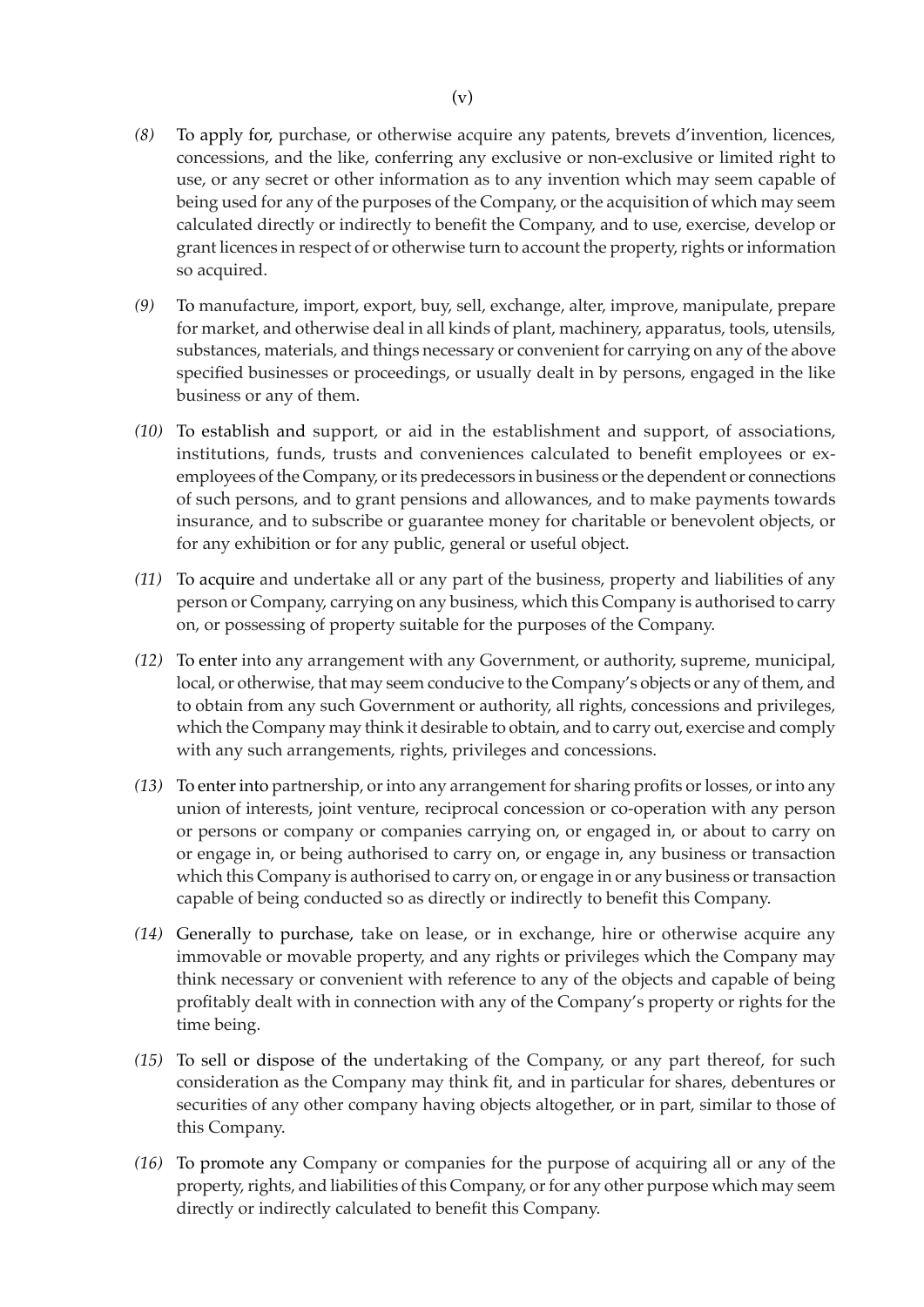- *(17)* To invest and deal with the moneys of the Company not immediately required, upon such securities and in such a manner as may from time to time be determined.
- *(18)* To borrow or raise or secure the payment of money in such manner as the Company shall think fit, and in particular by the issue of debentures or debenture stock, perpetual or otherwise, charged upon all or any of the Company's property (both present and future), including its uncalled capital and to purchase, redeem and pay off any such securities.
- *(19)* To take or otherwise acquire and hold shares in any other company having objects altogether or in part similar to those of this Company, or carrying on any business capable of being conducted so as directly or indirectly to benefit this Company.
- *(20)* To undertake and execute any trusts the undertaking of which may seem to the Company desirable, and either gratuitously, or otherwise.
- *(21)* To draw, made, accept, discount, execute and issue bills of exchange, promissory notes, bills of lading, warrants, debentures and other negotiable or transferable instruments or securities.
- *(22)* To remunerate any persons or company for services rendered, or to be rendered in placing or assisting to place or guaranteeing the placing of any shares in the Company's capital, or any debentures, debenture stock or other securities of the Company, or in or about the formation or promotion of the Company, or the acquisition of property by the Company, or the conduct of its business.
- *(23)* To do all or any of the above things either as principals, agents, trustees, contractors, or otherwise, and either alone or in conjunction with others, and either by or through agents, sub-contractors, trustees, or otherwise.
- *(24)* To sell, improve, manage, develop, exchange, lease, mortgage, dispose of, turn to account, or otherwise deal with, all or any part of the property and rights of the Company.
- *(25)* To do all such other acts, matters and things as may be deemed necessary or incidental or consequential on or conducive to the attainment of the above objects or any of them.

And it is hereby declared that the word "Company" save when used in reference to this Company, in this clause shall be deemed to include any partnership or other body of persons, whether incorporated or not incorporated and the intention is that the objects specified in any paragraph of this clause shall, except when otherwise expressed in such paragraph, be in nowise limited or restricted by reference to or inference from the terms of any other paragraph.

- IV. The liability of the member(s) is limited and this liability is limited to the amount unpaid, if any, on the shares held by them.
- V. The Capital of the Company is Rs. 300,00,00,000 divided into 150,00,00,000 Equity Shares of Rs. 2 each.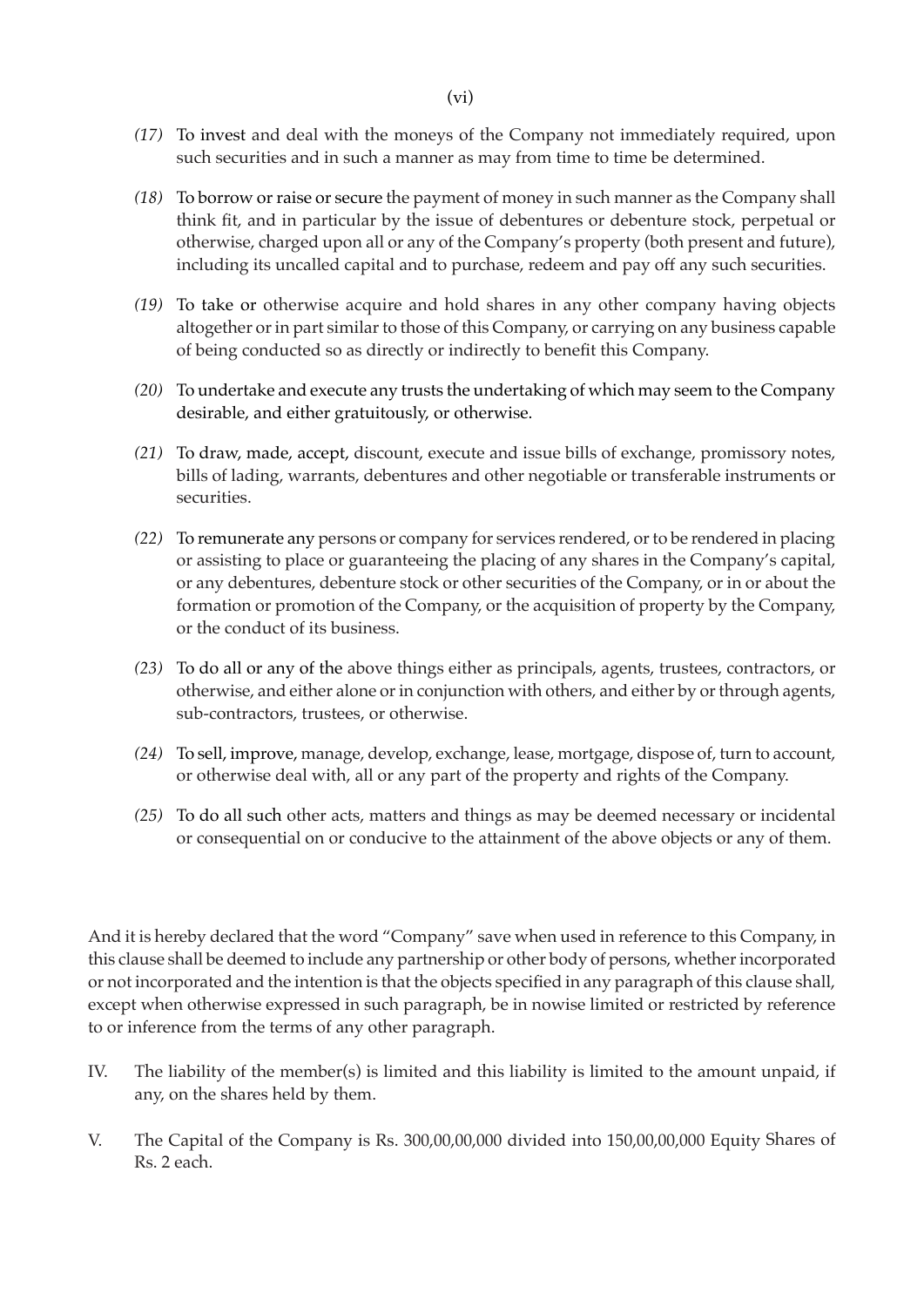(vii)

We, the several persons, whose names and addresses are subscribed are desirous of being formed into a Company in pursuance of the Memorandum of Association, and respectively agree to take number of shares in the Capital of the Company set opposite to our respective names.

| Names, Addresses and<br>Description of Subscribers                                               | Number of Shares<br>taken by each Subscriber | Name, Address and<br>Description of Witness                                                                  |
|--------------------------------------------------------------------------------------------------|----------------------------------------------|--------------------------------------------------------------------------------------------------------------|
| Rai Bahadur M. S. Oberoi<br><b>Grand Hotel</b><br>Calcutta                                       | One 'A' Ordinary Share                       |                                                                                                              |
| Sri Kailash Nath Haksar<br><b>Swiss Hotel</b><br>Delhi                                           | $^{\prime\prime}$<br>One                     |                                                                                                              |
| R. D. Bhagat<br><b>Business</b><br>11, Queens Park<br>Ballygunge                                 | $^{\prime\prime}$<br>One                     |                                                                                                              |
| Moti Lall Khaitan<br>Attorney-at-law<br>226/1, Lower Circular Rd.<br>Calcutta                    | $^{\prime\prime}$<br>One                     | Chowringhee, Calcutta<br>Oberoi Hotels (Índia) Ltd.<br>17, Chowringhee, Calcutta<br>V. Srinivas<br>Secretary |
| Man Singh<br>Managing Director<br>Peters & Smith (India) Ltd.                                    | $^{\prime\prime}$<br>One                     |                                                                                                              |
| E. Bret<br>General Manager<br><b>Grand Hotel</b>                                                 | $^{\prime\prime}$<br>One                     |                                                                                                              |
| T. R. Oberoi<br>Managing Director<br>Northern India Caterers Ltd.<br><b>Swiss Hotel</b><br>Delhi | $^{\prime\prime}$<br>One                     |                                                                                                              |
| Total                                                                                            | $^{\prime\prime}$<br>Seven                   |                                                                                                              |

Dated the 26th day of May, 1949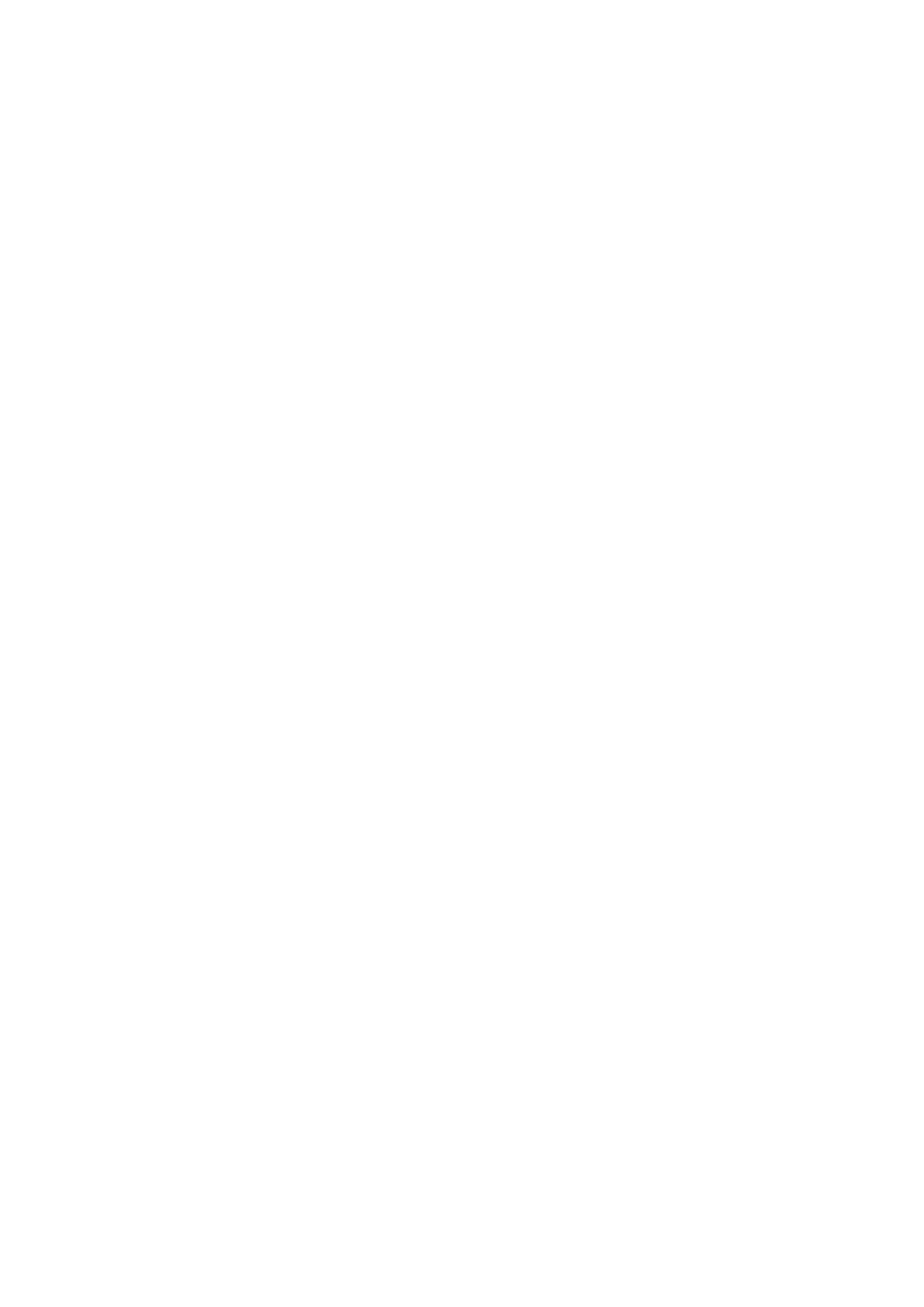# (i)

# **ARTICLES OF ASSOCIATION**

#### **Index**

| No. | Article Subjects                       | Page<br>No. |
|-----|----------------------------------------|-------------|
| 1.  | Interpretation                         |             |
| 2.  | Table F not to apply                   | 2           |
| 3.  | Company not to purchase its own shares | 3           |
|     | <b>SHARES</b>                          |             |
| 4.  | <b>Share Capital</b>                   | 3           |

| 5.   | Issue and Allotment of shares                                        | 3              |
|------|----------------------------------------------------------------------|----------------|
| 6.   | Numbering of Shares                                                  | 3              |
| 7.   | <b>Allotment of Securities</b>                                       | 3              |
| 8.   | Restriction on allotments                                            | 3              |
| 9.   | Commission and brokerage                                             | $\overline{4}$ |
| 10.  | <b>Issue of Sweat Equity Shares</b>                                  | $\overline{4}$ |
| 11.  | Instalments on shares to be duly paid                                | $\overline{4}$ |
| 12.  | Liability of joint-holders of shares                                 | $\overline{4}$ |
| 13.  | Trusts not recognised                                                | $\overline{4}$ |
| 14.  | Who may be registered as shareholder                                 | $\overline{4}$ |
| 14A. | Power of the Company to purchase its own shares                      | $\overline{4}$ |
| 14B. | Power of the Company to issue shares with differential voting rights | 4              |

# **CERTIFICATES**

| 15.              | (a) –<br>(b) – | Certificates                                                                     | 5 |
|------------------|----------------|----------------------------------------------------------------------------------|---|
|                  | (c)            | Members' right to certificate                                                    | 5 |
|                  | (d)            | As to issue of new certificate                                                   | 5 |
|                  | (e)            | Particulars of new certificate to be entered in the Register                     | 6 |
|                  | (f)            | Certificates to whom delivered                                                   | 6 |
|                  | (g)            | (i) Cancellation of certificates upon surender by a person                       | 6 |
|                  |                | (ii) Option to beneficial owner in respect of the security                       | 6 |
| 15A. -<br>15B. - |                | Restriction upon Sub-division or consolidation of certificates for Equity Shares | 7 |

## **CALLS ON SHARES**

| 16. | Calls.                                                            |   |
|-----|-------------------------------------------------------------------|---|
| 17. | Restriction on power to make calls and notice                     | 8 |
| 18. | When interest on call or installment payable                      |   |
| 19. | Amount payable at fixed times or payable by installments as calls |   |
| 20. | Evidence in actions by Company against Shareholders               |   |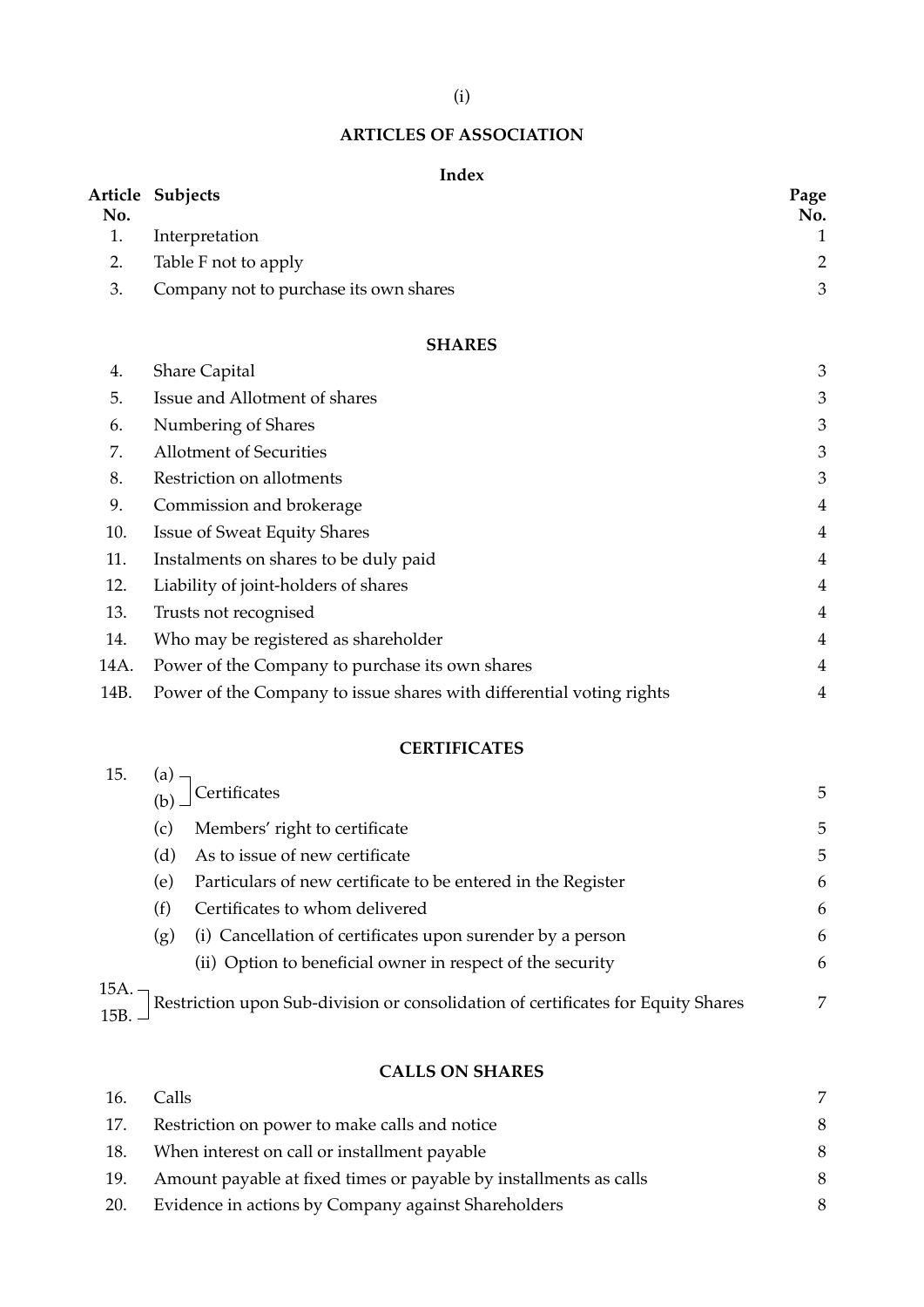# **Index**

| No. | Article Subjects                     | Page<br>No. |
|-----|--------------------------------------|-------------|
| 21. | Payment of Calls in advance          |             |
| 22. | Revocation or postponement of a Call | Q           |

# **FORFEITURE AND LIEN**

| 23. | Notice for failure to pay call or installment              | 9  |
|-----|------------------------------------------------------------|----|
| 24. | Form of Notice                                             | 9  |
| 25. | Forfeiture of shares                                       | 9  |
| 26. | Notice of forfeiture                                       | 9  |
| 27. | Forfeited shares to become property of the Company         | 9  |
| 28. | Power to cancel the forfeiture                             | 9  |
| 29. | Liability on forfeiture                                    | 10 |
| 30. | Evidence of forfeiture                                     | 10 |
| 31. | Forfeiture provisions to apply to non-payment of any sum   | 10 |
| 32. | Company's lien on shares                                   | 10 |
| 33. | As to enforcing lien by sale                               | 11 |
| 34. | Application of proceeds of sale                            | 11 |
| 35. | Validity of sales in exercise of lien and after forfeiture | 11 |
| 36. | Board may issue new certificates                           | 11 |
|     |                                                            |    |

## **TRANSFER AND TRANSMISSION OF SHARES**

| 37.  | Execution of transfers, etc.                                                | 11 |
|------|-----------------------------------------------------------------------------|----|
| 38.  | Application for Registration of Transfer                                    | 12 |
| 39.  | <b>Instrument of Transfer</b>                                               | 12 |
| 40.  | Power of the Board to refuse Transfer, Transmission etc.                    | 12 |
| 41.  | Transfer of shares in favour of a Minor or person of unsound mind           | 12 |
| 42.  | <b>Instrument of Transfer</b>                                               | 12 |
| 43.  | Notice of Refusal to Register Transfer, Transmission etc                    | 13 |
| 43A. | Securities in Depository to be in fungible form                             | 13 |
| 43B. | Depository deemed to be registered owner                                    | 14 |
| 43C. | Right of a shareholder to appoint a Nominee                                 | 14 |
| 44.  | Fee on Registration of Transfer, Transmission etc                           | 15 |
| 45.  | Transmission of shares                                                      | 15 |
| 46.  | As to transmission of share of insane, minor, deceased, or bankrupt members | 15 |
| 47.  | Election under the Transmission Article                                     | 15 |
| 48.  | Rights of persons under the Transmission Article                            | 16 |
| 48A. | Register of Transfer and Transmission                                       | 16 |
| 48B. | Copies of Memorandum and Articles to be furnished to Member                 | 16 |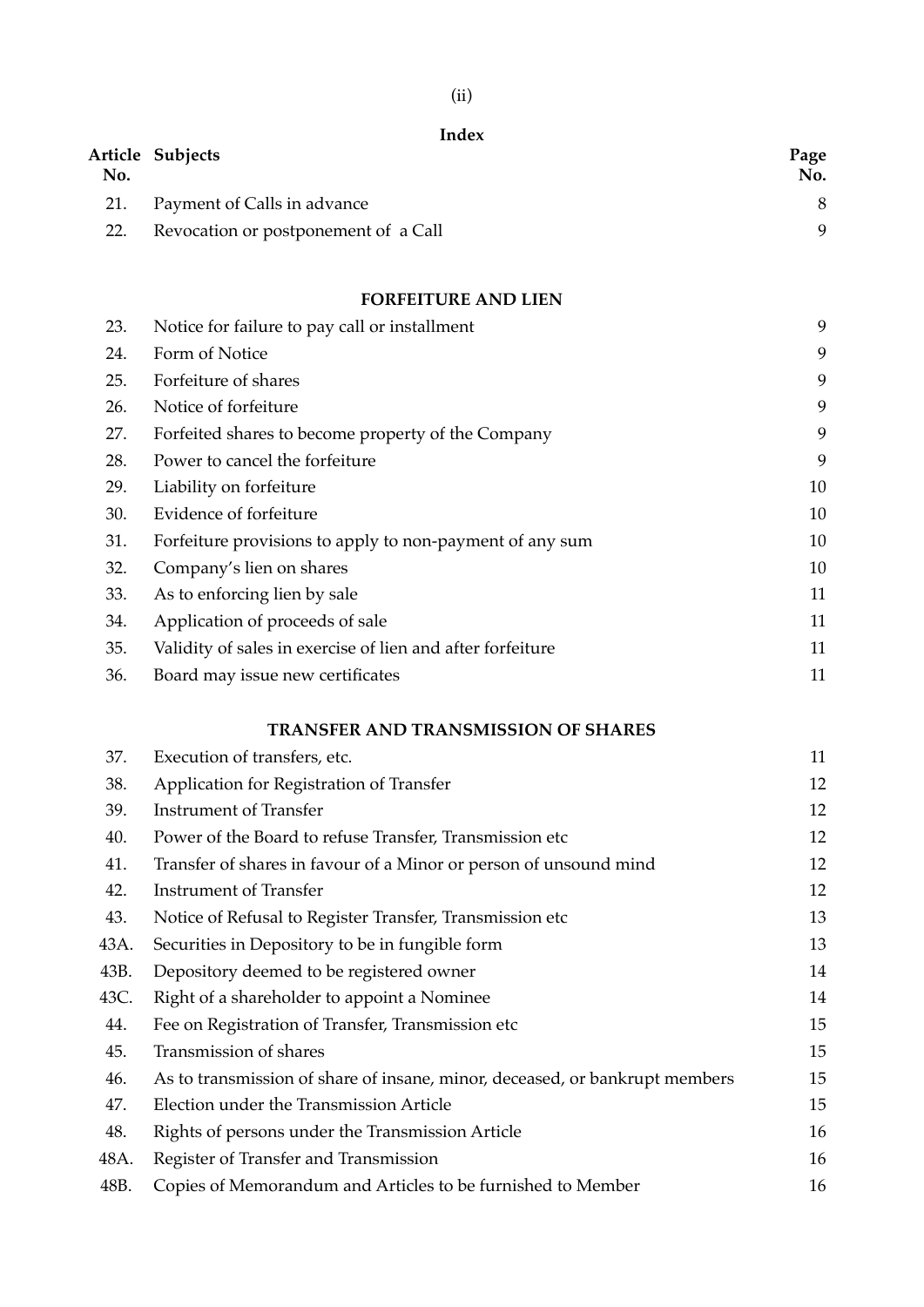|      | Index                                                                              |             |
|------|------------------------------------------------------------------------------------|-------------|
| No.  | Article Subjects                                                                   | Page<br>No. |
|      | SHARE CAPITAL, INCREASE AND REDUCTION OF CAPITAL                                   |             |
| 49.  | Power to increase capital                                                          | 16          |
| 50.  | <b>Issue of New Shares</b>                                                         | 17          |
| 50A. |                                                                                    |             |
| 51.  | Provisions relating to issue of new shares                                         | 17          |
| 52.  | Ranking of New shares with the existing shares                                     | 17          |
| 53.  | Inequality in the number of new shares                                             | 17          |
| 54.  | Reduction of capital                                                               | 17          |
|      | <b>ALTERATION OF CAPITAL</b>                                                       |             |
| 55.  | Power of the Company to consolidate, sub-divide shares                             | 18          |
| 56.  | Sub-division as between equity and preference shares                               | 18          |
| 57.  | Surrender of shares                                                                | 18          |
|      | <b>MODIFICATION OF RIGHTS</b>                                                      |             |
| 58.  | Power to modify shareholder's Rights of any class                                  | 18          |
|      | <b>BORROWING POWERS</b>                                                            |             |
| 59.  | Power to borrow                                                                    | 19          |
| 60.  | Manner of borrowing and providing security thereof                                 | 19          |
| 61.  | Issue of Securities at a premium, discount etc                                     | 19          |
| 61A. | Delivery of Certificate on allotment or registration of transfer of debenture etc. | 19          |
| 62.  | Transfer of Debentures-How effected                                                | 19          |
| 62A. | Index and Register of Debenture-holders                                            | 19          |
| 63.  | Notice of Refusal to Transfer to Debenture-holders                                 | 20          |
|      | <b>GENERAL MEETINGS</b>                                                            |             |
| 64.  | <b>Annual General Meeting</b>                                                      | 20          |
| 65.  | <b>Extra-ordinary General Meeting</b>                                              | 20          |
| 65A. | Postal Ballot                                                                      | 21          |
| 66.  | Circulation of Members' resolution                                                 | 21          |
| 67.  | Notice of Meeting<br>(1)                                                           | 21          |
|      | (2)<br>Calling of a General Meeting at a shorter notice                            | 21          |
|      | PROCEEDINGS AT GENERAL MEETINGS                                                    |             |
| 68.  | Business to be conducted at General Meetings                                       | 21          |
| 69.  | Quorum for the General Meetings                                                    | 22          |
| 70.  | <b>Ordinary and Special Resolutions</b>                                            | 22          |
| 71.  | <b>Chairperson of General Meetings</b>                                             | 22          |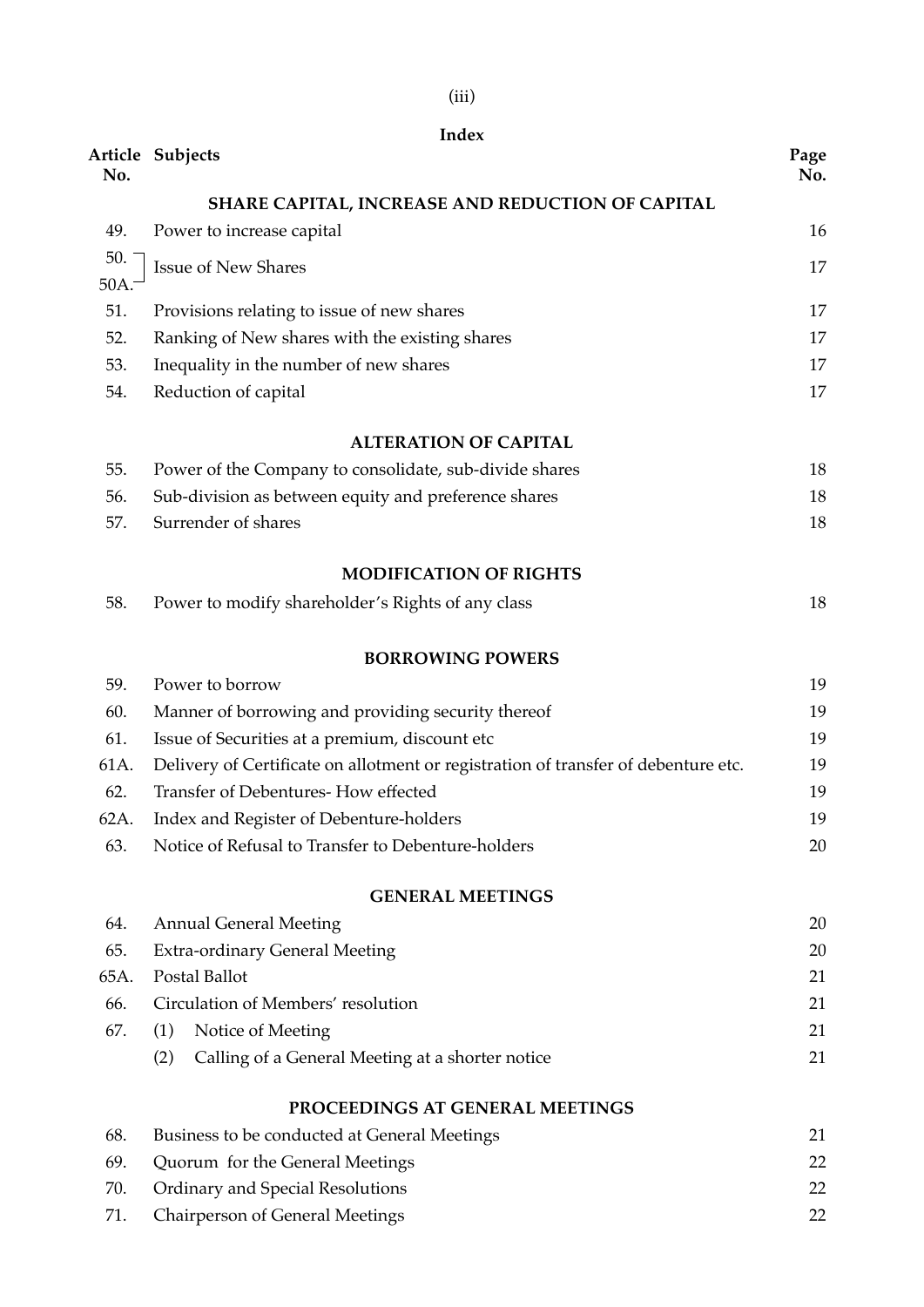|      | Index                                                                                                                      |             |
|------|----------------------------------------------------------------------------------------------------------------------------|-------------|
| No.  | Article Subjects                                                                                                           | Page<br>No. |
| 72.  | Conduct of General Meeting if quorum not present                                                                           | 22          |
| 73.  | Chairperson to have a casting vote in case of equality of votes                                                            | 23          |
| 74.  | Voting at General Meetings by show of hands<br>(a)                                                                         | 23          |
|      | Voting on resolutions when a Poll is demanded<br>(b)                                                                       | 23          |
| 75.  | Poll                                                                                                                       | 23          |
| 76.  | Power to adjourn General Meetings                                                                                          | 24          |
|      | <b>VOTES OF MEMBERS</b>                                                                                                    |             |
| 77.  | Voting Rights of a Member                                                                                                  | 24          |
| 77A. | Depository not to have voting rights                                                                                       | 24          |
| 78.  | Voting by a Representative of a Company, President of India or<br>Governor of the State who were appointed on their behalf | 24          |
| 79.  | Voting in respect of deceased, insane and insolvent members                                                                | 25          |
| 80.  | Voting Rights of Joint-holders of shares                                                                                   | 25          |
| 81.  | Rights of a Proxy to vote on a Poll                                                                                        | 25          |
| 82.  | <b>Instrument of Proxy</b>                                                                                                 | 26          |
| 83.  | Proxy to be in writing and to be deposited at the Registered office<br>within the prescribed time                          | 26          |
| 84.  | Validity of a Vote by a Proxy                                                                                              | 26          |
| 85.  | Form of instrument appointing a Special Proxy                                                                              | 27          |
| 86.  | Restrictions on voting by a Member or by a Proxy                                                                           | 28          |
| 87.  | Chairperson decision shall be final as to acceptance or rejection of a Vote                                                | 28          |
| 87A. | Number of Votes                                                                                                            | 28          |
| 87B. | A Member already voted by electronic mode cannot again vote at the meeting                                                 | 28          |
| 87C. | Postal Ballot                                                                                                              | 28          |
|      | <b>DIRECTORS</b>                                                                                                           |             |
| 88.  | Number of Directors                                                                                                        | 29          |
| 89.  | Proportion of Directors to retire by rotation                                                                              | 29          |
| 90.  | Right of Oberoi Hotels Private Ltd to appoint a Director                                                                   | 30          |
| 90A. | Nominee Director                                                                                                           | 30          |
| 91.  | Directors in office on the date of adoption of this Article                                                                | 30          |
| 92.  | <b>Additional Director</b>                                                                                                 | 30          |
| 93.  | <b>Independent Director</b>                                                                                                | 30          |
| 94.  | Qualification shares of a Director                                                                                         | 31          |
| 95.  | Director's fees, remuneration and expenses                                                                                 | 31          |
| 96.  | <b>Sitting Fee</b>                                                                                                         | 32          |
| 97.  | Remuneration for extra service                                                                                             | 32          |
| 98.  | Board may act notwithstanding a vacancy                                                                                    | 32          |

99. Vacation of the office of a Director 32

(iv)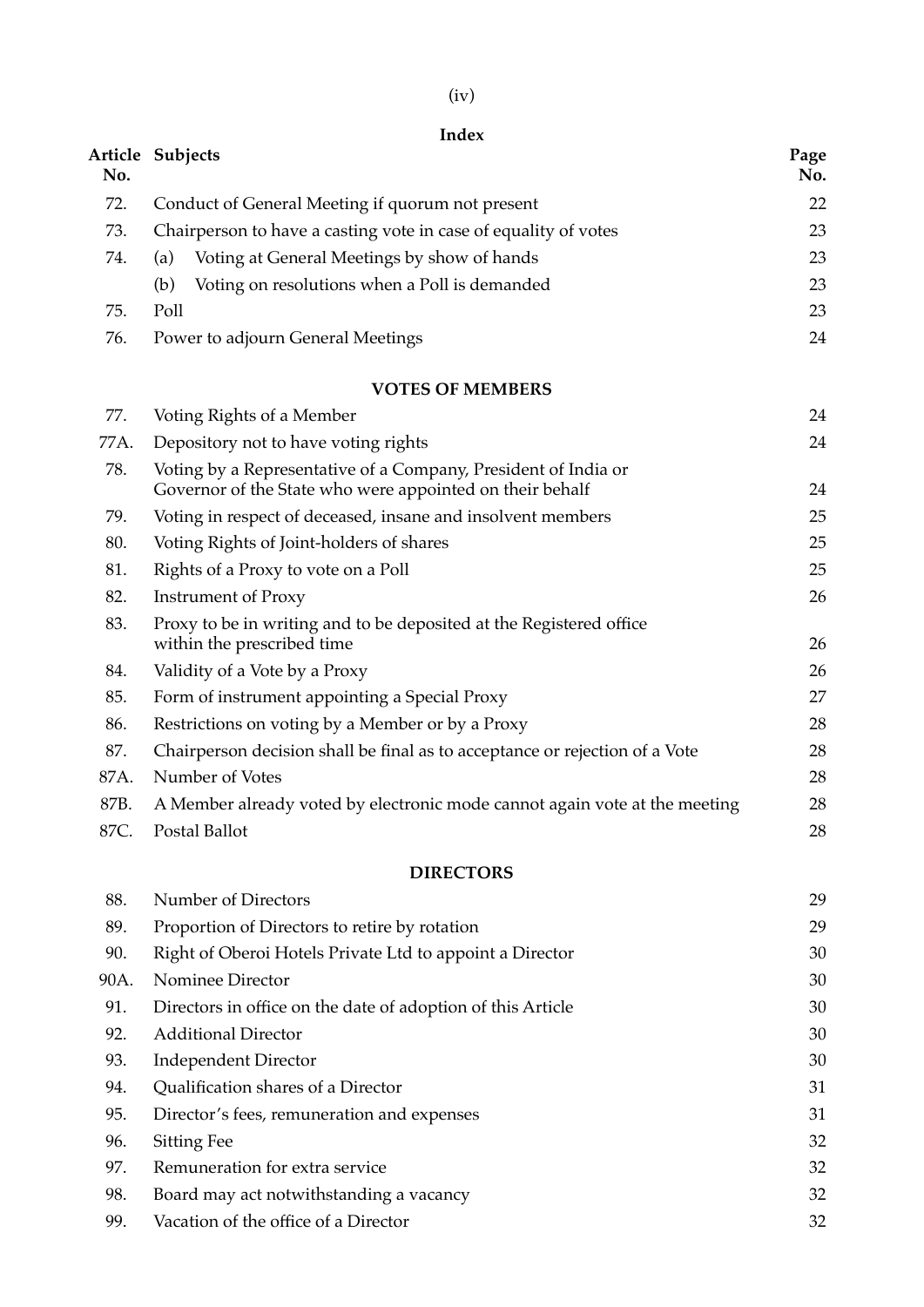| ٦ |  |
|---|--|

# **Index**

| No.   | Article Subjects                                                                                 | Page<br>No. |  |  |
|-------|--------------------------------------------------------------------------------------------------|-------------|--|--|
| 100.  | Office or place of profit                                                                        | 33          |  |  |
| 101.  | Director of the Company may be appointed as a Director of<br>any Company promoted by the Company |             |  |  |
| 102.  | Contract by a Director or a Related Party with the Company                                       | 33<br>33    |  |  |
| 103.  | Disclosure of Director's Interest                                                                | 33          |  |  |
| 104.  | Discussion and Voting by Interested Director                                                     | 33          |  |  |
| 105.  | <b>Register of Contracts</b>                                                                     | 33          |  |  |
| 105A. | Register of Directors and Key Managerial Personnel                                               | 34          |  |  |
| 105B. | Board's authority to issue cheques etc                                                           | 34          |  |  |
|       | <b>ROTATION OF DIRECTORS</b>                                                                     |             |  |  |
| 106.  | Rotation and retirement of Directors                                                             | 34          |  |  |
| 107.  | Which Director to retire by rotation                                                             | 34          |  |  |
| 108.  | Appointment of Directors to be voted individually                                                | 34          |  |  |
| 109.  | Vacancies to be filled up at the Annual General Meeting                                          | 34          |  |  |
| 110.  | Company to increase or reduce the number of Directors in General Meeting                         | 35          |  |  |
| 111.  | Power to remove a Director                                                                       | 35          |  |  |
| 112.  | Power of the Board to fill up casual vacancies                                                   | 35          |  |  |
| 113A. | Notice to the Company proposing candidature for Directorship<br>a)                               | 35          |  |  |
|       | Consent to act as a Director                                                                     | 36          |  |  |
| 113B. | Resignation by a Director                                                                        | 36          |  |  |
|       | <b>ALTERNATE DIRECTOR</b>                                                                        |             |  |  |
|       | 114. Power to appoint an Alternate Director                                                      | 36          |  |  |
|       | PROCEEDINGS OF THE BOARD                                                                         |             |  |  |
| 115.  | Meetings of Directors                                                                            | 37          |  |  |
| 116.  | Director may summon a meeting of the Board                                                       | 38          |  |  |
| 117.  | Chairperson                                                                                      | 38          |  |  |
| 118.  | Quorum                                                                                           | 38          |  |  |
| 119.  | Powers of the Board                                                                              | 39          |  |  |
| 120.  | How the Questions to be decided in a Board Meeting                                               | 39          |  |  |
| 121.  | Board's Power to appoint a Committee and delegate                                                | 39          |  |  |
| 122.  | Proceedings of the Committee                                                                     | 39          |  |  |
| 123.  | Validity of the acts of a Director                                                               | 39          |  |  |
| 124.  | Resolution by Circulation                                                                        | 39          |  |  |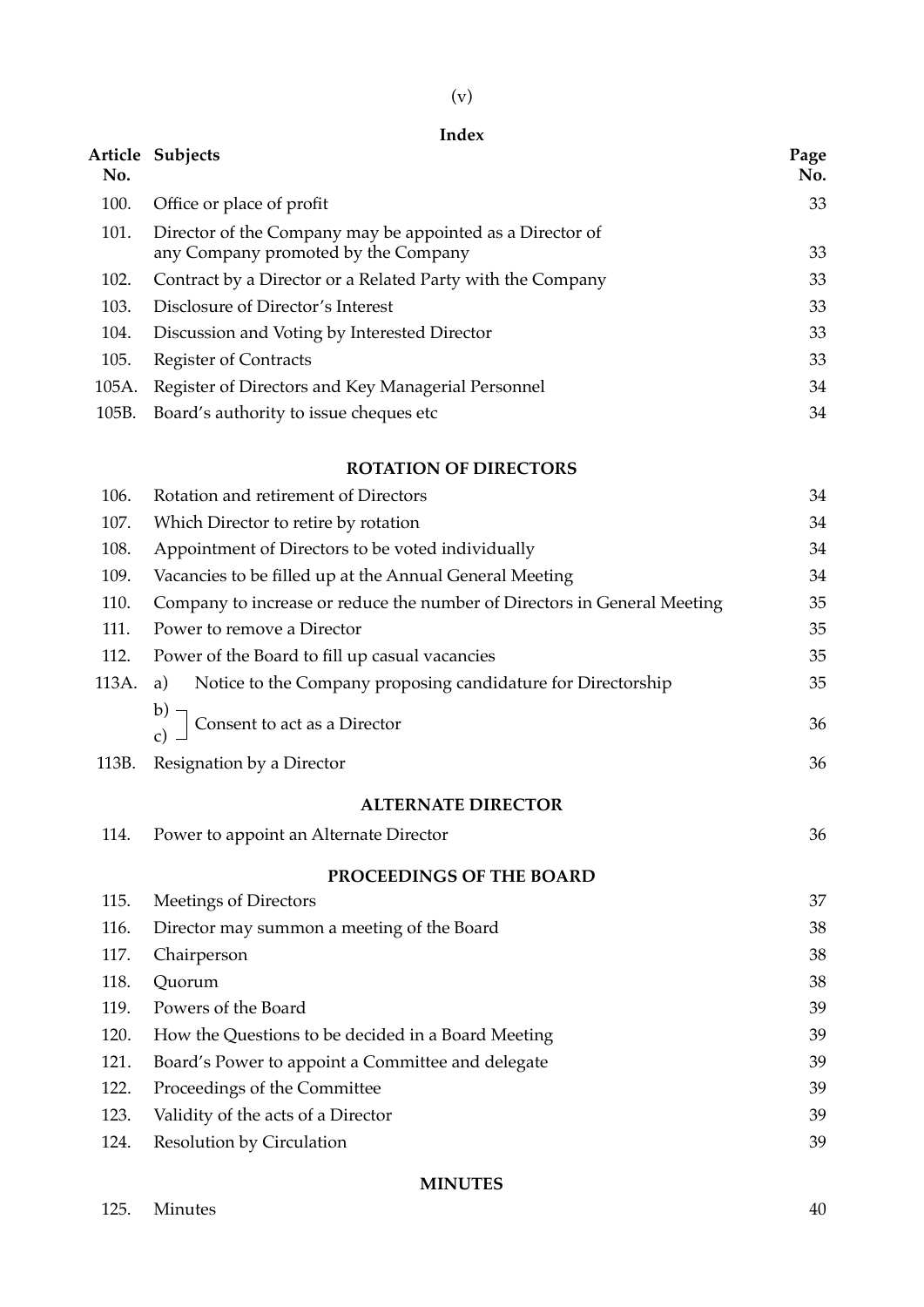|                  |     | Index                                                                                |      |
|------------------|-----|--------------------------------------------------------------------------------------|------|
| Article Subjects |     |                                                                                      | Page |
| No.              |     | <b>POWERS OF THE BOARD</b>                                                           | No.  |
| 126.             | (1) | General powers of the Board                                                          | 41   |
|                  | (2) | Powers of the Chairperson of the Board                                               | 42   |
| 126A.            | (a) | Loan to a Director                                                                   | 42   |
|                  | (b) | Power of the Board to give loans, invest the funds and                               |      |
|                  |     | provide security for the loan                                                        | 42   |
|                  | (c) | Board can exercise the Power subject to the approval of shareholders                 | 42   |
| 126B.            |     | Establishment of Vigil Mechanism                                                     | 42   |
|                  |     | <b>LOCAL MANAGEMENT</b>                                                              |      |
| 127.             | (1) | Local Management                                                                     | 43   |
|                  | (2) | Local Committee and Delegation                                                       | 43   |
|                  | (3) | Power of Attorney to any person                                                      | 43   |
|                  | (4) | Sub-delegation                                                                       | 44   |
|                  | (5) | Use of official seal abroad                                                          | 44   |
|                  | (6) | Foreign Register                                                                     | 44   |
|                  |     | <b>MANAGING DIRECTORS</b>                                                            |      |
| 128.             |     | Power to appoint Managing Director(s)                                                | 44   |
| 129.             |     | Managing Director(s) terms of appointment                                            | 44   |
| 130.             |     | Remuneration of Managing Director                                                    | 45   |
| 130A.-           |     | Power of Managing Director(s)                                                        | 45   |
| 130B.-           |     |                                                                                      |      |
|                  |     | CHIEF EXECUTIVE OFFICER, MANAGER, COMPANY SECRETARY OR                               |      |
|                  |     | <b>CHIEF FINANCIAL OFFICER</b>                                                       |      |
|                  |     | 131A. Chief executive officer, manager, company secretary or chief financial officer | 45   |
|                  |     | POWER TO AUTHENTICATE DOCUMENTS                                                      |      |
| 131B.            |     | Power to authenticate documents                                                      | 46   |
|                  |     | <b>THE SEAL</b>                                                                      |      |
| 132.             |     | Custody of the Seal                                                                  | 46   |
|                  |     | <b>ANNUAL RETURNS</b>                                                                |      |
| 133.             |     | <b>Annual Returns</b>                                                                | 47   |
|                  |     | <b>RESERVES</b>                                                                      |      |
| 134.             |     | Reserves                                                                             | 47   |
| 135.             |     | Payment of Dividend out of Reserves                                                  | 47   |
|                  |     | <b>CAPITALISATION OF RESERVES</b>                                                    |      |
| 136.             |     | <b>Capitalisation of Reserves</b>                                                    | 47   |
| 137.             |     | How the reserve amount will be applied                                               | 48   |
|                  |     |                                                                                      |      |
| 138.             |     | <b>Fractional Certificates</b>                                                       | 48   |

(vi)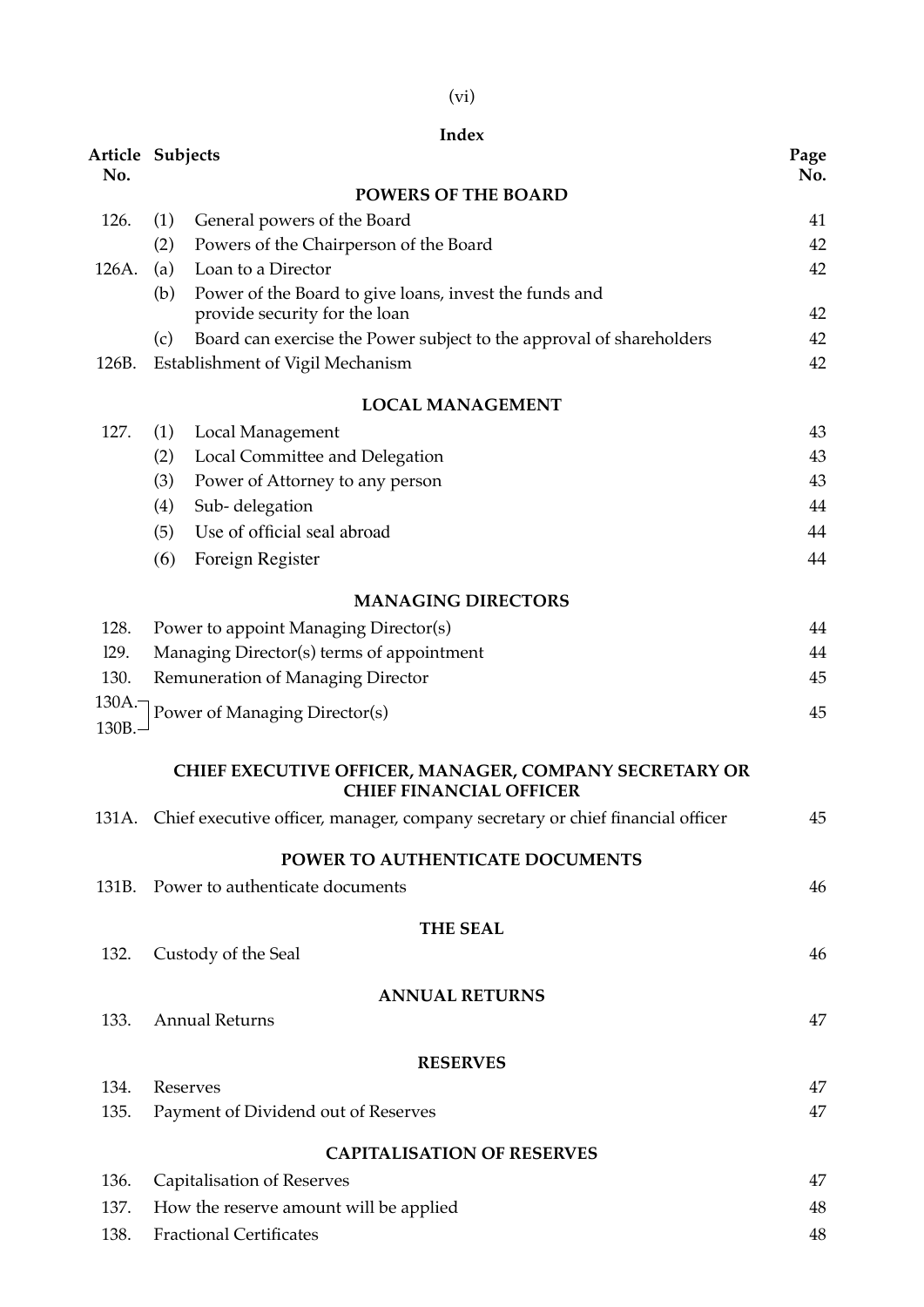# (vii)

|      | <b>Index</b>                                                       |             |
|------|--------------------------------------------------------------------|-------------|
| No.  | Article Subjects                                                   | Page<br>No. |
|      | <b>DIVIDENDS</b>                                                   |             |
| 139. | How profits shall be divisible                                     | 48          |
| 140. | Declaration of dividend                                            | 48          |
| 141. | Restriction on amount of dividend                                  | 49          |
| 142. | Dividend to be declared out of profits                             | 49          |
| 143. | Board decision as to Net Profits conclusive                        | 49          |
| 144. | <b>Interim Dividend</b>                                            | 49          |
| 145. | Debts may be deducted from Dividend                                | 49          |
| 146. | Dividend and call together                                         | 49          |
| 147. | Dividend to be paid in cash                                        | 49          |
| 148. | Effect of dividend on Transfer of shares                           | 50          |
| 149. | Board's Power to retain any dividend                               | 50          |
| 150. | Dividend to be paid proportionately                                | 50          |
| 151. | Notice of dividend                                                 | 50          |
| 152. | Dividend to Joint-holders                                          | 50          |
| 153. | Unclaimed dividends                                                | 50          |
|      | <b>BOOKS AND DOCUMENTS</b>                                         |             |
| 154. | <b>Books of Account</b>                                            | 51          |
| 155. | Books of Accounts - where to be kept                               | 51          |
| 156. | Inspection                                                         | 51          |
| 157. | Books of Accounts to be preserved                                  | 51          |
|      | <b>FINANCIAL STATEMENTS</b>                                        |             |
| 158. | Laying of Financial Statements before the Annual General Meeting   | 52          |
| 159. | <b>Board Report</b>                                                | 52          |
| 160. | Copy of Financial Statements to be sent to every member and others | 52          |
| 161. | Filing of copies of Financial Statements with Registrar            | 53          |
|      | <b>AUDIT</b>                                                       |             |
| 162. | Accounts to be audited annually                                    | 53          |
| 163. | Appointment and remuneration of Auditors                           | 53          |
| 164. | Audit of accounts of branch office of the Company                  | 54          |
| 165. | Right of Auditor to attend General Meetings                        | 54          |
| 166. | Auditors' Report                                                   | 54          |
| 167. | Auditors not to provide certain services                           | 54          |
| 168. | When Financial Statement is conclusive                             | 54          |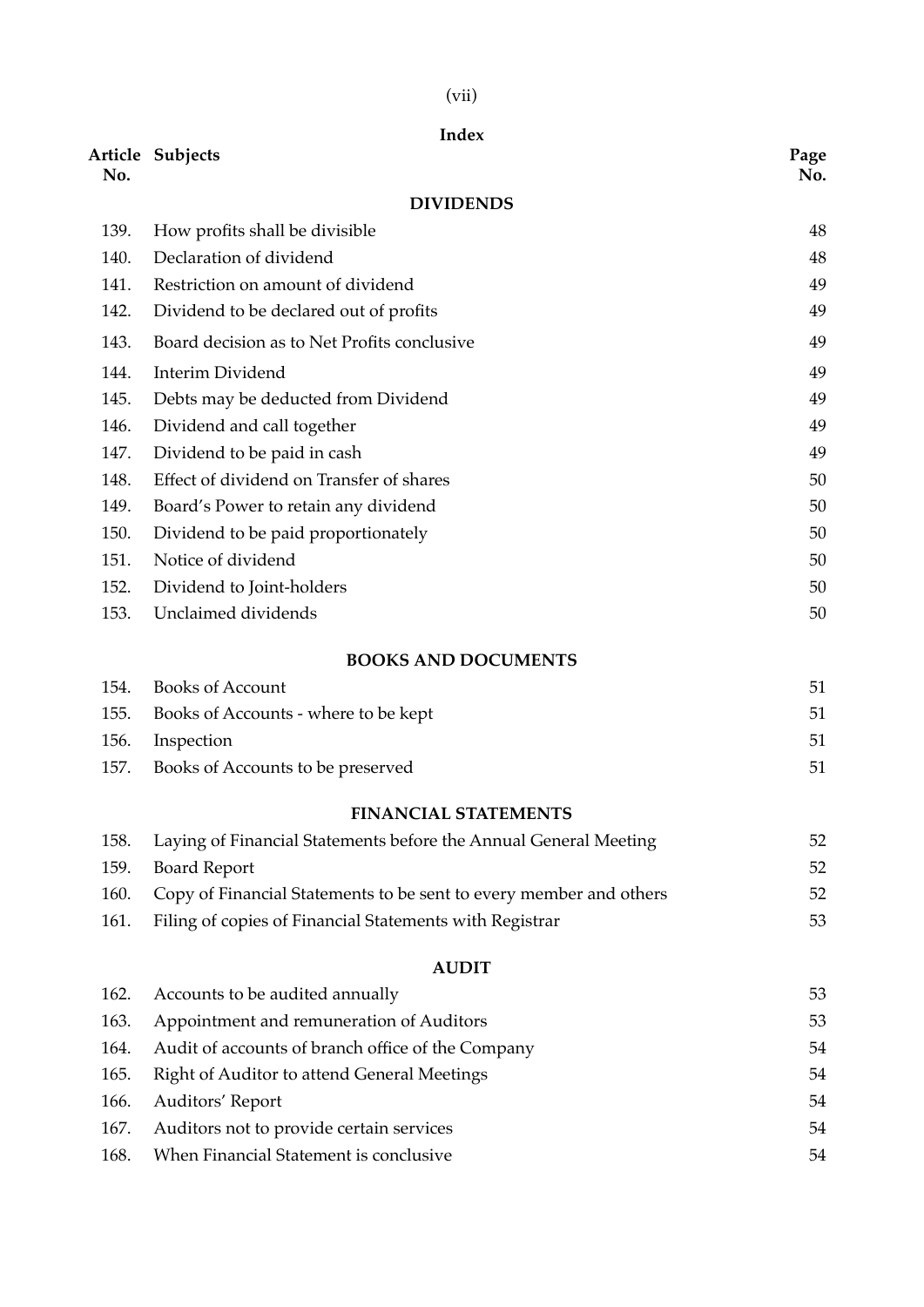|       | Index                                                                    |             |
|-------|--------------------------------------------------------------------------|-------------|
| No.   | Article Subjects                                                         | Page<br>No. |
|       | <b>SERVICE OF NOTICES AND DOCUMENTS</b>                                  |             |
| 169.  | How notices to be served on members<br>(1)                               | 55          |
|       | (2)<br>Service by post                                                   | 55          |
| 170.  | Notice to members who have not supplied addresses                        | 55          |
| 171.  | Notice to joint-holders                                                  | 55          |
| 172.  | Notice to persons entitled to Transmission of shares                     | 55          |
| 173.  | Notice of advertisement                                                  | 55          |
| 174.  | How and where to advertise                                               | 56          |
| 175.  | When notice of advertisement deemed to be served                         | 56          |
| 176.  | Transferee, etc., bound by prior notices                                 | 56          |
| 176A. | Notice to be signed by a Director or Authorized person                   | 56          |
| 176B. | Notice to the Company by members                                         | 56          |
| 176C. | Documents admissible as evidence                                         | 56          |
| 177.  | Notice valid though member deceased                                      | 56          |
| 178.  | Service of Notice to members on winding up of the Company                | 57          |
|       | <b>KEEPING OF REGISTERS AND INSPECTION</b>                               |             |
| 179.  | Registers etc., to be kept by the Company                                | 57          |
| 180.  | Supply of copies of Registers etc.                                       | 58          |
| 181.  | Inspection of Registers etc.                                             | 58          |
| 182.  | Closure of Register of Members or Debenture-holders                      | 58          |
|       | <b>RECONSTRUCTION</b>                                                    |             |
| 183.  | Reconstruction                                                           | 58          |
|       | <b>SECRECY</b>                                                           |             |
| 184.  | Secrecy                                                                  | 59          |
| 185.  | No member to enter the premises of the Company without permission        | 59          |
|       | <b>WINDING-UP</b>                                                        |             |
| 186.  | Distribution of assets                                                   | 59          |
| 187.  | Distribution of assets in specie                                         | 60          |
|       | <b>BONAFIDE EXERCISE OF MEMBERSHIP RIGHTS</b>                            |             |
| 188.  | Members to exercise their rights in the bonafide interest of the Company | 60          |
|       | <b>INDEMNITY</b>                                                         |             |
| 189.  | Indemnity                                                                | 60          |
|       | <b>ARBITRATION</b>                                                       |             |

(viii)

190. Arbitration 61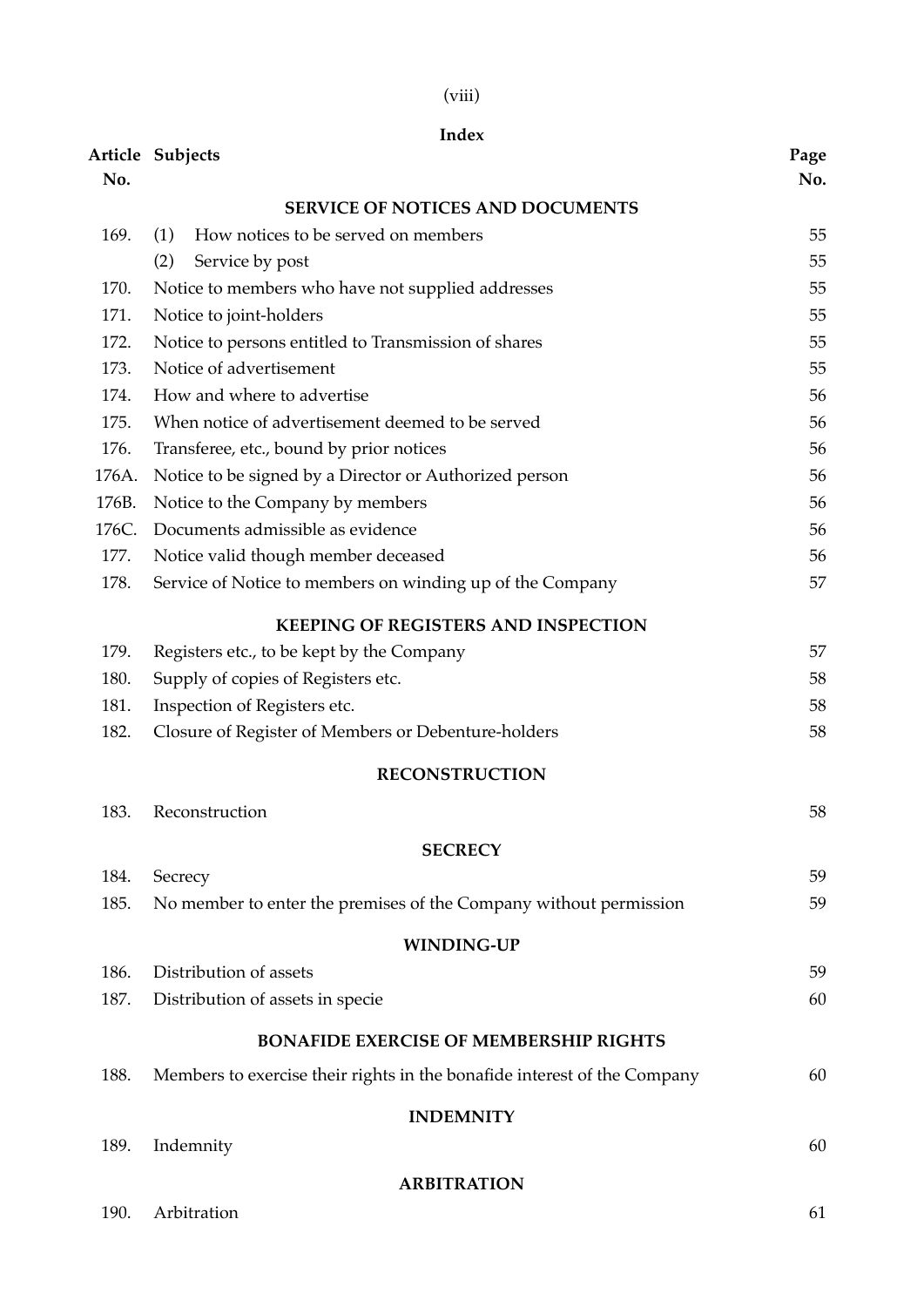*The Companies Act, 2013*

# PUBLIC COMPANY LIMITED BY SHARES

# **ARTICLES OF ASSOCIATION**

**OF** 

# **EIH Limited**

CIN: L55101WB1949PLC017981

# (As Adopted by Special Resolution passed by the Shareholders by Postal Ballot on 20<sup>th</sup> May 2015)

1. Unless the context otherwise requires words and expressions contained in these Articles shall bear the same meaning as in the Act as defined below in force at the date at which the Articles become binding on the Company.

The marginal notes hereto are inserted for convenience and shall not affect the construction hereof and in these presents, unless there be something in the subject or context inconsistent therewith.

#### **DEFINITIONS**

- (i) "Act" means the Companies Act, 2013 and the relevant rules framed thereunder from time to time; and includes where the context so admits, any re-enactment or statutory modification thereof for the time being in force.
- (ii) "Articles" means these Articles of Association as framed or as from time to time altered by Special Resolution.
- (iii) "Beneficial owner" means a person whose name is recorded as such with a depository.
- (iv) "Board of Directors" or "the Board" means the Board of Directors for the time being of the Company.
- (v) "Company" means **"EIH Limited"**.
- (vi) "Depository" means an entity which has been granted a certificate of registration under Section 12(1A) of the Securities and Exchange Board of India Act, 1992 and wherein the securities of the Company are dealt with in accordance with the provisions contained in the Depositories Act, 1996.
- (vii) "Directors" means Directors for the time being of the Company.
- (viii) "Dividend" includes bonus.
- (ix) "Managing Director" means the Managing Director for the time being of the Company.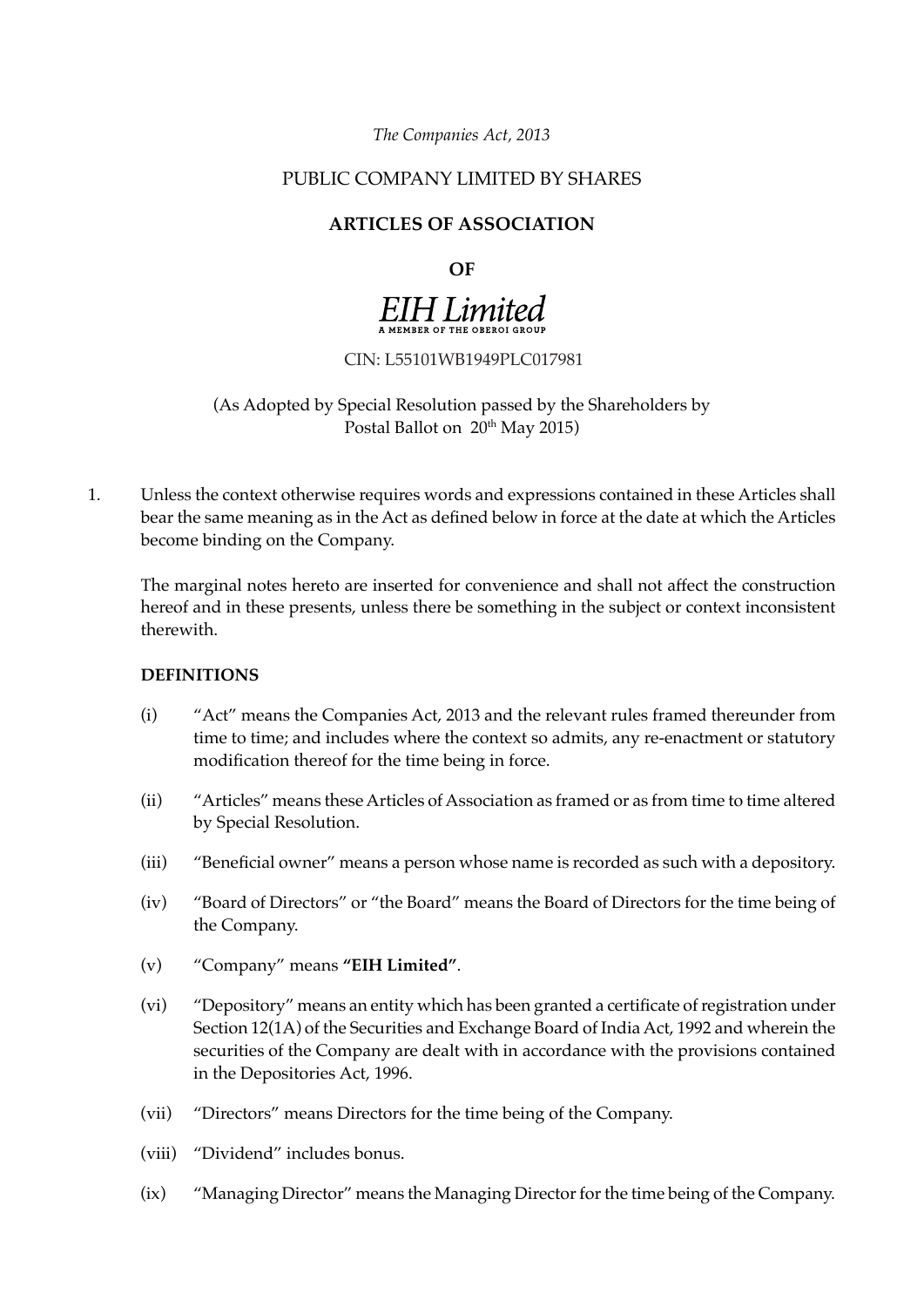- (x) "Member" means a person as defined by Section 2(55) of the Act.
- (xi) "Month" means calendar month.
- (xii) "Office" means the Registered Office for the time being of the Company.
- (xiii) "Participant" means a person registered as such under Section 12(1A) of the Securities and Exchange Board of India Act, 1992.
- (xiv) "Proxy" includes an Attorney duly constituted under a Power of Attorney.
- (xv) "Record" includes the records maintained in the form of books or stored in a computer or in such other form as may be determined by regulations made by SEBI in relation to the Depositories Act, 1996.
- (xvi) "Register" means the Register of Members of the Company required to be kept by Section 88 of the Act.
- (xvii) Registrar" means the Registrar of Companies, West Bengal.
- (xviii) "Resolution requiring Special Notice" has the meaning assigned thereto by Section 115 of the Act.
- (xix) "Seal" means the Common Seal of the Company.
- (xx) "SEBI" means the Securities and Exchange Board of India established under Section 3 of the Securities and Exchange Board of India Act, 1992.
- (xxi) "Ordinary Resolution" and "Special Resolution" have the meanings assigned thereto respectively by Section 114 of the Act.
- (xxii) "Year means calendar year.
- (xxiii) "In Writing" or "Written" include printing, lithography and other modes of representing or reproducing words in a visible form.
- (xxiv) Words importing the singular number only include the plural number and vice versa.
- (xxv) Words importing the masculine gender include feminine gender.
- (xxvi) Words importing persons include corporations.

#### **Table F not to apply**

2. Save as reproduced herein, the regulations contained in "Table F" in the First Schedule to the Act shall not apply to the Company, save and except for the matters for which there is no provision in these Articles but is contained in Table F, in which case the provisions of Table F shall apply only to that extent.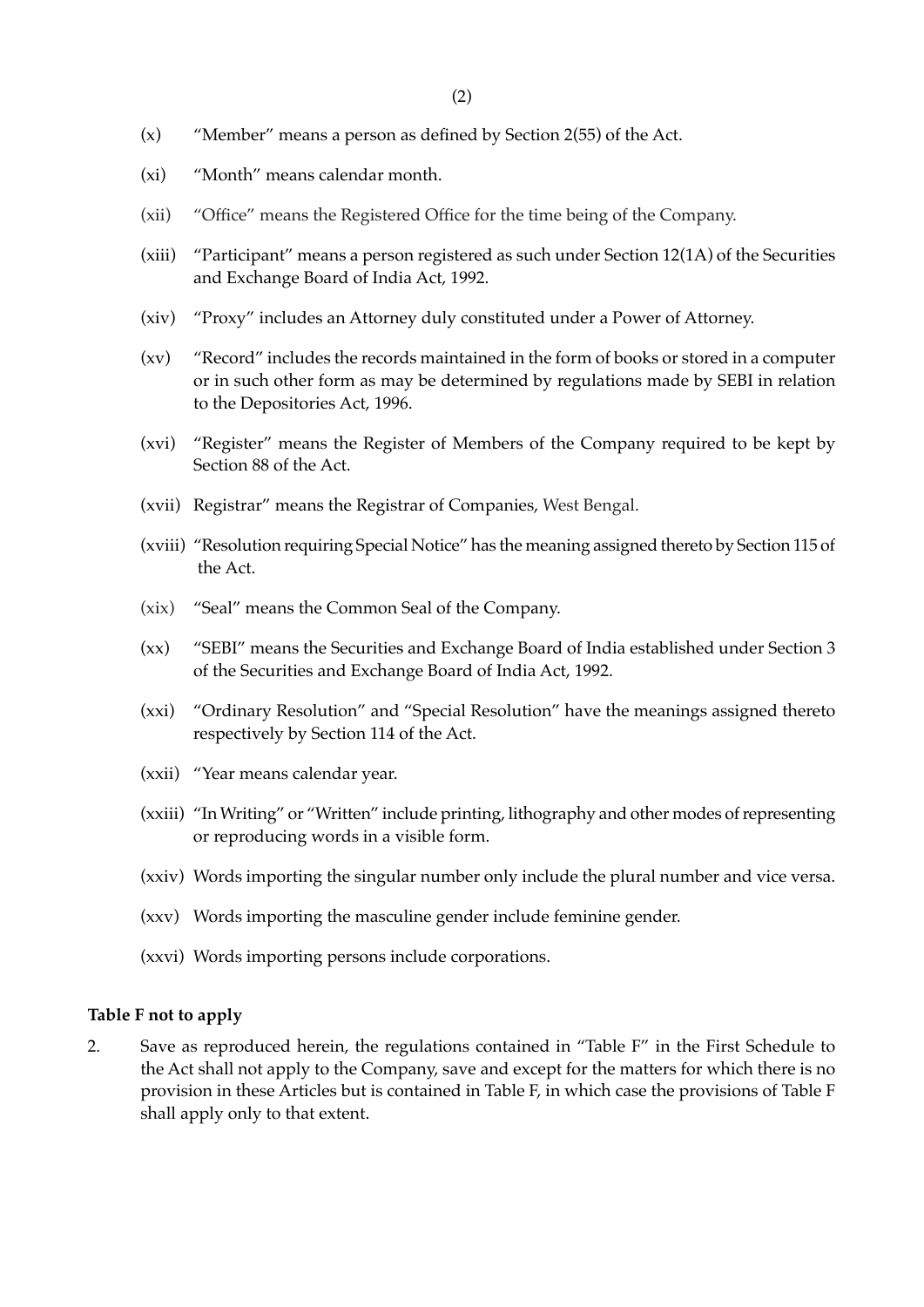#### **Company not to purchase its own shares**

3. Save as permitted by Section 67 of the Act, the funds of the Company shall not be employed in the purchase of or lent on the security of shares of the Company and the Company shall not give, directly or indirectly, any financial assistance, whether by way of loan, guarantee, the provision of security or otherwise, for the purpose of or in connection with any purchase or subscription for shares in the Company or any other company of which it may for the time being, be a subsidiary.

This Article shall not be deemed to affect the power of the Company to enforce repayment of loans to members or to exercise a lien on shares in accordance with Article 32.

## **SHARES**

#### **Share Capital**

4. The Authorized Share Capital of the Company is as stated in its Memorandum of Association and may be altered from time to time in accordance with Section 61 of the Act read with relevant rules, if any, in that regard.

#### **Issue and Allotment of shares**

5. Subject to the provisions of the Act, the shares of the Company shall be under the control of the Board who may issue, allot or otherwise dispose of the same or any of them to such persons, in such proportion and on such terms and conditions, either at par or at a premium, and at such time as the Board may from time to time think fit. Provided that, where at any time it is proposed to increase the subscribed capital of the Company by allotment of further shares, then, the Board shall issue such shares in the manner set out in Section 62 of the Act.

#### **Numbering of Shares**

6. Each share issued by the Company shall be distinguished by its appropriate number. Provided that nothing herein shall apply to the shares of the Company held with the depository.

#### **Allotment of Securities**

7. As regards all allotments made from time to time the Company shall duly comply with Section 39 of the Act.

Provided that notwithstanding anything contained in the Act or in the Articles, where the securities of the Company are dealt with in a depository, the Company shall intimate the details of allotment of the relevant securities to the depository on allotment of such securities.

Provided further that where the person subscribing to the securities offered by the Company opts to hold the securities with a depository instead of receiving the certificate for them, the Company shall intimate such depository the details of allotment of the securities.

#### **Restriction on Allotments**

- 8. If the Company shall offer any of its shares to the public for subscription:
	- (a) no allotment thereof shall be made, unless the amount stated in the prospectus as the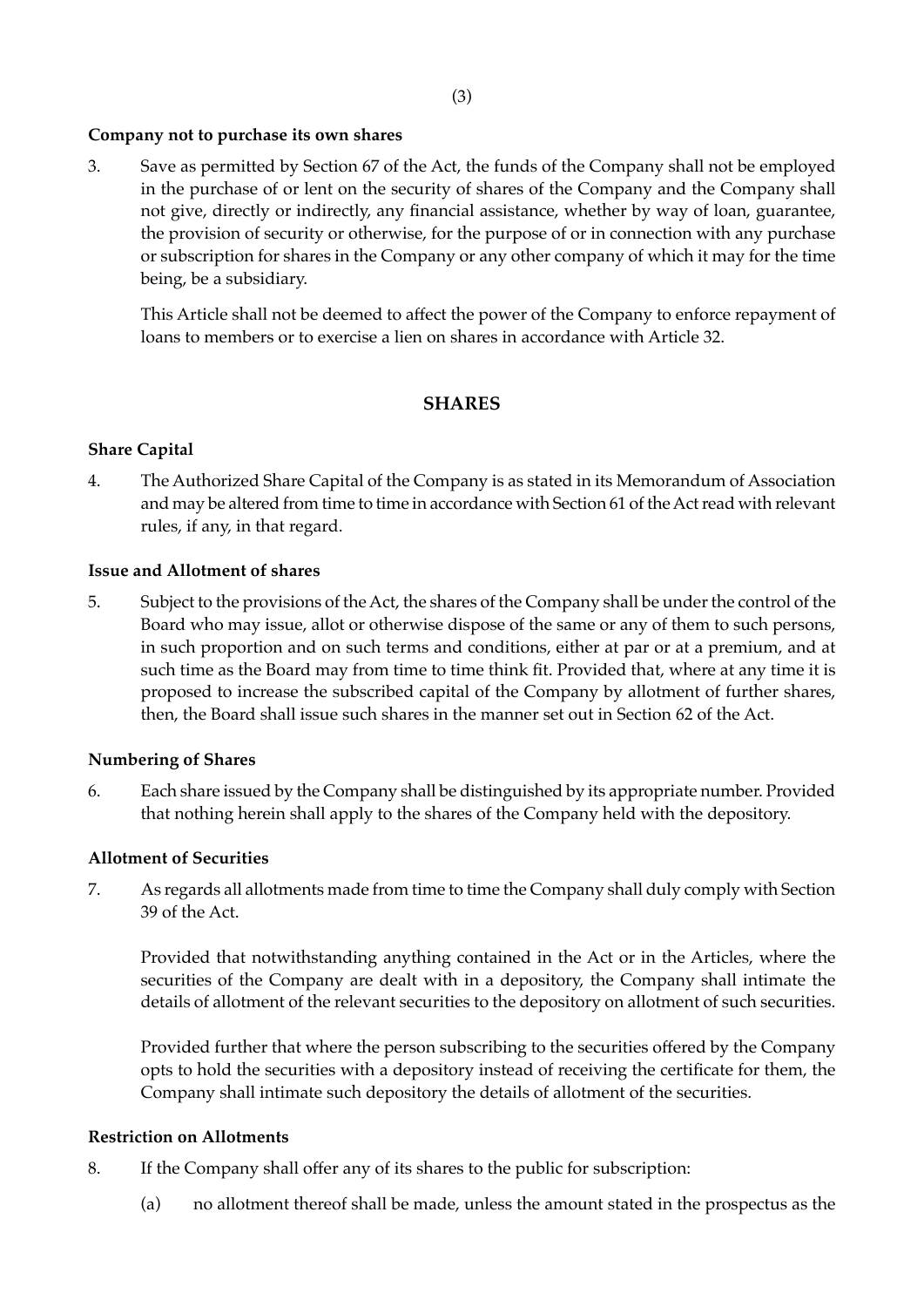minimum subscription has been subscribed, and the sum payable on application thereof has been paid to and received by the Company by cheque or other instrument; and

(b) the amount payable on application on each share shall not be less than 5 per cent of the nominal amount of the share.

#### **Commission and Brokerage**

9. The Company may exercise the powers of paying commissions conferred by Section 40 of the Act. Such commission may be satisfied by payment of cash or allotment of fully or partly paid shares or partly in one way and partly by other. The Company may also pay on any issue of shares or debentures such brokerage as may be lawful.

#### **Issue of Sweat Equity Shares**

10. The Company may from time to time issue sweat equity shares in compliance with Section 54 of the Act and the regulations prescribed by SEBI in relation thereto.

#### **Installments on shares to be duly paid**

11. If, by the conditions of allotment of any share, the whole or part of the amount of issue price thereof shall be payable by installments, every such installment shall, when due, be paid to the Company by the person who, for the time being, shall be the registered holder of the share or by his executor or administrator.

#### **Liability of Joint-holders of Shares**

12. The joint holders of a share shall be severally as well as jointly liable for the payment of all installments and calls due in respect of such share.

#### **Trusts not recognized**

13. Save as herein otherwise provided, the Company shall be entitled to treat the registered holder of any share as the absolute owner thereof and accordingly shall not, except as ordered by a Court of competent jurisdiction, or as by statute required, be bound to recognize any equitable or other claim to or interest in such share on the part of any other person.

#### **Who may be registered as Shareholder**

14. Shares may be registered in the name of any person, company or other body corporate. Not more than four persons shall be registered as joint-holders of any share.

#### **Power of the Company to purchase its own shares**

14A. The Company may purchase its own shares or other specified securities contemplated under Sections 68 and 69 of the Act in compliance with the relevant rules and guidelines issued from time to time for the same.

#### **Power of the Company to issue shares with differential voting rights**

14B The Company shall have the power to issue shares with differential voting rights as to dividend, voting or otherwise in accordance with Rule 4 of the Companies (Share Capital and Debentures) Rules, 2014 or any modification thereof and subject to such conditions and regulation, if any as may be prescribed from time to time.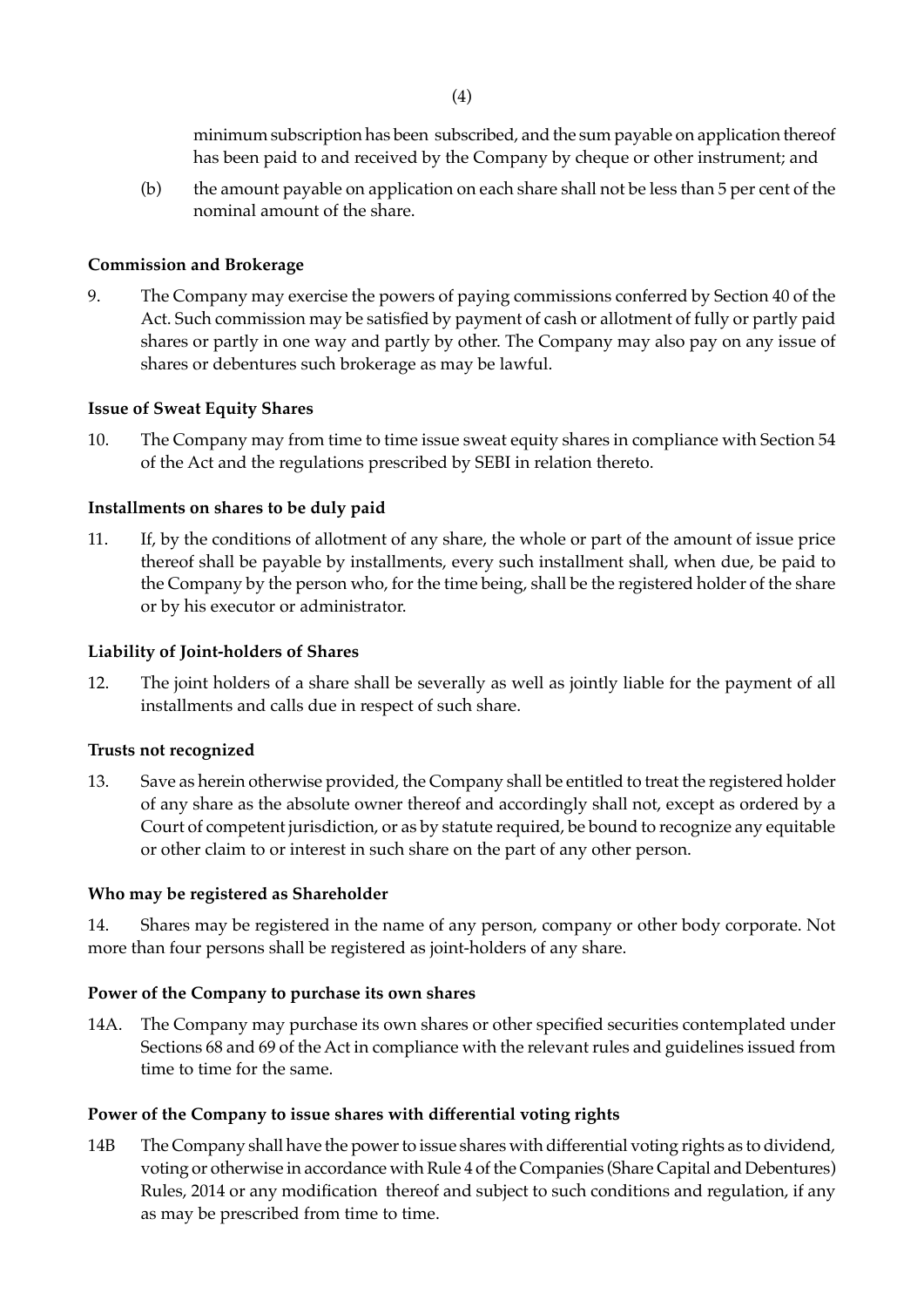#### **CERTIFICATES**

15. Subject to the provisions of the Companies (Share Capital & Debentures) Rules, 2014, share certificates shall be issued as follows:

#### **Certificates**

- (a) The certificates of title to shares and duplicate thereof when necessary shall be issued in pursuance of a Resolution passed by the Board under the Seal of the Company which shall be affixed in the presence of (i) two Directors duly authorized by the Board of the Company for the purpose or the committee of the Board, if so authorized by the Board and (ii) the Secretary or any other person authorized by the Board for the purpose, all of whom shall sign such share certificate; provided that, if the composition of the Board permits of it, at least one of the aforesaid two Directors shall be a person other than the Managing or Whole-time Director.
- (b) For the purposes of this Article, a Director shall be deemed to have signed the share certificate if his signature is printed thereon as a facsimile signature by means of any machine, equipment or other mechanical means such as engraving in metal or lithography, or digitally signed, but not by means of a rubber stamp, provided that the Director shall be personally responsible for the safe custody of any machine, equipment or other means used for the purpose.

#### **Members' Right to Certificate**

(c) Every member shall be entitled to free of charge one certificate for all the shares of each class registered in his name or, if the Board so approves, to several certificates each for one or more of such shares but, in respect of each additional certificate, which does not comprise shares in lots of the market unit of trading, the Board shall be entitled to charge a fee of Rs 2 or such less sum as the Board, may determine. Unless the conditions of issue of any shares otherwise provide, the Company shall within two months after the date of either allotment and on surrender to the Company of its letter making the allotment or of its fractional coupons of requisite value (save in cases of issue against letters of acceptance or of renunciation or in cases of issue of bonus shares) or within one month of receipt of the application for registration of transfer or transmission of any of its shares, as the case may be, deliver the certificates of such shares in accordance with the procedures laid down in Section 20 of the Act. Every certificate of shares shall specify the name(s) of the person(s) in whose favour the certificate is issued, the shares to which it relates and the amount paid-up thereon. Particulars of every share certificate issued shall be entered in the Register of Members maintained in the form set out in the Act, or in a form as near thereto as circumstances admit, along with the name(s) of the person(s) to whom it has been issued, indicating the date of issue. In respect of any share(s) held jointly by several persons, the Company shall not be bound to issue more than one certificate and delivery of one certificate for a share to one of the several joint holders shall be sufficient delivery to all such shareholders.

#### **As to Issue of new Certificate**

(d) If any certificate(s) of any share(s) be surrendered to the Company for sub-division or consolidation or if any certificate be defaced, torn or old, decrepit, worn out or where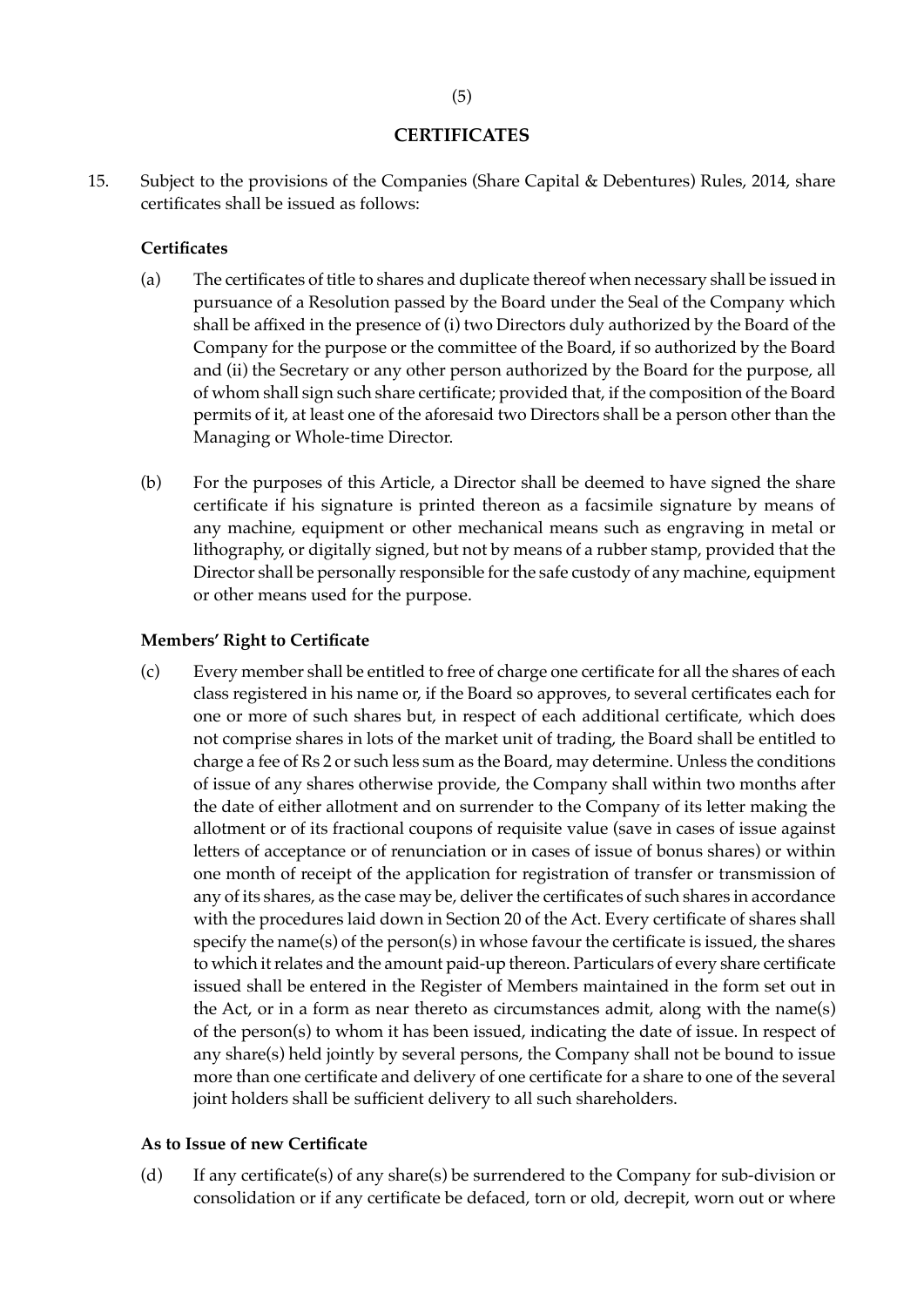the cages in the reverse for recording transfers have been duly utilized, then, upon surrender thereof to the Company the Board may order the same to be cancelled and may issue a new certificate(s) as the case may be, in lieu thereof; and if any certificate be lost or destroyed then, upon proof thereof to the satisfaction of the Board, and on such indemnity as the Board think fit being given, a new certificate in lieu thereof shall be given to the party entitled to the shares to which such lost or destroyed certificate shall relate. Where a certificate has been issued in place of a certificate that has been defaced etc., lost or destroyed, it shall state on the face of it and against the stub or counter foil that it is Issued In lieu of a share certificate or is a duplicate issued for the one so defaced etc., lost or destroyed, as the case may be, and in the case of certificate issued in place one which has been lost or destroyed, the word "duplicate" shall be stamped or punched in bold letters across the face thereof. For every certificate issued under this Article, there shall be paid to the Company the sum of Rs 2 or such smaller sum together with such out-of-pocket expenses incurred by the Company in investigation evidence as the Board may determine. Provided that no fee shall be charged for subdivision and consolidation, of share certificate into denominations fixed for market units of trading or for issue of new certificates in replacement of those which are old, decrepit or worn out or where the cages in the reverse for recording transfers have been fully utilized. The Duplicate share certificate will be issued to the shareholders within the time prescribed by SEBI in any law, rule or regulations.

## **Particulars of new certificate to be entered in the Register**

(e) Where a new certificate has been issued in pursuance of the last preceding paragraph, particulars of every such certificate shall also be entered in a Register of Renewed and Duplicate Share Certificates indicating *inter alia* against the name of the person to whom the certificate is issued, the number and date of issue of the certificate in lieu of which the new certificate is issued and the necessary changes indicated in the Register by suitable cross-references in the "Remarks" column. All entries made in the Register of Members or in the Register of Renewed and Duplicate Share Certificates shall be authenticated by the Secretary or such other person as may be appointed by the Board for the purposes of sealing and signing the share certificate under paragraph(1) hereof.

#### **Certificates to whom delivered**

(f) The share certificates submitted to the Company shall be delivered to the first named member on the Register of Members, to the Attorney of such person or to the person tendering, the certificate, as the circumstances warrant.

#### **Cancellation of Certificates upon surrender by a person**

(g) (i) Upon receipt of certificate of securities on surrender by a person who has entered into an agreement with the depository through a participant, the Company shall cancel such certificate and substitute in its records the name of depository as the registered owner in respect of the said securities and shall also inform the depository accordingly.

#### **Option to beneficial owner in respect of the Security**

(ii) If a beneficial owner opts out of the depository in respect of any security of the Company and the Company received due intimation thereof from the depository,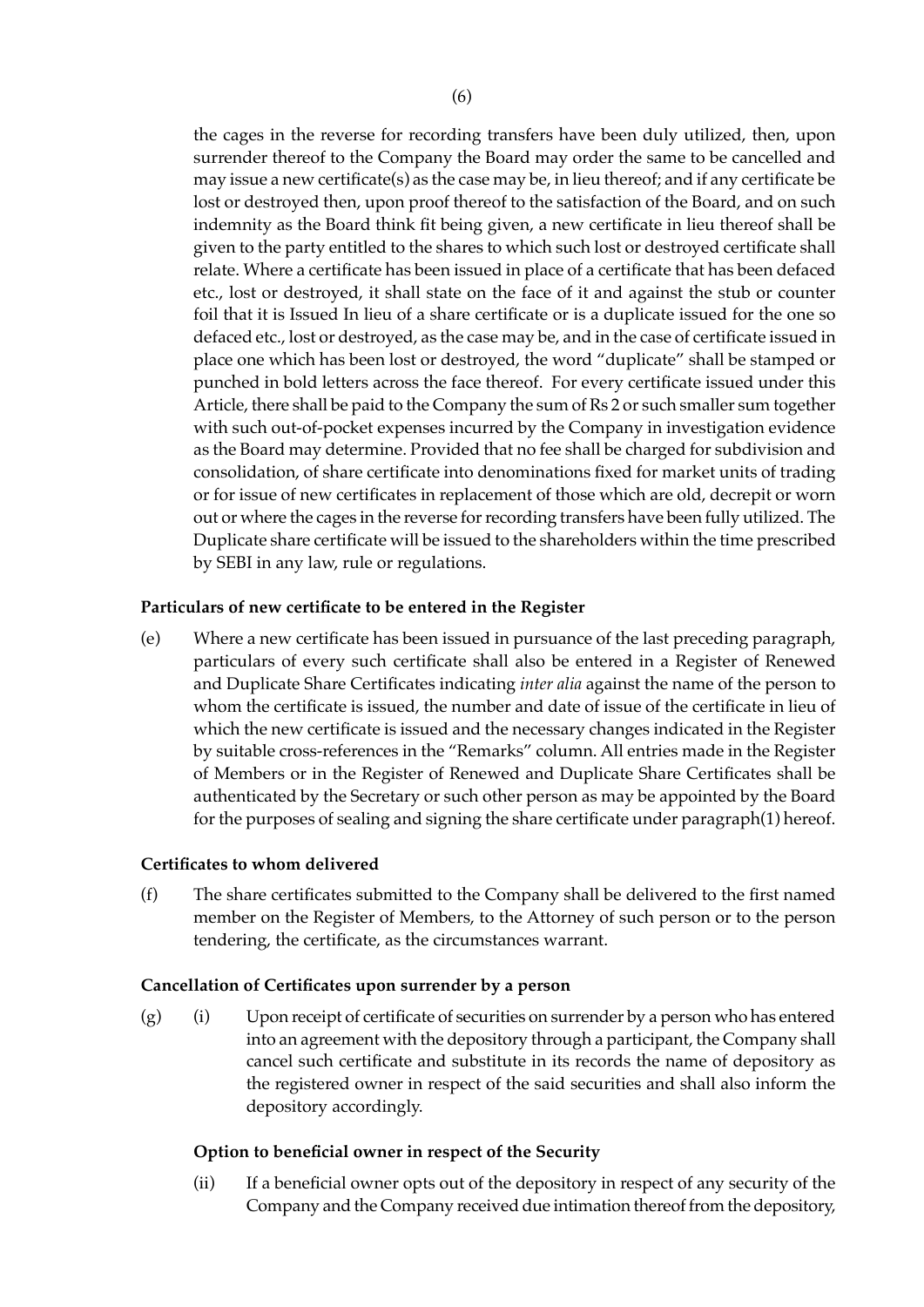the Company shall, within thirty days of receipt of the aforesaid intimation and of fulfillment of such conditions and on payment of such fees as may be specified by the Regulations made by SEBI, issue certificate of the said securities to the beneficial owner or the transferee, as the case may be.

#### **Restriction upon sub-division or consolidation of certificates for equity shares**

- 15A. Notwithstanding anything contained in Article 15, the Board may refuse applications for sub-division or consolidation of certificates of title of shares into denomination of less than 25 (twenty-five) shares except when such sub-division or consolidation is required to be made to comply with any statutory provisions or an order of any Court of competent jurisdiction.
- 15B. Without prejudice to the provisions of Article 15, the Company shall not entertain any instrument of transfer of less than 25 (twenty-five) shares in the share capital of the Company except in the following circumstances:
	- (a) where the transfer is necessary in pursuance of any statutory provision or an order of the Court of competent jurisdiction; or
	- (b) where the transfer relates to the transfer of the entire holding of the member consisting of less than 25 shares –
		- (i) by a single instrument of transfer; or
		- (ii) by more than one instrument without requiring sub-division of any of the existing certificates for the shares held by the member so however that after the registration of the said transfer the holding of each transferee thereof will not be less than 25 shares; or
	- (c) where the transfer is for the transfer of less than 25 shares in aggregate in favour of the same transferee under more than one instrument of transfer but submitted to the Company simultaneously on the same day notwithstanding that any such instrument may relate to transfer of less than 25 shares:

Provided that where a person holds shares in a lot higher than the market units of trading but sells shares in the market units of trading, the resulting shares even though less than 25 shares in number be permissible to stand in his own name and further that the Board shall have the power to settle or resolve any practical difficulty which may arise under this Article in such manner as it may deem necessary.

### **CALLS ON SHARES**

#### **Calls**

16. The Board may, from time to time, subject to the terms on which any share may have been issued, and subject to the provisions of Section 49 of the Act, make such calls as the Board thinks fit upon the members in respect of all moneys unpaid on the shares held by them respectively, and not by the conditions of allotment thereof made payable at fixed times, and each member shall pay the amount of every call so made on him to the persons and at the time and places appointed by the Board. The joint holders of a share shall be jointly and severally liable to pay all calls in respect thereof. A call may be made payable by installments and shall be deemed to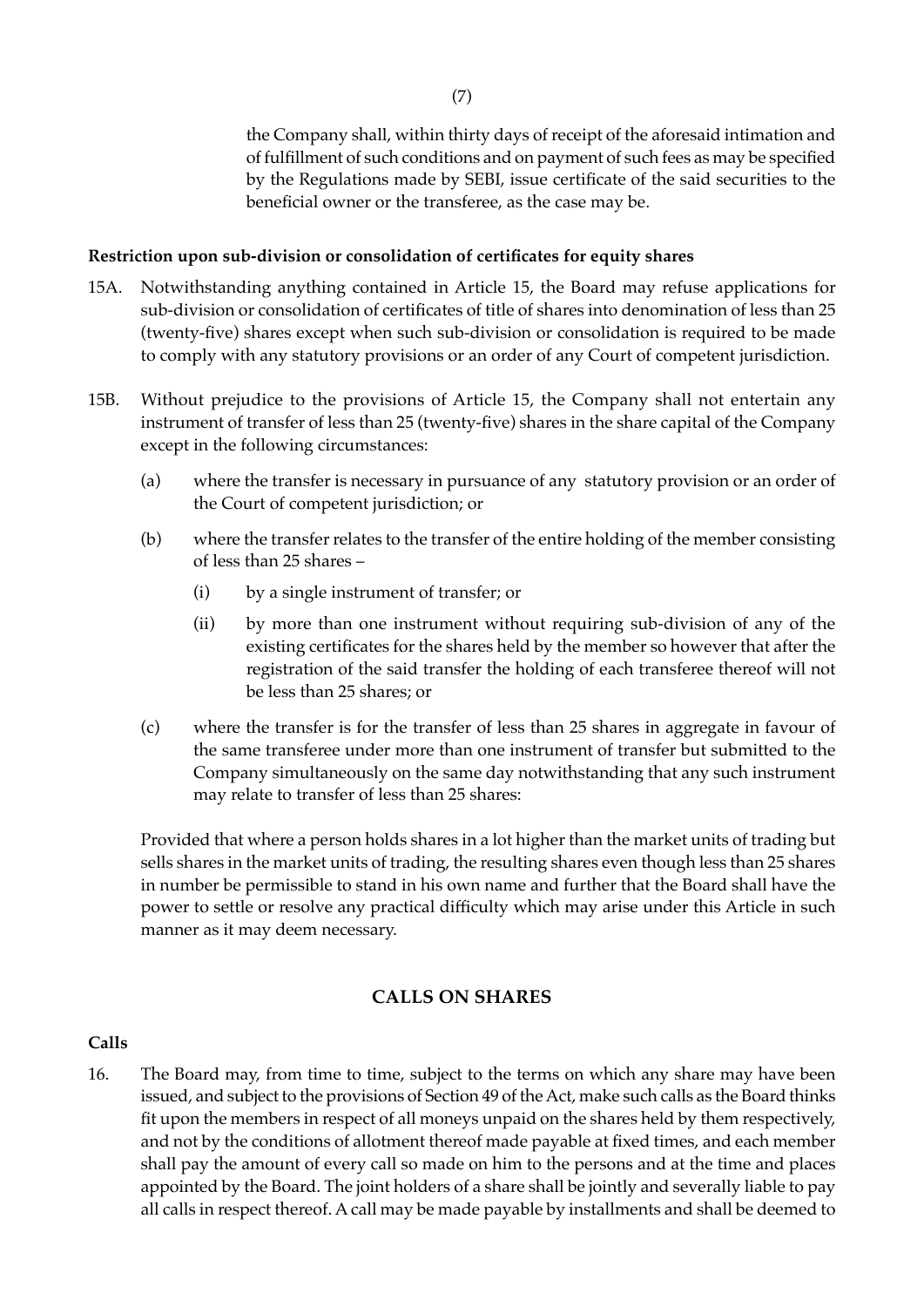have been made when the resolution of the Board authorizing such call was passed. Provided that no call shall exceed one-fourth of the nominal value of the share or be payable at less than one month from the date fixed for the payment of the last preceding call.

## **Restriction on power to make calls and notice**

17. Not less than twenty-one days' notice of any call shall be given specifying the time and place of payment and to whom such call shall be paid.

# **When Interest on call or installment payable**

- 18. (a) If the sum payable in respect of any call or installment be not paid on or before the day appointed for payment thereof, the holder for the time being in respect of the share for which the call shall have been made or the installment shall be due shall pay interest for the same at the rate of 12 (twelve) per cent per annum from the day appointed for the payment thereof to the time of the actual payment or at such lower rate (if any) as the Board may determine.
	- (b) The Board shall be at liberty to waive payment of any such interest either wholly or in part.

## **Amount payable at fixed times or payable by installments as calls**

19. If by the terms of issue of any share or otherwise any amount is made payable at any fixed time or by installments at fixed times, whether on account of the amount of the share or by way of premium every such amount or installment shall be payable as if it were a call duly made by the Board and of which due notice had been given, and all the provision herein contained in respect of calls shall relate to such amount or installment accordingly.

#### **Evidence in actions by Company against shareholders**

20. On the trial or hearing of any action, or suit brought by the Company against any shareholder or his representatives to recover any debt or money claimed to be due to the Company in respect of his share, it shall be sufficient to prove that the name of the defendant is, or was, when the claim arose on the Register of Members as a holder, or one of the holders of the number of shares in respect of which such claim is made, and that the amount claimed is not entered as paid in the Books of the Company and it shall not be necessary to prove the appointment of the Board who made any call, nor that a quorum was present at the Board meeting at which any call was made nor that the meeting at which any call was made was duly convened or constituted, nor any other matter whatsoever but the proof of the matters aforesaid shall be conclusive evidence of the debt.

#### **Payment of Calls in advance**

21. The Board may, if it thinks fit, receive from any member willing to advance the same, all or any part of the money due upon the share by him beyond the sums actually called for, and upon the money paid or satisfied in advance, or so much thereof as from time to time exceeds the amount of calls then made upon the share in respect of which such advance has been made, the Company may pay Interest at such rate not exceeding, unless the Company in general meeting shall otherwise direct, 12 (twelve) per cent per annum as the member paying such sum in advance and the Board agrees upon. Money so paid in excess of the amount of calls shall not rank for dividends or confer a right to participate in profits.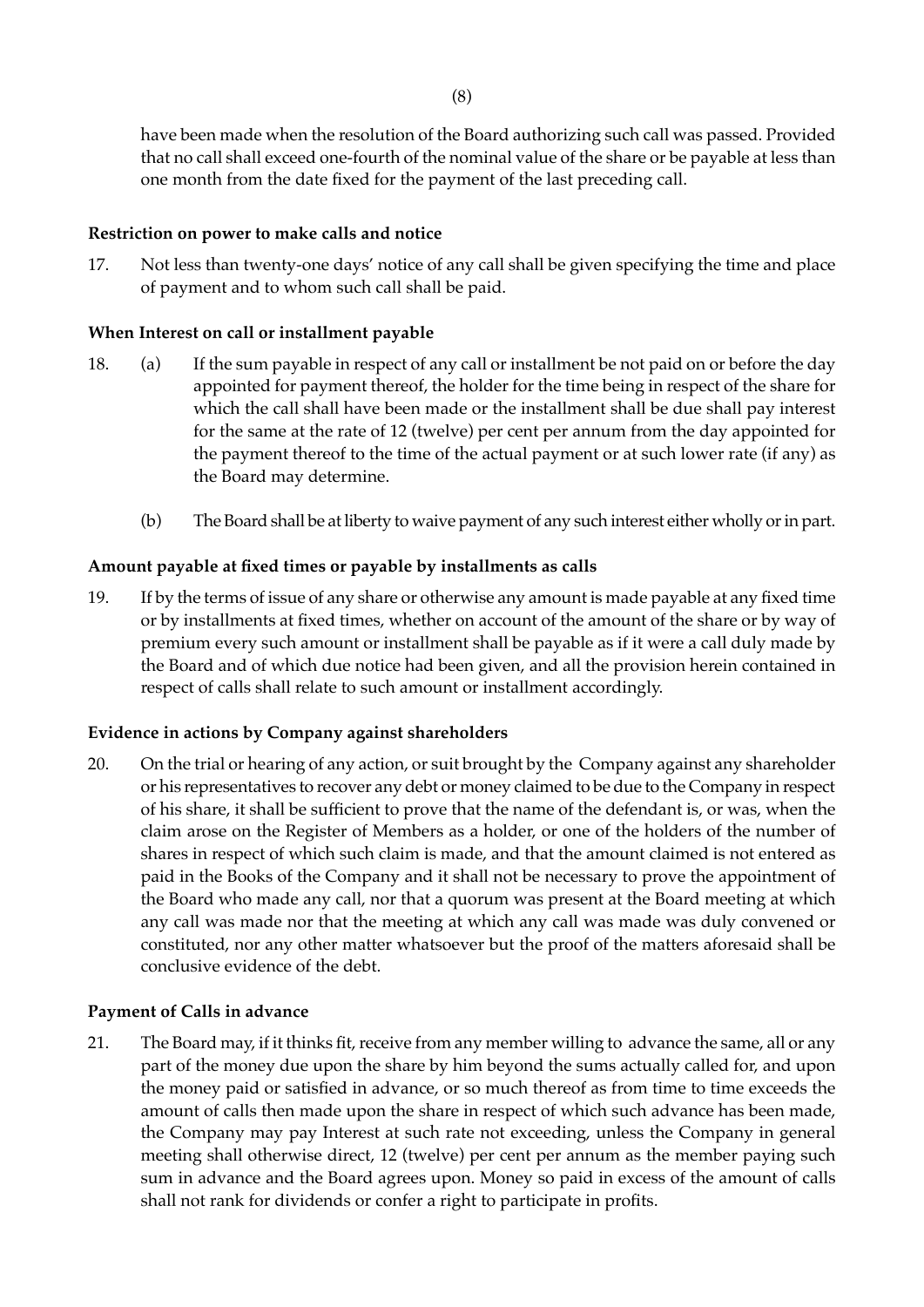#### **Revocation or postponement of a Call**

22. A call may be revoked or postponed at the discretion of the Board.

#### **FORFEITURE AND LIEN**

#### **Notice for failure to pay call or installment**

23. If any member fails to pay any call or installment on or before the day appointed for the payment of the same the Board may at any time thereafter during such time as the call or installment remains unpaid, serve notice on such member requiring him to pay the same, together with any interest that may have accrued and all expenses that may have incurred by the Company by reason of such non-payment.

#### **Form of Notice**

24. The notice shall name a day (not being less than fourteen days from the date of the notice) and a place or places at which such call or installment and such interest and expenses as aforesaid are to be paid. The notice shall also state that in the event of non-payment at or before the time, and at the place appointed, the shares in respect of which such call was made or installment is payable will be liable to be forfeited.

#### **Forfeiture of shares**

25. If the requisitions of any such notice as aforesaid be not complied with any shares in respect of which such notice has been given may, at any time thereafter, before payment of all calls or installments, interest and expenses, due in respect thereof, be forfeited by a resolution of the Board to that effect. Such forfeiture shall include all dividends declared in respect of the forfeited shares and not actually paid before the forfeiture.

#### **Notice of forfeiture**

26. Where any share shall have been so forfeited, notice of the forfeiture shall be given to the member in whose name it stood immediately prior to the forfeiture and the entry of the forfeiture, with the date thereof, shall forthwith be made in the Register of Members, but no forfeiture shall be in any manner invalidated, by an omission or neglect to give such notice or to make any such entry as aforesaid.

#### **Forfeited shares to become property of the Company**

27. Any share so forfeited shall be deemed to be the property of the Company, and the Board may sell, re-allot or otherwise dispose of the same in such manner as it thinks fit.

#### **Power to cancel the forfeiture**

28. The Board may, at any time before any share so forfeited shall have been sold, re-allotted or otherwise disposed of, cancel the forfeiture thereof upon such terms and conditions as it thinks fit.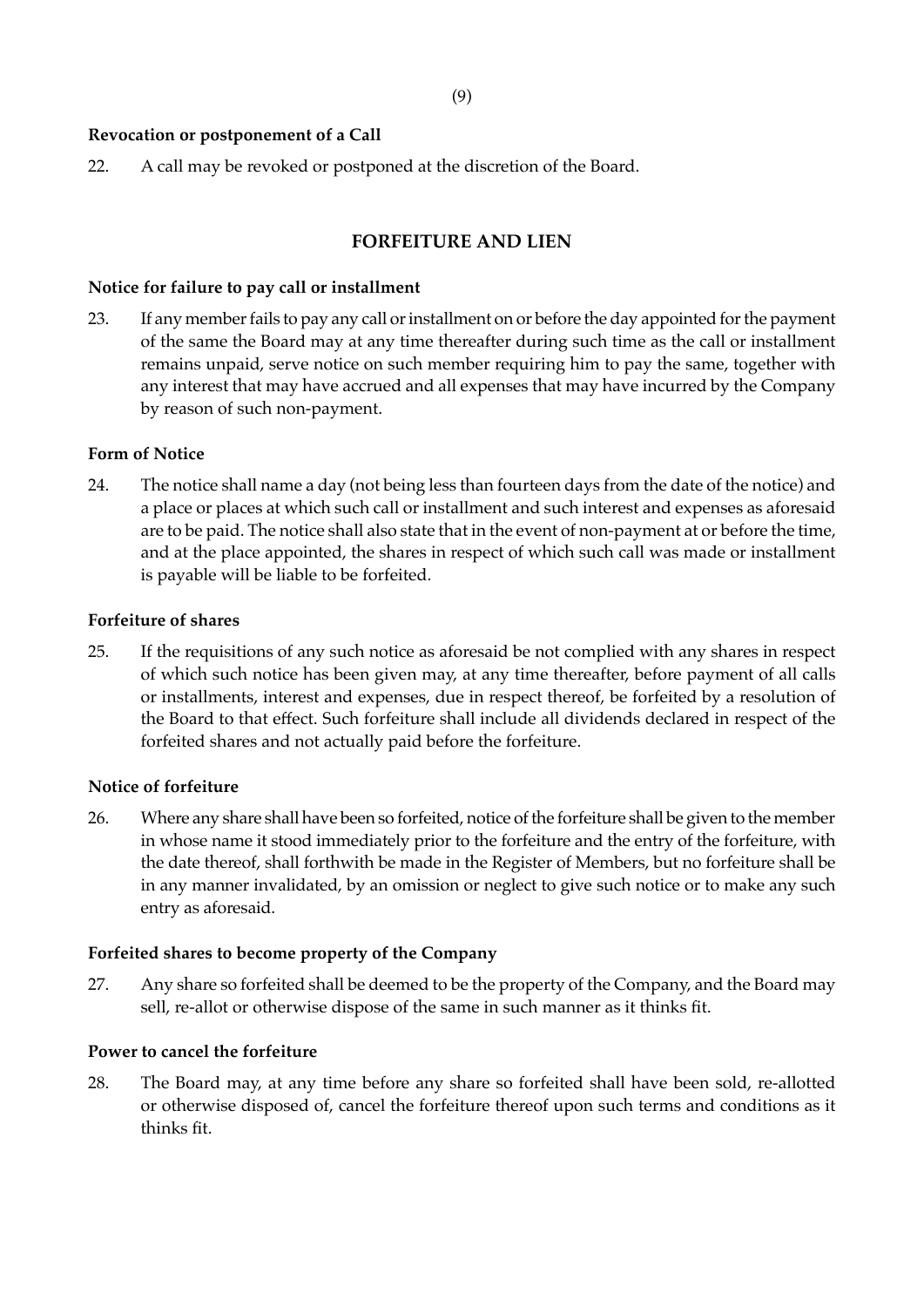# **Liability on forfeiture**

29. A person whose share has been forfeited shall cease to be a member in respect of the forfeited share, but shall notwithstanding, remain liable to pay, and shall forthwith pay to the Company, all calls, installments, interest and expenses, owing in respect of such share at the time of forfeiture, together with interest thereon, from the time of forfeiture until payment, at 12 (twelve) per cent per annum and the Board may enforce the payment thereof, or any part thereof, without any deduction or allowance for the value of the shares at the time of forfeiture, but shall not be under any obligation to do so. The liability of such person shall cease if and when the Company shall have received payment in full of all such monies in respect of the forfeited shares.

The forfeiture of a share involves extinction, at the time of forfeiture, of all interest and all claims and demands against the Company in respect of the share and all other rights, incidental to the share.

# **Evidence of forfeiture**

30. A duly verified declaration in writing that the declarant is a Director, or the Secretary of the Company, and that certain shares in the Company have been duly forfeited on a date stated in the declaration shall be conclusive evidence of the facts therein stated as against all persons claiming to be entitled to the shares.

Upon any sale, re-allotment or other disposal under the provisions of preceding Articles, the certificate or certificates originally issued in respect of the relative shares shall (unless the same shall on demand by the Company have been previously surrendered to it by the defaulting member) stand cancelled and become null and void and of no effect, and the Board shall be entitled to issue a duplicate certificate or certificates in respect of the said shares to the person or persons, entitled thereto as per the provisions herein:

- (a) The Company may receive the consideration, if any, given for the share on any sale or disposal thereof and may execute a transfer of the share in favour of the person to whom the share is sold or disposed of.
- (b) The transferee shall thereupon be registered as the holder of the share; and
- (c) The transferee shall not be bound to see the application of purchase money, nor shall his title to the share be affected by any irregularity or invalidity in the proceedings in reference to the forfeiture, sale or disposal of the share.

# **Forfeiture provisions to apply to non- payment of any sum**

31. The provisions of Articles 23 to 30 hereof shall apply in the case of non-payment of any sum which, by the terms of issue of a share, becomes payable at a fixed time whether on account of the nominal value of the share or by way of premium, as if the same had been payable by virtue of a call duly made and notified.

# **Company's lien on shares**

32. The Company shall have a first and paramount lien upon every share not being fully paid-up registered in the name of each member (whether solely or jointly with others) and upon the proceeds of sale thereof, for all moneys (whether presently payable or not) called or payable at a fixed time in respect of such share and no equitable interest in any share shall be created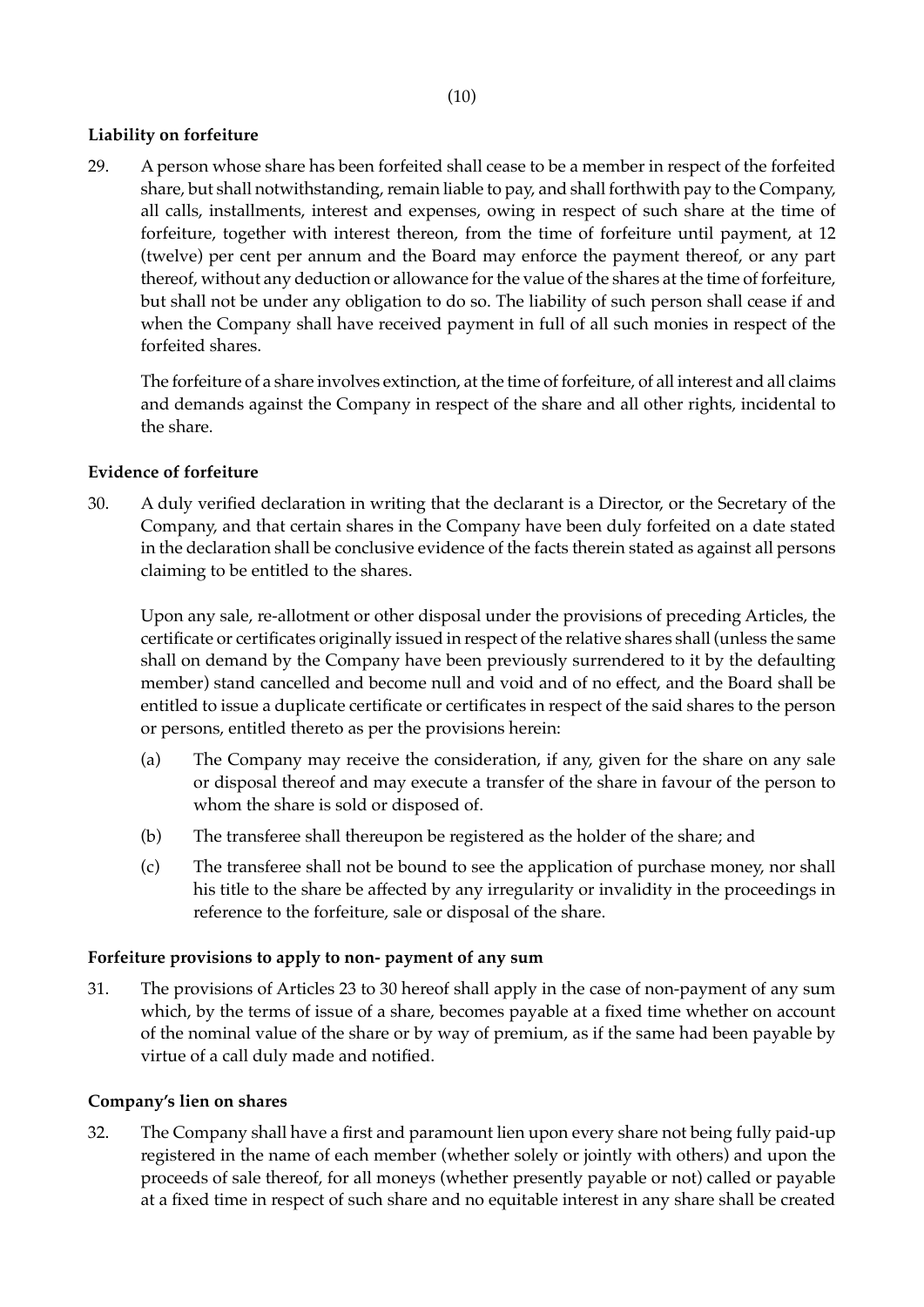except upon the footing and the condition that Article 12 hereof is to have full effect and such lien shall extend to all dividends from time to time declared in respect of such share. Unless otherwise agreed, the registration of a transfer of a share shall operate as a waiver of the Company's lien, if any, on such share.

#### **As to enforcing lien by sale**

33. For the purpose of enforcing such lien the Board may sell the share subject thereto in such manner as it thinks fit, but no sale shall be made until such time for payment as aforesaid shall have arrived and until notice in writing of the intention to sell shall have been served on such member, his executor or administrator or his committee, curator bonis or other legal representative as the case may be and default shall have been made by him or them in the payment of the moneys called or payable at a fixed time in respect of such share for seven days after the date of such notice.

#### **Application of proceeds of sale**

34. The net proceeds of the sale shall be received by the Company and applied in or towards payment of such part of the amount in respect of which the lien exists as is presently payable, and the residue, if any, shall (subject to like lien for sums not presently payable as existed upon the share before the sale) be paid to the person entitled to the share at the date of the sale.

#### **Validity of sales in exercise of lien and after forfeiture**

35. Upon any sale after forfeiture or for enforcing a lien in purported exercise of the powers hereinbefore given the Board may appoint some person to execute an instrument of transfer of the share sold and cause the purchaser's name to be entered in the Register of Members in respect of shares sold, and the purchaser shall not be bound to see to the regularity of the proceedings, nor to the application of purchase money, and after his name has been entered in the Register of Members in respect of such share the validity of the sale shall not be impeached by any person, and the remedy of any person, aggrieved by the sale shall be in damage only and against the Company exclusively.

#### **Board may issue new certificates**

36. Where any share under the powers in that behalf herein contained is sold by the Board and the certificate in respect thereof has not been delivered to the Company by the former holder of such share, the Board may issue a new certificate for such share distinguishing it in such manner as it may think from the certificate not so delivered. Upon issuance of any such new certificate, the relevant old certificate shall forthwith stand cancelled.

#### **TRANSFER AND TRANSMISSION OF SHARES**

#### **Execution of Transfers etc**

37. No transfer of share shall be registered unless an instrument of transfer in accordance with Section 56 of the Act and duly stamped and executed by or on behalf of both the transferor and the transferee has been delivered to the Company within the time prescribed by Section 56 together with the Certificate or if no such Certificate is in existence, the Letter of Allotment of the shares. The transferor shall be deemed to remain the holder of such share until the name of the transferee is entered in the Register of Members in respect thereof.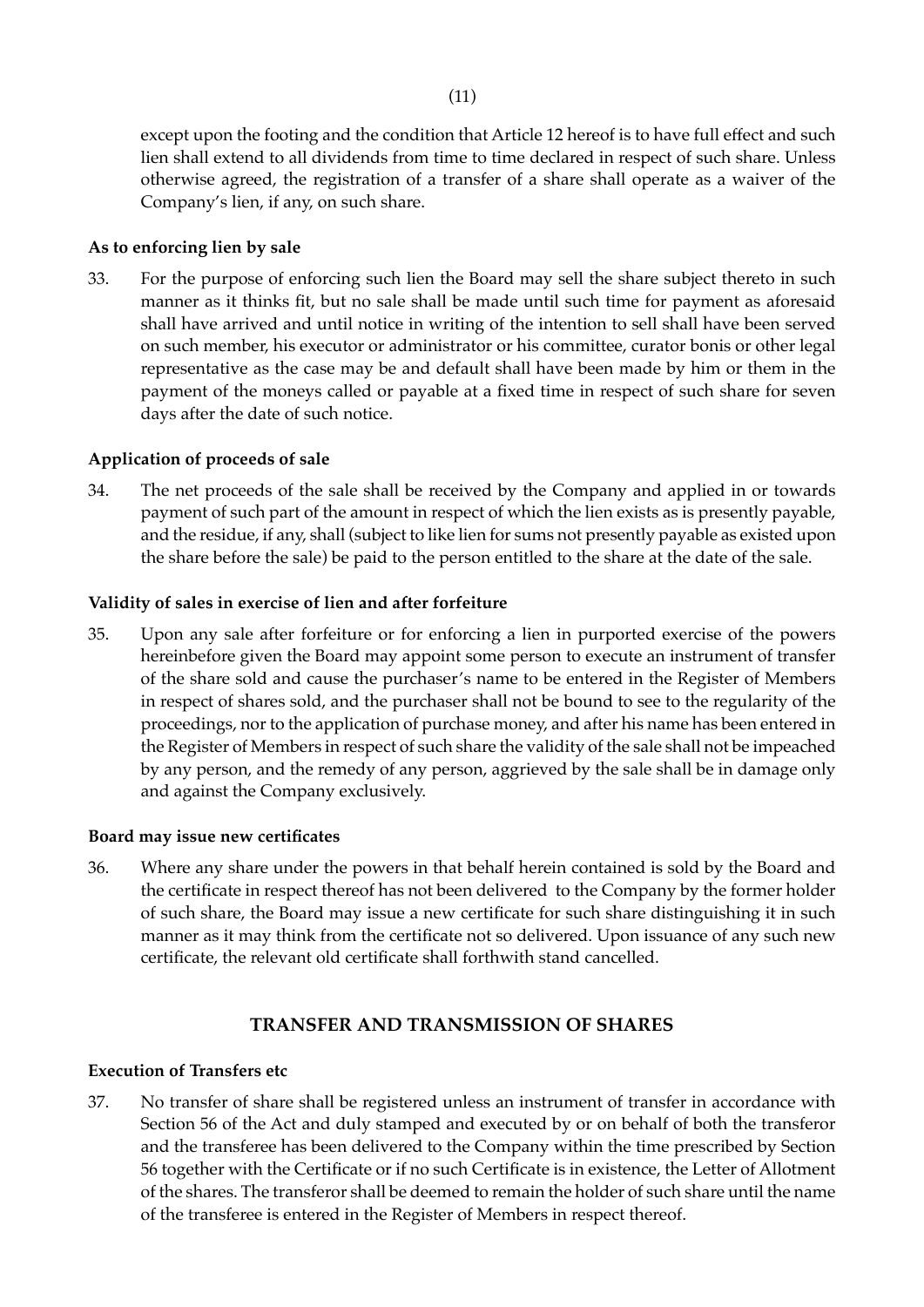Provided that nothing contained in this Article shall apply to transfer of shares effected by the transferor and the transferee both of whom are entered as beneficial owners in the records of the depository.

### **Application for Registration of Transfer**

38. Application for the registration of the transfer of a share may be made either by the transferor or the transferee, provided that, where such application is made by the transferor, no registration, shall, in the case of a partly paid share, be effected unless the Company gives notice of the application to the transferee in the manner prescribed by Section 56 of the Act and subject to the provisions of these Articles, the Company shall, unless objection is made by the transferee within two weeks from the date of receipt of the notice, enter in the Register the name of the transferee in the same manner and subject to the same conditions as if the application for registration of the transfer was made by the transferee.

#### **Instrument of Transfer**

39. The instrument of transfer of any share shall be in the prescribed form and in writing and all provisions of Section 56 of the Act and statutory modification thereof for the time being in force shall be duly complied with in respect of all transfer of shares and registration thereof.

The Board may decline to recognize any instrument of transfer unless:

- (a) the instrument of transfer is in the form as prescribed in the rules made under subsection (1) of Section 56 of the Act;
- (b) the instrument of transfer is accompanied by the certificate of the shares to which it relates, and such other evidence as the Board may reasonably require to show the right of the transferor to make the transfer; and
- (c) the instrument of transfer is in respect of only one class of shares.

# **Power of the Board to refuse Transfer, Transmission etc**

40. Subject to the provisions of Section 58 of the Act, or any other law for the time being in force, the Board may within fifteen day from the date on which the instrument of transfer, or the intimation of transmission, as the case may be, was delivered to the Company, refuse upon a valid objection, to register any transfer of, or the transmission by operation of law of the right to a share upon which the Company has a lien and in the case of share not fully paid up the Board may refuse to register the transfer to a transferee of whom the Board does not approve of provided that the registration of a transfer shall not be refused on the ground of the transferor being either alone or jointly with any other person or persons indebted to the Company on any account whatsoever.

#### **Transfer of shares in favour of a Minor or person of unsound mind**

41. No transfer shall be made to a minor or person of unsound mind except as required by law.

# **Instrument of Transfer**

42. Every instrument of transfer shall be left at the office for registration, accompanied by the certificate of the share to be transferred or, if no such certificate is in existence, by the Letter of Allotment of the share and such other evidence as the Board may require to prove the title of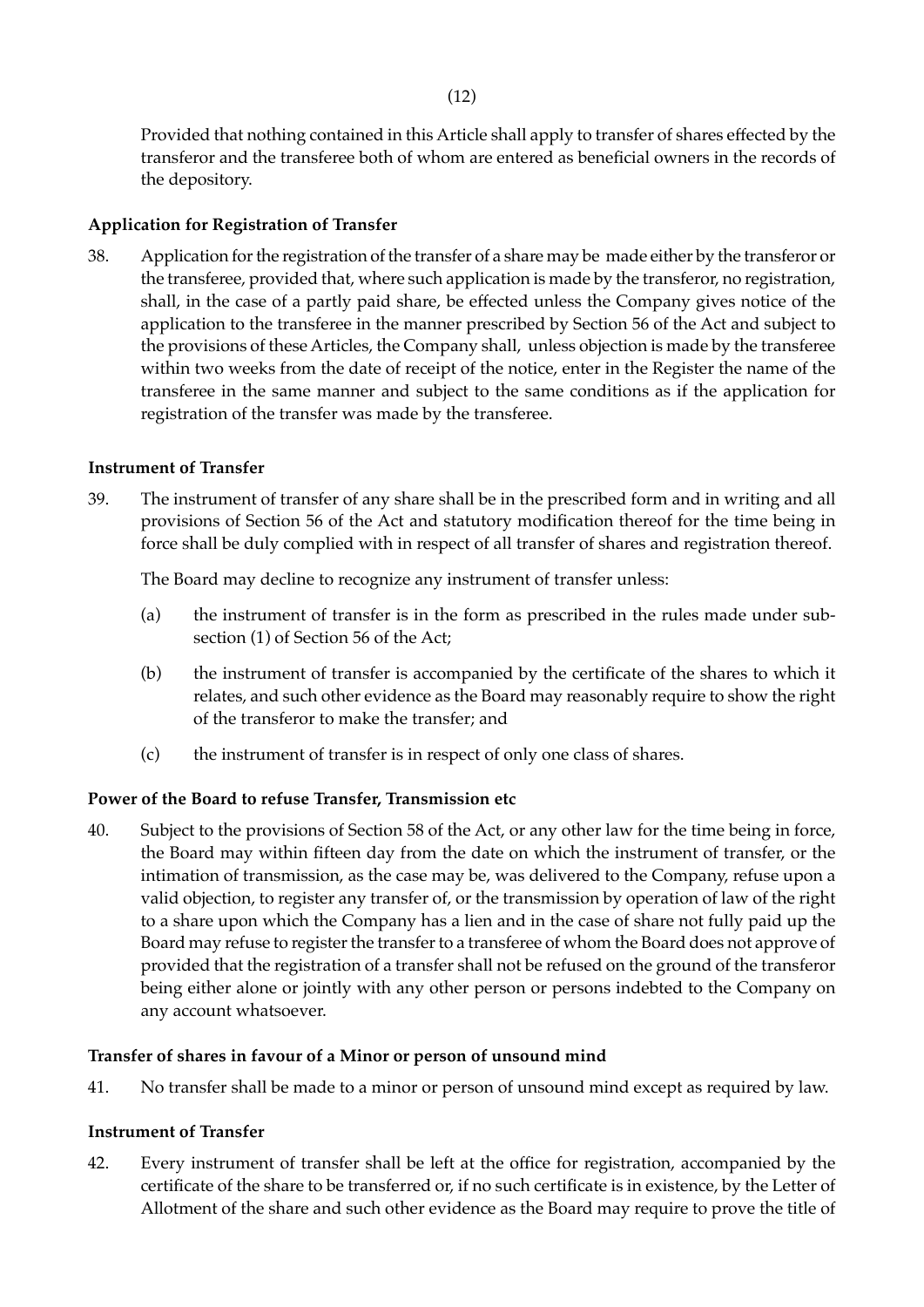the transferor or his right to transfer the share. Every registered instrument of transfer shall remain in the custody of the Company until destroyed by order of the Board of Directors, but any instrument of transfer which the Board may refuse to register shall be returned to the person depositing the same.

#### **Notice of Refusal to Register Transfer, Transmission etc**

43. If the Board refuses whether in pursuance of Article 40 or otherwise to register the transfer of, or the transmission by operation of law of the right to, any share, the Company shall, within one month from the date on which the instrument of transfer or the intimation of such transmission, as the case may be, was lodged with the Company, send to the transferee and the transferor or the person giving intimation of such transmission, as the case may be, notice of the refusal.

#### **Securities in Depository to be in fungible form**

43A. (1) The provisions of this Article relating to dematerialisation of Securities shall apply to all cases where the securities are issued and held in dematerialized form and shall override any provision in these Articles contrary to this Article in relation to securities held in physical form.

> The Board shall be entitled to dematerialise securities or to offer securities in a dematerialized form pursuant to the Depositories Act, 1996. The provisions of this Article will apply in all cases where the securities are or intended to be dematerialized.

- (2) (a) Every holder of or subscriber to securities of the Company shall have the option to receive certificates for such securities or to hold the securities with a Depository. Such a person who is the Beneficial Owner of the securities can at any time opt out of a Depository, if permitted by law, in respect of any securities in the manner provided in the Depositories Act, 1996, and the Company shall, in the manner and within the time prescribed by law, issue to the Beneficial Owner the required certificates for the securities.
	- (b) If a person opts to hold his securities with the Depository, the Company shall intimate such Depository the details of allotment of the securities, and on receipt of the information, the Depository shall enter in its record the name of the allottee as the Beneficial Owner of the securities.
- (3) All securities of the Company held by the Depository shall be dematerialized and be in fungible form. Nothing contained in Sections 89 and 186 of the Act shall apply to a Depository in respect of the securities held by and on behalf of the Beneficial Owners.
- (4) (a) Notwithstanding anything to the contrary contained in these Articles, a Depository shall be deemed to be the registered owner for the purposes of effecting transfer of ownership of securities of the Company on behalf of the Beneficial Owner.
	- (b) Save as otherwise provided in (a) above, the Depository as the registered owner of the securities shall not have any voting rights or any other rights in respect of the securities held by it.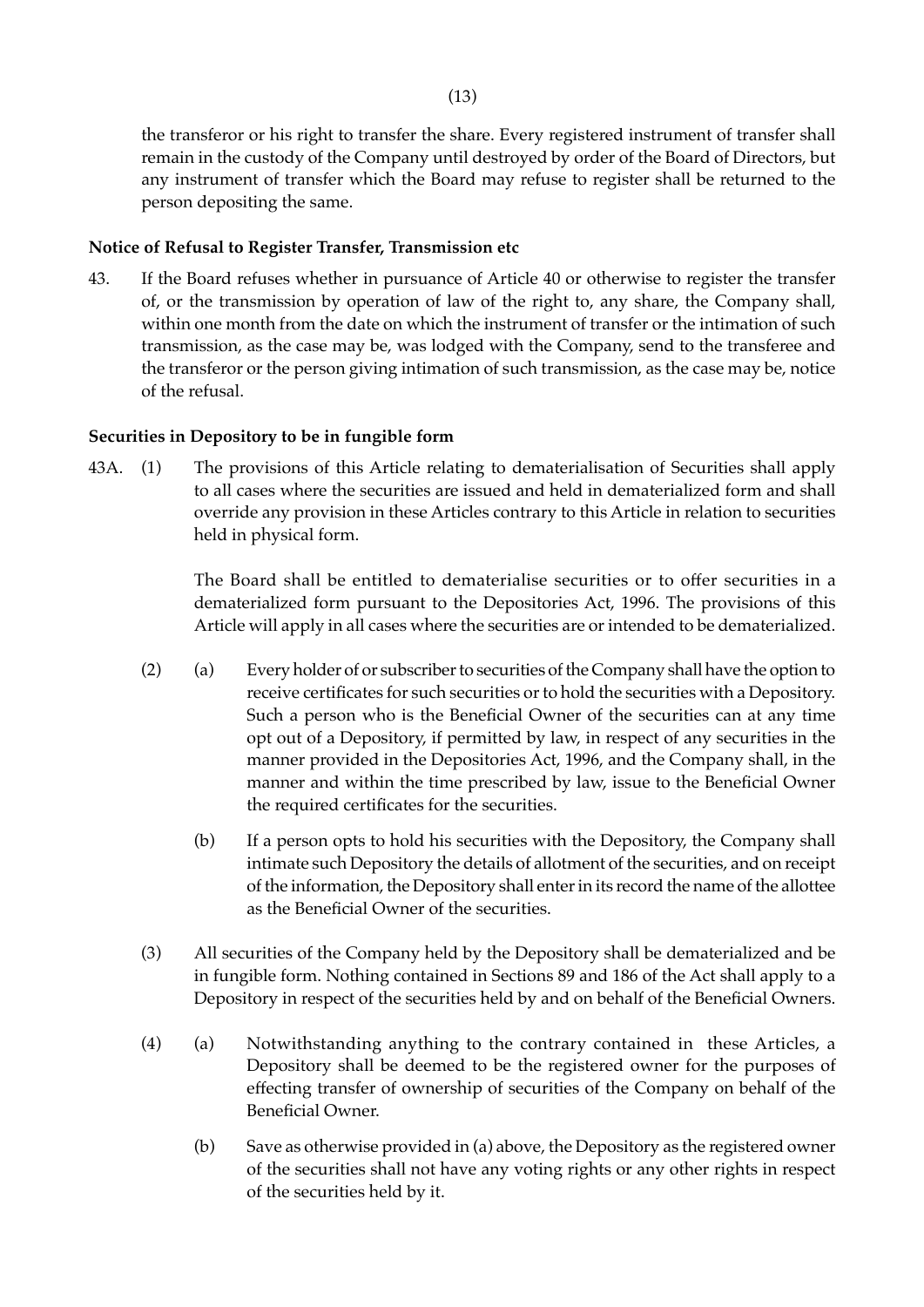- (c) Every person holding securities of the Company and whose name is entered as the Beneficial Owner of securities in the record of the Depository shall be entitled to all the rights and benefits and be subject to all the liabilities in respect of the securities which are held by a Depository and shall be deemed to be a member of the Company.
- (5) Notwithstanding anything to the contrary contained in these Articles, where securities of the Company are held in a Depository, the records of the beneficiary ownership may be served by such Depository on the Company by means of electronic mode.
- (6) Nothing contained in Section 56 of the Act shall apply to a transfer of securities effected by a transferor and transferee both of whom are entered as Beneficial Owners in the records of a Depository.
- (7) Where securities are dealt with by a Depository, the Company shall intimate the details thereof to the Depository immediately on allotment of such securities.
- (8) The necessity of having distinctive numbers for securities issued by the Company shall not apply to securities held with a Depository.
- (9) The Register and Index of Beneficial Owners maintained by Depository under the Depositories Act, 1996, shall be deemed to be the Register and Index of Members for the purposes of these Articles.

#### **Depository deemed to be registered owner**

- 43B. (1) A Depository shall be deemed to be the registered owner for the purpose of effecting transfer of ownership of securities on behalf of a Beneficial Owner.
	- (2) Save as otherwise provided hereinabove, the Depository as a registered owner shall not have any voting rights in respect of securities held by it, and the Beneficial Owner shall be entitled to all the rights and benefits and be subject to all the liabilities in respect of its securities held by a Depository.
	- (3) Except as ordered by a Court of competent jurisdiction or as required by law, the Company shall be entitled to treat the person whose name appears as the Beneficial Owner of the securities in the records of the Depository as the absolute owner thereof and accordingly the Company shall not be bound to recognize any *benami*, trust or equitable, contingent, future or partial interest in any Security or (except otherwise expressly provided by the Articles) any right in respect of a Security other than an absolute right thereto, in accordance with these Articles on the part of any other person whether or not it shall have express or implied notice thereof.

#### **Right of a shareholder to appoint a Nominee**

43C. (1) Every holder of shares in the Company may at any time nominate in the manner prescribed under the Act, a person to whom his shares in the Company shall vest in the event of death of such holder.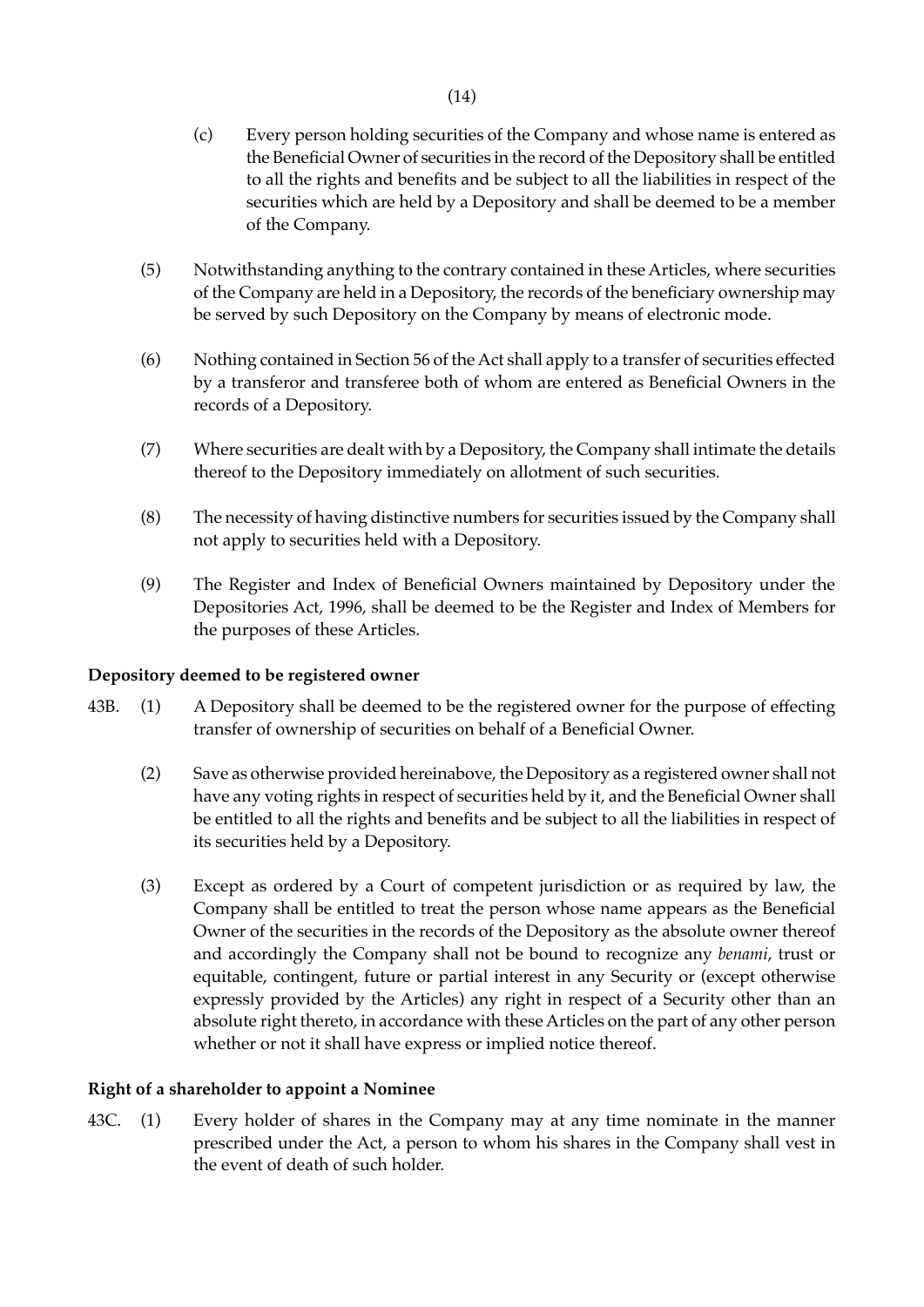- (2) Where the shares in the Company are held by more than one person jointly, the joint holders may together nominate, in the prescribed manner, a person to whom all the rights in the shares of the Company, held by them shall vest in the event of death of all joint holders.
- (3) Notwithstanding anything to the contrary contained in any other law for the time being in force or in any disposition, whether testamentary or otherwise, in respect of such shares in the Company, where a nomination made in the prescribed manner purports to confer on any person the rights to vest the shares in the Company, the nominee shall, on the death of the shareholder of the Company, or as the case may be, on the death of all the joint holders become entitled to all the rights in the shares in the Company to the exclusion of all other persons, unless the nomination is varied or cancelled in the prescribed manner under the provisions of the Act.
- (4) Where the nominee is a minor, it shall be lawful for the holder of the shares to make the nomination to appoint, in the prescribed manner under the provisions of the Act, any person to become entitled to the shares in the Company, in the event of his death, during the minority.

## **Fee on Registration of Transfer, Transmission etc**

44. No fee shall be charged for registration of transfer, transmission, grant of probate, grant of letter of administration, certificate of death or marriage, power of attorney or other instrument.

## **Transmission of Shares**

45. On the death of a member, the survivor or survivors where the member was a joint holder, and his nominee or nominees or legal representatives where he was a sole holder, shall be the only persons recognized by the company as having any title to his interest in the shares. Nothing contained herein shall release the estate of a deceased joint holder from any liability in respect of any share which had been jointly held by him with other persons.

## **As to Transmission of shares of insane, minor, deceased or bankrupt members**

- 46. Any person becoming entitled to a share in consequence of the death or insolvency or lunacy of a member may, upon such evidence being produced as may from time to time properly be required by the Board and subject as hereinafter provided, elect, either –
	- (a) to be registered himself as holder of the share; or
	- (b) to make such transfer of the share as the deceased or insolvent or lunatic member could have made.

The Board shall in any of the cases as above has the same right to decline or suspend registration as it would have had, if the deceased or insolvent or lunatic member had transferred the shares before his death or insolvency or lunacy.

## **Election under the Transmission Article**

47. (a) If the person so becoming entitled shall elect to be registered as holder of the share himself, he shall deliver or send to the Company a notice in writing signed by him stating that he so elects.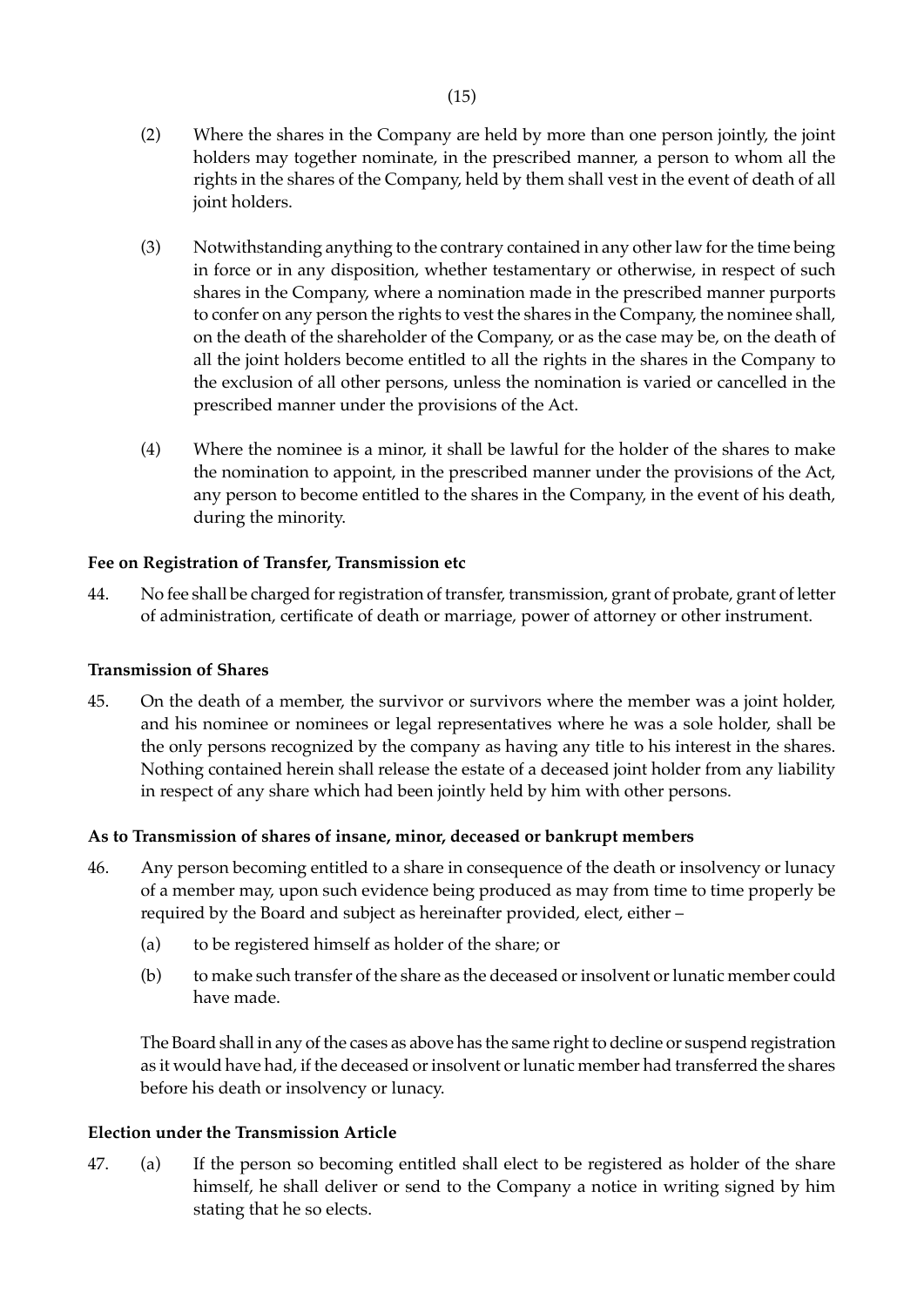- (b) If the person aforesaid shall elect to transfer the share, he shall testify his election by executing an instrument of transfer of the share.
- (c) All the limitations, restrictions and provisions of these Articles relating to the right to transfer and the registration of transfer of a share shall be applicable to any such notice or transfer as aforesaid as if the death, lunacy, bankruptcy or insolvency of the member had not occurred and the notice of transfer were a transfer signed by that member.

#### **Rights of persons under the Transmission Article**

48. A person becoming entitled to a share by reason of the death, insolvency or lunacy of the holder shall be entitled to the same dividends and other advantages as he would be entitled to if he were the registered holder of the share, except that no person (other than the person entitled to the share of a lunatic) shall before being registered as a member in respect of the share, be entitled to exercise in respect thereof any right conferred by membership in relation to the meetings of the Company. Provided that the Board may at any time give notice requiring any such person to elect to either to be registered himself or to transfer the share, and if the notice is not complied with within 90 (ninety) days, the Board may thereafter withhold payment of all dividends, bonuses or other moneys payable in respect of the share, until the requirements of the notice have been complied with.

#### **Register of Transfer and Transmission**

- 48A. (1) The Company shall keep a book to be called the "Register of Transfers", and therein shall be fairly and directly entered particulars of every transfer or transmission of any share. The Register of Transfers shall not be available for inspection or making of extracts by the members of the Company or any other persons. Entries in the register should be authenticated by the Secretary of the Company or by any other person authorized by the Board for the purpose, by appending his signature to each entry.
	- (2) The Board shall have the power to give at least 7 (seven) days' previous notice by advertisement in some newspaper circulating in the district in which the registered office of the Company is situated, in accordance with Section 91 of the Act, to close the transfer books, Register of Members or debenture-holders or other security holders at such time or times and for such period or periods not exceeding 30 (thirty) days at a time and not exceeding in the aggregate 45 (forty-five) days in each year, as it may deem expedient.

#### **Copies of Memorandum and Articles to be furnished to Member**

48B. Copies of Memorandum and Articles of Association of the Company shall be furnished to every shareholder of the Company at his request on payment of an amount as may be fixed by the Board to recover reasonable cost and expenses, not exceeding such amount as permissible under the Act.

#### **SHARE CAPITAL, INCREASE AND REDUCTION OF CAPITAL**

#### **Power to increase Capital**

49. The Company in general meeting may, from time to time, increase the capital by creation of new shares of such amount as may be deemed expedient.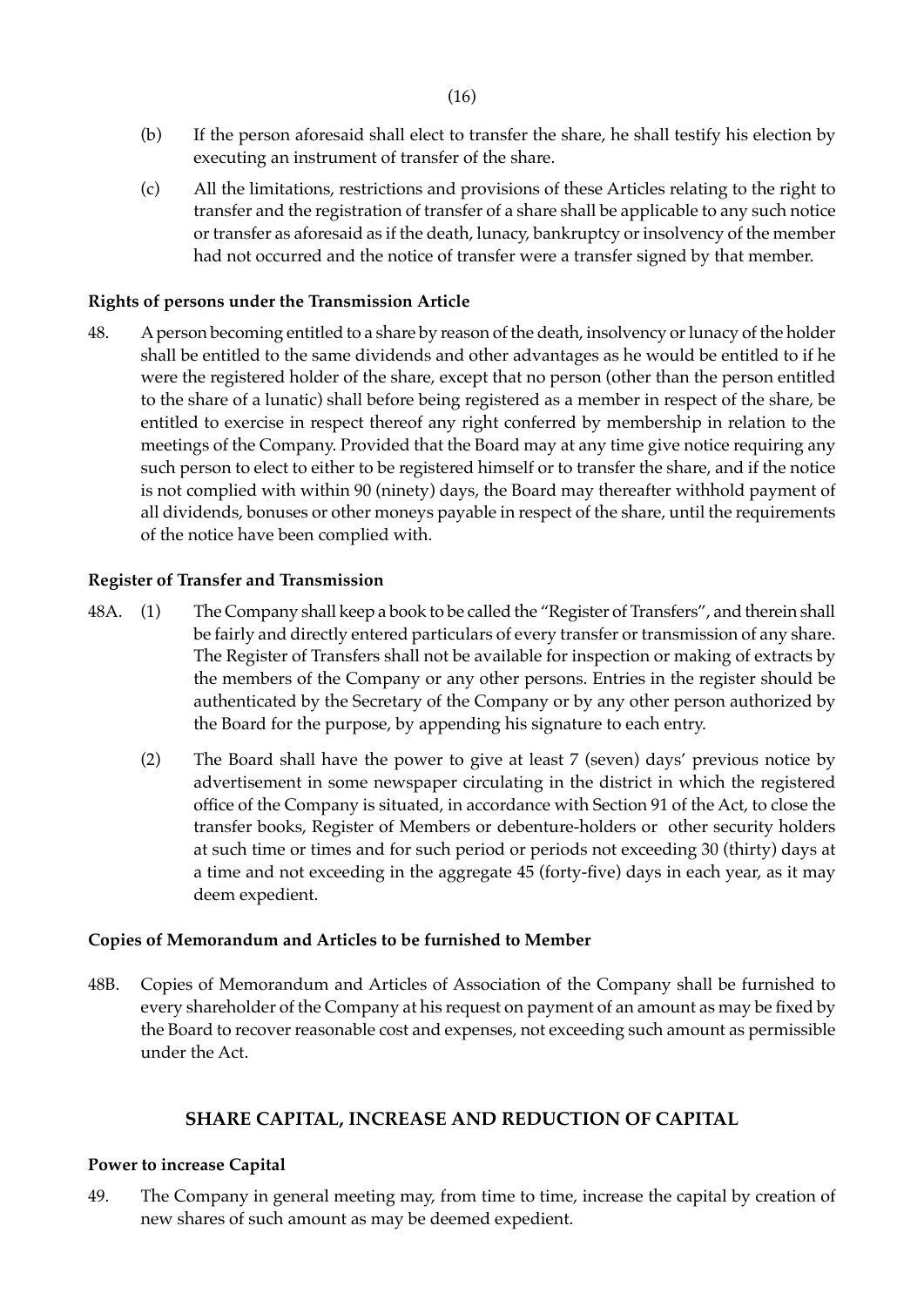## **Issue of New Shares**

- 50. Subject to any special rights or privileges for the time being attached to any share in the capital of the Company then issued, the new shares may be issued upon such terms and conditions, and with such rights and privileges attached thereto as the general meeting resolving upon the creation thereof shall direct, and, if no direction be given, as the Board shall determine, and in particular such shares may be issued with a preferential or qualified right to dividends and in the distribution of assets of the Company.
- 50A. All unissued and any new Equity Shares shall, subject to any direction to the contrary which may be given by the Company in General Meeting, be offered to the holders of the Equity Shares of the Company in accordance with the provisions of Section 62 of the Act.

### **Provisions relating to issue of new shares**

51. Before the issue of any new shares, the Company in general meeting may make provisions as to the allotment and issue of the new shares, and in particular may determine to whom the same shall be offered in the first instance and whether at par or at a premium or subject to the provisions of Section 53 of the Act, at a discount; in default of any such provision, or so far as the same shall not extend, the new shares may be issued in conformity with the provisions of Article 5.

### **Ranking of New shares with the existing shares**

52. Except so far as otherwise provided by the conditions of issue or by these presents, any capital raised by the creation of new shares shall be considered part of the then existing capital of the Company and shall be subject to the provisions herein contained with reference to the payment of dividends, calls and installments, transfer and transmission, forfeiture, lien, surrender and otherwise.

#### **Inequality in the number of new shares**

53. If owing to any inequality in the number of new shares to be issued and the number of shares held by the members entitled to have the offer of such new shares, any difficulty shall arise in the apportionment of such new shares or any of them amongst the members, such difficulty shall be in the absence of any direction in the resolution creating the shares or by the Company in general meeting, be determined by the Board.

#### **Reduction of Capital**

54. The Company may (subject to the provisions of Section 52, 55, 66 of the Act or any other applicable provisions of law for the time being in force) from time to time by way of Special Resolution reduce its Share Capital, any Capital Redemption Reserve Account or Share Premium Account in any manner for the time being authorized by law.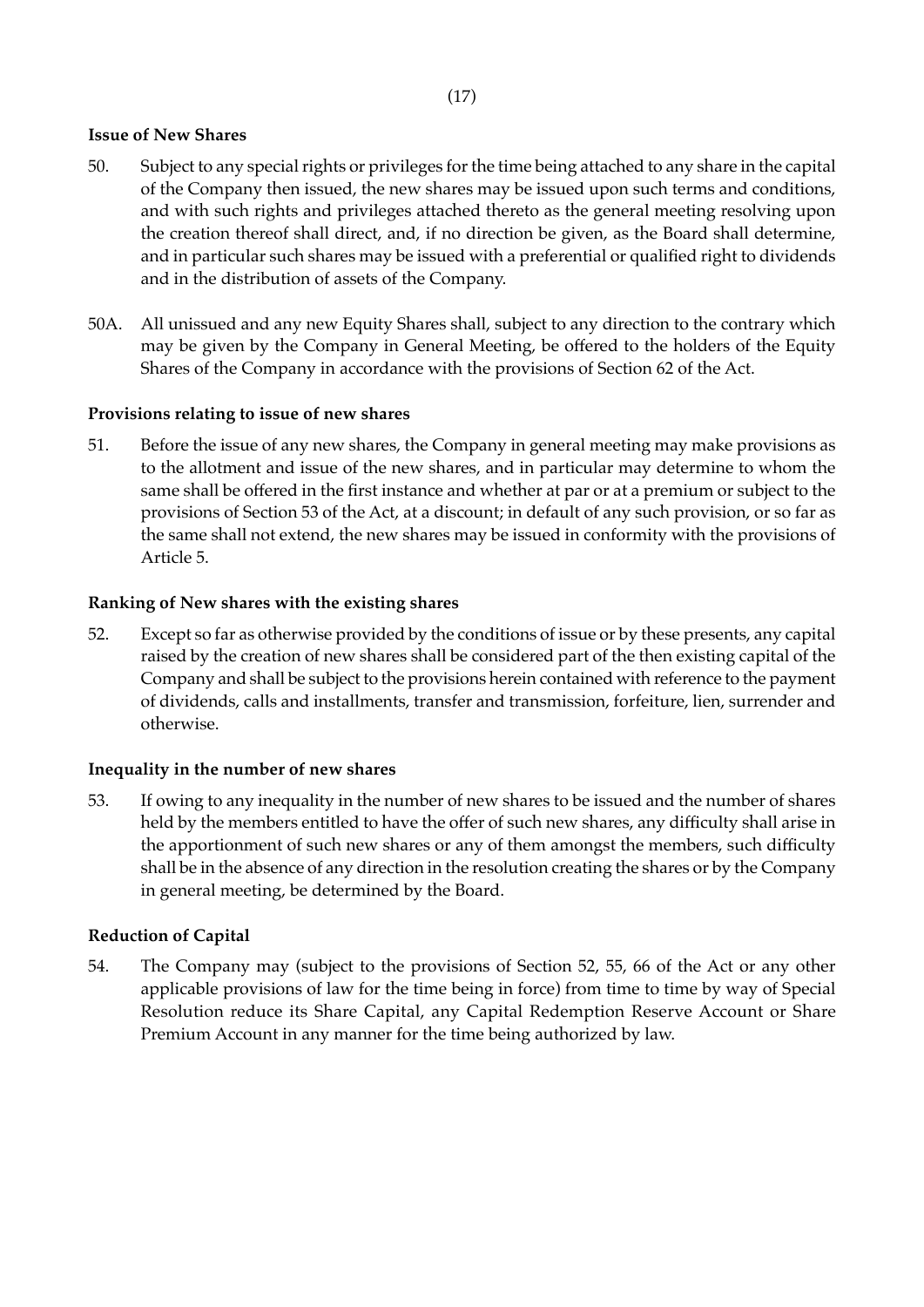# **ALTERATION OF CAPITAL**

## **Power of the Company to consolidate, sub-divide shares**

- 55. Subject to the provisions of Section 61 of the Act, the Company may, from time to time, by ordinary resolution:
	- (a) consolidate and divide all or any of its share capital into shares of larger amount than its existing shares;
	- (b) convert all or any of its fully-paid up shares into stock, and reconvert that stock into fully paid-up shares of any denomination, and the provisions of Regulation 37 of Table 'F' in the First Schedule to the Act shall apply *mutatis mutandis.*
	- (c) sub-divide its existing shares or any of them into shares of smaller amount than is fixed by the memorandum, so however, that in the sub-division the proportion between the amount paid and the amount, if any, unpaid on each reduced share shall be the same as it was in the case of the share from which the reduced share is derived;
	- (d) cancel any shares which at the date of passing of the resolution, have not been taken or agreed to be taken by any person and diminish the amount of its share capital by the amount of shares so cancelled.

## **Sub-division as between equity and preference shares**

56. The resolution whereby any share is sub-divided or classified, may determine that, as between the holders of the shares resulting from such sub-division or classification, one or more of such shares shall have some preference or special advantage as regards dividend, capital, voting or otherwise over or as compared with the others or other, subject nevertheless, to the provisions of Sections 43, 47 and 48 of the Act.

#### **Surrender of Shares**

57. Subject to the provisions of Section 66 of the Act, the Board may accept from any member the surrender on such terms and conditions as shall be agreed of all or any of his shares.

## **MODIFICATION OF RIGHTS**

#### **Power to modify shareholder's Rights of any class**

58. If at any time the share capital is divided into different types or classes of shares, all or any of the rights and privileges attached to each type or class may, subject to the provisions of Section 48 of the Act, whether or not the Company is being wound up, be varied with the consent in writing by holders of at least three-fourths of the issued shares of that class or is confirmed by a Special Resolution passed at a separate General Meeting of the holders of the shares of that class and all the provisions hereinafter contained as to General Meeting shall *mutatis mutandis* apply to every such class Meeting, but so that the quorum thereof shall be any such numbers, present in person, as permissible under the Act. This Article is not by implication to curtail the power of modification which the Company would have if this Article were omitted. The Company shall comply with the provision of Section 117 of the Act as to forwarding a copy of such agreement or resolution to the Registrar.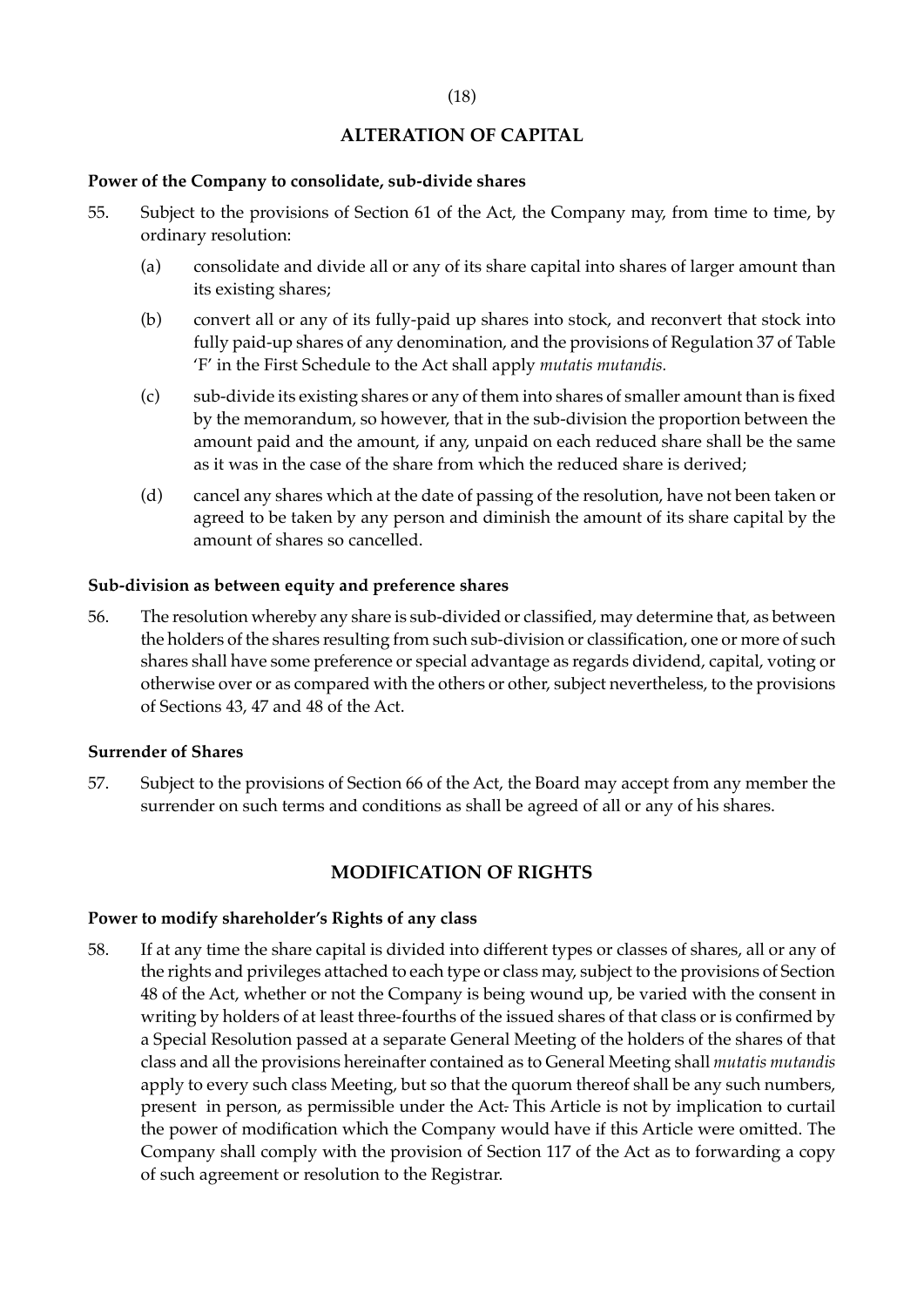# (19)

# **BORROWING POWERS**

# **Power to borrow**

59. The Board may, from time to time, at its discretion subject to the provisions of Section 73 to 76, 179, 180 of the Act, raise or borrow, either from the Directors or from elsewhere and secure the payment of any sum or sums of money for the purposes of the Company.

# **Manner of borrowing and providing security thereof**

60. The Board may raise or secure the repayment of such sum or sums in such manner and upon such terms and conditions in all respects as it thinks fit and in particular, by the issue of bonds, perpetual or redeemable, debenture or debenture-stock or any mortgage, or other security on the undertaking of the whole or any part of the property of the Company (both present and future), including its uncalled capital for the time being.

# **Issue of Securities at a premium, discount etc**

61. Any debentures, debenture stock, bonds or other securities may be issued at a discount, premium or otherwise and with any special privileges as to redemption, surrender, drawings, allotment of shares, appointment of Directors and otherwise as the Board may think fit. Provided that debenture with a right to allotment or conversion into shares shall be issued in conformity with the provisions of Section 62 of the Act.

# **Delivery of Certificate on allotment or registration of transfer of debenture etc.**

61A. Delivery by the Company of certificates upon allotment or registration of transfer of any debentures, debenture-stock or bond issued by the Company shall be governed and regulated by Section 56 of the Act.

# **Transfer of Debentures- How effected**

62. Save as provided in Section 56 of the Act, no transfer of debentures shall be registered unless a proper instrument of transfer duly executed by the transferor and transferee has been delivered to the Company together with the certificate or certificates of the debentures. Provided that nothing contained in this Article shall apply to transfer of debentures effected by the transferor and the transferee both of whom are entered as beneficial owners in the records of the depository. The Company may issue non-transferable debentures and accept an assignment of such instruments.

# **Index and Register of Debenture-holders**

62A. The Board shall cause a proper Register to be kept in accordance with the provisions of Section 85 of the Act of all mortgages, debentures and charges specifically affecting the property of the Company, and shall cause the requirements of Sections 77 to 87 of the Act, both inclusive of the Act in that behalf to be duly complied with, so far as they are ought to be complied with by the Board.

The Company shall, if at any time it issued debentures, keep Register and Index of Debenture holders in accordance with Section 88 of the Act.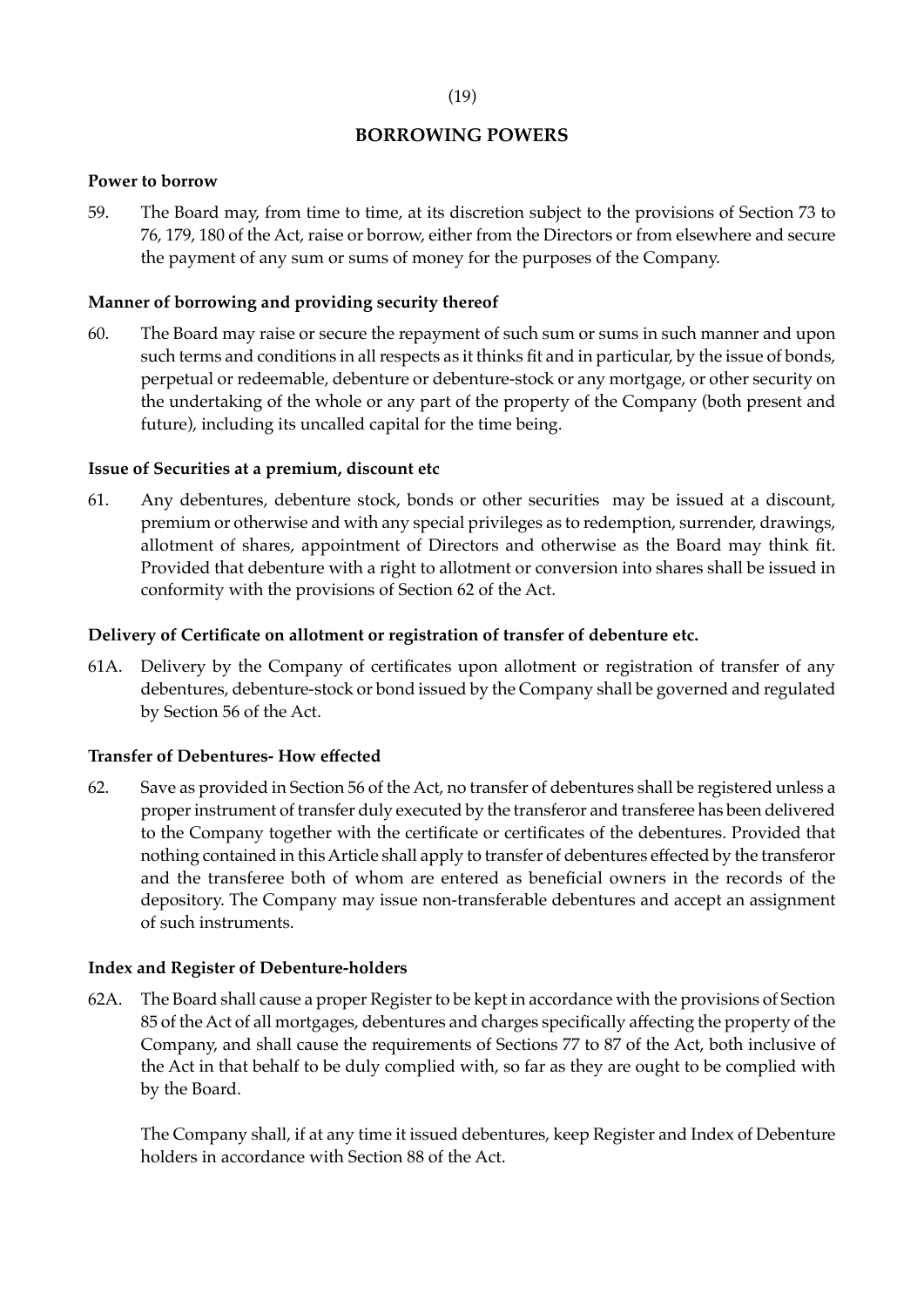### **Notice of Refusal to Transfer to Debenture-holders**

63. If the Board refuses to register the transfer of any debentures the Company shall, within 1 (one) month from the date on which the instrument of transfer was lodged with the Company send to the transferee and to the transferor notice of refusal.

## **GENERAL MEETINGS**

### **Annual General Meeting**

64. The Company shall in each year hold a General Meeting as its Annual General Meeting in addition to any other meeting in that year. Every Annual General Meeting shall be called during business hours, that is, between 9 a.m. and 6 p.m. on any day that is not a National Holiday and shall be held either at the registered office of the Company or at some other place within the city, town or village in which the registered office of the Company is situate. General meetings other than Annual General Meeting shall be called extraordinary general meeting.

### **Extra-ordinary General Meeting**

- 65. The Board may, whenever it thinks fit, call an extraordinary general meeting and it shall upon a requisition in writing by any member or members holding in aggregate not less than  $1/10<sup>th</sup>$ (one-tenth) of such of the paid-up capital as at the date of deposit of the requisition carries the right of voting with regard to the matter in respect of which the requisition is made, forthwith proceed to call an extraordinary general meeting, in case of such requisition the following provisions shall apply:
	- (a) The requisition shall state the matters for the consideration of which the meeting is to be called, shall be signed by the requisitionists and shall be deposited at the registered office of the Company. The requisition may consist of several documents in like form each signed by one or more requisitionists.
	- (b) Where two or more distinct matters are specified in the requisition, the requisition shall be valid only in respect of those matters in regard to which the requisition has been signed by the member or members hereinbefore specified.
	- (c) If the Board does not, within 21 (twenty-one) days from the date of deposit of a valid requisition in regard to any matters, proceed duly to call a meeting for the consideration of these matters on a day not later than 45 (forty-five) days from the date of deposit, the requisitionists may themselves call the meeting but any meeting so called shall not be commenced after 3 (three) months from the date of deposit of the said requisition.
	- (d) Any meeting called as above by the requisitionists shall be called in the same manner as nearly as possible as that in which meetings are to be called by the Board but shall be held at the Registered Office.
	- (e) Where two or more persons hold any shares jointly a requisition or notice calling a meeting by one or only some of them shall for the purpose of this Article have the same force and effect as if it had been signed by all of them.
	- (f) Any reasonable expenses incurred by the requisitionists by reason of the failure of the Board's duty to call a meeting shall be reimbursed to the requisitionists by the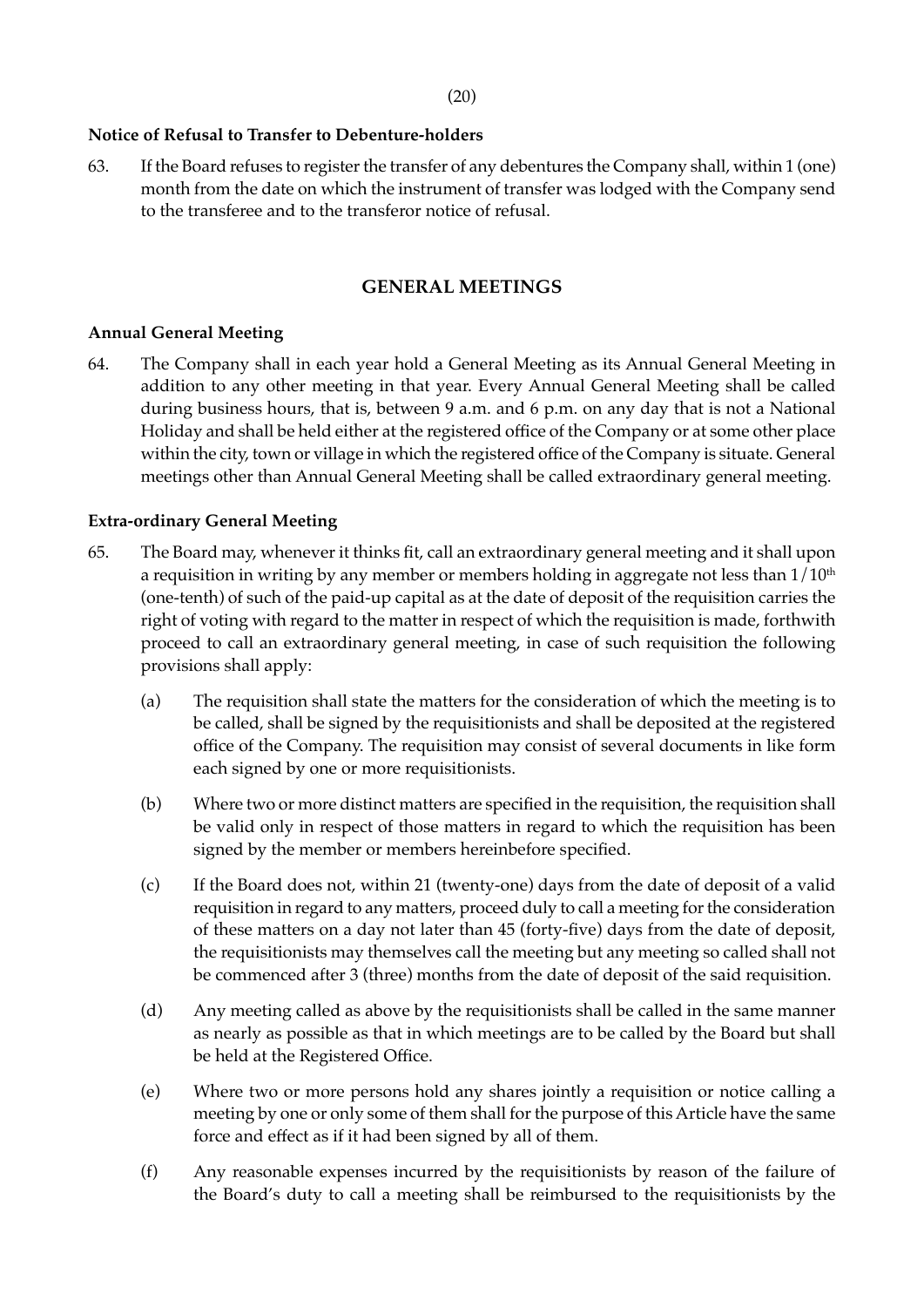Company and any sum so reimbursed shall be retained by the Company out of fee or other remuneration under Section 197 of the Act payable to such of the Directors who were in default in calling the meeting.

#### **Postal Ballot**

65A. Where permitted or required under the Act, Board may, instead of calling a meeting of any members/class of members/debenture holders, seek their assent by Postal Ballot.

The intent of these articles is that in respect of seeking the sense of the member or members of a class or any security holders, the Company shall be entitled to seek assent of members, class of members or any holders of securities using such use of contemporaneous methods of communication as is permitted either under the Act or by any prevalent customary practice. A written resolution, including consent obtained through electronic mode, shall be deemed to be sanction provided by the member or members of a class or other security holder by way of personal presence in a meeting.

## **Circulation of Members' Resolution**

66. The Company shall comply with the provisions of Section 111 of the Act as to giving notice of resolutions and circulating statements on the requisition of members.

## **Notice of the Meeting**

67. (1) At least 21 clear days notice of every general meeting, specifying the day, date, place and hour of meeting, containing a statement of the business to be transacted thereat, shall be given, either in writing or through electronic mode in the prescribed manner, to every member or legal representative of the deceased member or the assignee of an insolvent member or the guardian of a minor or a lunatic, every Auditor(s) and Director of the Company. Any accidental omission to give any such notice as foresaid to any of the members, or the non-receipt thereof, shall not invalidate the holding of the meeting or any resolution passed at such meeting.

#### **Calling of a General Meeting at a shorter notice**

(2) A general meeting may be called at a shorter notice if consented either writing a letter to the Company or by way of Electronic Mode by not less than 95% (ninety-five per cent) of the members entitled to vote at such meeting.

## **PROCEEDINGS AT GENERAL MEETINGS**

# **Business to be conducted at General Meetings**

- 68. In case of an Annual General Meeting, all businesses to be transacted at the meeting shall be deemed special, with the exception of business relating to:
	- (a) the consideration of financial statements and the reports of the Board of Directors and the Auditors;
	- (b) the declaration of dividend; if any;
	- (c) the appointment of Directors in place of those retiring;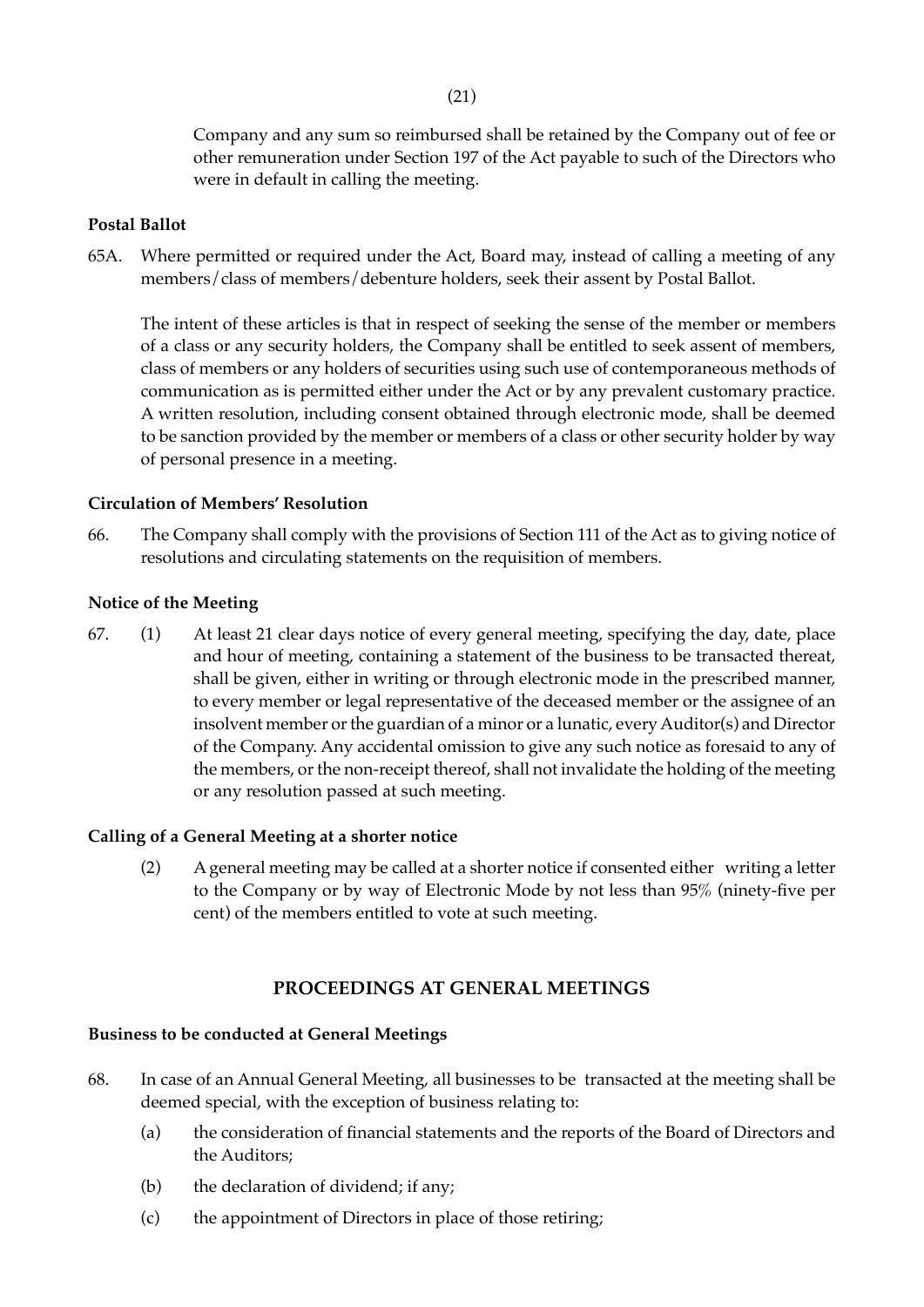(d) the appointment of, and fixing of remuneration of the Auditors.

In case of any other meeting, all business shall be deemed special.

## **Quorum for the General Meetings**

- 69. (1) No business shall be transacted at any general meeting unless a quorum of members is present at the time when the meeting commences.
	- (2) Save as herein otherwise provided 30 (thirty) members personally present shall be a quorum for the General Meeting. Further, the quorum for the general meetings shall be as provided in Section 103 of the Act.
	- (3) A body corporate being a member shall be deemed to be personally present if it is represented in accordance with Section 113 of the Act.

## **Ordinary and Special Resolutions**

70. Any act or resolution which, under the provisions of these Articles or of the Act, is permitted or required to be done or passed by the Company in general meetings shall be sufficiently so done or passed if effected by an ordinary resolution as defined in Section 114(1) of the Act unless either the Act or these Articles specifically require such act to be done or resolution passed by a special resolution as defined in Section 114(2) of the Act.

## **Chairperson of General Meetings**

71. The Chairperson of the Board, and in his absence or if he is unwilling to act although present, the Vice Chairperson of the Board, shall be entitled to take the Chair at every general meeting. If there be no such Chairperson or Vice Chairperson, or if at any meeting neither of them be present within 15 (fifteen) minutes after the time appointed for holding such meeting or although present is unwilling to act, the members present shall choose another Director as Chairperson at that meeting; and if no Director be present or if all the Directors present decline to take the Chair then the members present shall elect one among themselves, being a member entitled to vote, to be Chairperson at that meeting.

## **Conduct of General meeting if quorum not present**

72. If, at the expiration of half an hour from the time appointed for holding a meeting of the Company, a quorum shall not be present, the meeting, if convened by or upon the requisition of members shall stand dissolved. In any other case, the meeting shall stand adjourned to the same day in the next week or, if that day is a national holiday, until the next succeeding day which is not a national holiday, at the same time and place, or to such other day and at such other time and place as the Board may determine and if at such adjourned meeting also a quorum is not present at the expiration of half an hour from the time appointed for holding the meeting, the members present not being less than two shall be quorum and may transact the business for which the meeting was called.

Provided that in case of an adjourned meeting or of a change of day, time or place of meeting as mentioned above, the Company shall give not less than 3 (three) days notice to the members either individually or by publishing an advertisement in the newspapers (one in English and one in vernacular language) which are in circulation at the place where the Registered Office of the Company is situated.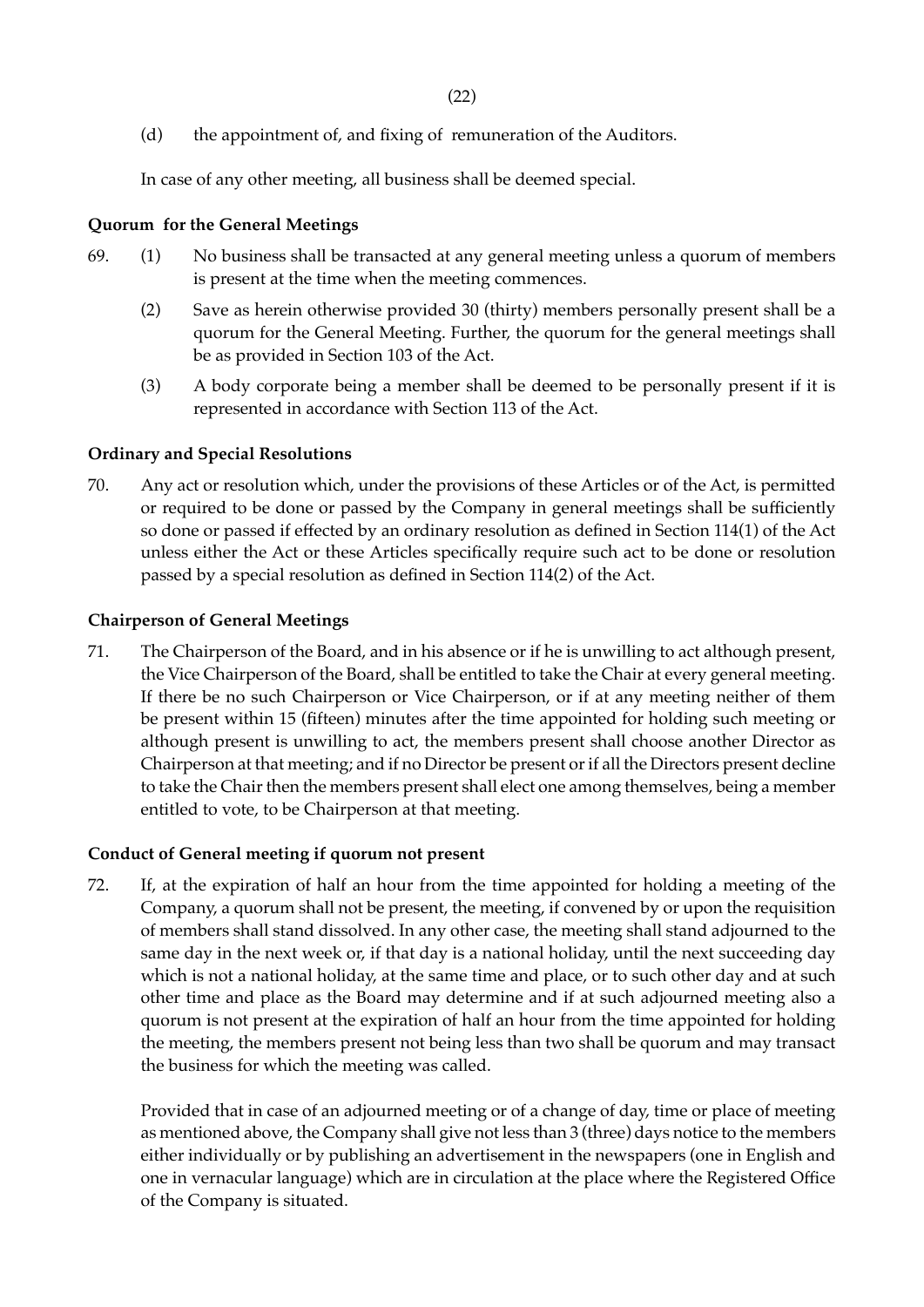## **Chairperson to have a casting vote in case of equality of votes**

73. In the case of equality of votes in any general meetings, the Chairperson of the meeting shall have a casting vote in addition to the vote to which he may be entitled to, as a member.

#### **Voting at General Meetings by show of hands**

74. (a) At any general meeting, a resolution put to vote at the meeting shall, unless a poll is demanded in accordance with the provisions below or the voting is carried out electronically, be decided by a show of hands, and a declaration by the Chairperson of the meeting of the passing of such resolution or otherwise by show of hands and an entry to that effect in the minutes book of the Company shall be conclusive evidence of the fact of passing of such resolution.

#### **Voting on resolutions when a Poll is demanded**

- (b) Before or on the declaration of the result of the voting on any resolution on show of hands, a poll may be ordered to be taken by the Chairperson of the meeting on his own motion or shall be ordered to be taken by him on demand made in that behalf by any member or members present in person or by proxy and holding shares in the Company:
	- (i) which confer a power to vote on the resolution not being less than one-tenth of the total voting power in respect of the resolution; or
	- (ii) on which an aggregate sum of Rs 5,00,000 or such higher amount as may be prescribed has been paid-up.

## **Poll**

 $\ddot{\phantom{a}}$ 

notwithstanding the previous death or insanity of the principal, or revocation of the instruments, or

to require such evidence as he may at his discretion think fit of the due execution of an instrument of

- 75. (a) If a poll be demanded, it shall be taken forthwith on a question of adjournment of meeting or appointment of Chairperson of the meeting, and in any other case, it shall be taken at such time, not being later than 48 (forty-eight) hours from the time when the demand was made, and at such place as the Chairperson of the meeting may direct. The result of the poll shall be deemed to be the decision of the meeting on the resolution on which the poll was taken.
	- (b) The demand of a poll may be withdrawn at any time by the persons who had made the demand.
	- (c) When a poll is to be taken up whether by way of e-voting or ballot voting, the scrutinizer appointed in accordance with provisions of Companies (Management & Administration) Rules,2014 or any amendment or modification thereof shall act and give a report to the Chairperson the result of poll in accordance with those provisions.
	- (d) On a poll taken at a meeting of the Company, a member entitled to more than one vote, or his proxy or other person entitled to vote for him, as the case may be, need not vote, but if he votes, use all his votes or cast in the same way all the votes he uses.
	- (e) The order of a poll shall not prevent the continuance of the meeting for the transaction of any business other than the question on which a poll has been ordered.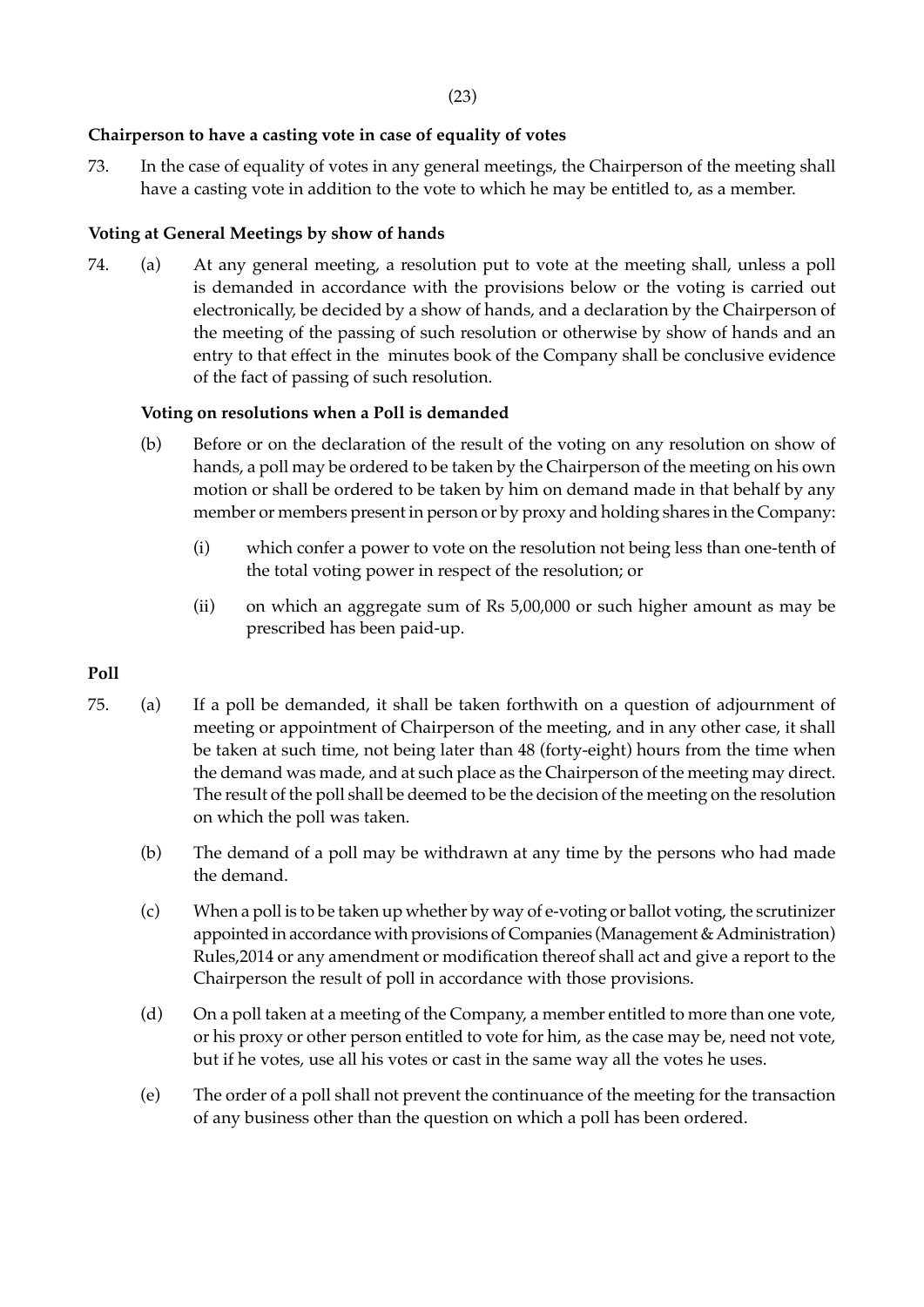# **Power to adjourn General Meetings**

- 76. (a) The Chairperson may, with the consent of the meeting at which a quorum is present, and, if so directed by the meeting, adjourn the meeting from time to time.
	- (b) No business shall be transacted at any adjourned meeting other than the business left unfinished at the meeting from which the adjournment took place.
	- (c) When a meeting is adjourned for thirty days or more, notice of the adjourned meeting shall be given as in the case of an original meeting.
	- (d) Save as aforesaid, and as provided in Section 103 of the Act, it shall not be necessary to give any notice of adjournment or of any business to be transacted at an adjourned meeting.

## **VOTES OF MEMBERS**

## **Voting Rights of a Member**

- 77. (1) Save as hereinafter provided, on a show of hands every member present in person and being a holder of Equity Shares shall have one vote and every person present either as Proxy (as defined hereinafter) on behalf of a holder of Equity Shares, if he is not entitled to vote in his own right or, as a duly authorized representative of a body corporate, being a holder of Equity Shares, shall have one vote.
	- (2) Save as hereinafter provided on a poll the voting rights of a holder of Equity Shares shall be as specified in Section 47 of the Act.

Provided that no company or body corporate shall vote by proxy; so long as a resolution of the board of directors under the provisions of Section 113 of the Act is in force and the representative named in such resolution is present at the general meeting at which the vote by proxy is tendered.

## **Depository not to have voting rights**

77A. Notwithstanding anything contained in these Articles or in the Act, a depository shall be deemed to be registered owner in the records of the Company in respect of its securities but shall not have any voting rights or any other rights in respect of such securities except for the purposes of effecting transfer of ownership of such securities on behalf of beneficial owner(s).

# **Voting by a Representative of a Company, President of India or Governor of the State who were appointed on their behalf**

78. (1) Where a company or a body corporate (hereinafter called "member company") is a member of the Company, a person, duly appointed by resolution in accordance with the provisions of Section 113 of the Act to represent such member company at a meeting of the Company shall not, by reason of such appointment be deemed to be a proxy, and the lodging with the Company at the Registered Office or production at the meeting of a copy of such resolution duly signed by one Director of such member company and certified by him as being a true copy of the resolution shall, on production at the meeting, be accepted by the Company as sufficient evidence of the validity of his appointment.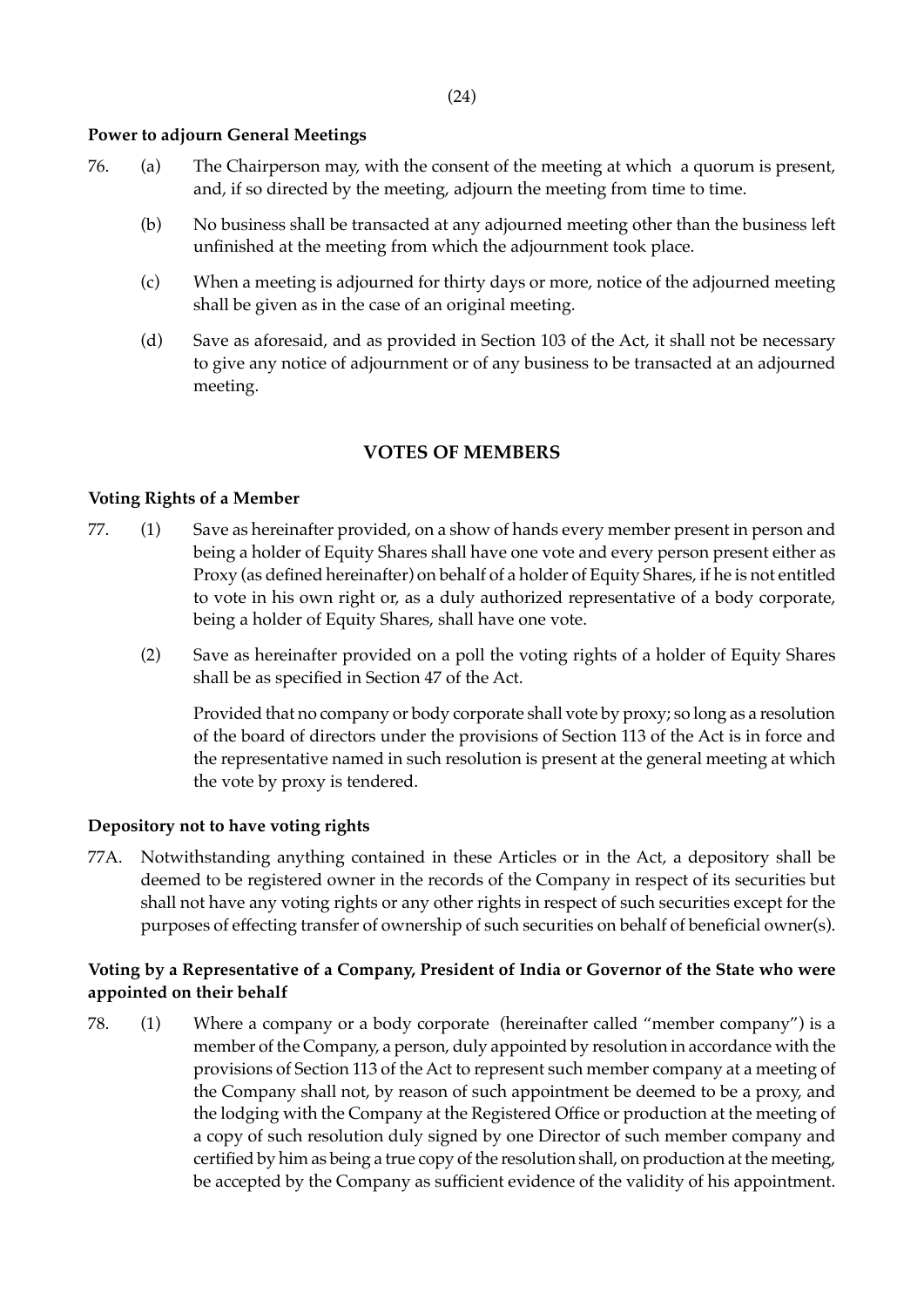Such a person shall be entitled to exercise the same rights and powers, including the right to vote by proxy and by postal ballot on behalf of the member company which he represents, as that member company could exercise if it were an individual member.

(2) Where the President of India or the Governor of a State is a member of the Company, the President or, as the case may be, the Governor may appoint such person as he thinks fit to act as his representative at nay meeting of the Company or at any meeting of any class of members of the Company and shall be entitled to exercise the same rights and powers, including the right to vote by proxy and by postal ballot, as the President or, as the case may be, the Governor could exercise as a member of the Company.

## **Voting in respect of deceased, insane and insolvent members**

79. If any member be a lunatic, idiot or *non compos mentis,* he may vote whether on a show of hands or on a poll by his committee*, curator bonis* or other legal curator and the last mentioned person may give his vote by proxy provided that at least 48 (forty-eight) hours before the time of holding the meeting or adjourned meeting as the case may be, at which any person proposes to vote he shall satisfy the Board of his right under the Transmission Article to transfer the shares in respect of which he proposes to exercise his right under this Article, unless the Board shall have previously admitted his right to vote at such meeting in respect thereof.

#### **Voting Rights of Joint-holders of shares**

80. Where there are joint registered holders of any share, any one of such persons may vote at any meeting either personally or by proxy in respect of such share as if he were solely entitled thereto; and if more than one of such joint holders be present at any meeting either personally or by proxy, that one of the said persons so present whose name stands first on the Register of Members in respect of such share alone shall be entitled to vote in respect thereof. Several executor or administrators of a deceased member in whose name any share is registered shall for the purposes of this Article be deemed joint holders thereof.

#### **Rights of a Proxy to vote on a Poll**

81. Subject to the provisions of these Articles, votes on a poll may be given either by a member personally or by proxy. A body corporate being a member may vote by a representative duly authorized in accordance with Section 113 of the Act, and such representative shall be entitled to exercise the same rights and powers (including the rights to vote by proxy and by postal ballot) on behalf of the body corporate which he represents as the body could exercise if it were an individual member.

A member present by proxy shall be entitled to vote only on a poll. The proxy so appointed shall not have any right to speak at the meeting. A person can act as proxy on behalf of members not exceeding 50 (fifty) and holding in the aggregate not more than 10 (ten) per cent of the total share capital of the company carrying voting rights. A member holding more than 10 (ten) per cent of the total share capital of the Company carrying voting rights may appoint a single person as proxy and such person shall not act as proxy for any other person or shareholder. Any business other than that upon which a poll has been demanded may be preceded with, pending the taking of the poll.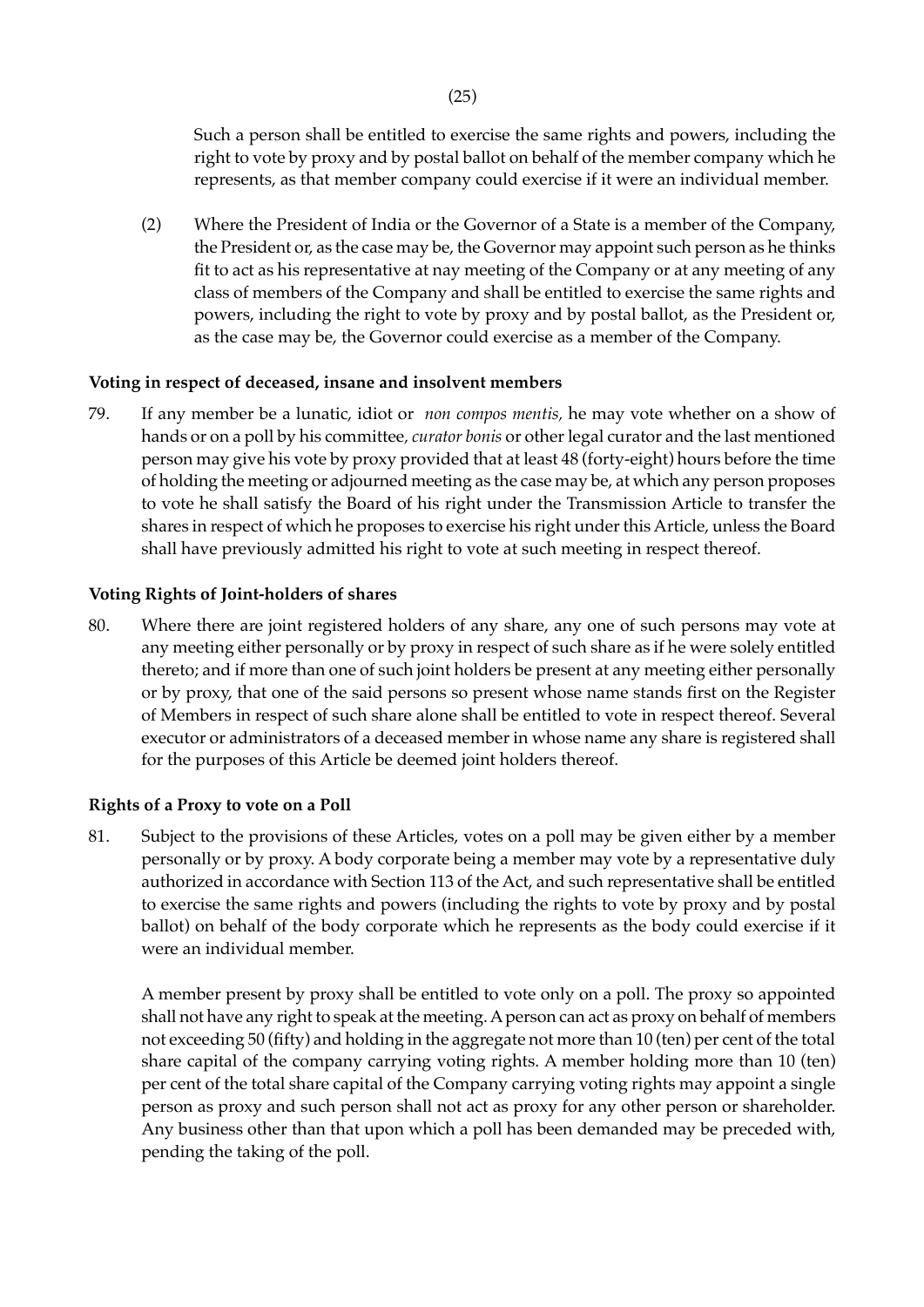## **Instrument of Proxy**

- 82. (1) The instrument appointing a proxy shall be in writing under the hand of the appointer or of his Attorney duly authorized in writing or if such appointer is a body corporate be under its common seal or the hand of its officer or Attorney duly authorized. A proxy who is appointed for a specified meeting only shall be called a Special Proxy. Any other proxy shall be called a General Proxy.
	- (2) A person may be appointed a proxy though he is not a member of the Company and every notice convening a meeting of the Company shall state this that a member entitled to attend and vote at the meeting is entitled to appoint a proxy to attend and vote instead of him.

## **Proxy to be in writing and to be deposited at the Registered office within the prescribed time**

83. The instrument appointing a proxy and the power-of-attorney or other authority, if any, under which it is signed or a notarized copy of that power or authority, shall be deposited at the Registered Office of the Company not less than 48 hours before the time for holding the meeting or adjourned meeting at which the person named in the instrument proposes to vote, or, in the case of a poll, not less than 24 hours before the time appointed for the poll; and in default the instrument of proxy shall not be treated as valid. No instrument appointing a General Proxy shall be valid after the expiration of 12 (twelve) months from the date of its execution.

### **Validity of a Vote by a Proxy**

84. A vote given in accordance with the terms of an instrument appointing a proxy shall be valid notwithstanding the previous death or insanity of the principal, or revocation of the instruments, or transfer of the share in respect of which the vote is given, provided no intimation in writing of the death, insanity, revocation or transfer of the share shall have been received by the Company at the Registered office before the vote is given. Provided the Chairperson of any meeting shall be entitled to require such evidence as he may at his discretion think fit of the due execution of an instrument of proxy and that the same has not been revoked.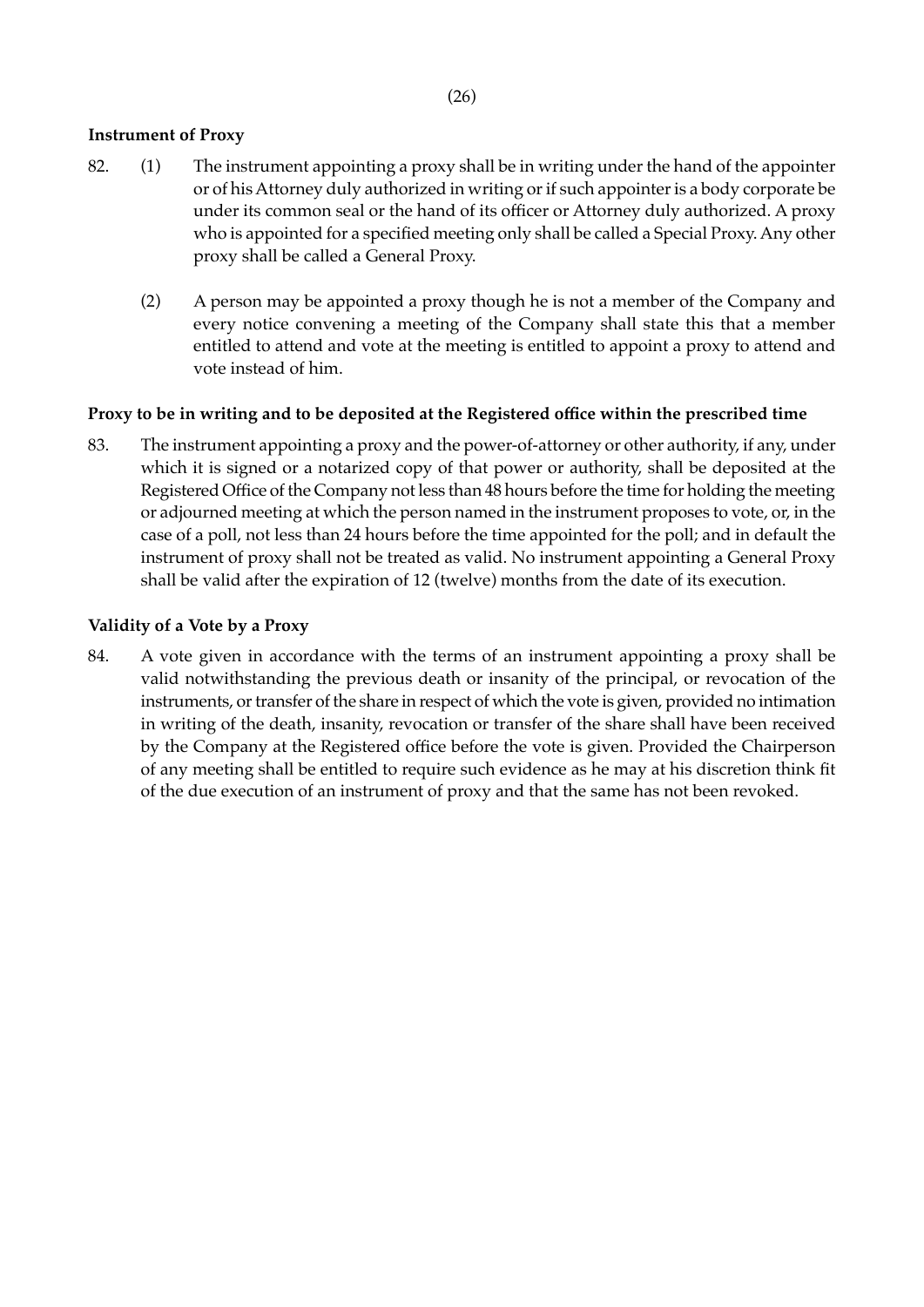(27)

## **Form of Instrument appointing a special proxy**

85. Every instrument appointing a Special Proxy shall be retained by the Company and shall be as nearly as circumstances admit in the form prescribed in terms of Section 105 of the Act as follows:

## **Form No. MGT-11**

# **PROXY FORM**

[Pursuant to Section 105(6) of the Companies Act, 2013 and Rule 19(3) of the Companies (Management and Administration) Rules, 2014]

Name of the Company:

Registered Office:

CIN:

 Name of the member(s): Registered address: E-mail ID: Folio No./Client ID: DP ID:

I/We, being the member (s) of ................. shares of the above named company, hereby appoint:

| 1. |  |
|----|--|
|    |  |
|    |  |
|    |  |
| 2. |  |
|    |  |
|    |  |
|    |  |
| 3. |  |
|    |  |
|    |  |
|    |  |

as my/our proxy to attend and vote (on a poll) for me/us and on my/our behalf at the ……………..Annual General Meeting/ Extraordinary General Meeting of the Company, to be held on the ………….. day of ………….. at …………...a.m/p.m. at …………... (place) and at any adjournment thereof in respect of such resolutions as are indicated below: Resolution No.

1……………………………………… 2……………………………………… 3………………………………………

**Affix Revenue Stamp**

Signed this………day of……….20….. Signature of shareholder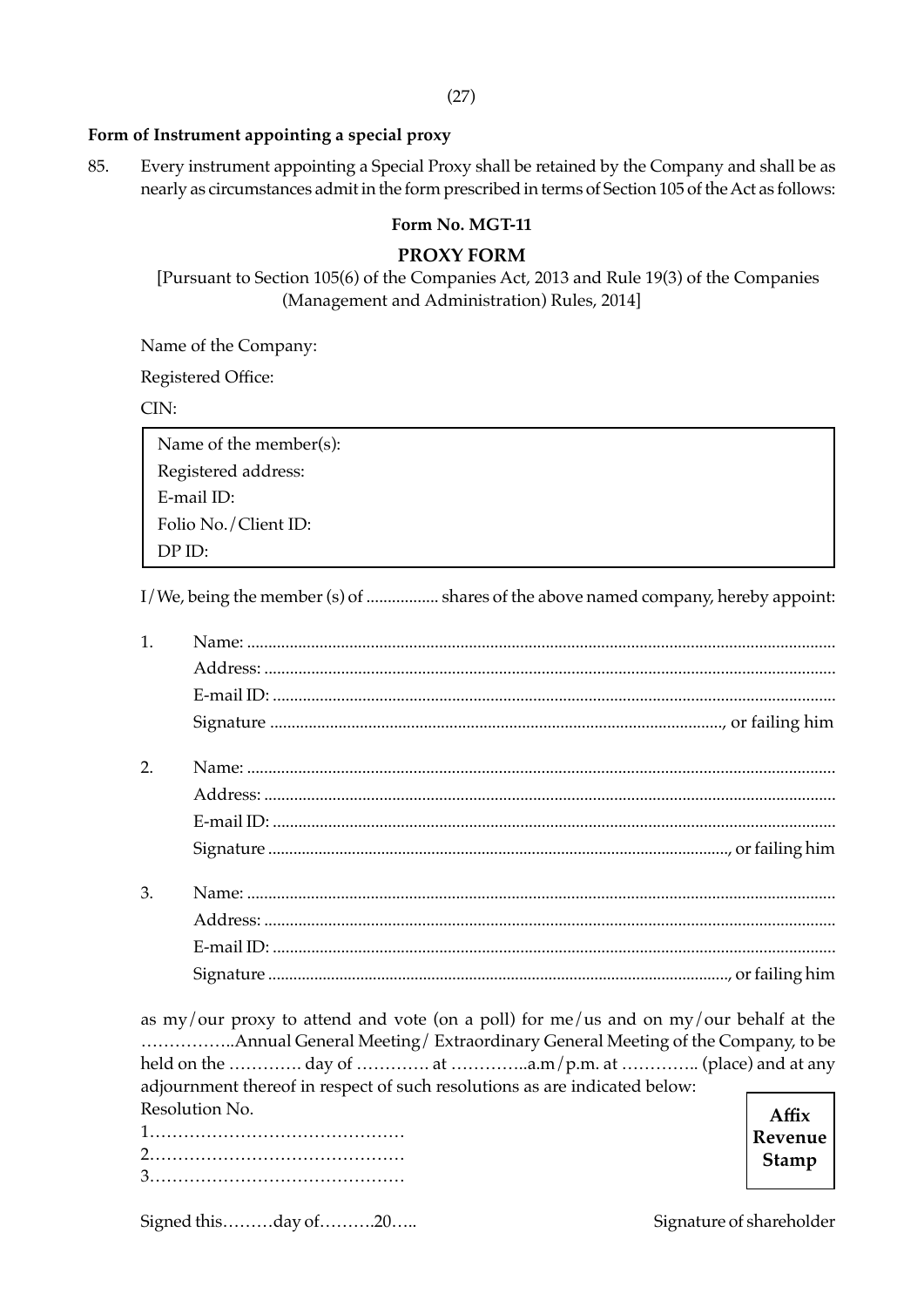## **Restrictions on voting by a Member or by a Proxy**

86. No member shall be entitled to vote either personally or by proxy, at any General Meeting or Meeting of a class of shareholders in respect of any shares registered in his name on which any calls or other sums presently payable by him have not been paid or, in regard to which the Company has, and has exercised any right of lien.

## **Chairperson decision shall be final as to acceptance or rejection of a Vote**

- 87. (1) Any objection as to the admission or rejection of a vote, on a show of hands or on a poll made in due time, shall be referred to the Chairperson who shall forthwith determine the same, and such determination made in good faith shall be final and conclusive.
	- (2) No objection shall be raised as to the qualification of any voter except at the meeting or adjourned meeting at which the vote objected to is given or tendered and every vote not disallowed at such meeting shall be valid for all purposes.
	- (3) Any such objection made in due time shall be referred to the Chairperson of the meeting, whose decision shall be final and conclusive.

## **Number of Votes**

- 87A. Subject to any rights or restrictions for the time being attached to any class or classes of shares:-
	- (1) on a show of hands, every member present in person shall have one vote;
	- (2) on a poll, the voting rights of members shall be in proportion to his share in the paidup equity share capital of the Company;
	- (3) a member may exercise his vote at a meeting by electronic means in accordance with Section 108 of the Act and shall vote only once.

## **A Member already voted by electronic mode cannot again vote at the meeting**

- 87B. (1) Where a member has been allowed the option of voting through Electronic Mode as per the Act, such member, or members generally, shall be allowed to speak at a meeting, but shall not be allowed to vote at the meeting.
	- (2) Where there is voting at general meeting in addition to e-voting, the person chairing the general meeting shall require a poll to be conducted. The Chairperson shall declare the results obtained through e-voting, and the result of the poll at the meeting. Such poll at the meeting may be conducted either by way of paper ballot or by electronic voting process which shall be arranged for by the Company at the meeting.

## **Postal Ballot**

- 87C. (1) Where permitted or required, Board may, instead of calling a meeting of any members/ class of members/ debenture holders, seek their assent by Postal Ballot.
	- (2) The Board may provide members/ members of a class/ debenture holders right to vote through e-voting, complying with the prescribed provisions therefor but shall not use the same to substitute the holding of the actual physical meeting save and except where the it also provides the opportunity of Postal Ballot.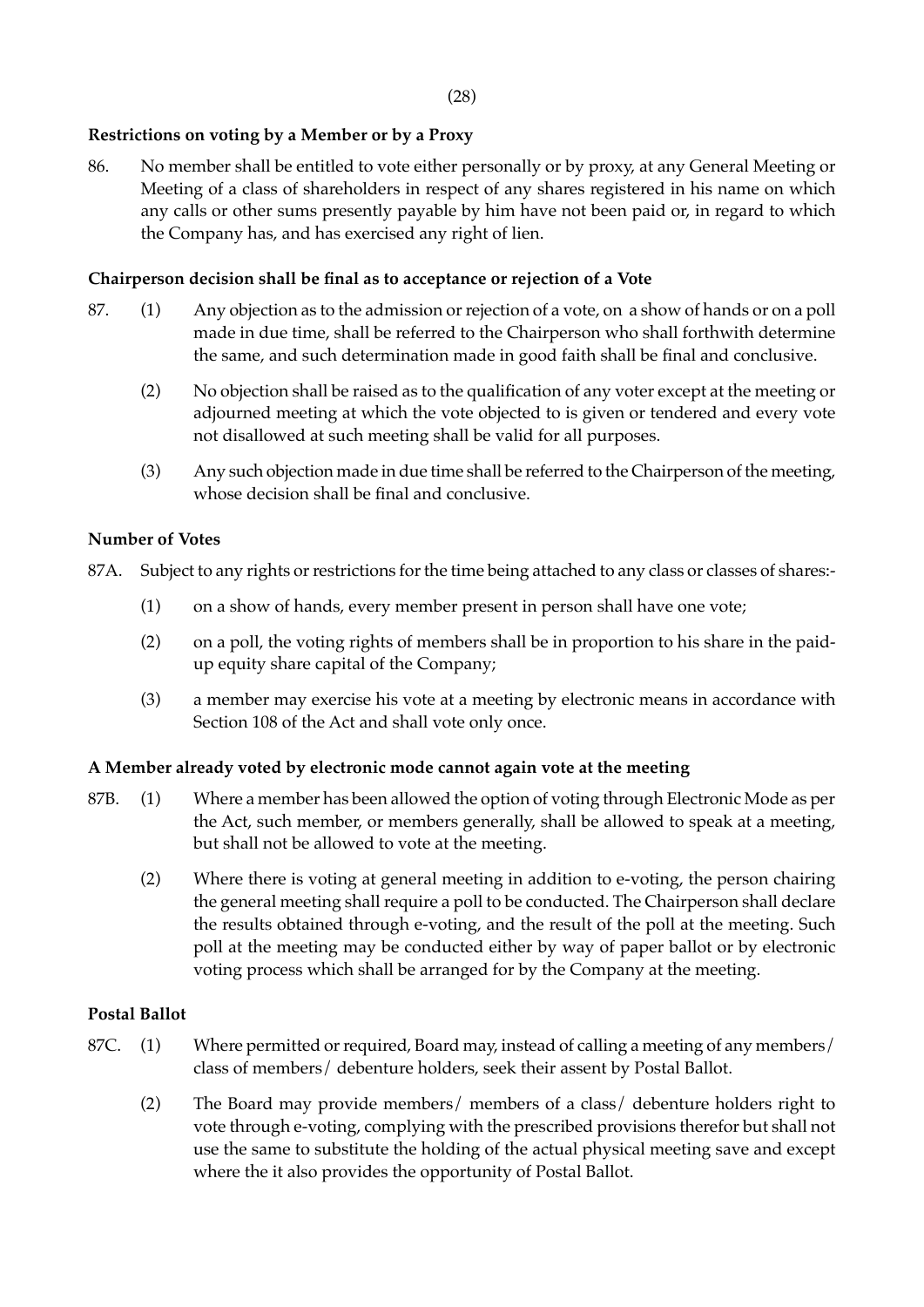- (3) The intent of these Articles is that in respect of seeking the sense of the members or members of a class or any security holders, the Company shall be entitled to seek assent of members, members of a class of members or any holders of securities using such contemporaneous methods of communication as is permitted. A written resolution, including consent obtained through electronic mode, shall be deemed to be sanction provided by the member, member of a class or other security holders by way of personal presence in a meeting. Provided however voting by electronic mode is a mere facility provided to Members who shall have a right not to avail the facility and vote instead physically by postal ballot or at the physical meeting, as the case may be.
- (4) Notwithstanding anything contained in the foregoing, the Company shall transact such business, follow such procedure and ascertain the assent or dissent of members for a voting conducted by postal ballot, as may be prescribed under Section 110 of the Act read with any rule or regulations made thereunder.
- (5) In case of resolutions to be passed by postal ballot, no meeting needs to be held at a specified time and place requiring physical presence of members to form a quorum.
- (6) Where a resolution is proposed be passed by postal ballot, the Company shall, in addition to the requirements of giving requisite clear days' notice, send to all the members the following:
	- (i) draft resolution and relevant explanatory statement clearly explaining the reasons therefor;
	- (ii) postal ballot for giving assent or dissent, in writing by members; and
	- (iii) enable member, in such manner as may be prescribed, for communicating assent or dissent on the postal ballot to the Company with a request to the members to send their communication within 30 days from the date of dispatch of the notice.

# **DIRECTORS**

## **Number of Directors**

88. The number of Directors of the Company shall not be less than 3 (three) nor more than 12 (twelve). However, the Company may appoint more than 12 Directors after passing a Special Resolution. Out of the total number of Directors on the Board, at least 1 (one) director shall be a woman Director. The Directors are not required to hold any qualification shares. Composition of the Board shall be in accordance with the provisions of Section 149 of the Act or any rules or regulations made by any regulator. Provided that where there are temporary gaps in meeting the requirement of the Act or the regulations of the regulator pertaining to composition of Board of Directors, the remaining Directors shall (a) be entitled to transact business for the purpose of attaining the required composition of the Board; and (b) be entitled to carry out such business as may be required in the best interest of the Company.

## **Proportion of Directors to retire by rotation**

89. At least two-thirds of the total number of Directors, excluding Independent Directors, will be the Directors who are liable to retire by rotation (hereinafter called "the Rotational Directors").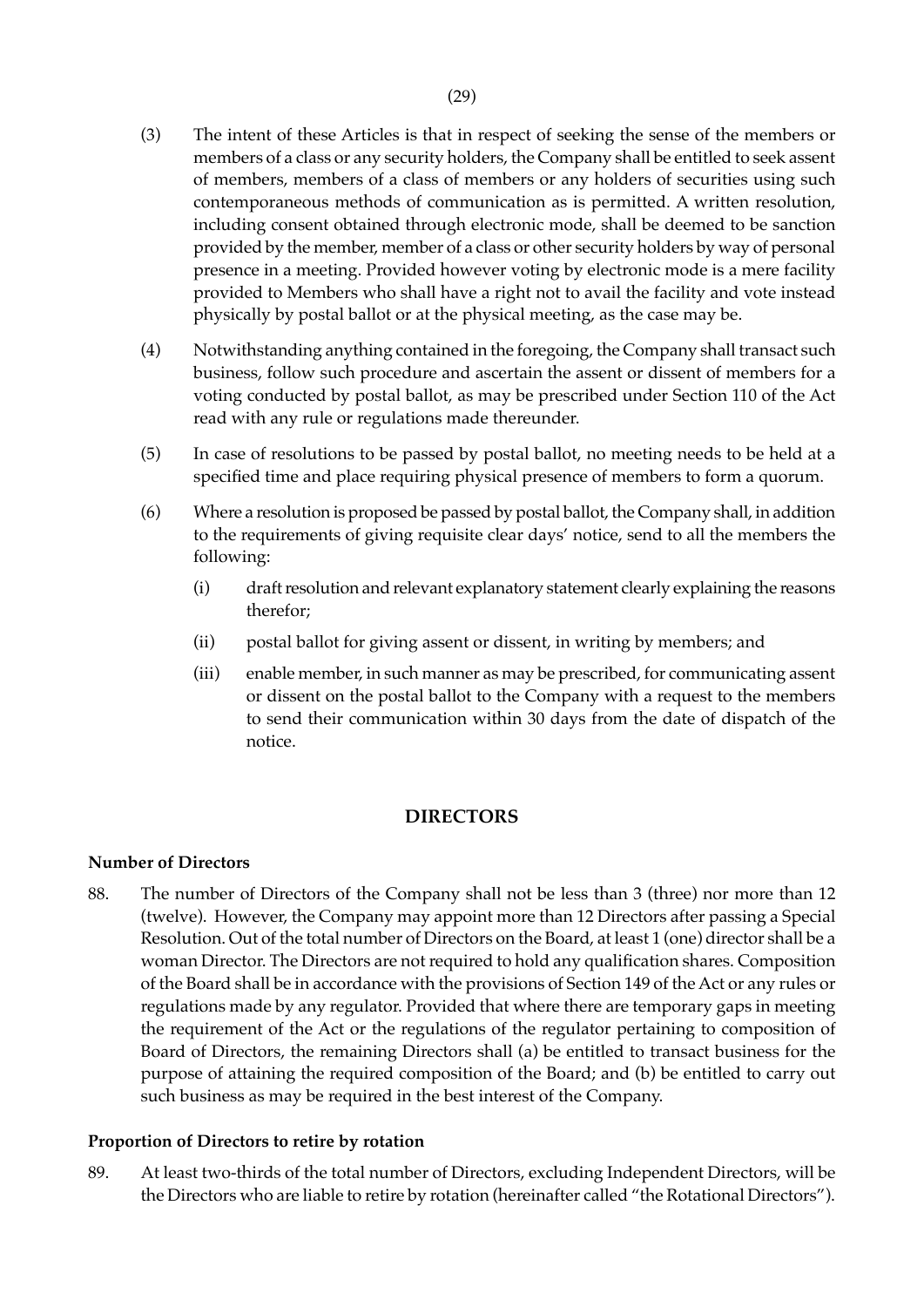(30)

## **Right of Oberoi Hotels Private Ltd to appoint a Director**

90. Oberoi Hotels Private Limited shall be entitled, subject to the provisions of Section 152 of the Act, to appoint two Directors where the total number of directors is twelve or more and one Director where the total number is less than twelve, and to remove any Director so appointed and appoint another in his place. If a Director or Directors so appointed resigns or otherwise vacates his office, the office of such Director or Directors to the extent possible shall not be liable to determination by retirement by rotation.

## **90A. Nominee Director**

Subject to the above, the Company shall be entitled to agree with any person that he or it shall have the right to appoint his or its nominee on the Board, not being an Independent Director, upon such terms and conditions as the Company may deem fit. The Nominee Director(s) shall be entitled to the same rights and privileges and be subject to the same obligations as any other Director of the Company.

## **Directors in office on the date of adoption of these Articles**

91. At on the date of adoption of these Articles, the following persons are the Directors of the Company:

Mr. P.R.S. Oberoi - Executive Chairman; Mr. S.S. Mukherji - Executive Vice Chairman; Mr. Vikram Oberoi - Managing Director & Chief Executive Officer; Mr. Arjun Oberoi - Managing Director- Development; Mr. Anil Nehru; Mr. S.K. Dasgupta; Mr. L. Ganesh; Mr. Rajeev Gupta; Mrs. Nita Mukesh Ambani; Mr. Manoj Harjivandas Modi; Mrs. Renu Sud Karnad; Mr. Sudipto Sarkar

## **Additional Director**

92. Subject to the provisions of Sections 149, 152 and 161 of the Act, the Board shall have the power at any time, and from time to time, to appoint a person as an Additional Director, provided the number of the Directors and Additional Directors together shall not at any time exceed the maximum strength fixed for the Board by these Articles. Such person shall hold office only up to the next Annual General Meeting of the Company but shall be eligible for reappointment by the Company as a Director at that Meeting subject to the provisions of the Act.

## 93. **Independent Director**

- a) Subject to the provisions of Section 149(6) of the Act, the Board or any other Committee as per the Act shall identify potential individuals for the purpose of appointment as Independent Director either from the data bank established under Section 150 of the Act or otherwise.
- b) The Board on receiving such recommendation shall consider the same and propose his appointment for approval at a General Meeting. The explanatory statement to the notice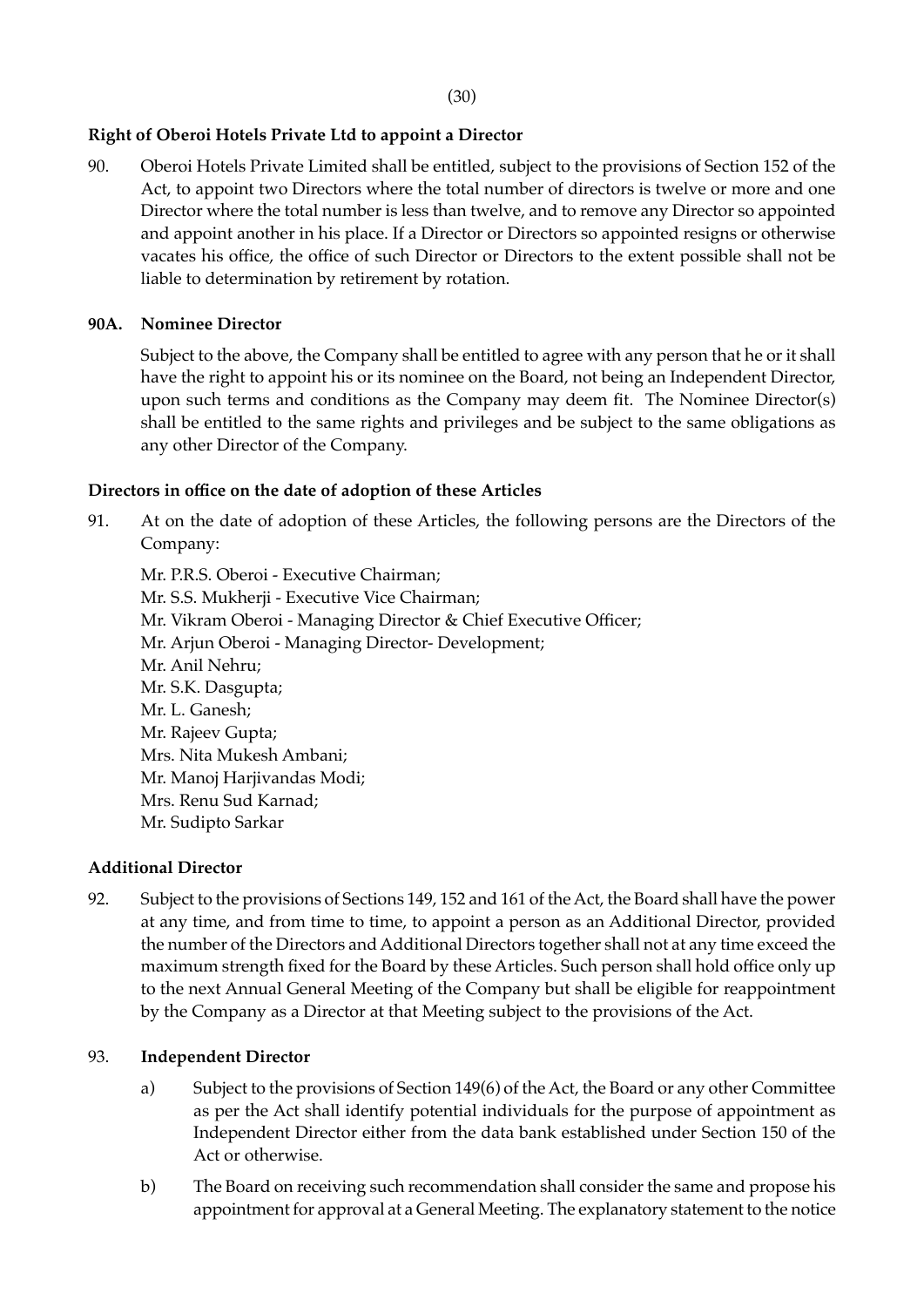convening such general meeting shall provide requisite details as required under the Act.

- c) Any casual vacancy in the post of an Independent Director caused by way of removal, resignation, death, vacation of office under Section 167 of the Act or under Article 99, removal from Directorship pursuant to any court order or due to disqualification under Section 164 of the Act shall be filled by the process laid down herein below. No such casual vacancy shall prejudice the functioning of the Board during the intervening period.
- d) Every Independent Director shall, at the first meeting of the Board in which he participates as a Director and thereafter at the first meeting of the Board in every financial year or whenever there is a change in the circumstances which may affect his status as an Independent Director, give a declaration that he meets the criteria of independence.
- e) The Company and Independent Directors are required to abide by the provisions specified in Schedule IV of the Act.
- f) An Independent Director shall not be entitled to any stock option and may receive remuneration by way of sitting fee, and reimbursement of expenses for participation in the Board and other meetings.
- g) An Independent Director shall be held liable, only in respect of such acts of omission or commission by a Company which had occurred with his knowledge, attributable through Board processes, and with his consent or connivance or where he had not acted diligently.
- h) The provisions relating to retirement of Directors by rotation shall not be applicable to appointment of Independent Directors.
- i) Subject to the Act, an Independent Director shall hold office for a term up to 5 (five) consecutive years on the Board of a Company, but shall be eligible for reappointment for one more term on passing of a Special Resolution by the Company and disclosure of such appointment in the Board's Report. No Independent Director shall hold office for more than 2 (two) consecutive terms, but such Independent Director shall be eligible for appointment after the expiration of 3 (three) years of ceasing to become Independent Director provided that he shall not, during the said period of 3(three) years, be appointed in or be associated with the Company in any other capacity, either directly or indirectly.

## **Qualification shares of a Director**

94. Unless otherwise determined by the Company in General Meeting, a Director shall not be required to hold any qualification share.

#### **Director's fees, remuneration and expenses**

95. Subject to the provisions of Section 197 of the Act, a Director may be paid remuneration either by way of monthly payment or at a specified percentage of net profits of the Company or partly by one way and partly by the other.

Provided that where the Company takes a Directors' liability insurance, specifically pertaining to a particular Director, then the premium paid in respect of such insurance, for the period during which a Director has been proved guilty, will be treated as part of remuneration paid to such Directors.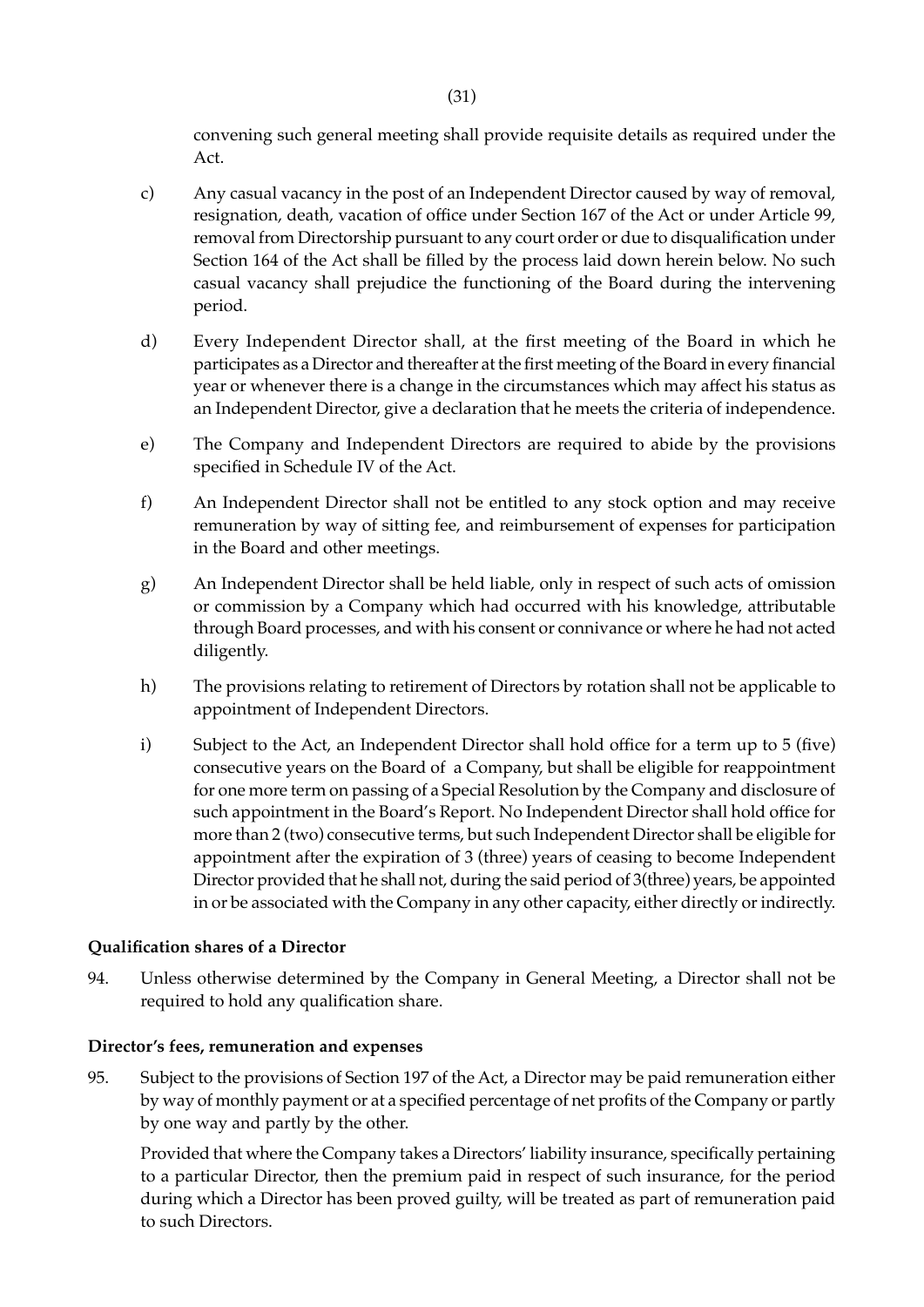# **Sitting Fee**

- 96. (1) Subject to the provisions of the Act, the Directors shall be entitled to receive out of the funds of the Company for each meeting of the Board or a Committee of the Board attended by him such fee as may from time to time be decided by the Board of Directors within the maximum limit as prescribed under Section 197(5) of the Act. Fee may also be paid for attending any separate meeting of the Independent Directors of the Company in pursuance of any provision of the Act. Fee shall also be payable for participating in Meetings through permissible electronic mode.
	- (2) All other remuneration, if any, payable by the Company to each Director, whether in respect of his services as Managing Director or a Director in the whole-time or part-time employment of the Company, shall be determined in accordance with and subject to the provisions of these Articles and of the Act.
	- (3) The Directors shall be entitled to be paid their reasonable travelling, hotel and other expenses incurred for attending the Board, Committee and General Meetings or otherwise incurred in discharging their duties as Directors.

## **Remuneration for extra service**

97. If any Director being willing, and called upon to perform extra service for any of the purposes of the Company or in giving special attention to the business of the Company or as a member of the Committee of the Board asked to discharge any other responsibility, then, subject to sections 2(78), 188 and 197 of the Act, the Board may remunerate the Director either by a fixed sum or by a percentage of profits or otherwise and such remuneration may be either in addition to or in substitution for any other remuneration to which he may be entitled.

## **Board may act notwithstanding a vacancy**

98. The continuing Directors may act notwithstanding any vacancy in their body but if, and so long as their number is reduced below the minimum number fixed by Article 88 hereof, the continuing Directors may act for the purpose of increasing the number of Directors to the minimum number fixed by Article 88 hereof or for summoning a General Meeting of for the purpose of increasing the number of Directors to such minimum number, but for no other purpose.

## **Vacation of the office of a Director**

- 99. The office of a Director shall *ipso facto* be vacated:-
	- (a) on the happening of any of the events as specified in Section 167 of the Act;
	- (b) if a person is a Director in more than the number of companies as prescribed under the Act;
	- (c) in the case of an Alternate Director, on return of the original Director in terms of Section 161 of the Act;
	- (d) having been appointed as a Director by virtue of his holding any office or other employment in the holding, subsidiary or associate company, he ceases to hold such office or other employment in that company;
	- (e) he is removed in pursuance of Section 169 of the Act; or
	- (f) any other disqualification that may be prescribed under the Act.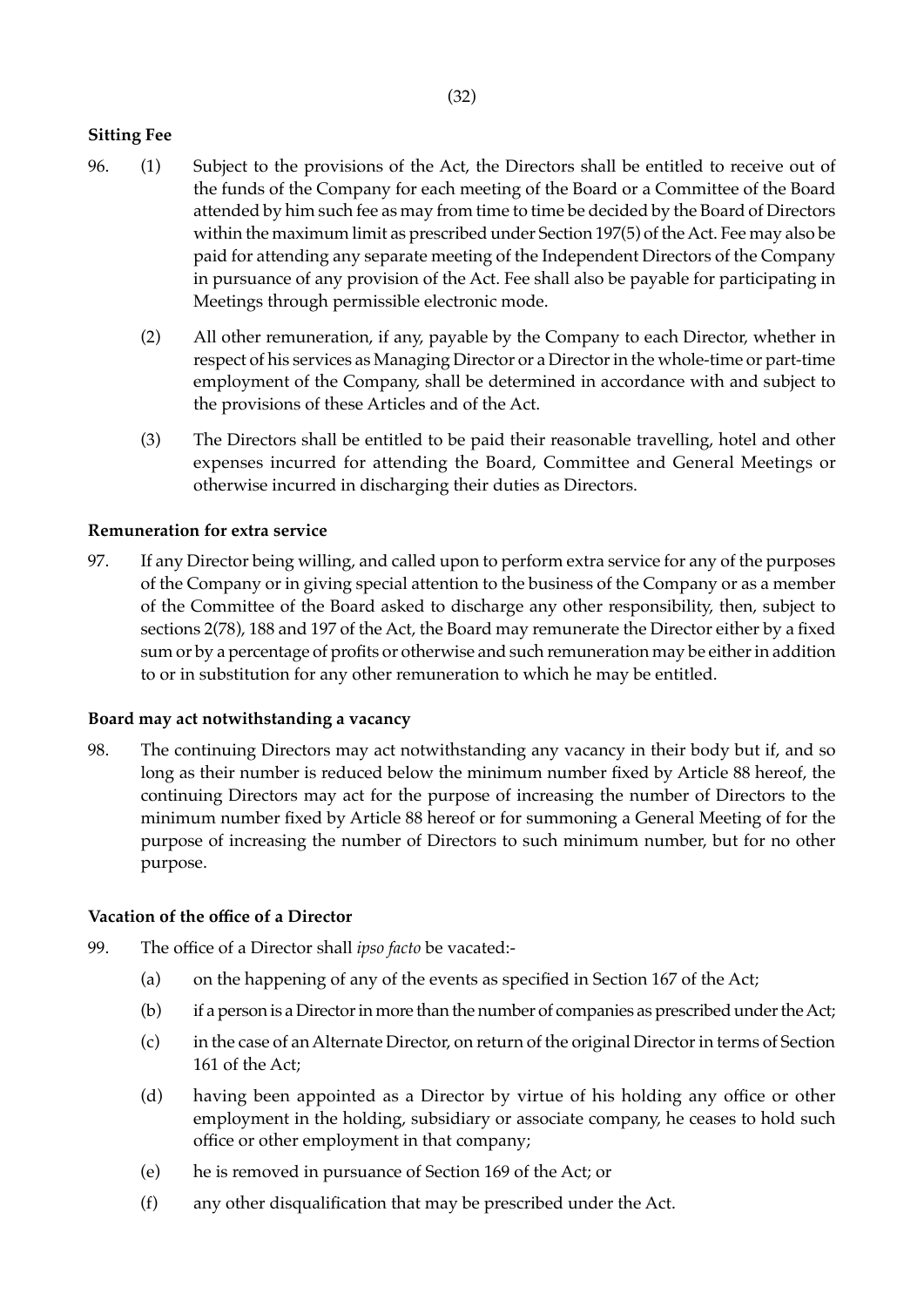## **Office or place of profit**

100. A Director or any other person referred to in Section 188 of the Act may be appointed to or hold any office or place of profit under the Company or under any subsidiary of the Company in accordance with the provisions of Section 188 of the Act.

## **Director of the Company may be appointed as a Director of any Company promoted by the Company**

101. A Director of this Company may be or become a director of any other company promoted by this Company or in which it may be interested as a member, shareholder or otherwise and no such Director shall be accountable for the benefits received as a Director or member of such company.

## **Contract by a Director or a Related Party with the Company**

102. A Director or any Related Party as defined in section 2(76) of the Act may enter into any contract with the Company for the sale, purchase or supply of any goods, materials, or services, or other contract involving creation or transfer of resources, obligations or services, subject to obtaining such approvals as may be prescribed under the Act.

Unless so required by the Act, no approval shall, however, be necessary for any contract with a related party in the ordinary course of business and on arm's length basis. Where a contract complies with such conditions or indication of arm's length contracts as laid down in a policy on related party transactions framed by the Board and approved by general meeting, the contract shall be deemed to be a contract entered on arm's length basis.

## **Disclosure of Director's Interest**

103. A Director of the Company who is in any way, whether directly or indirectly concerned or interested in a contract or proposed contract or arrangement entered into or to be entered into by or on behalf of the Company, shall disclose the nature of his concern or interest at a meeting of the Board in the manner provided in Section 184(2) of the Act; provided that it shall not be necessary for a Director to disclose his concern or interest in any contract or arrangement entered into or to be entered into with any other body corporate where the Director of the Company either himself or in association with any other Director hold or holds less than 2 (two) per cent of the shareholding in such other body corporate.

## **Discussion and Voting by Interested Director**

104. Subject to the provisions of Section 184 of the Act, no Director shall as Director take any part in the discussion of, or vote on any contract or arrangement entered into by or on behalf of the Company, if he is in any way whether directly or indirectly concerned or interested in such contract or arrangement; nor shall his presence count for the purpose of forming a quorum at the time of any such discussion or vote; and if he does vote, his vote shall be void.

# **Register of Contracts**

105. The Company shall keep a Register in accordance with Section 189(1) of the Act. The Register shall be kept at the Registered Office of the Company and shall be preserved permanently and be kept in the custody of the Company Secretary or any other person authorized by the Board for the purpose. Such a Register shall be open to inspection at such office, and extracts may be taken therefrom and copies thereof may be provided to a Member of the Company on his request, within 7 (seven) days from the date on which such request is made and upon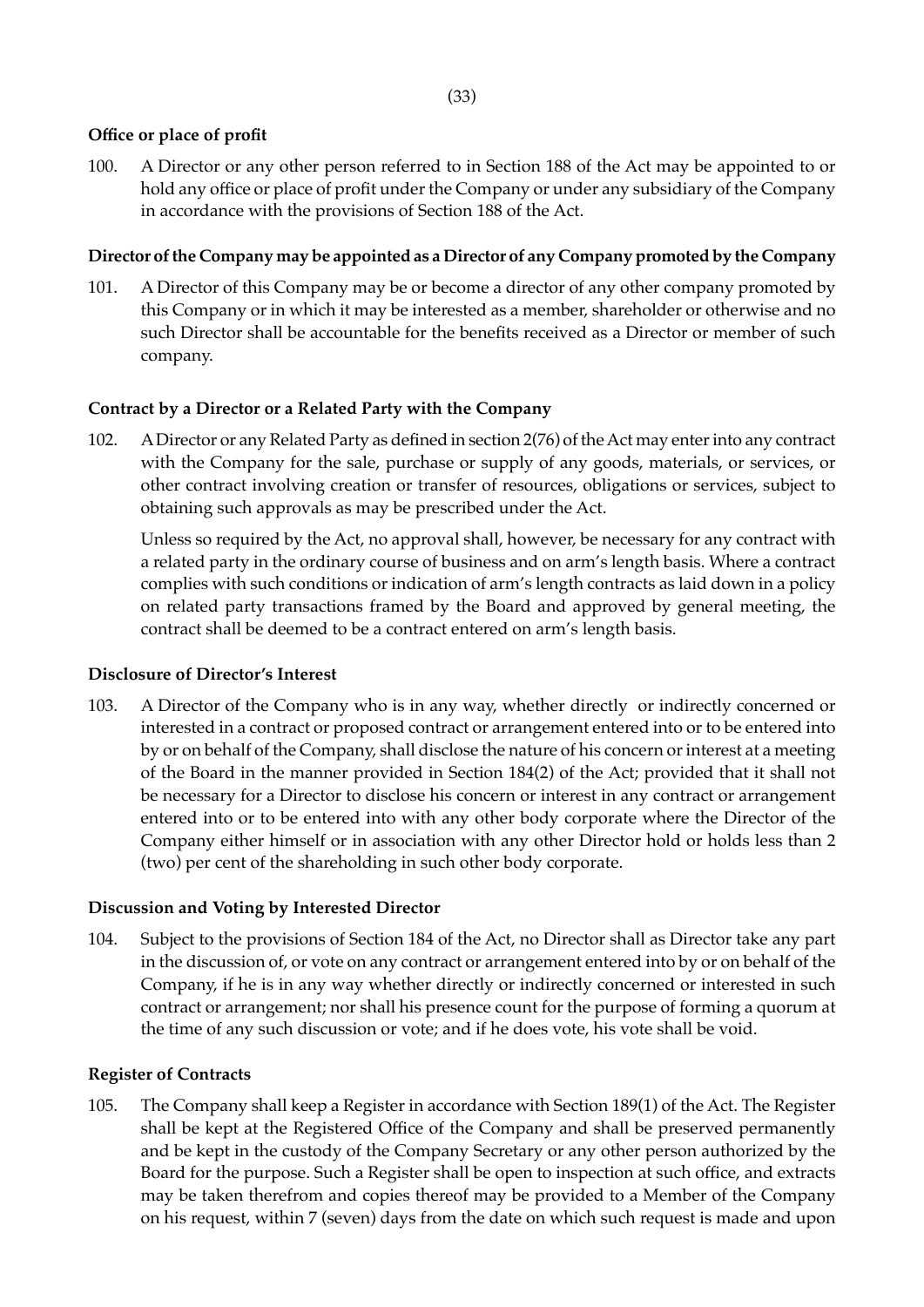payment of Rs 10 ( Rupees Ten only) per page, or such higher amount as may be laid down by the Board and permitted by the Act.

## **Register of Directors and Key Managerial Personnel**

105A. The Company shall keep at its Registered Office a register containing the particulars of its Directors and Key Managerial Personnel, which shall include the details of securities held by each of them in the Company or its holding, subsidiary, subsidiary of the Company's holding company or associate companies in accordance with Section 170 of the Act.

### **Board's authority to issue cheques etc**

105B. All cheques, promissory notes, drafts, hundies, bills of exchange and other negotiable instruments, and all receipts for monies paid to the Company, shall be signed, drawn, accepted, endorsed, or otherwise executed, as the case may be, by such person and in such manner as the Board shall from time to time by a resolution determine.

## **ROTATION OF DIRECTORS**

#### **Rotation and retirement of Directors**

106 At least two-thirds of the total number of Directors, excluding Independent Directors, will be the Directors who are liable to retire by rotation (hereinafter called "the Rotational Directors"). At every Annual General Meeting of the Company, one-third of the Rotational Directors, or if their number is not a multiple of three, then, the number nearest to one-third, shall retire from office. Neither an Additional Director appointed by the Board under Article 92 hereof nor a Managing Director (s) appointed under Article 128 shall be liable to retire by rotation within the meaning of this Article. A retiring Director shall be eligible for re-election.

## **Which Director to retire by rotation**

107. The Directors to retire by rotation at every Annual General Meeting shall be those who have been longest in office since their last appointment, but as between persons who become Directors on the same day, those to retire shall, in default of and subject to any agreement among themselves be determined by lot.

#### **Appointment of Directors to be voted individually**

108. Save as permitted by Section 162 of the Act, every resolution of a general meeting for the appointment of a Director shall relate to one named individual only.

## **Vacancies to be filled up at the Annual General Meeting**

- 109. a) The Annual General Meeting of the Company at which a Director retires by rotation in the aforesaid manner may fill up the office thus vacated by appointing the retiring Director or some other qualified person to be a Director thereto.
	- b) If the place of the retiring Director is not so filled up and the meeting has not expressly resolved not to fill in the vacancy, the meeting shall stand adjourned until the same day in the next week, at the same time and place in accordance with the provisions of Section 152(7) of the Act.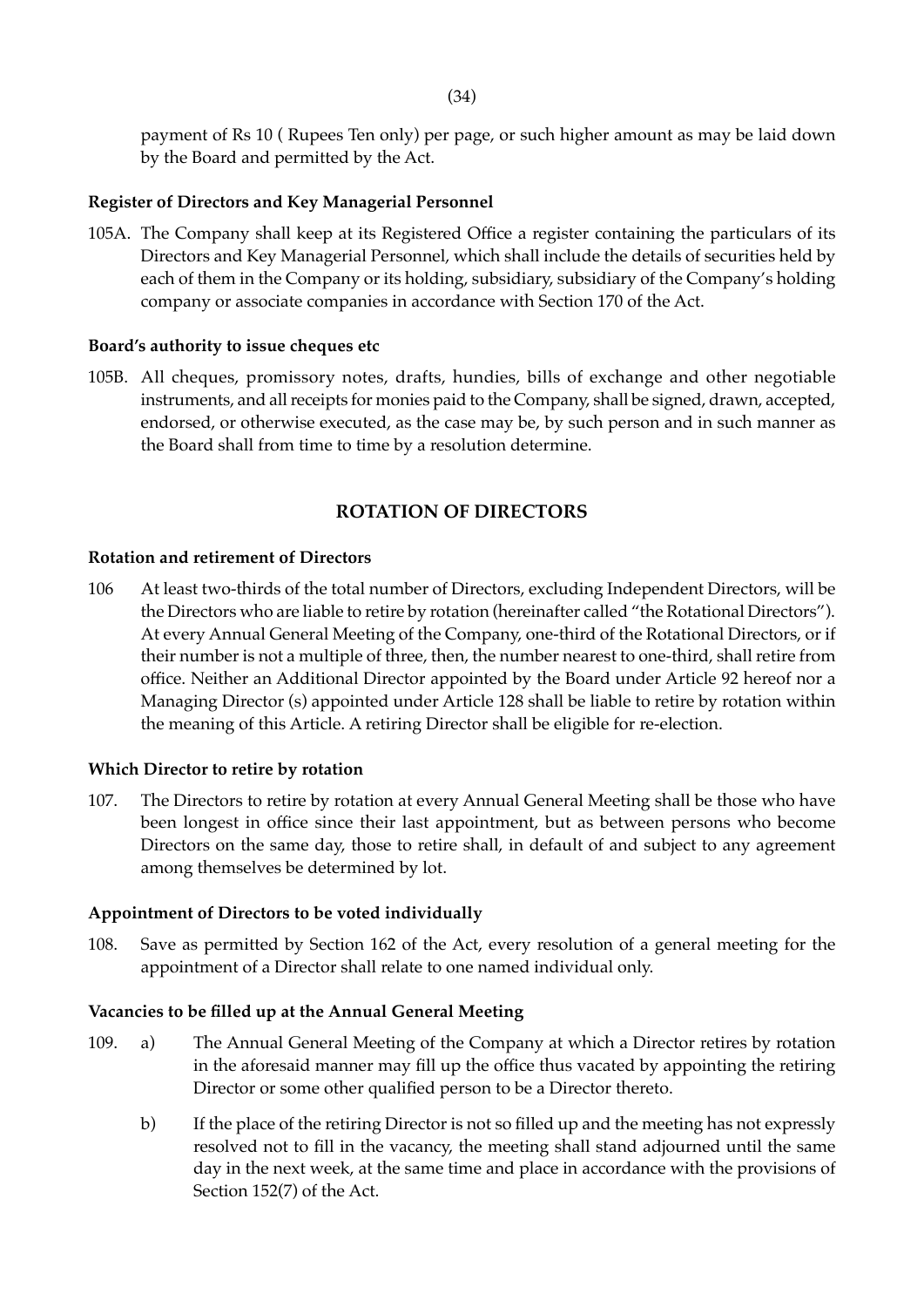- c) If at the adjourned meeting also, the vacancy caused by the retiring Director is not filled up and that meeting also has not expressly resolved not to fill the vacancy, the retiring Director shall be deemed to have been reappointed at the adjourned meeting, unless:
	- (i) at that meeting or at the previous meeting the resolution for the reappointment of such Director has been put to the meeting and lost;
	- (ii) the retiring Director has, by a notice in writing addressed to the Company or its Board expressed his unwillingness to be so reappointed;
	- (iii) he is not disqualified for reappointment;
	- (iv) a resolution whether special or ordinary, is required for the appointment or reappointment by virtue of any provisions of the Act; or
	- (v) the provisions of Section 162 of the Act is applicable to the case.

## **Company to increase or reduce the number of Directors in General Meeting**

110. The Company in general meeting may from time to time increase or reduce the number of Directors within the limits fixed by Article 88.

## **Power to remove a Director**

111. The Company may, subject to the provisions of Section 169 of the Act, by ordinary resolution of which Special Notice has been given, remove any Director before the expiration of his period of office and may by ordinary resolution of which Special Notice has been given appoint any other person in his stead, if the Director so removed was appointed by the company in general meeting or by the Board under Article 112. The person so appointed shall hold office until the date up to which his predecessor would have held office if he had not been so removed. If the vacancy created by the removal of a Director under the provisions of this Article is not so filled by the meeting at which he is removed, the Board may at any time thereafter fill such vacancy under the provisions of Article 112.

## **Power of the Board to fill up casual vacancies**

112. Subject to the provisions of Sections 152(7) and 161(4) of the Act, the Board shall have power at any time and from time to time to appoint any other person to be a Director to fill in a casual vacancy. Any person so appointed shall hold office only up to the date to which the Director in whose place he is appointed would have held office if it had not been vacated by him.

## **Notice to the Company proposing candidature for Directorship**

113A. a) No person not being a retiring Director, shall be eligible for appointment to the office of Director at any General Meeting unless he or some member intending to propose him as a Director, has, not less than 14 (fourteen) days before the meeting, left at the registered office of the Company a notice in writing under his hand signifying his candidature for the office of Director or the intention of such member to propose him as a candidate for that office along with the requisite deposit of Rs 1(one) Lac or such higher amount permissible under the Act as the Board may from time to time determine.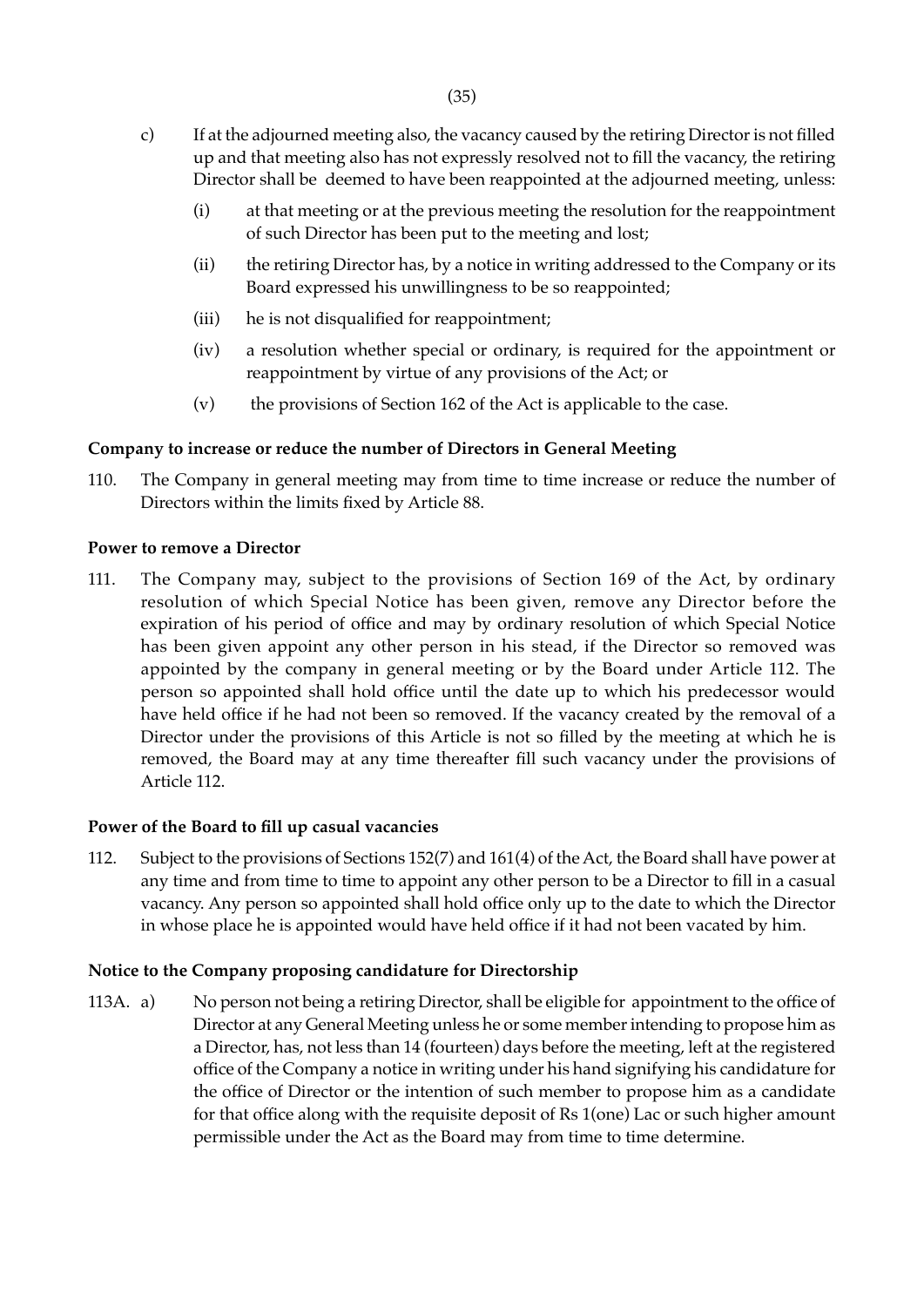### (36)

### **Consent to act as a Director**

- b) Every person (other than a Director retiring by rotation or otherwise or a person who has left at the office of the Company a notice under Section 160 of the Act signifying his candidature for the office of a Director) proposed as a candidate for the office of a Director, shall sign and file with the Company, the consent in writing to act as a Director, if appointed.
- c) A person other than a Director reappointed after retirement by rotation immediately on the expiry of his term of office, or an Additional or Alternate Director, or a person filling a casual vacancy in the office of a Director under Section 161 of the Act, appointed as a Director or reappointed as an Additional or Alternate Director, immediately on the expiry of his term of office, shall not act as a Director of the Company unless he has submitted consent in writing to act as a Director of the Company and the same is filed with the Registrar within 30 (thirty) days of his appointment.

## **Resignation by a Director**

- 113 B. a) Subject to the provisions of Section 168 of the Act, a Director may resign from his office by giving a notice in writing to the Company and the Board shall on receipt of such notice take note of the same. The fact of such resignation shall be mentioned in the Report of the Board of Directors laid in the immediately following general meeting of the Company.
	- b) A nominee Director shall not give any notice of resignation except through the nominating person.
	- c) The resignation of a Director shall take effect from the date on which the notice is received by the Company or the date, if any, specified by the Director in the notice, whichever is later;

Provided that the Director who has resigned shall be liable even after his resignation for the offences which occurred during his tenure.

## **ALTERNATE DIRECTOR**

#### **Power to appoint an Alternate Director**

114. Subject to the provisions of Section 161(2) of the Act, the Board may appoint an Alternate Director to act for a Director (hereinafter called "the Original Director") during his absence for a period of not less than three months from India. No person shall be appointed as an Alternate Director in place of an Independent Director unless he is qualified to be appointed as an Independent Director under the Act. An Alternate Director appointed under this Article shall not hold office for a period longer than that permissible to the Original Director in whose place he has been appointed and shall vacate the office if and when the Original Director returns to India. If the terms of office of the Original Director are determined before he returns to India, any provisions of the Act or in these Articles for automatic reappointment of any retiring Director in default of another appointment shall apply to the Original Director, and not to the Alternate Director. For considering absence of a Director in the Board Meetings in terms of Section 167(1)(b) of the Act, the period during which an Alternate Director was appointed in the place Original Director shall not be considered.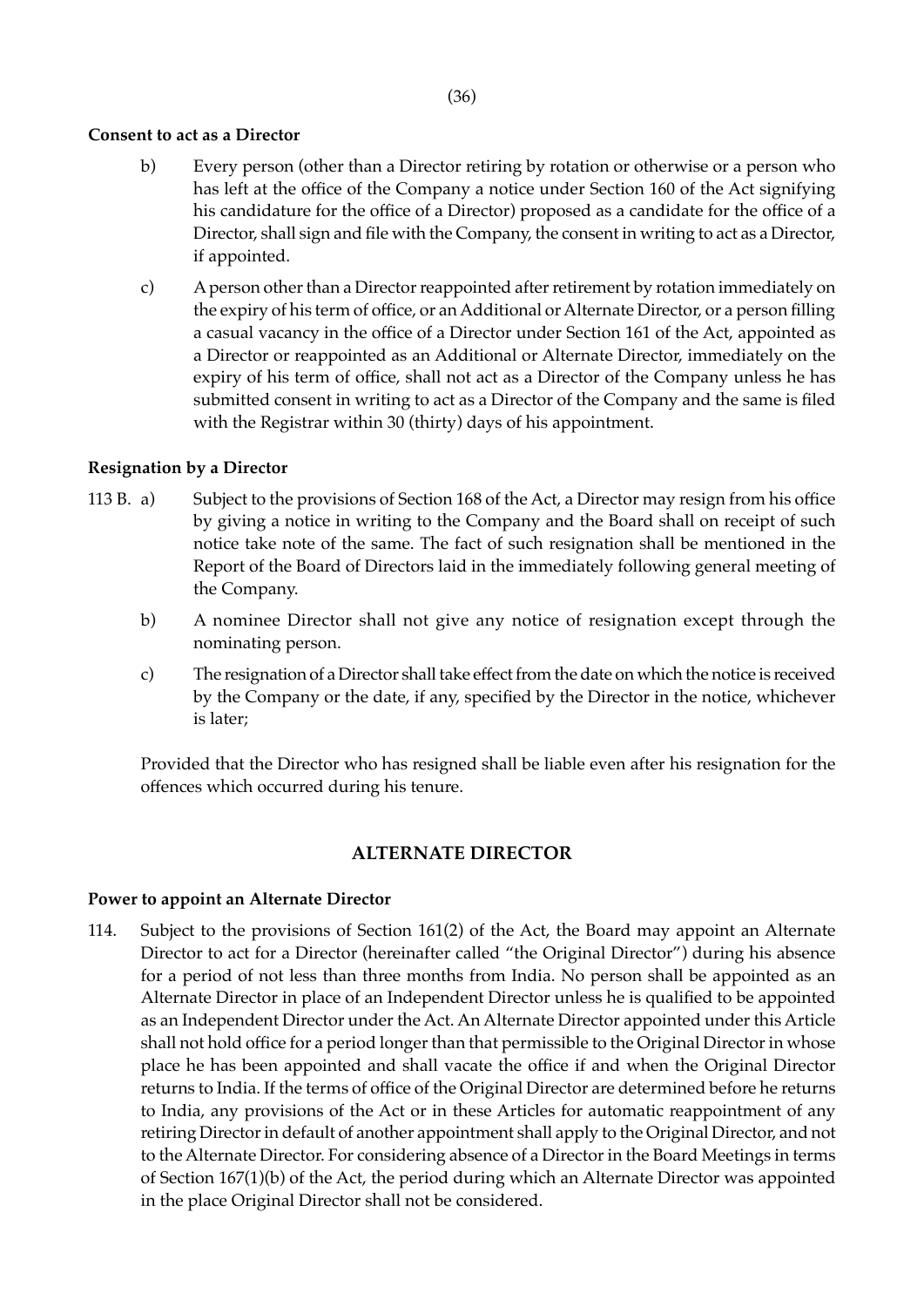## **PROCEEDINGS OF THE BOARD**

#### **Meetings of Directors**

- 115. a) The Directors may meet together as a Board from time to time for the conduct and dispatch of business of the Company, adjourn or otherwise regulate its meetings, as it thinks fit. The Board shall meet at least 4 (four) times every year in such a manner so that not more than one hundred and twenty days shall elapse between two consecutive meetings.
	- b) A meeting of the Board shall be called by giving not less than 7 (seven) days' notice in writing to every Director at his address registered with the Company and such notice shall be sent by hand delivery or by post or by electronic means.
	- c) The notice of the meeting must contain information regarding the option available to the Directors who can participate through electronic mode, and shall provide all the necessary information to enable them to participate through such electronic mode.
	- d) A meeting of the Board may be called at a shorter notice to transact urgent business subject to the condition that at least one Independent Director, if any, shall be present at the meeting. In the absence of Independent Directors from such meeting of the Board, decisions taken at such a meeting shall be circulated to all the Directors and shall be final only on ratification thereof by at least one Independent Director, if any.
	- e) Every Director present at any meeting of the Board or of a Committee thereof shall sign his name in an Attendance Register to be kept for that purpose. The names of Directors who have participated in Board meetings through electronic mode shall be entered and initialed by the Company Secretary, stating the manner in which the Director so participated.
	- f) Subject to the provisions of Section 173(2) of the Act, the Directors may participate in meetings of the Board through physical presence or through video conferencing or other audio visual means as may be prescribed, which are capable of recording and recognizing the participation of the directors and of recording and storing the proceedings of such meetings along with date and time. The Directors shall be allowed to participate from multiple locations through modern communication equipment conforming to the aforesaid capability for ascertaining the views of such Directors who have indicated their willingness to participate by such electronic means.
	- g) The Board may, by way of a resolution passed at a meeting, decide the venue/s where arrangements may be made by the Company, at the Company's cost, for participation in Board meeting though electronic means in accordance with the provisions of Section 173(2) of the Act. In case of a place other than such places where Company makes arrangement as above, the Chairperson may decline the right of a Director to participate through electronic means in view of concerns of security, sensitivity and confidentiality of Board proceedings. Where the Chairperson so permits a Director to participate from a place other than the designated places where the Company has made the arrangements, the security and confidentiality of the Board proceedings shall be the responsibility of the Director participating, and the cost and expense in such participation, where agreed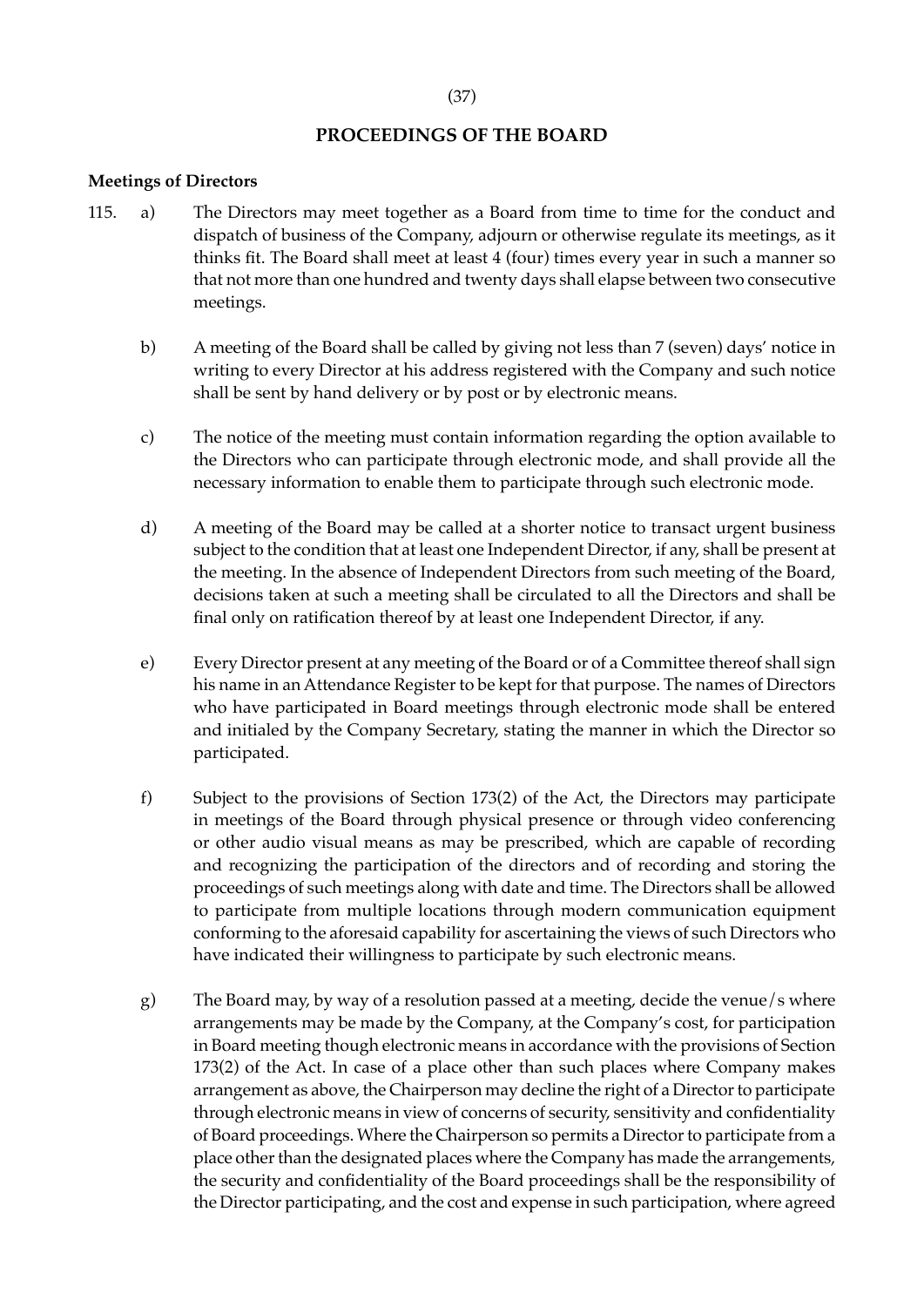to by the Chairperson, may be reimbursed by the Company.

- h) Subject as aforesaid, the conduct of the Board meeting where a Director participates through electronic means shall be in the manner as laid down in the Act. The Company shall ensure that any such Director who participates through the electronic means is provided with the copy of all documents referred to during such Board meeting.
- i) The rules and regulations for the conduct of the meetings of the Board, including for matters such as quorum, notices for meeting and agenda, as contained in these Articles shall also apply to meetings conducted through electronic means.
- j) Upon discussions being held by any director by electronic means, the Chairperson or the Company Secretary shall record the deliberations and get confirmed the views expressed, pursuant to circulation of the draft minutes of the meeting to all Directors to reflect the decision of all the Directors participating in such discussions.

## **Director may summon a meeting of the Board**

116. The Managing Director may, at any time, and the Company Secretary shall, upon requisition of a Director made at any time, convene a meeting of the Board.

### **Chairperson**

- 117. a) The Board shall appoint one of the Directors to be its Chairperson and another as its Vice Chairman and determine the period for which each of them is to hold the respective offices. Chairperson so appointed shall be the Chairperson of all meetings of the Board and if he be absent from any Board Meeting or be out of India or in the event of his ceasing to be a Director of the Company for any reason whatsoever, Vice Chairman shall act as the Chairperson of all such meetings. If at any such meeting neither the Chairperson nor Vice Chairman be present within 15 (fifteen) minutes after the time appointed for holding the same, one of the Directors appointed by Oberoi Hotels Private Limited under Article 90 hereof and present shall be entitled to act as the Chairman of that meeting. If at any such meeting Chairman, Vice Chairman or each of the Directors appointed by Oberoi Hotels Private Limited under Article 90 hereof, as the case may be, is unwilling to act as the Chairman of that meeting, the Directors present may choose one of their numbers to be the Chairperson of the meeting.
	- b) As on the date of adoption of these Articles, Mr. P.R.S. Oberoi and Mr. S.S. Mukherji are Chairperson and Vice Chairperson of the Board respectively and they shall retain their respective offices until they resign or otherwise cease to be a Director of the Company.

## **Quorum**

- 118. a) The quorum for a meeting of the Board shall be determined from time to time in accordance with the provisions of Section 174 of the Act. If a quorum is not present within 15 (fifteen) minutes from the time appointed for holding a meeting of the Board it shall be adjourned until such date and time as the Chairperson of the Board shall determine.
	- b) The continuing Directors may act notwithstanding any vacancy in the Board, but, if and so long as their number is reduced below the quorum fixed by the Act for a meeting of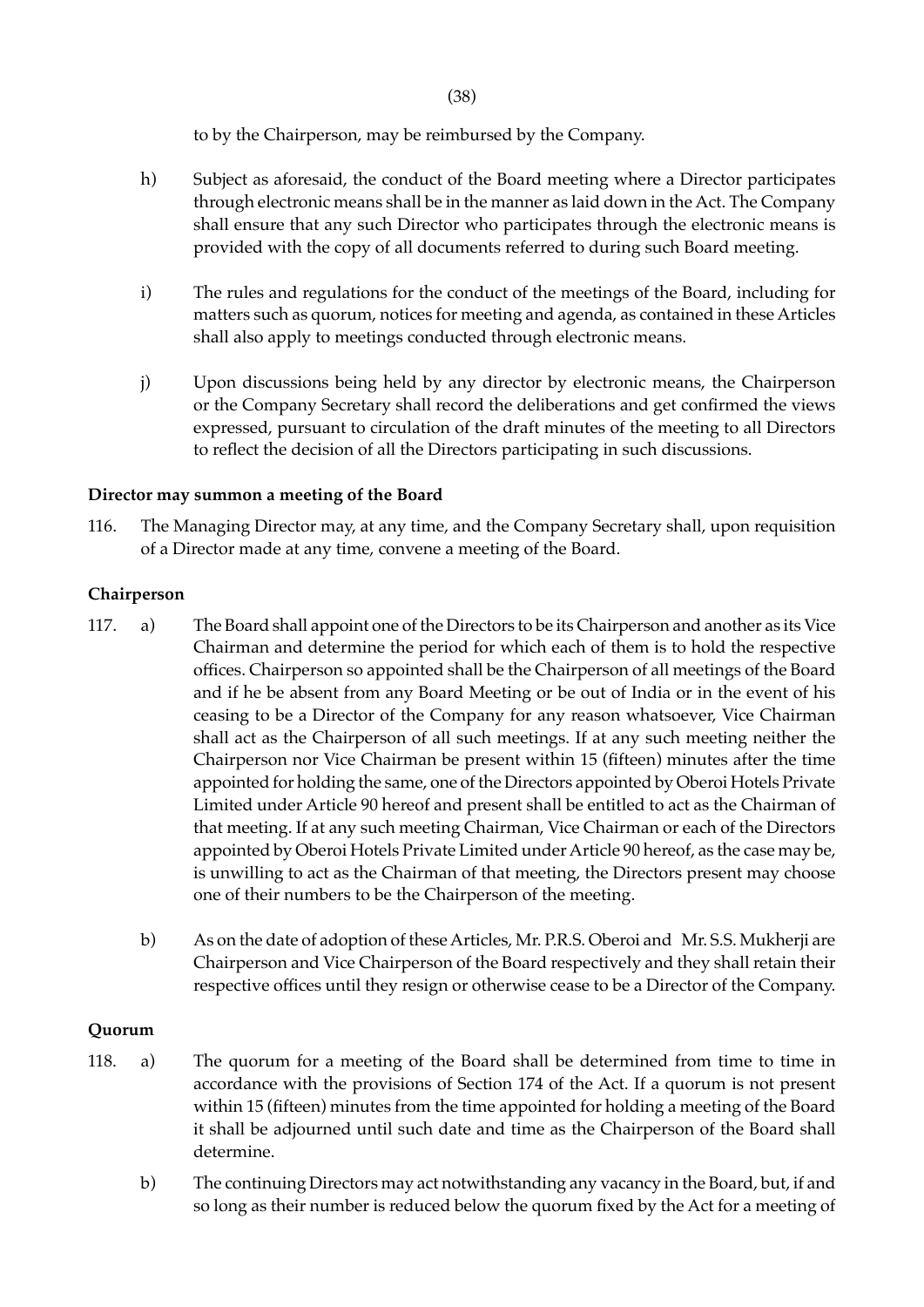the Board, the continuing Directors or Director may act for the purpose of increasing the number of Directors to that fixed for the quorum, or of convening a general meeting of the Company and for no other purpose.

## **Powers of the Board**

119. A meeting of the Board of which a quorum be present shall be competent to exercise all or any of the authorities, powers and discretions by or under these Articles for the time being vested in or exercisable by the Board, or in accordance with Section 179(1) of the Act, the powers of the Company.

## **How the Questions to be decided in a Board Meeting**

120. Save as otherwise expressly provided in the Act, questions arising at any meeting of the Board shall be decided by a majority of votes. In case of an equality of votes, the Chairperson of the Board shall have a second or casting vote.

### **Board's Power to appoint a Committee and delegate**

- 121. a) The Board may, subject to the provisions of the Act, from time to time and at any time delegate any of its powers to Committees comprising of such Director or Directors as it thinks fit, and may from time to time revoke such delegation. Unless a power of the Board is not capable of being delegated, such power may be delegated by the Board to any officer or committee of officers as the Board may determine.
	- b) Any Committee of the Board so formed shall, in exercise of the powers so delegated, conform to any regulations that may from time to time be imposed on it by the Board.

#### **Proceedings of the Committee**

122. The meetings and the proceedings of any such Committee consisting of 2 (two) or more members shall be governed by the provisions herein contained for regulating the meetings and proceedings of the Board so far as the same are applicable thereto, and are not superseded by any regulations made by the Board.

#### **Validity of the acts of a Director**

123. All acts done in any meeting of the Board or Committee thereof or by any person acting as a Director, shall, notwithstanding that it may afterwards be discovered that there was some defect in the appointment of any one or more of such Directors or of any person acting as aforesaid, or that they or any of them were disqualified or had vacated office or that the appointment of any of them had been terminated by virtue of any provisions contained in the Act or in these Articles, be as valid as if every such Director or such person had been duly appointed and was qualified to be a Director and had not vacated his office or his appointment had not been terminated; provided that nothing in this Article shall be deemed to give validity to acts done by a Director after his appointment has been shown to the Company to be invalid or to have been terminated.

#### **Resolution by Circulation**

124. Save as otherwise expressly provided in the Act to be passed at a meeting of the Board and subject to Section 175 of the Act, a resolution shall be as valid and effectual as if it had been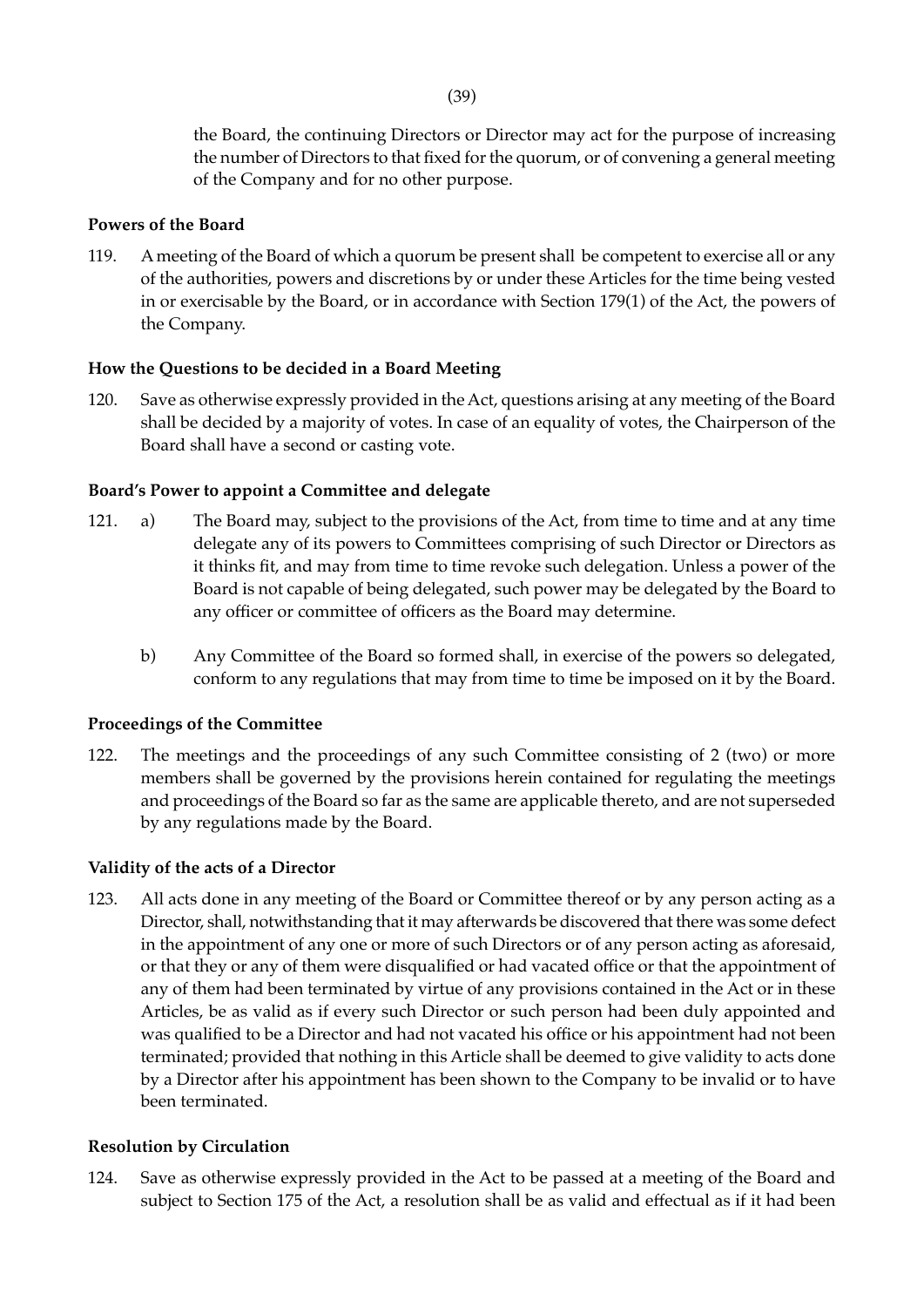(40)

passed at a meeting of the Board or Committee of the Board, as the case may be, duly called and constituted, if a draft thereof in writing is circulated, together with the necessary papers, if any, to all the Directors, or to all the members of the Committee of the Board, as the case may be, at their addresses registered with the Company in India (not being less in number than the quorum fixed for a meeting of the Board or Committee, as the case may be), and has been approved by a majority of the Directors or members as are entitled to vote on the resolution.

## **MINUTES**

## **Minutes**

- 125. (1) The Company shall cause minutes of proceedings of every meeting of the Board and Committee thereof to be kept in such form by making within 30 (thirty) days of conclusion of every such meeting, entries thereof in the books kept for that purpose with their pages consecutively numbered in accordance with Section 118 of the Act.
	- (2) Each page of every book shall be initialed or signed and the last page of the record of proceedings of each meeting in such book shall be dated and signed by the Chairperson of the said meeting or the Chairperson of the next succeeding meeting.
	- (3) In no case shall the minutes of proceedings of a meeting be attached to any such book as aforesaid by a pasting or otherwise, if the minutes are kept in physical form.
	- (4) The minutes of each meeting shall contain a fair and correct summary of the proceedings thereat.
	- (5) Where the meeting of the Board takes place through electronic means, the minutes shall disclose the particulars of the Directors who attended the meeting through electronic means. The draft minutes of the meeting shall be circulated among all the Directors who attended the meeting through electronic means within 15 (fifteen) days of the meeting.
	- (6) Every Director who attended the meeting through electronic means shall confirm or give his comments in writing, about the accuracy of recording of the proceedings of that particular meeting in the draft minutes, within 7 (seven) days or some reasonable time as may be decided by the Board, after receipt of the draft minutes failing which his approval shall be presumed.
	- (7) The minutes of each meeting shall contain a fair and correct summary of the proceedings thereat and *inter alia* contain particulars:-
		- (a) of the names of the Directors present at the meeting of the Board and of any Committee thereof and in case of each resolution passed at the meeting, the names of the Directors, if any, dissenting from or not concurring in the resolution;
		- (b) of all orders made by the Board and Committee thereof;
		- (c) of all appointments of Directors and other officers of the Company;

PROVIDED that no matter need be included in any such Minutes which the Chairperson of the meeting in his absolute discretion, is of opinion:

- (i) is, or could reasonably be regarded as defamatory of any person;
- (ii) is irrelevant or immaterial to the proceedings; or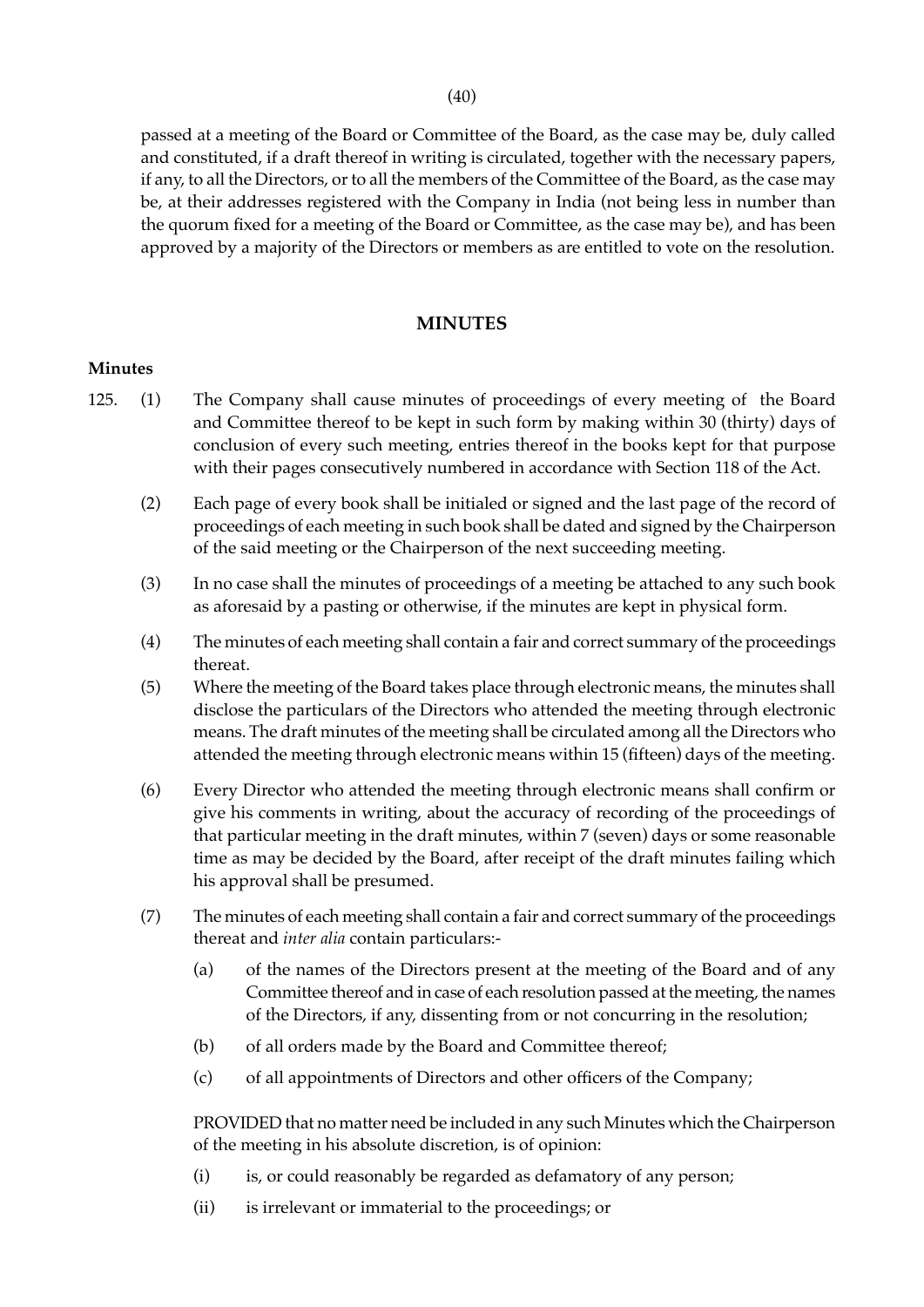(iii) is detrimental to the interest of the Company.

The Chairperson shall exercise an absolute discretion in regard to the inclusion or noninclusion of any matter in the minutes on the grounds specified in this Article.

- (8) Minutes of meetings kept in accordance with the aforesaid provisions shall be evidence of the proceedings recorded therein.
- (9) Any Director of the Company may requisition for physical inspection of the Board Meeting minutes by giving a prior notice of 7 (seven) days.

 PROVIDED that the Director can requisition to inspect Board Meeting minutes only for the period that he is on the Board of the Company.

PROVIDED FURTHER that the physical inspection shall be done solely by the Director himself and not by his authorized representative or any power of attorney holder or agent.

- (10) Where permitted/ required by the Act, all records to be maintained by the Company may be kept in electronic form. Such records shall be kept open to inspection in the manner prescribed under the Act. The term 'records' would mean any register, index, agreement, memorandum, minutes or any other document required by the Act to be kept by the Company.
- (11) The Company shall cause minutes of all proceedings of every General Meeting to be kept by making within 30 (thirty) days of the conclusion of every such meeting concerned, entries thereof in books kept for that purpose with their pages consecutively numbered.
- (12) Any such minutes shall be evidence of proceedings recorded therein.
- (13) The book containing the minutes of proceedings of General Meetings shall be kept at the Registered Office of the Company and shall be kept open during business hours, for such period not being less than 2 (two) hours on any day, as may be fixed by the Company Secretary from time to time, to the inspection of any Member without charge.
- (14) Any Member of the Company shall be entitled to a copy of the minutes of the General Meeting on receipt of a specific request and at a fee of Rs 10 (Rupees Ten only) for each page, or such higher amount as permissible under the Act as the Board may from time to time determine.

## **POWERS OF THE BOARD**

#### **General Powers of the Board**

126. (1) The Board may exercise all such powers of the Company and do all such acts and things as are not, by the Act or by the Memorandum, or by these Articles, required to be exercised by the Company in General Meetings. In exercise of any such power or doing such act or thing, the Board shall act subject to the regulations contained in that behalf in the Act, the Memorandum or these Articles, as the case may be; but no regulations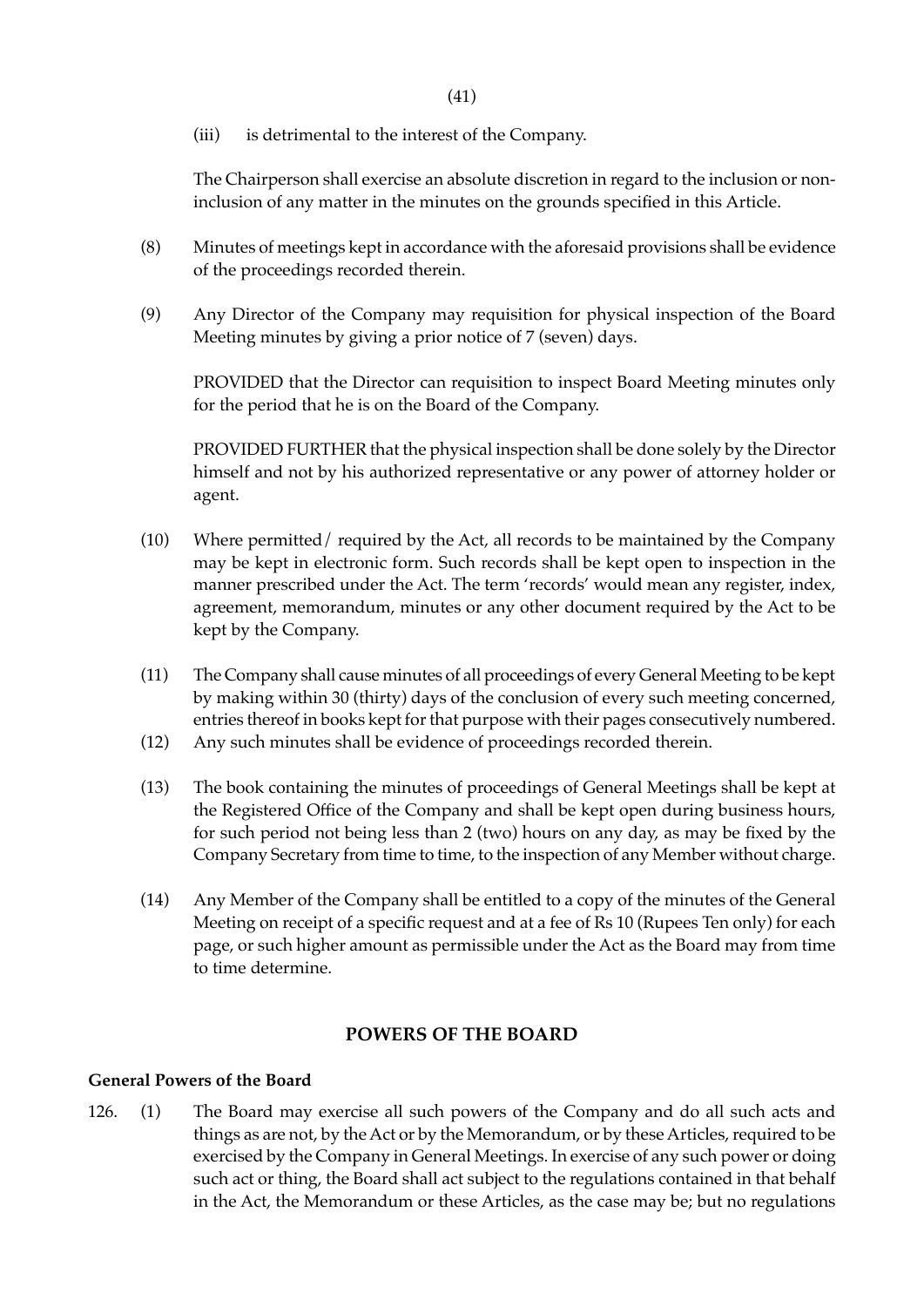made by the Company in General Meeting shall invalidate any prior act of the Board which would have been valid if that regulation had not been made.

## **Powers of the Chairperson of the Board**

(2) So long as Mr. P.R.S Oberoi shall remain the Chairperson of the Board, he shall be entitled, subject to the provisions of the Act and of these Articles, to exercise such powers, authorities and discretions and do all such acts, matters, deeds and things on behalf of the Company as may be entrusted to and conferred upon him by the Board.

### **Loan to a Director**

126A. a) The Board may, subject to provisions of Sections 185 and 186 of the Act, also give a loan to a Director or any entity in which the Director is interested. Where any sum of money is payable by a Director, the Board may allow such time for payment of the said money as is acceptable within customary period for payment of similar money in contemporaneous commercial practice. Grant of such period for payment shall not be deemed to be "*loan"* or grant of time for the purpose of Section 180(1)(d) of the Act.

### **Power of the Board to give loans, invest the funds and provide security for the loan**

b) The Board may subject to Section 186 of the Act by means of unanimous resolution passed at meeting of Board from time to time, make investment, give loans or guarantee or provide security on behalf of the Company to any person or entity or body corporate.

#### **Board can exercise the Power subject to the approval of shareholders**

- c) The Board should exercise the following powers subject to the approval of the Company by a Special Resolution:
	- (i) To sell, lease or otherwise dispose of the whole or substantially the whole of the undertaking of the Company or where the Company owns more than one undertaking, of the whole or substantially the whole of any such undertakings;
	- (ii) To invest otherwise than in trust securities the amount of compensation received by it as a result of any merger or amalgamation;
	- (iii) To borrow money, where the money to be borrowed, together with the money already borrowed by the Company will exceed aggregate of its paid-up Share Capital and free reserves, apart from temporary loans obtained from the Company's bankers in the ordinary course of business;
	- (iv) To remit, or give time for the repayment of, any debt due from a Director.

 The Board may contribute to *bona fide* charitable and other funds. A prior permission of the Company in general meeting by way of ordinary resolution shall be required if the aggregate of such contributions in a financial year exceeds 5% (five percent) of its average net profits for the three immediately preceding financial years.

#### 126B. **Establishment of Vigil Mechanism**

The Company shall in accordance with Section 177(9) of the Act establish a vigil mechanism for their Directors and employees to report their genuine concerns or grievances. The Audit Committee shall oversee the vigil mechanism. The vigil mechanism shall provide for adequate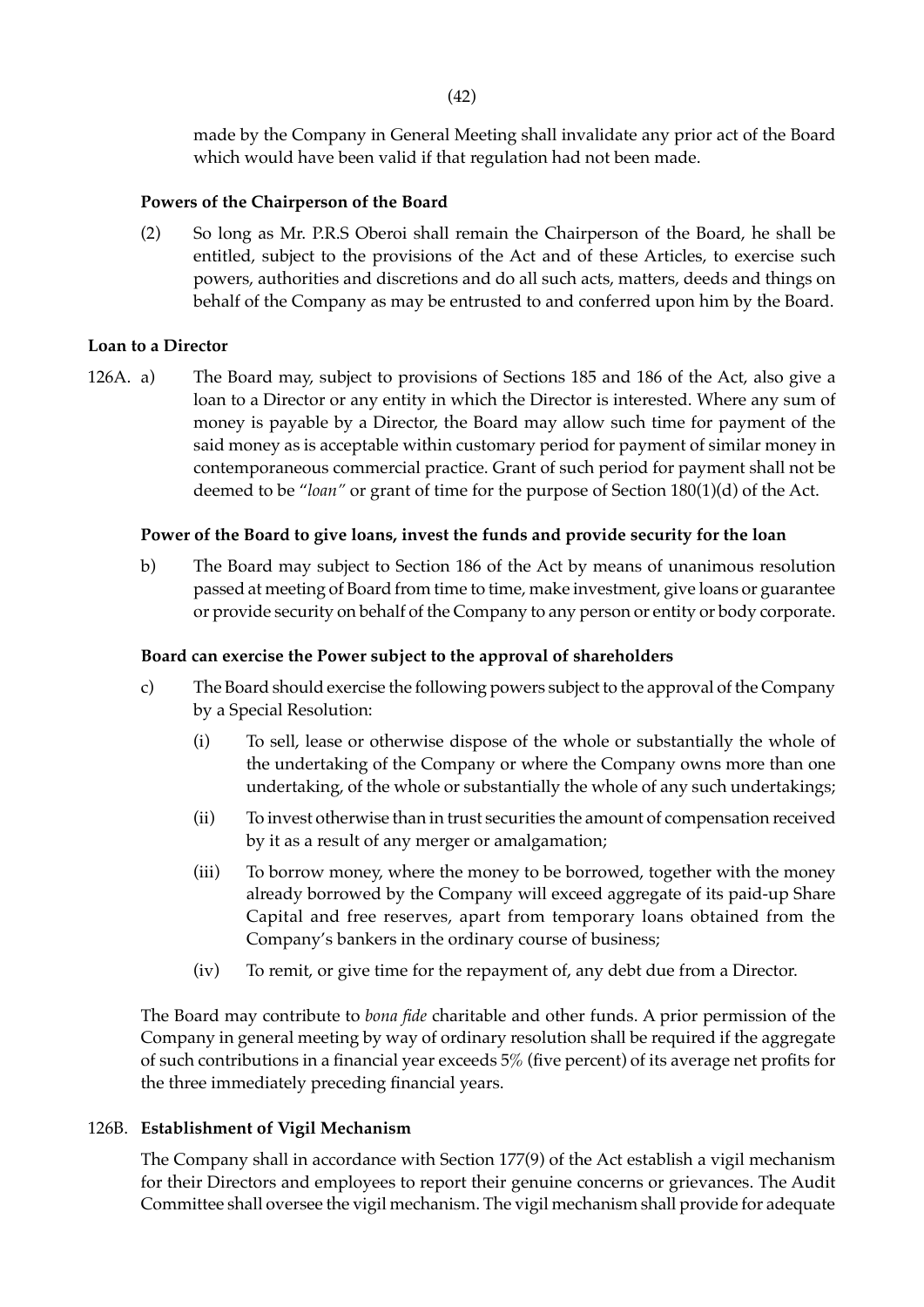safeguards against victimization of employees and Directors who avail of the vigil mechanism and also provide for direct access to the Chairperson of the Audit Committee or the Director nominated to play the role of Audit Committee, as the case may be, in exceptional cases. In case of repeated frivolous complaints being filed by a Director or an employee, the Audit Committee may take suitable action against the Director or employee concerned including reprimand.

## **LOCAL MANAGEMENT**

127. Subject to the provisions of the Act, the following regulations shall have effect:

### **Local Management**

1) The Board may, from time to time, provide for the management of the affairs of the Company outside India (or in any specified locality in India) in such manner as it shall think fit and the provisions contained in the four next following paragraphs shall be without prejudice to the general powers conferred by this paragraph.

### **Local Committee and Delegation**

2) The Board may from time to time and at any time, establish any local committee or agencies for managing any of the affairs of the Company in any specified locality in India or elsewhere and to appoint any persons to be members of such local committee or any managers or agents and may fix their remuneration and, save as provided in Section 179 of the Act, the Board may, from time to time and at any time, delegate to any person so appointed any of the powers, authorities and discretion for the time being vested in the Board, and to authorize the Members for the time being of any such local committee, or any of them, to fill up the vacancies therein and to act notwithstanding vacancies, and any such appointment and delegation may be made on such terms and subject to such conditions as the Board may think fit, and the Board may at any time remove any person so appointed, and may annul or vary any such delegation;

#### **Power of Attorney to any person**

3) The Board may at any time and from time to time by Power of Attorney under the Seal of the Company, appoint any person or persons to be the Attorney or Attorneys of the Company, for such purposes and with such powers, authorities and discretion (not exceeding those vested in or exercisable by the Board under these presents and excluding the powers to make calls and excluding also, except within the limits authorised by the Board, the power to make loans and borrow money) and for such period and subject to such conditions as the Board may from time to time think fit; and for any such appointment may (if the Board thinks fit) be made in favour of the members or any of the Members of any local committee established as aforesaid or in favour of any company, or the Shareholders, Directors, nominees or managers of any company or firm or otherwise in favour of any fluctuating body of persons whether nominated directly or indirectly by the Board and any such Power of Attorney may contain such powers for the protection or convenience of persons dealing with such attorneys as the Board may think fit;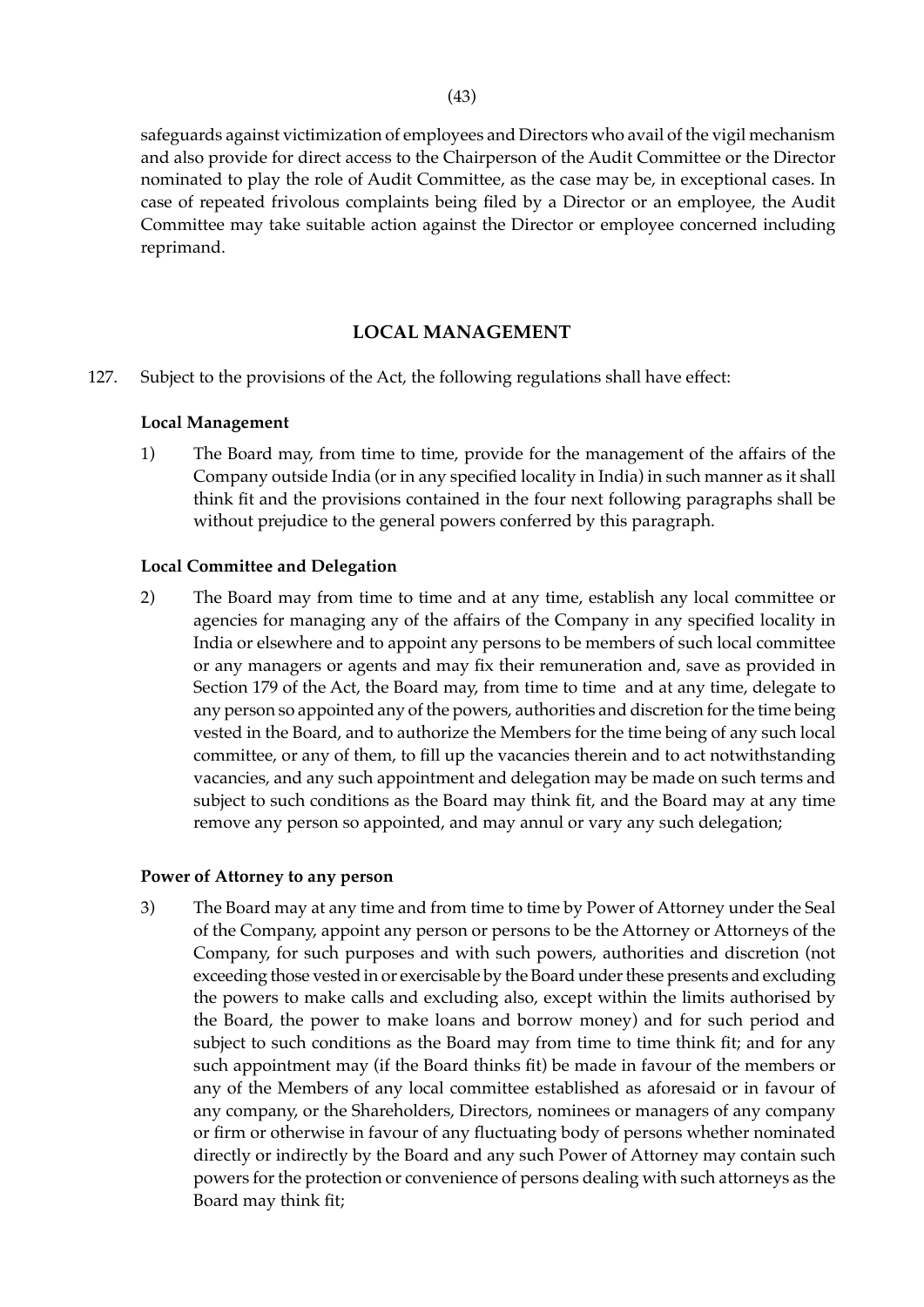## **Sub- delegation**

4) Any such delegates or Attorneys as aforesaid may be authorized by the Board to subdelegate all or any of the powers, authorities and discretion for the time being vested in them;

## **Use of official seal abroad**

5} The Company may exercise the power conferred by the Act with regard to having an official seal for use abroad, and such powers shall be vested in the Board, and the Company may cause to be kept in any State or country outside India, as may be permitted by the Act, a Foreign Register of Member or Debenture-holder residents in any such State or country and the Board may from time to time make such regulations not being inconsistent with the provisions of the Act, and the Board may, from time to time make such provisions as it may think fit relating thereto and may comply with the requirements of the local law and shall in any case comply with the provisions of the Act.

## **Foreign Register**

6) The Company may, keep in a country outside India, in such manner as may be prescribed under Section 88(4) of the Act, a part of the registers referred to in Section 88(1) of the Act, called Foreign Register containing the names and particulars of the members, debenture-holders, other security holders or beneficial owners residing outside India.

# **MANAGING DIRECTORS**

## **Power to appoint Managing Director(s)**

128. Subject to the provisions of the Act and of these Articles, the Board shall have the power to appoint, from time to time, one or more Directors to be Managing Director(s) of the Company for a fixed term not exceeding 5 (five) years at a time and upon such terms and conditions as the Board thinks fit and may from time to time (subject to the provisions of any contract between him or them and the Company) remove or dismiss him or them from office and appoint another or others in his or their place or places. Furthermore, subject to the provisions of these Articles, the Board may by resolution vest in such Managing Director(s) such of the powers hereby vested in the Board generally as it thinks fit, and such powers may be made exercisable for such period or periods and upon such conditions and subject to such restrictions as the Board may determine.

## **Managing Director(s) terms of appointment**

129. Subject to Section 152 of the Act, a Managing Director so appointed shall not, while he continues to hold that office, be subject to retirement by rotation within the meaning of Article 106 but (subject to the provisions of any contract between him and the Company) each Managing Director shall be subject to the same provisions as to resignation as the other Directors of the Company, and shall, *ipso facto* and immediately, cease to be Managing Director if he ceases to hold the office of Director for any cause.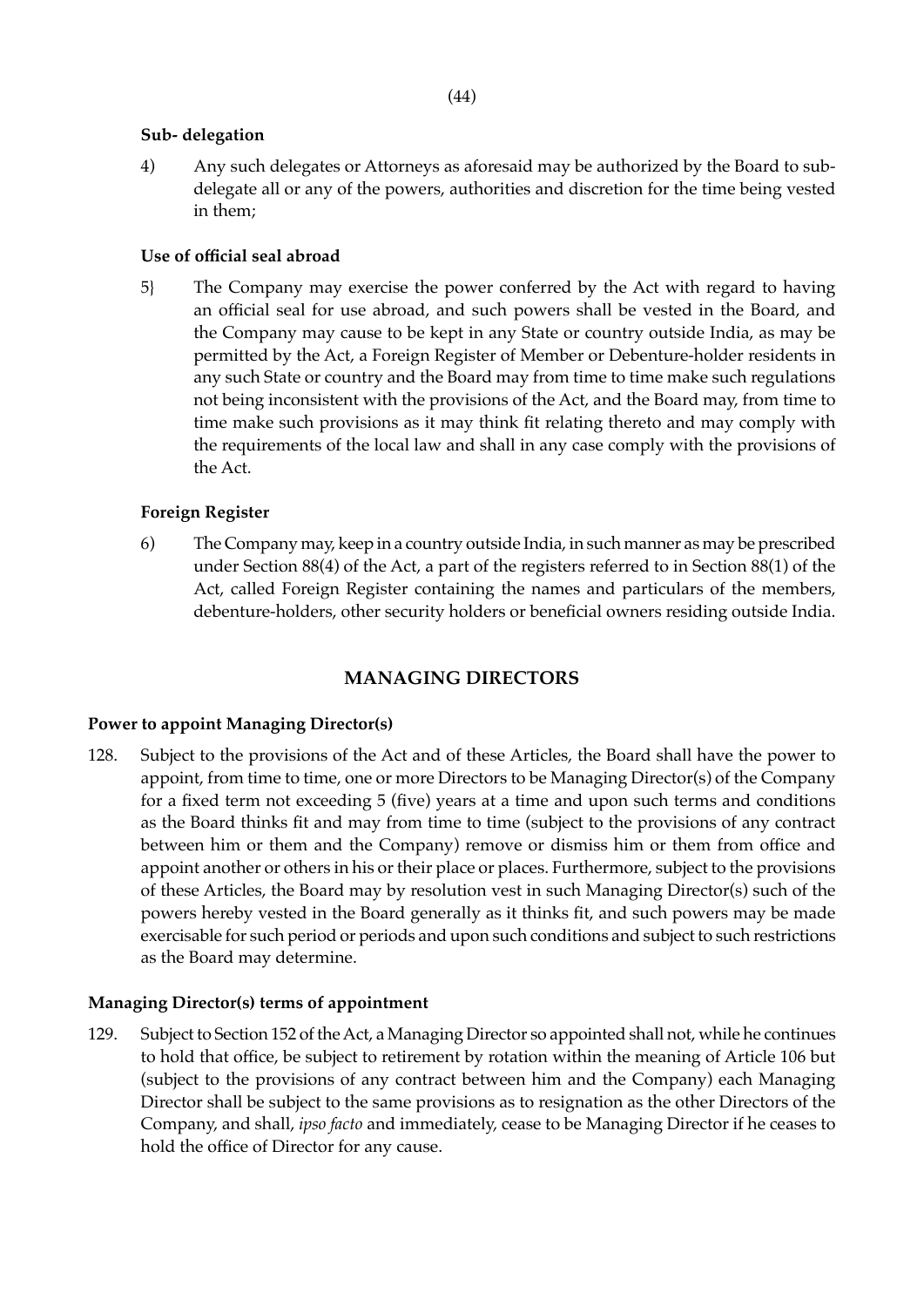## **Remuneration of Managing Director**

130. Subject to the provisions of Section 197 of the Act, a Managing Director shall receive by way of remuneration, whether by way of monthly payment, fee for attending each meeting or participation in profits, or by any or all of these modes or by any other mode not expressly prohibited by the Act, as the Board of Directors may determine from time to time.

## **Power of Managing Director(s)**

- 130A (1) The Board of Directors may, subject to Section 179 of the Act, entrust to and confer upon a Managing Director any of the powers exercisable by them, upon such terms and conditions and with such restrictions, as they may think fit and either collaterally with or to the exclusion of their own powers and may, from time to time, revoke, withdraw or alter or vary all or any of such powers;
	- (2) Subject to Article 128 above, the powers conferred on the Managing Director shall be exercised by him for such objects and purpose and upon such terms and conditions and with such restrictions as the Board may think fit;
	- (3) The Managing Director(s) and any of the Managing Director/ Director(s)/ Secretary of the Company, as the case may be, shall jointly and severally have power to commence, prosecute or enforce and to defend, answer or oppose any suit or legal proceedings in any Court (whether civil, criminal, tax or revenue) or Tribunal or any Authority both in India or abroad, and they jointly and severally are empowered to sign, execute, present and file all applications, plaints, petitions or written statements, vakalatnamas, or any other document expedient or necessary in their opinion with authority either to delegate all such power to any other person or persons as they or either of them may deem proper.
- 130B. On the date of adoption of these Articles, Mr. Vikram Oberoi is the Managing Director and Chief Executive Officer of the Company who shall continue to hold such office subject to the provision of these Articles and to the relevant provisions of the Act.

# **CHIEF EXECUTIVE OFFICER, MANAGER, COMPANY SECRETARY OR CHIEF FINANCIAL OFFICER**

- 131A. Subject to the provisions of the Act:
	- (1) A Chief Executive Officer, Manager, Company Secretary or Chief Financial Officer ("CFO") may be appointed at a Board Meeting, on such conditions as it may think fit; and any Chief Executive Officer, Manager, Company Secretary or Chief Financial Officer so appointed may be removed by means of a Resolution at a Board Meeting;
	- (2) A Director may be appointed as Chief Executive Officer, Manager, Company Secretary subject to provisions of Section 203 of the Act. The Board may also designate the head of the financial function to be the CFO of the Company;
	- (3) A provision of the Act or these regulations requiring or authorizing a thing to be done by or to a Director and Chief Executive Officer, Manager, Company Secretary or Chief Financial Officer shall not be satisfied by it being done by or to the same person acting both as Director and as, or in place of, Chief Executive Officer, Manager, Company Secretary or Chief Financial Officer;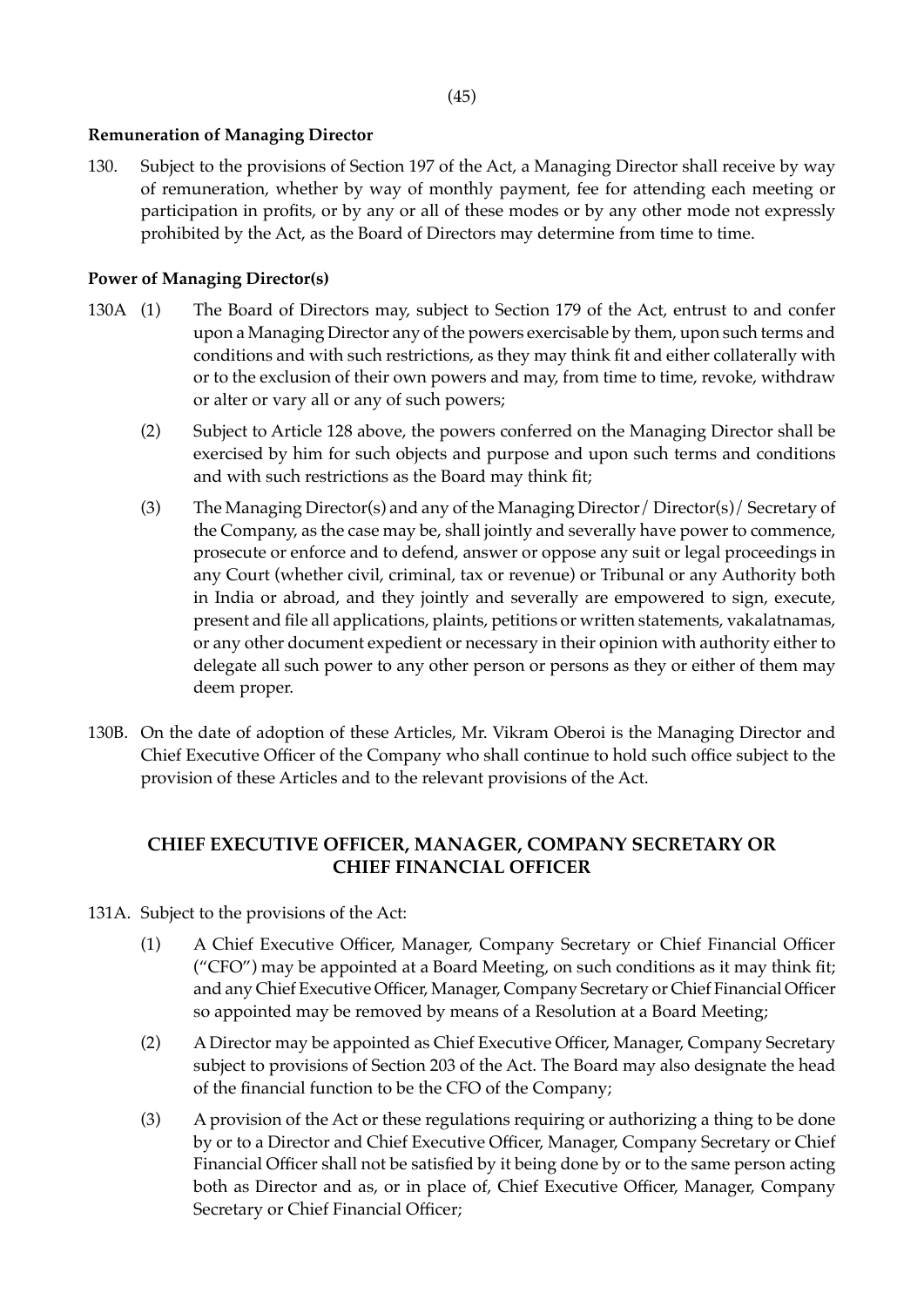- (4) The functions of a Company Secretary shall be in accordance with Section 205 of the Act;
- (5) The powers conferred on the Chief Executive Officer shall be exercised for such objects and purpose and upon such terms and conditions and with such restrictions as the Board may think fit and it may confer such powers either collateral with or to the exclusion of and in substitution of all or any of the powers of the Board in that behalf and may from time to time, revoke, withdraw, alter or vary all or any of such powers;
- (6) The Chief Executive Officer shall not exercise any powers under Section 179 of the Act except such powers which can be delegated under the Act and specifically delegated by a Resolution of the Board.

#### **POWER TO AUTHENTICATE DOCUMENTS**

- 131B. (1) Any Director or the Company Secretary or any officer appointed by the Board for the purpose shall have the power to authenticate any documents affecting the constitution of the Company and any books, records, documents and accounts relating to the business of the Company and to certify copies or extracts thereof; and where any books, records, documents or accounts are then, at the office, the local manager or other officer of the Company having the custody thereof, shall be deemed to be a person appointed by the Board as aforesaid.
	- (2) Document purporting to be a copy of Resolution of the Board or an extract from the minutes of meeting of the Board which is certified as such in accordance with the provisions of the last preceding paragraph shall be conclusive evidence in favour of all persons dealing with the Company upon the faith thereof that such resolution has been duly passed or, as the case may be that extract is a true and accurate records of a duly constituted meeting of the Directors.

#### **THE SEAL**

#### **Custody of the Seal**

- 132. (1) The Board shall provide a Common Seal for the purposes of the Company, and shall have power from time to time to destroy the same and substitute a new Seal in lieu thereof and the Seal shall never be used except by the authority of the Board or a Committee of the Board previously given. The Company shall also be at liberty to have an official Seal for use in any territory, district or place outside India.
	- (2) The Seal of the Company shall not be affixed to any instrument except by the authority of a resolution of the Board or of a Committee of the Board authorized by it in that behalf, and except in the presence of such Directors and the Company Secretary or such other person as the Board may specify/appoint for the purpose; and the Director shall sign and the Company Secretary or other person aforesaid shall countersign every instrument to which the Seal of the Company is so affixed in their presence. The Board shall provide for the safe custody of the Seal.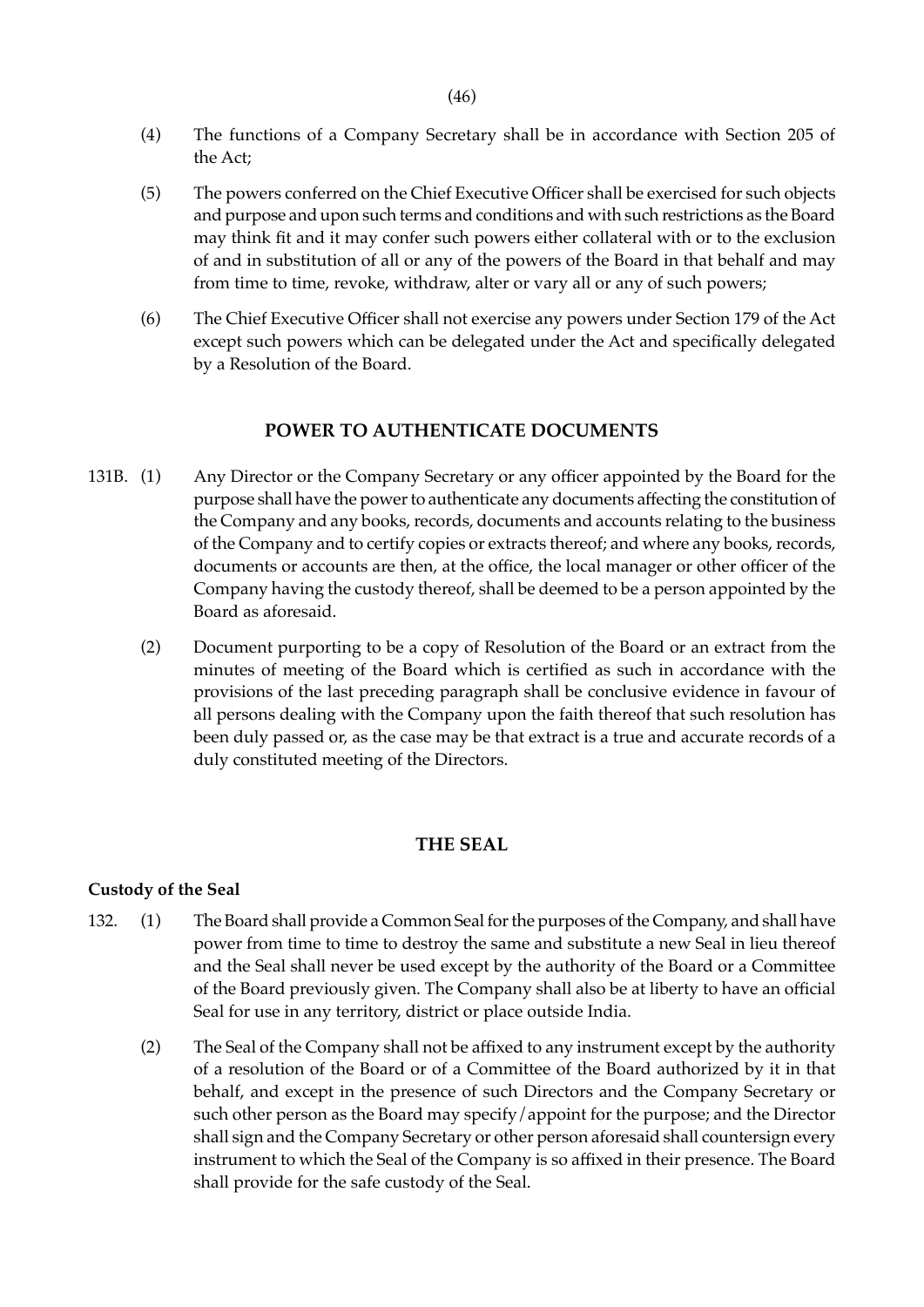- (3) Every Deed or other instrument to which the Seal of the Company is required to be affixed, shall unless the same is executed by a duly constituted attorney, be signed by two Directors or signed by one Director and countersigned by the Company Secretary or by some other person appointed by the Board for the purpose, provided that in respect of Share Certificates, the Seal shall be affixed in accordance with Article 15.
- (4) Where permitted under the Act, the Company may by Board resolution do away with the requirement of the Seal.

## **ANNUAL RETURNS**

### **Annual Returns**

133. The Company shall comply with the provisions of Section 92 of the Act as to making of Annual Returns.

## **RESERVES**

#### **Reserves**

134. The Board may, before recommending any Dividend, set aside out of the profits of the Company such sums as it thinks fit as a reserve or reserves which shall, at the discretion of the Board, be made applicable for any purpose to which the profits of the Company may be properly applied, including provisions for meeting contingencies, debts or other liabilities of the Company and for such other purposes as the Board may in its absolute discretion think conducive in the interest of the Company; and may divide the Reserves into such special funds as it thinks fit with full power to employ the Reserves or any part thereof in the business of the Company, and that without being bound to keep the same separate from the other assets.

#### **Payment of Dividend out of Reserves**

135. The free reserves, if any may also be used to declare Dividends in the event the Company has inadequate or absence of profits in any financial year, in accordance with Section 123 of the Act. The Board may also carry forward any profits which it may consider necessary not to divide, without setting them aside as a Reserve.

## **CAPITALISATION OF RESERVES**

- 136. The Company, in general meeting may, upon the recommendation of the Board, resolve:
	- (i) that it is desirable to capitalize any part of the amount for the time being standing to the credit of any of the Company's reserve accounts, or to the credit of the profit and loss account, or otherwise available for distribution; and
	- (ii) that such sum be accordingly set free for distribution in the manner specified in the sub-article (i) above amongst the members who would have been entitled thereto, if distributed by way of Dividend and in the same proportions.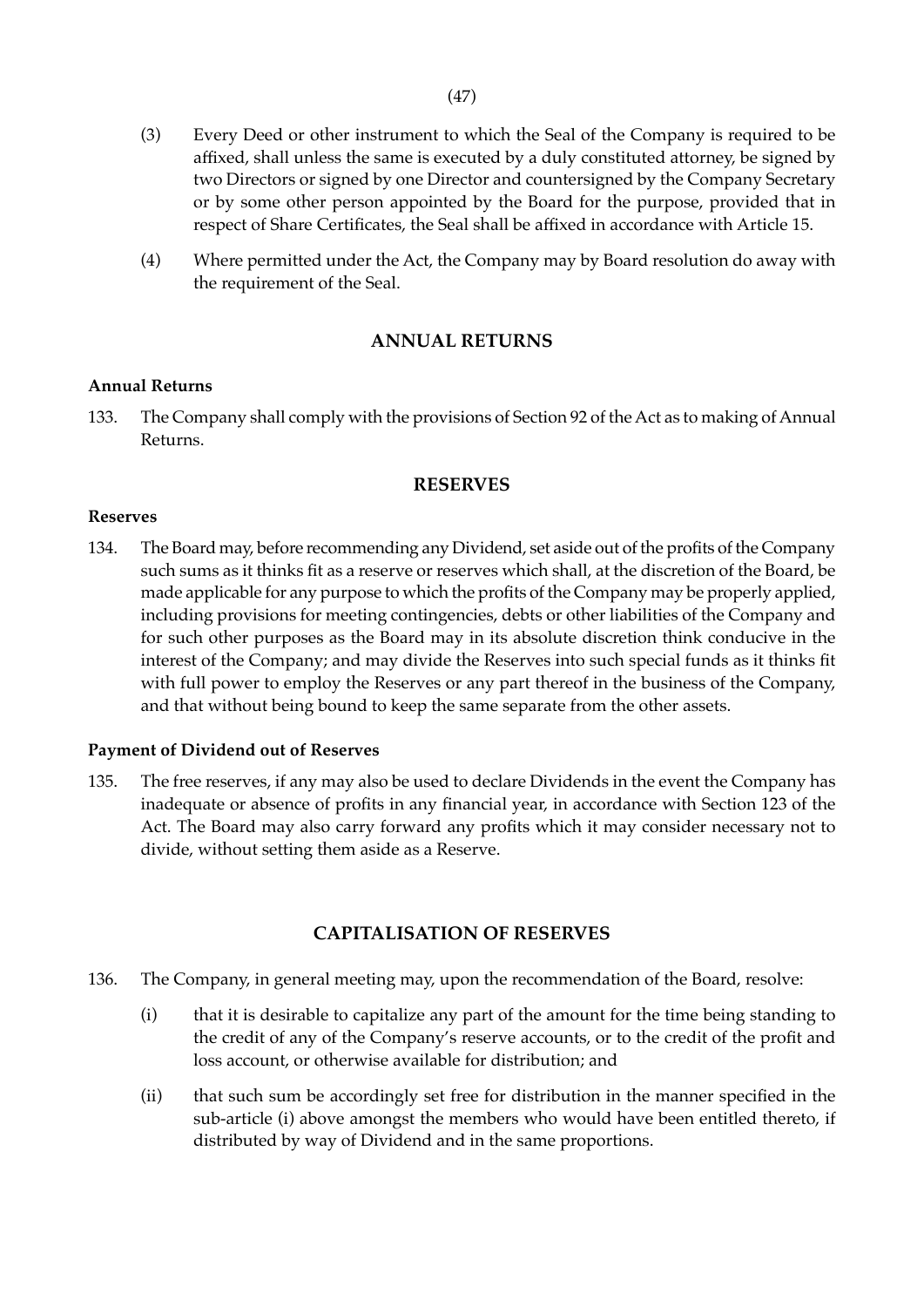## **How the reserve amount will be applied**

- 137. The sum aforesaid shall not be paid in cash but shall be applied, subject to applicable provisions contained herein, either in or towards:
	- (a) Paying up in full, unissued shares of the Company to be allotted and distributed, credited as fully paid-up, to and amongst such members in the proportions aforesaid;
	- (b) A securities premium account and a Capital Redemption Reserve account may, for the purposes of this regulation, be applied in the paying up of unissued shares to be issued to members of the Company as fully paid bonus shares;
	- (c) The Board shall give effect to the Resolution passed by the Company in pursuance of this regulation;
	- (d) Whenever such a Resolution as aforesaid shall have been passed, the Board shall:
		- (i) make all appropriations and applications of the undivided profits resolved to be capitalized thereby, and all allotments and issues of fully paid shares, if any; and
		- (ii) generally do all acts and things required to give effect thereto.

### **Fractional Certificates**

138. The Board shall have power:

- (1) to make such provisions, by the issue of fractional certificates or by payment in cash or otherwise as it thinks fit, in case of shares becoming distributable in fractions;
- (ii) to authorize any person to enter, on behalf of all the members entitled thereto, into an agreement with the Company providing for the allotment to them respectively, credited as fully paid-up, of any further shares to which they may be entitled upon such capitalization, or as the case may require, for the payment to the Company on their behalf, by the application thereto of their respective proportions of profits resolved to be capitalized, of the amount or any part of the amounts remaining unpaid on their existing shares;
- (iii) Any agreement made under such authority shall be effective and binding on such members.

## **DIVIDENDS**

#### **How profits shall be divisible**

139. The profits of the Company, subject to any special rights as to dividends or authorized to be created by these Articles, shall be divisible among the members in proportion to the amount of capital paid-up on the shares held by them respectively. Where Capital is paid in advance of calls such capital may carry interest but shall not in respect thereof confer a right to dividend or participate in profits.

#### **Declaration of Dividend**

140. The Company in general meeting may declare Dividends to be paid to members according to their respective rights and interest in the profits and may, subject to the provisions of Section 127 of the Act, fix the time for payment.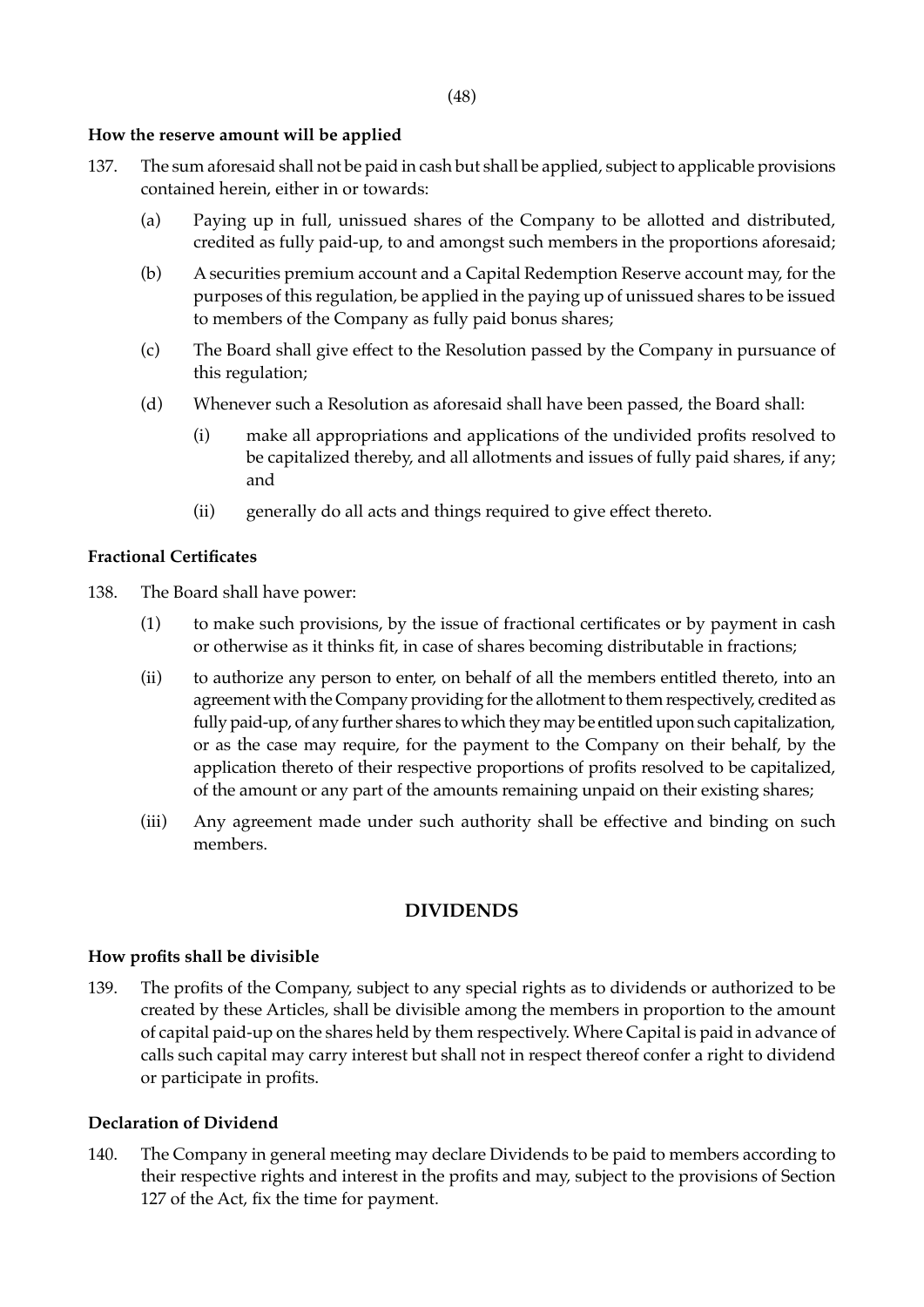## **Restriction on the amount of dividend**

141. No Dividend shall exceed the amount recommended by the Board. The Company in general meeting may, however, declare a smaller Dividend. No Dividend shall bear interest against the Company.

# **Dividend to be declared out of profits**

- 142. The Dividend can be declared and paid only out of the following profits:
	- (i) Profits of the financial year, after providing for depreciation as stated in Section 123(2) read with Schedule II of the Act;
	- (ii) Accumulated profits of earlier years, after providing for depreciation under Section 123(2) read with Schedule II of the Act;
	- (iii) Out of the money provided by Central and State Government for payment of Dividend in pursuance of a guarantee given by the Government;
	- (iv) If the Company has incurred any loss in any previous financial year or years and has not provided for depreciation in any previous financial year or years, the amount of loss, shall be first set off against the profits of the Company for the year for which the Dividend is proposed to be declared or paid or against the profits of the Company for any previous financial year or years arrived at, in both cases, after providing for depreciation in accordance with the provisions of Section 123(2) of the Act .

## **Board decision as to Net Profits conclusive**

143. The declaration of the Board as to the amount of the net profits of the Company shall be conclusive.

## **Interim Dividend**

144. Subject to the provisions of Section 123 of the Act, the Board may from time to time pay to the Members Interim Dividends as appear to it to be justified by the profits of the Company.

## **Debts may be deducted from Dividend**

145. The Board may deduct from any Dividend payable to any member all sums of money, if any, presently payable by him to the Company on account of calls or otherwise in relation to the shares of the Company.

## **Dividend and call together**

146. Any general meeting declaring a Dividend may make a call on members of such amount as the meeting fixes, but so that the call on each member shall not exceed the dividend payable to him, so that the call be made payable at the same time as the dividend and the dividend may be set off against the call.

## **Dividend to be paid in cash**

147. No Dividend shall be payable except in cash; Provided that nothing in the foregoing paragraphs shall be deemed to prohibit the capitalization of profit or reserves of the Company for the purpose of issuing fully paid-up bonus shares or paying up any amount for the time being unpaid on the shares held by the members of the Company.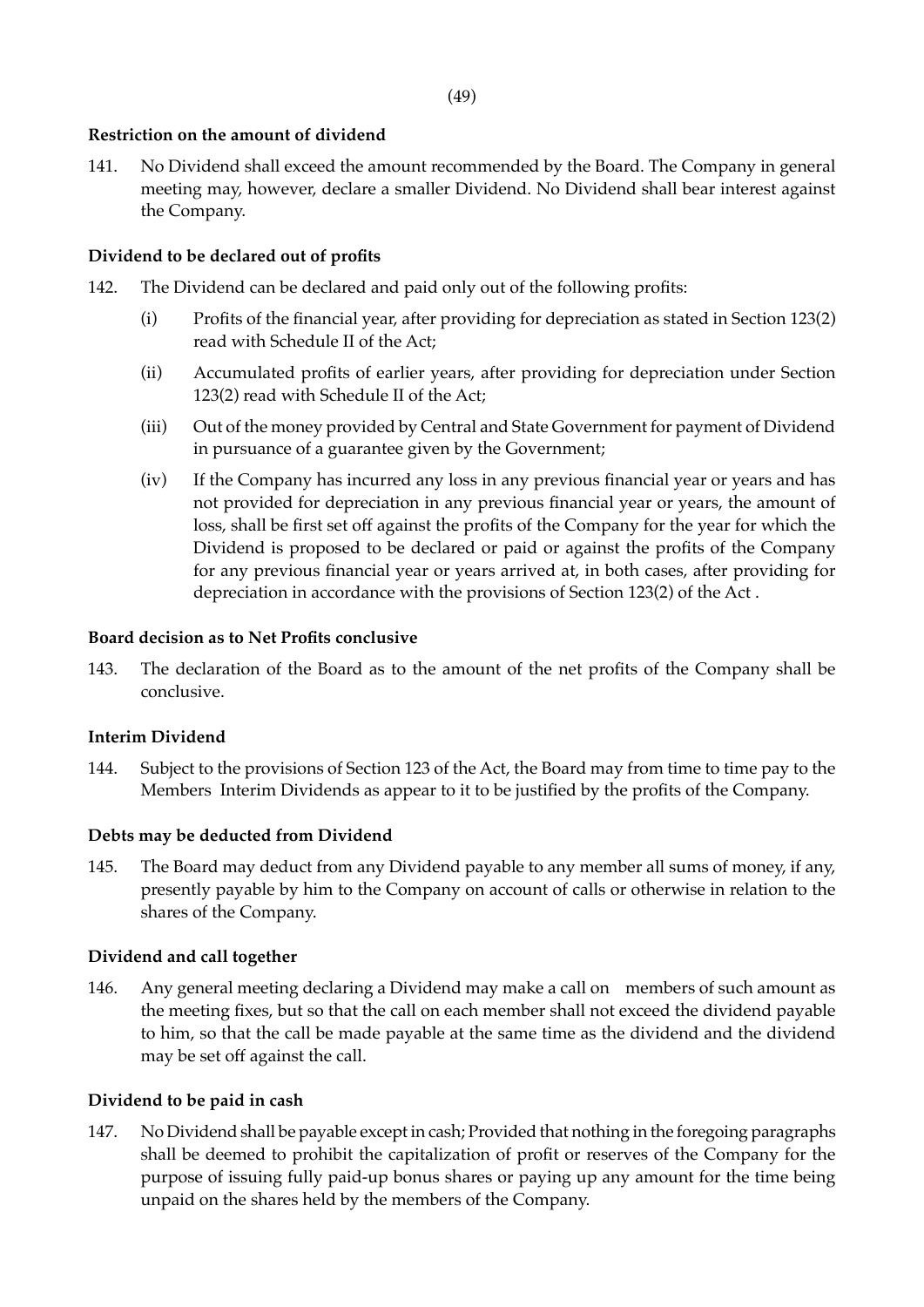## **Effect of dividend on Transfer of shares**

148. A transfer of Share shall not pass the right to any dividend declared thereon before the registration of the transfer unless the Company under Section 126(a) of the Act is authorized by the registered holder of such share in writing to pay such dividend to the transferee specified in the instrument of transfer.

#### **Board's Power to retain any dividend**

149. The Board may retain the dividends payable on any of the grounds mentioned in the proviso to Section 127 of the Act. The Board may also retain dividends on which the Company has lien and may lawfully adjust the same against any sums due to it from the shareholder.

### **Dividend to be paid proportionately**

150. All dividends shall be apportioned and paid proportionately to the amounts paid and credited as paid on the shares during any portion or portions of the period in respect of which the dividend is paid; but if any share is issued on terms providing that it shall rank for Dividend as from a particular date such Share shall rank for Dividend accordingly.

### **Notice of dividend**

- 151. (1) Notice of any Dividend that may have been declared shall be given to the persons entitled to Share in the manner mentioned in the Act.
	- (2) Any Dividend, interest or other monies payable in cash in respect of shares may be paid by any electronic mode to the shareholder entitled to the payment of the Dividend, or by way of cheque or warrant sent through post directed to the registered address of the holder or, in the case of joint holders, to the registered address of that one of the joint holders who is first named on the register of members, or to such person and to such address as the holder or joint holders may in writing direct.
	- (3) Every such cheque or warrant shall be made payable to the order of the person to whom it is sent. The Company shall not be liable or responsible for any cheque or Warrant or pay-slip or receipt lost in transmission, or for any Dividend lost to the member or person entitled thereto by the forged endorsement of any cheques or warrant or the forged signature of any pay-slip or receipt or the fraudulent recovery of the Dividend by any other means.

#### **Dividend to Joint-holders**

152. Any one of two or more joint holders of a share may give effectual receipts for any dividends, bonuses or other payments in respect of such share.

#### **Unclaimed dividends**

153. No unclaimed dividend shall be forfeited by the Board unless the claim thereto becomes barred by law and the Company shall comply with the provisions of Sections 124 and 125 of the Act in respect of all unclaimed and unpaid dividends.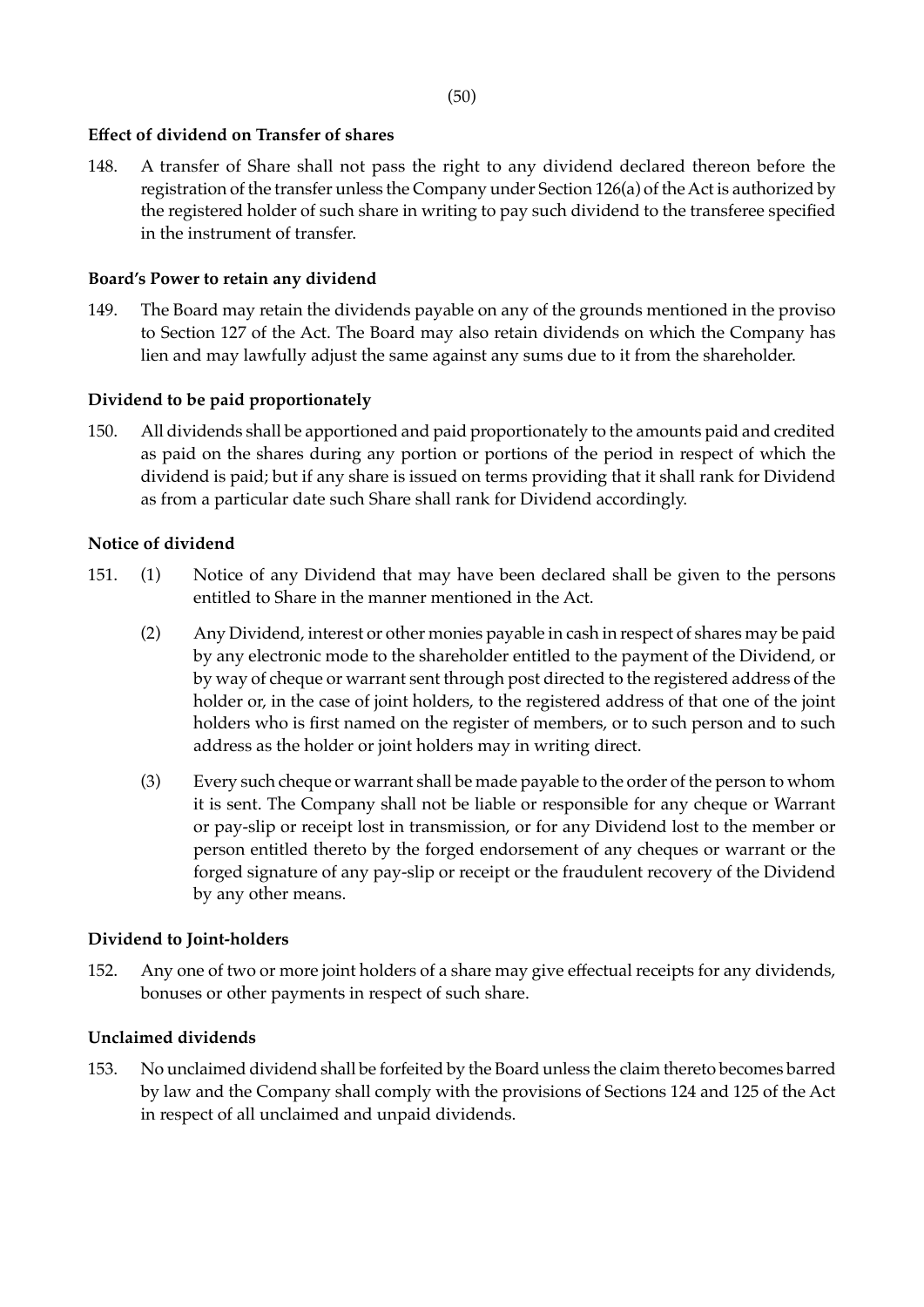# **BOOKS AND DOCUMENTS**

## **Books of account**

- 154. (1) The Company shall keep at the registered office or at such other place in India as the Board thinks fit, proper books of account and other relevant books and papers and financial statement for every financial year in accordance with Section 128 of the Act.
	- (2) The Board shall cause to be kept in accordance with Section 128 of the Act proper books of account with respect to:
		- (i) all sums of money received and expended by the Company and matters in relation to which the receipts and expenditure take place;
		- (ii) all sales and purchases of goods and services by the Company;
		- (iii) all assets and liabilities of the Company;
		- (iv) the items of cost as may be prescribed under Section 148 of the Act in case the Company belongs to any class of companies specified under that Section.

## **Books of Accounts - where to be kept**

155. Where the Board decides to keep all or any of the books of account at any place in India other than the registered office of the Company, the Company shall within 7 (seven) days of the decision file with the Registrar a notice in writing giving the full address of that other place.

### **Inspection**

- 156. (a) Subject to the provisions of Section 128 of the Act, the books of account shall be open to inspection during business hours by any Director, Registrar or any officer of the Central Government authorized in this behalf.
	- (b) Subject to the provisions of Sections 206 and 207 of the Act, the books of account shall also be open to inspection by the Registrar or by any Central Government officer authorized in this behalf if in the opinion of the Registrar or such other officer sufficient cause exists for the inspection of the books of account.
	- (c) The Board shall from time to time, determine whether and to what extent, and to what time and places, and under what conditions or regulations the books of account and books and documents of the Company, other than those referred to in Articles 157(2) and 180 or any of them, shall be open to inspection of the members not being Directors and no member (not being a Director) shall have any right of inspecting any books of account or book or document of the Company, except as conferred by law or authorized by the Board or by the Company in general meeting.

### **Books of Accounts to be preserved**

157. (1) The Company shall preserve in good order the books of account relating to the period of not less than 8 (eight) years preceding the current year together with the vouchers relevant to any entry in such books of account.

> Provided that where an investigation has been ordered in respect of the Company under Chapter XIV of the Act, the Central Government may direct that the books of account may be kept for such longer period as it may deem fit.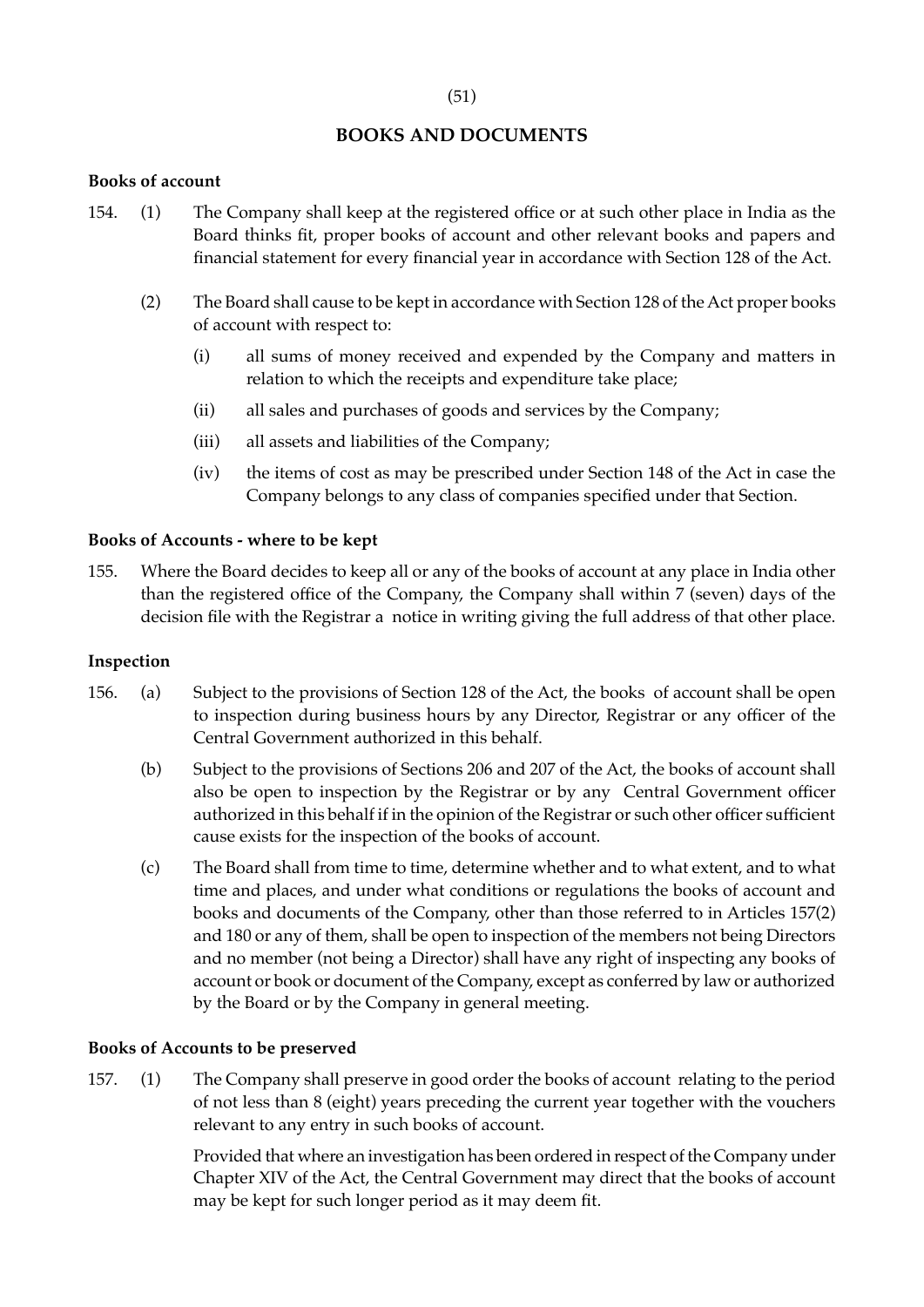- (2) Where the Company has a branch office, whether in or outside India, the Company shall be deemed have complied with this Article if proper books of account relating to the transactions effected at the branch office are kept at the branch office and proper summarized returns made up to date at intervals of not more than three months and sent by the branch office to the Company at its registered office or at any other place in India, at which the Company's books of account are kept as aforesaid.
- (3) The books of account shall give a true and fair view of the state of affairs of the Company or the branch office, as the case may be, and explain its transactions effected both at its registered office and its branches and such books shall be kept on accrual basis and according to the double entry system of accounting. The books of account and other books and papers shall be open to inspection by any Directors during business hours.
- (4) Subject to the provisions of Section 131 of the Act, the Board may require the preparation of revised financial statement of the Company or a revised Board's Report in respect of any of the three preceding financial years, if it appears to them that (i) the financial statement of the Company or (ii) the report of the Board do not comply with the provisions of Section 129 or Section 134 of the Act.

# **FINANCIAL STATEMENTS**

# **Laying of Financial Statements before the Annual General Meeting**

- 158. (1) At every Annual General Meeting of the Company, the Board shall lay before such Meeting financial statements for the financial year made up in accordance with the provisions of Section 129 of the Act and such financial statements shall comply with the requirements of Sections 2(2), 129, 133 and 134 and of Schedule III to the Act so far as they are applicable to the Company but, save as aforesaid, the Board shall not be bound to disclose greater details of the result or extent of the trading and transaction of the Company than it may deem expedient.
	- (2) Financial Statement in relation to the Company shall include:-
		- (i) Balance sheet as at the end of the financial year;
		- (ii) Profit and Loss Account for the financial year;
		- (iii) Cash Flow Statement for the financial year;
		- (iv) Statement of changes in equity, if applicable, and
		- (v) any explanatory note annexed to or forming part of any document referred to in clauses (i) to (iv).

# **Board Report**

159. There shall be attached to every financial statement laid before the Company a report by the Board in accordance with Section 134 of the Act.

# **Copy of Financial Statements to be sent to every member and others**

160. (1) A copy of the financial statements, including consolidated financial statements, if any, auditor's report and every other document required by law to be annexed or attached to the financial statements, which are to be laid before the Company in its general meeting shall, as provided by Section 136 of the Act, be sent to every member of the Company,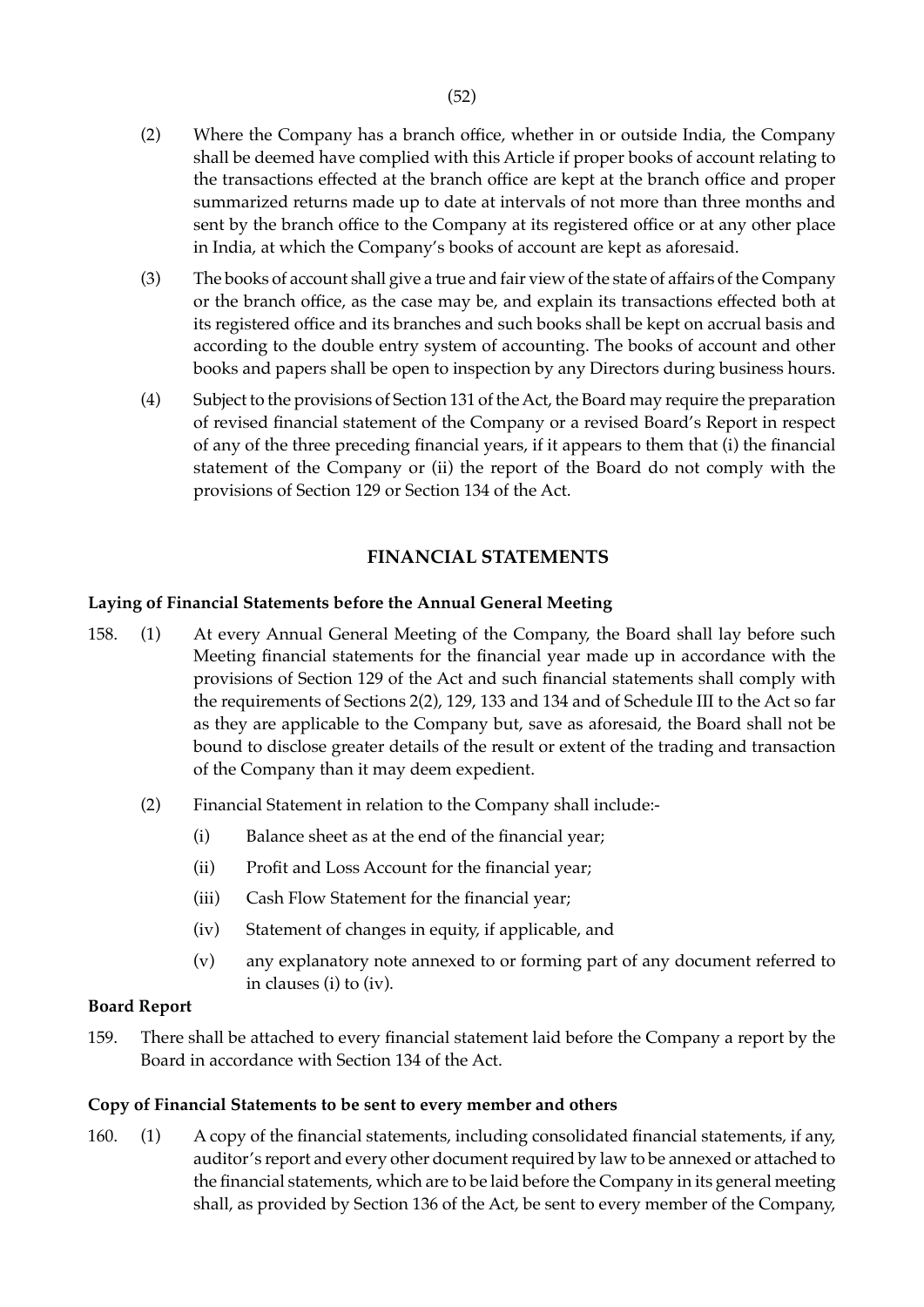to every trustee for the debenture-holder for any debentures issued by the Company, and to all persons other than such member or trustee, being the person so entitled, not less than 21 (twenty-one) days before the date of the meeting.

- (2) Provided that so long as the shares of the Company are listed on any recognized stock exchange, it shall be sufficient if the copies of the aforesaid documents are made available by the Company for inspection at its Registered Office during working hours for a period of 21(twenty-one) days before the date of the meeting and a statement containing the salient features of such documents in the prescribed form approved by the Board and signed on behalf of the Board in accordance with Section 134(1) of the Act or copies of the documents, as the Company may deem fit, is sent to every member of the Company and to every trustee for holders of any debentures issued by the Company not less than 21 (twenty-one) days before the date of the meeting; provided further that any member or other person referred to in sub-section (1) of Section 136 of the Act shall on demand be entitled to be furnished free of cost with a copy of the financial statements in full pertaining to the Company.
- (3) Provided further that so long as the shares of the Company are listed on any recognized Stock Exchange, it shall also place its financial statements including consolidated financial statements, if any, and all other documents required by law to be attached thereto, on its website, which is maintained by the Company.

# **Filing of copies of Financial Statements with Registrar**

161. The Company shall comply with Section 137 of the Act as to filing of copies of financial statements with the Registrar. A copy of the financial statements, including consolidated financial statements, if any along with all the documents which are required to be attached to such financial statements under the Act, duly adopted at the Annual General Meeting of the Company, shall be filed with the Registrar within 30 (thirty) days of the date of the Meeting in such manner, with such fees or additional fees as may be prescribed within the time specified under Section 403 of the Act.

### **AUDIT**

### **Accounts to be audited annually**

162. Once at least in every year the books of accounts of the Company shall be examined by one or more Auditor or Auditors.

#### **Appointment and remuneration of Auditors**

- 163. (1) Statutory Auditors and Cost Auditors, if any, shall be appointed and their rights and duties regulated in accordance with Sections 139 to 148 of the Act. Where applicable, a Secretarial Auditor shall be appointed by the Board and their rights and duties regulated in accordance with Sections 204 of the Act.
	- (2) First Auditor of the Company shall be appointed by the Board within 30 (thirty) days of registration of the Company and the Auditor or Auditors so appointed shall hold office until the conclusion of the First Annual General Meeting.
	- (3) Subject to the provisions of Section 139 of the Act, the Statutory Auditors of the Company shall be appointed for a period of 5 (five) consecutive years, subject to a ratification by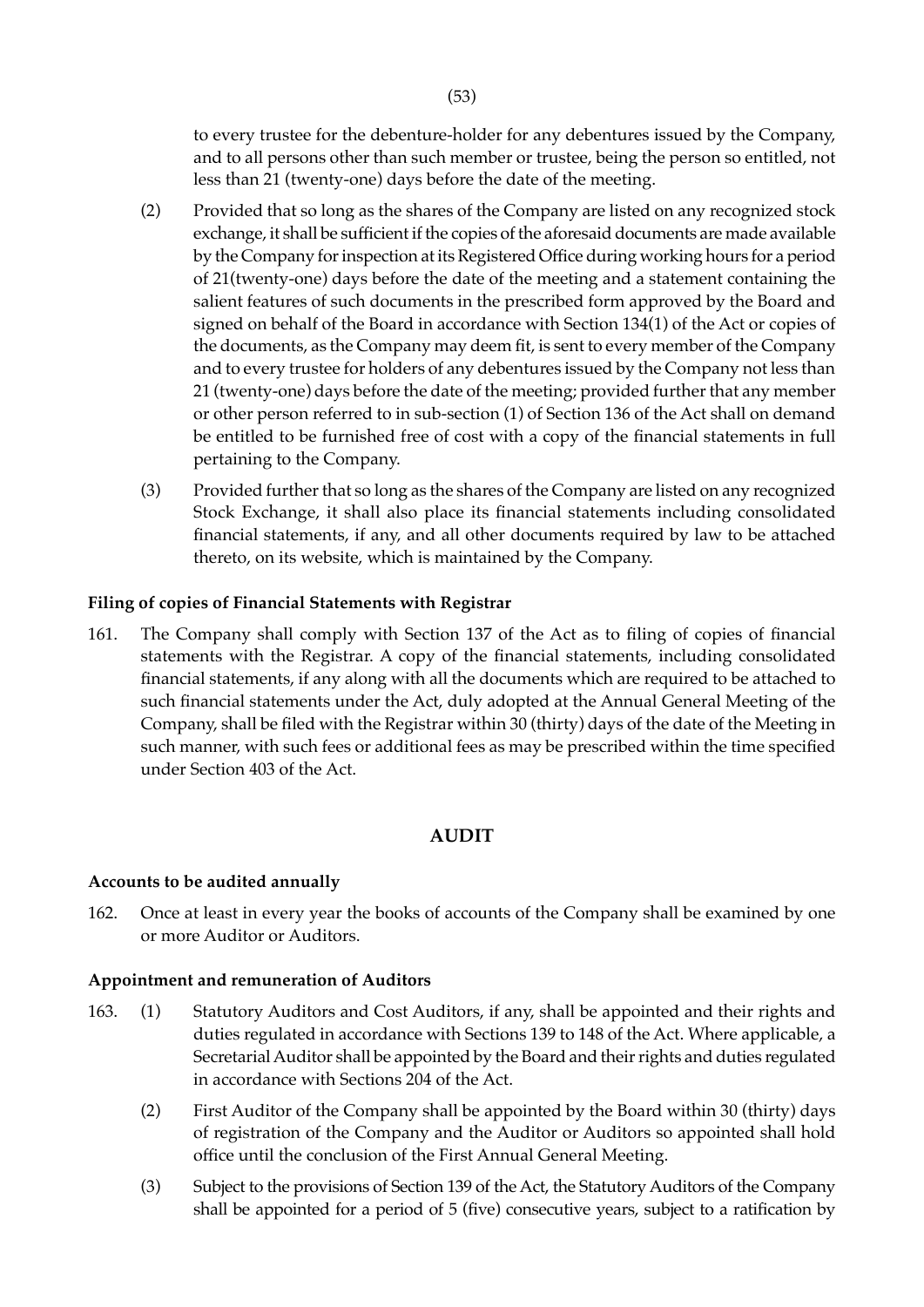members at every annual general meeting. Provided that the Company may, at a general meeting remove any such Auditor or all of such Auditors and appoint in his place or their places any other person or persons as may be recommended by the Board, in accordance with Section 140 of the Act.

(4) The remuneration of the Auditors shall be fixed by the Company in Annual General Meeting or in such manner as the Company in general meeting may determine.

# **Audit of Accounts of branch office of the Company**

164. Where the Company has a branch office the provisions of Section 143(8) of the Act shall apply.

# **Right of Auditor to attend General Meetings**

165. All notices of, and other communications relating to any general meeting shall be forwarded to the auditor of the Company, and the Auditor shall, unless otherwise exempted by the Company, attend either by himself or through his authorized representative, who shall also be qualified to be an auditor, any general meeting and shall have a right to be heard at such meeting or any part of the business which concerns him as the Auditor.

# **Auditor's Report**

166. The person appointed as Auditor of the Company shall sign the Auditor's Report or sign or certify any other document of the Company in accordance with the provisions of sub-section (2) of Section 141 of the Act, and the qualifications, observations or comments on financial transactions or matters, which have any adverse effect on the functioning of the Company mentioned in the Auditor's Report shall be read before the Company in general meeting and shall be open to inspection by any member of the Company.

# **Auditors not to provide certain services**

- 167. In accordance with the provisions of Section 144 of the Act, an Auditor appointed under the Act shall provide to the Company only such other services as are approved by the Board or Audit Committee, as the case may be, but which shall not include any of the following services (whether such services are rendered directly or indirectly to the Company or its holding company or subsidiary company), namely:
	- (i) accounting and book keeping services;
	- (ii) internal audit;
	- (iii) design and implementation of any financial information system;
	- (iv) actuarial services;
	- (v) investment advisory services;
	- (vi) investment banking services;
	- (vii) rendering of outsourced financial services;
	- (viii) management services; and
	- (ix) any other kind of services as may be prescribed

# **When Financial Statement is conclusive**

168. Every financial statement when audited and adopted by the Company in General Meeting shall be conclusive and the Company shall not reopen its books of accounts and shall not recast its financial statements except in accordance with Sections 130 and 131 of the Act.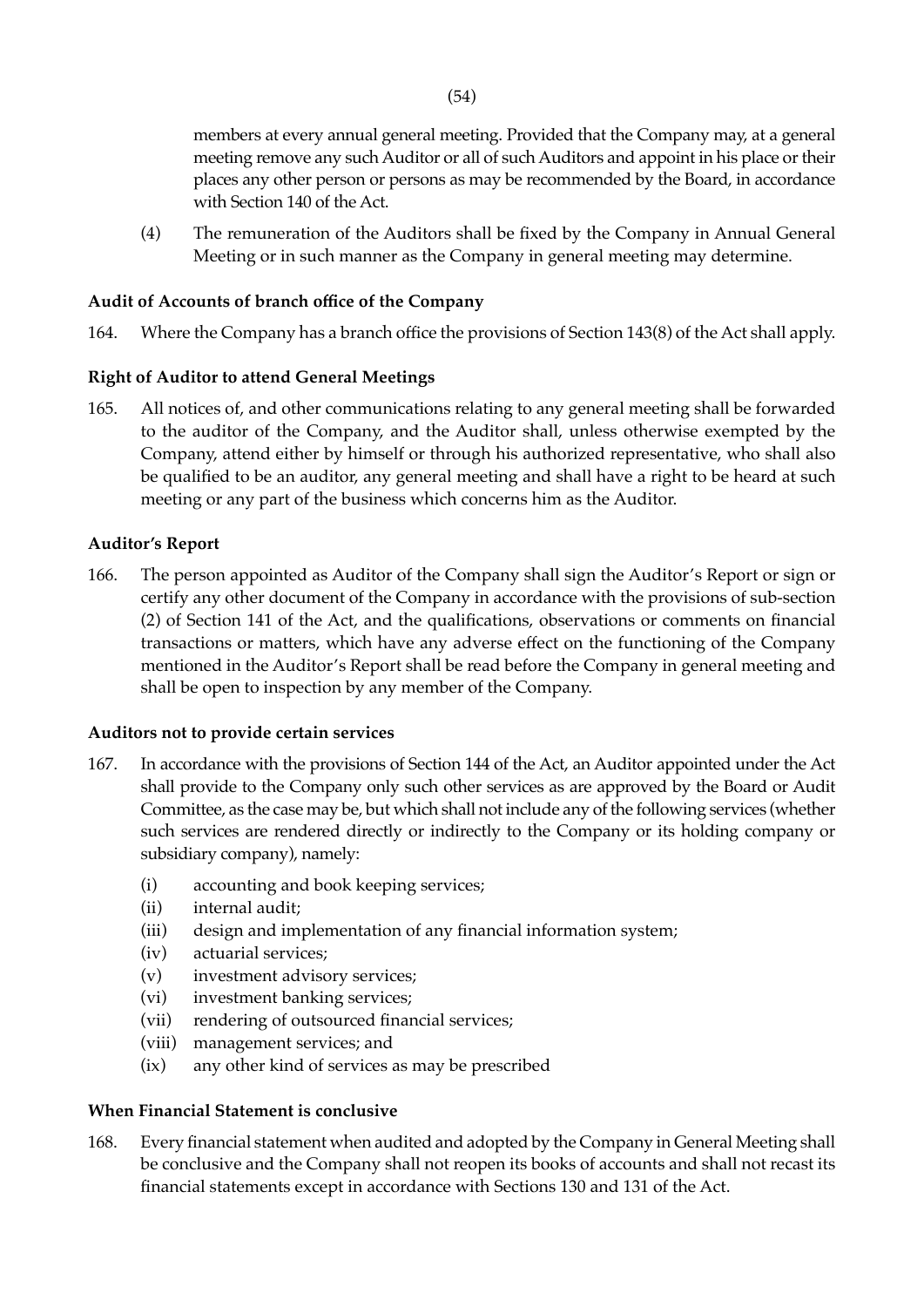# **SERVICE OF NOTICES AND DOCUMENTS**

## **How Notices to be served on members**

169. (1) A document or notice may be served or given by the Company on any member either personally or sending it by post to him at his registered address or (if he has no registered address in India) to the address, if any, in India supplied by him to the Company for served documents or notices on him or by way of any electronic transmission, as prescribed in Section 20 of the Act.

# **Service by Post**

(2) Where a document or notice is sent by post, services of the document or notice shall be deemed to be effected by properly addressing, prepaying and posting a letter containing the document or notice, provided that where a member has intimated to the Company in advance that documents or notices should be sent to him by registered post with or without acknowledgement due and has deposited with the Company a sum sufficient to defray the expenses of doing of so, service of the documents or notice shall not be deemed to be effected unless it is sent in the manner intimated by the member and such service shall be deemed to have been effected in the case of Notice of a meeting, at the expiration of 48 (forty-eight) hours after the letter containing the same is posted and in any other case at the time at which the letter would be delivered in the ordinary course of post.

# **Notice to members who have not supplied addresses**

170. A document or notice advertised in a newspaper circulating in the place where the Registered Office of the Company is situate shall be deemed to be duly served or sent on the day on which the advertisement appears to every member who has no registered address in India and has not supplied to the Company an address within India for serving of documents on or the sending of notices to him.

# **Notice to Joint-holders**

171. A document or notice may be served or given by the Company on or given to the joint-holders of a share by serving or giving the document or notice on or to the joint-holders named first in the Register of Members in respect of the share.

# **Notice to persons entitled to Transmission of shares**

172. A document or notice may be served by the Company on or to the persons entitled to a share in consequence of the death or insolvency of a member by sending it through post in a prepaid letter addressed to him or them by name or by the title of representatives of the deceased or assignee of the insolvent or by any like description, at the address (if any) in India supplied for the purpose by the persons claiming to be entitled, or (until such an address has been so supplied) by serving the document or notice in any manner in which the same might have been given if the death or insolvency had not occurred.

# **Notice by advertisement**

173. Any notice required to be given by the Company to the members or any of them and not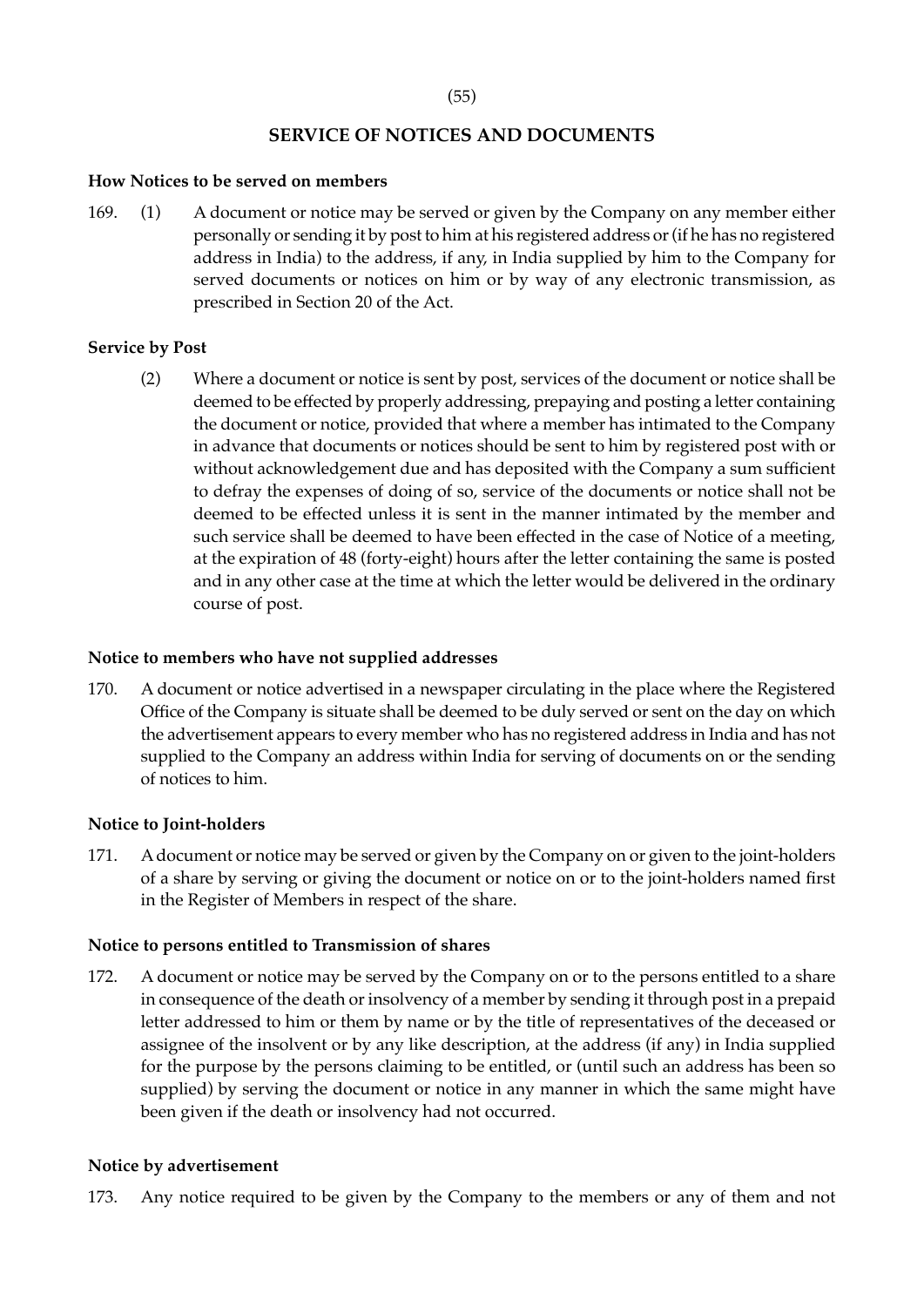(56)

expressly provided for by these Articles or by the Act shall be sufficiently given if given by advertisement.

## **How and where to advertise**

174. Any notice required to be or which may be given by advertisement shall be advertised once in one or more newspapers circulating in the place where the Company's Registered Office is situate.

# **When Notice of advertisement deemed to be served**

175. Any notice given by advertisement shall be deemed to have been given on the day on which advertisement shall first appear.

## **Transferee etc bound by prior notices**

176. Every person who, by operation of law, transfer or other means whatsoever, shall become entitled to any Share, shall be bound by every document or notice in respect of such share, previously to his name and address being entered on the Register of Members, shall have been duly served on or given to the person from whom he derives his title to such Share.

## **Notice to be signed by a Director or Authorized person**

176A. Any document or notice to be served or given by the Company may be signed by a Director or some person duly authorized by the Board of Directors for such purpose and the signatures thereto may be written, printed or lithographed.

### **Notice to the Company by members**

176B. All documents or notices to be served or given by members on or to the Company or any office thereof shall be served or given by sending it to the Company or at the office by registered post, or by leaving it at the office or by such other electronic means as prescribed by Section 20 of the Act.

### **Documents admissible as evidence**

- 176C. (1) Any information in the form of micro film of a document or image or a facsimile copy or any statement in a document included in a printed material produced by a computer shall be deemed to be a document and shall be admissible in any proceedings without further production of the original, provided the conditions referred in Section 397 of the Act are complied with.
	- (2) All provisions of the Information Technology Act, 2000 relating to the electronic records, including the manner and format in which the electronic records shall be filed, in so far as they are consistent with the Act, shall apply to the records in electronic form under Section 398 of the Act.

## **Notice valid though member deceased**

177. Subject to the provisions of Article 172, any notice or document delivered or sent by post to or left at the registered address of any member in pursuance of these Articles shall, notwithstanding such member be then deceased and whether or not the Company have notice of his death, be deemed to have been duly served in respect of any registered share, whether held solely or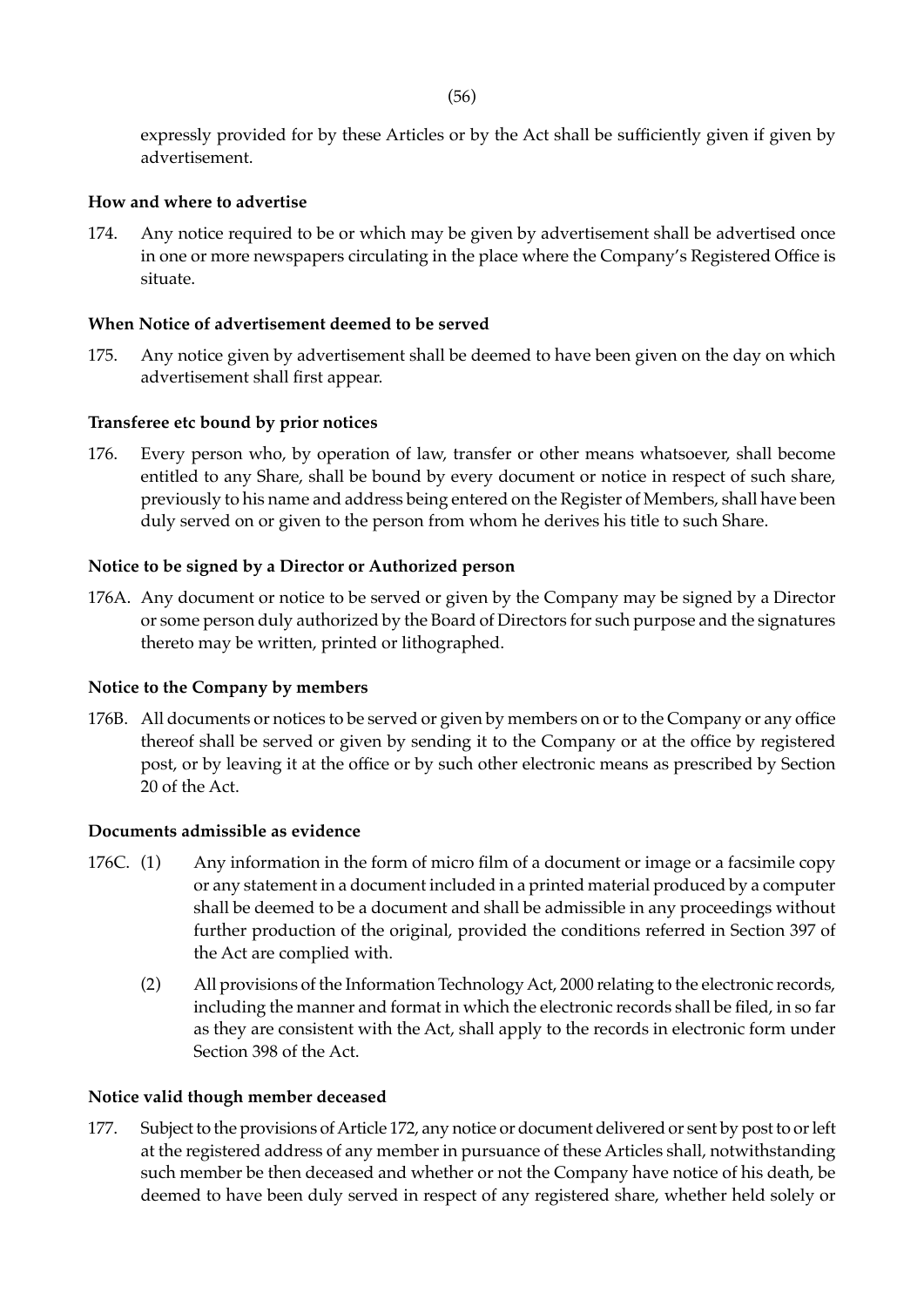jointly with other persons by such member until some other persons be registered in his stead as the holder or joint holder thereof and such service shall for all purposes of these presents be deemed a sufficient service of such notice or document on his heirs, executors or administrators and all persons, if any, jointly interested with him in any such share.

### **Service of Notice to members on winding up of the Company**

178. Subject to the relevant provisions of the Act, in the event of a winding up of the Company, every member of the Company who is not for the time being in Kolkata shall be bound, within 8 (eight) weeks after the passing of an effective resolution to wind up the Company voluntarily or the making of an order for the winding-up of the Company, to serve notice in writing on the Company appointing some householder residing in the neighbourhood of the Registered Office upon whom all summons, notices, process, orders and judgment in relation to or under the winding-up of the Company may be served, and in default of such nomination, the Liquidator of the Company shall be at liberty, on behalf of such member, to appoint some such person and service upon any such appointee whether appointed by the member or the Liquidator shall be deemed to be good personal service on such member for all purposes, and where the Liquidator makes any such appointment he shall, with all convenient speed, give notice thereof to such member by advertisement in some daily newspaper circulating in the neighbourhood of the Registered Office or by a registered letter sent by post and addressed to such member at his address as registered in the Register and such notice shall be deemed to be served on the day on which the advertisement appears or the letter would be delivered in the ordinary course of the post. The provisions of this Article shall not prejudice the right of the Liquidator of the Company to serve any notice or other document in any other manner prescribed by either this Article or these Articles.

# **KEEPING OF REGISTERS AND INSPECTION**

## **Registers etc. to be kept by the Company**

- 179. The Company shall duly keep and maintain at the Registered Office, in accordance with the requirements of the Act in that behalf, the following Registers:
	- (1) A Register of Investments not held in its own name by the Company pursuant to Section 187 (3) of the Act and Rule 14(1) of the Companies (Meetings of Board and its Powers) Rules, 2014.
	- (2) A Register of Charges pursuant to Section 85 (1)of the Act and sub-rule (1) of Rule 10 of the Companies (Registration of Charges) Rules, 2014.
	- (3) A Register of Members pursuant to Section 88 (1) of the Act and an Index of the names of Members included therein pursuant to Section 88 (2) of the Act.
	- (4) A Register of Renewed and Duplicate Certificates pursuant to Rule 6(3)(a) of the Companies (Share Capital & Debentures) Rules, 2014, or any statutory modification or re-enactment thereof.
	- (5) A Register of Debenture-holders pursuant to Section 88(1) of the Act and an Index of names of Debenture holders included therein pursuant to Section 88(2) of the Act.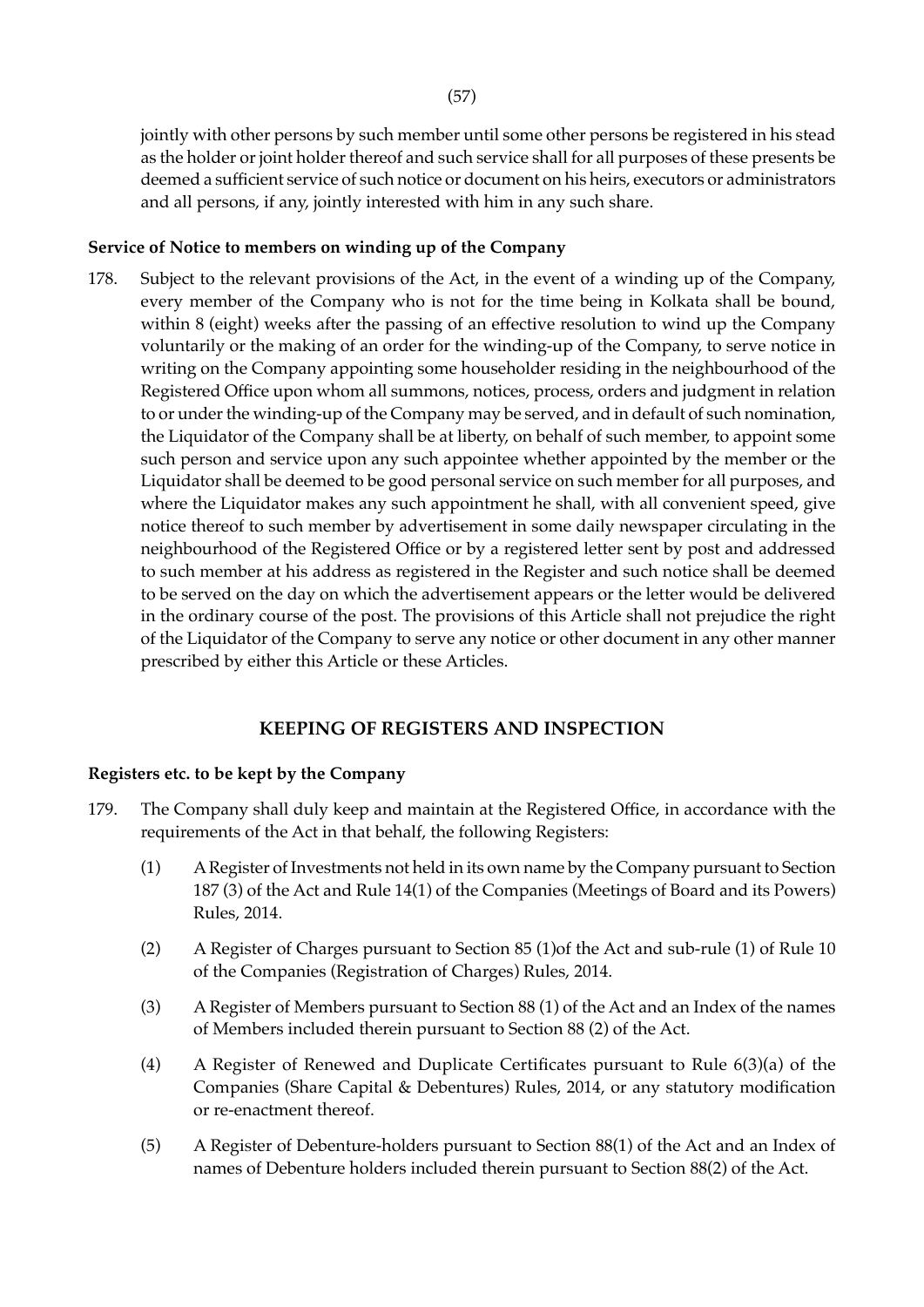- (6) A Register of Contracts with related parties and contracts and bodies etc. in which Directors are interested pursuant to Section 189(1) of the Act and Rule 16(1) of the Companies (Meetings of Board and its Powers) Rules, 2014.
- (7) A Register of Directors & Key Managerial Personnel and their shareholding pursuant to Section 170 of the Act which shall include the details of securities held by each of them in the Company or its holding, subsidiary, subsidiary of the Company's holding company or associate companies, as the case may be.
- (8) A Register of loans and guarantees given, securities provided and acquisitions made pursuant to Section 186(9) and Rule 12(1) of the Companies (Meetings of Board) Rules, 2014.

Provided that the register and index of the beneficial owners maintained by the depository under Section 11 of the Depositories Act, 1996 shall be deemed to be corresponding register and index of Members and register and index of Debenture holders under items (3) and (5) of this Article.

# **Supply of Copies of Registers etc.**

180. The Company shall comply with the provisions of Sections 17, 71, 94, 117, 119, 136, 119, 136, 189, 190, 171, 170 and 186 of the Act as to the supplying of copies of the Registers, deeds, documents, instruments, returns, certificates and books therein mentioned to the persons therein specified when so required by such persons, on payment of the charges, if any, prescribed by the said Sections.

# **Inspection of Registers etc.**

181. Subject to the provisions of Article 156, where under any provisions of the Act, any person, whether a member of the Company or not, is entitled to inspect any register, return or certificate, deed, instrument or document required to be kept or maintained by the Company, the person so entitled to inspection shall be permitted to inspect the same during the hours of 10 o'clock in the forenoon and 1 o'clock in the afternoon on such business days as the Act requires them to be open for inspection.

# **Closure of Register of Members or Debenture-holders**

182. The Company may, after giving not less than 7 (seven) days' previous notice by advertisement in some newspapers circulating in the district in which the Registered Office is situate close the Register of Members or of Debenture-holders, as the case may be, for any period or periods not exceeding in the aggregate 45 (forty-five) days in each year but not exceeding 30 (thirty) days at any one time.

# **RECONSTRUCTION**

### **Reconstruction**

183. On any sale of the undertaking of the Company the Board or the Liquidators on a winding-up may, if authorized by a Special Resolution, accept fully or partly paid-up shares, debentures or securities of any other company, whether incorporated in India or not either then existing or to be formed for the purchase in whole or in part of the property of the Company, and the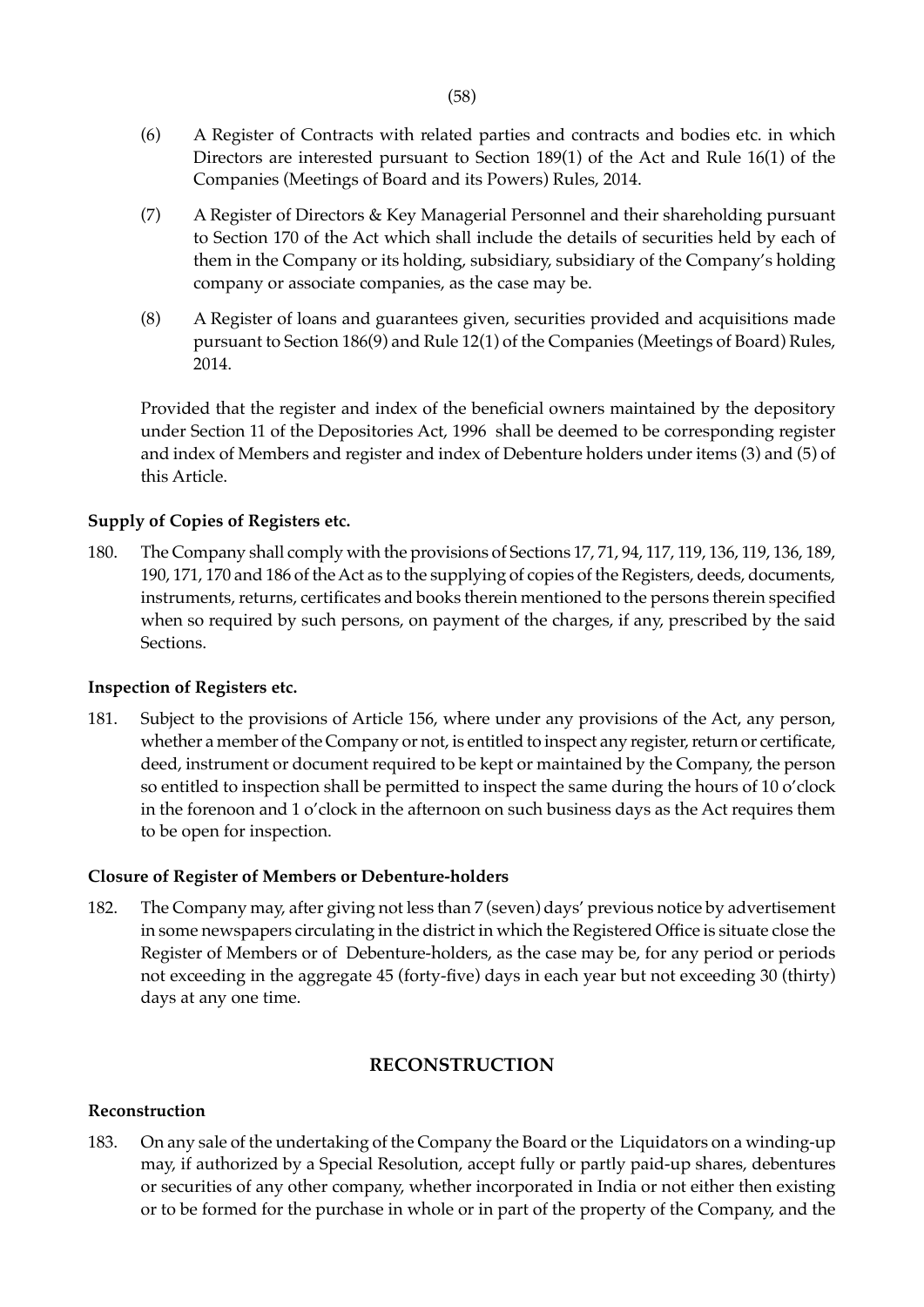Board (if the profits of the Company permit) or the Liquidators (in winding-up) may distribute such shares or securities of any other property of the Company amongst the members without realization, or vest the same in trustees for them, and any Special Resolution may provide for the distribution or appropriation of the cash, shares or other securities, benefit or property, otherwise than in accordance with the strict legal rights of the members or contributories of the Company, and for the valuation of any such securities or property at such price and in such manner as the meeting may approve and all holders of shares shall be bound to accept and shall be bound by any valuation or distribution so authorized, and waive all rights in relation thereto, save only in case the Company is proposed to be or is in the course of being wound up, such statutory rights (if any) under Section 319 of the Act as are capable of being varied or excluded by these Articles.

## **SECRECY**

### **Secrecy**

184. Every Director, Secretary, Trustee for the Company, its members or debenture-holders, members of a committee, officer, servant, agent, accountant, or other person employed in or about the business of the Company shall, if so required by the Board before entering upon his duties, sign a declaration pledging himself to observe a strict secrecy respecting all *bonafide* transactions of the Company with its customers and the state of accounts with individuals and in matters relating thereto, and shall by such declaration pledge himself not to reveal any of the matters which may come to his knowledge in the discharge of his duties except when required so to do by the Board or by any general meeting or by a Court of Law and except so far as may be necessary in order to comply with any of the provisions in these presents contained and the provisions of the Act.

### **No member to enter the premises of the Company without permission**

185. No member or other person (not being a Director) shall be entitled to enter upon the property of the Company or to inspect or examine the premises or properties of the Company without the permission of the Board or, subject to Article 156 to require discovery of or any information respecting any detail of the trading of the Company or any matter which is or may be in the nature of a trade secret, mystery of trade, or secret process or of any matter whatsoever which may relate to the conduct of the business of the Company and which in the opinion of the Board it will be inexpedient in the interest of the Company to communicate.

### **WINDING-UP**

### **Distribution of assets**

186. Subject to the provisions of Chapter XX of the Act and rules made there under, if the Company shall be wound up and the assets available for distribution among the members as such shall be insufficient to repay the whole of the paid up capital, such assets shall be distributed so that as nearly as may be the losses shall be borne by the members in proportion to the capital paid up or which ought to have been paid up at the commencement of the winding-up on the shares held by them respectively. If in winding-up the assets available for distribution among the members shall be more than sufficient to repay the whole of the capital paid up at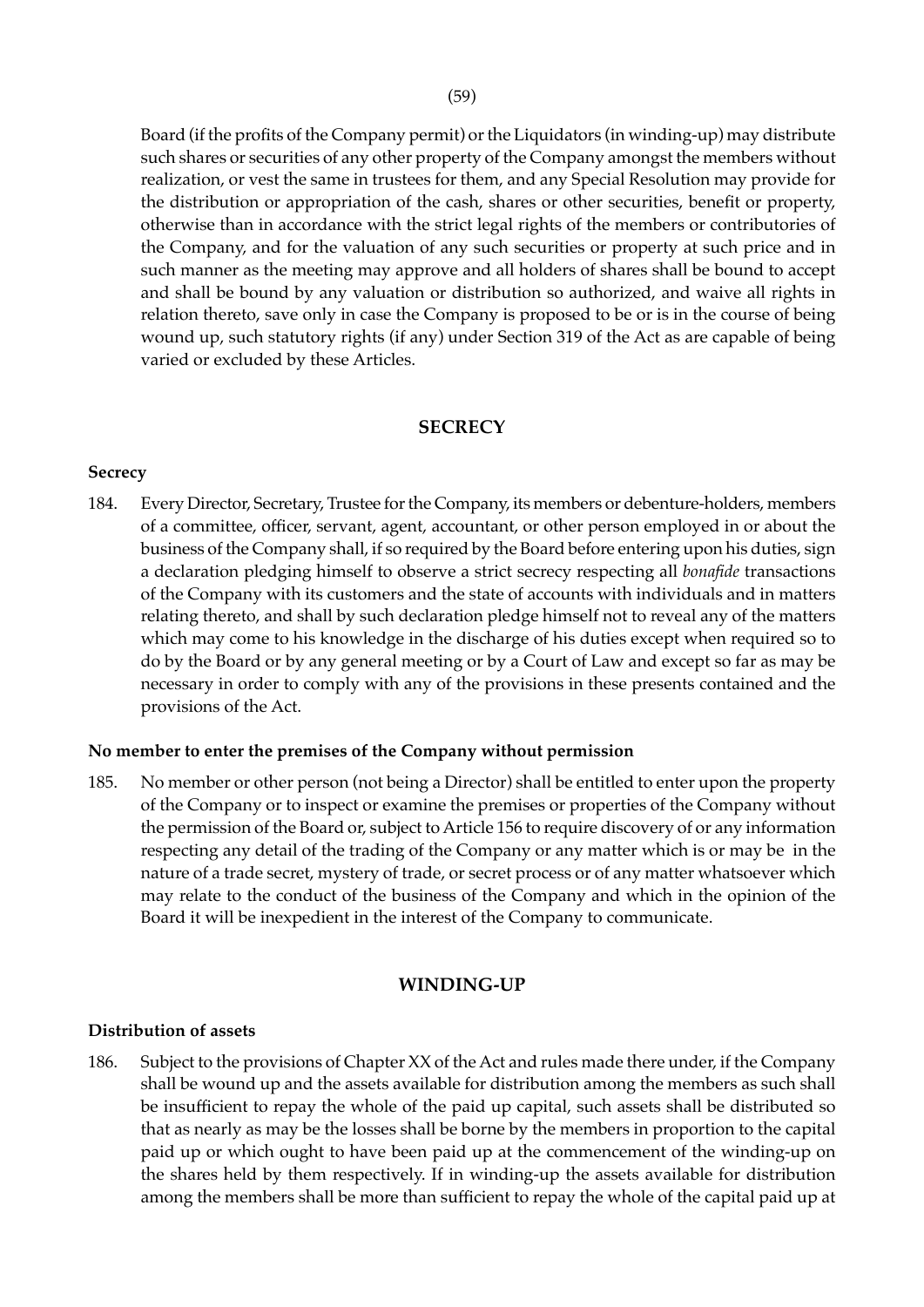the commencement of the winding-up, the excess shall be distributed amongst the members in proportion to the capital at the commencement of the winding-up or which ought to have been paid on the shares held by them respectively. But this Article is to be without prejudice to the rights of the holders of shares issued upon special terms and conditions.

## **Distribution of Assets in specie**

- 187. (1) If the Company shall be wound up, the Liquidator may, with the sanction of a Special Resolution of the Company and any other sanction required by the Act, but subject to the rights attached to any Preference Share Capital, divide among the contributories in specie any part of the assets of the Company and may with the like sanction vest any part of the assets of the Company in Trustees upon such trusts for the benefit of the contributories, or any of them, as the Liquidator, with the like sanction shall think fit.
	- (2) For the purpose aforesaid, the Liquidator may set such value as he deems fair upon any property to be divided as aforesaid and may determine how such division shall be carried out as between the members or different classes of members.
	- (3) The Liquidator may, with the like sanction, vest the whole or any part of such assets in trustees upon such trusts for the benefit of the contributories if he considers necessary, but so that no member shall be compelled to accept any shares or other securities whereon there is any liability.

# **BONAFIDE EXERCISE OF MEMBERSHIP RIGHTS**

### **Members to exercise their rights in the bonafide interest of the Company**

188. Every member and other security holder will use rights of such member/security holder as conferred under the Act or these Articles *bonafide*, in the best interest of the Company or for the protection of any proprietary interest of such member/ security holder, and not for extraneous, vexatious or frivolous purposes. The Board shall have the right to take appropriate measures for expulsion of such member or security holder, in case any member/security holder abusively makes use of any powers for extraneous, vexatious or frivolous purposes.

# **INDEMNITY**

### **Indemnity**

189. For the purposes of this Article, the following expressions shall have the meanings respectively assigned below:

 **"Claims"** means all claims for fine, penalty, amount paid in a proceeding for compounding or immunity proceeding, actions, prosecutions, and proceedings, whether civil, criminal or regulatory;

**"Indemnified Person"** shall mean any Director, officer or employee of the Company, as determined by the Board, who in *bonafide* pursuit of duties or functions or of honest and reasonable discharge of any functions as a Director, officer or employees, has or suffers any Claims or Losses, or against whom any Claims or Losses are claimed or threatened;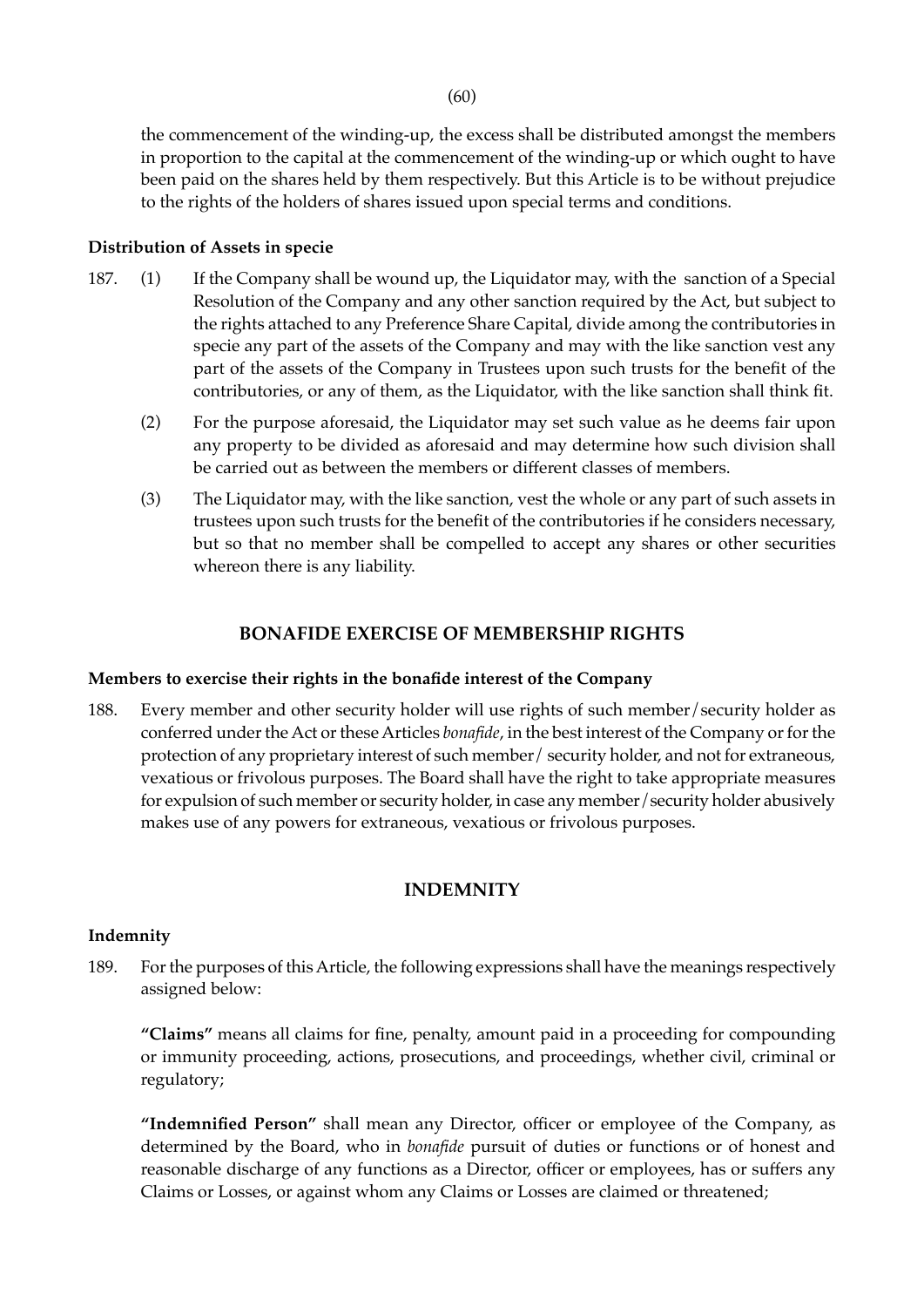**"Losses"** means any losses, damages, cost and expense, penalties, liabilities, compensation or other awards, or any settlement thereof, or the monetary equivalent of a non-monetary suffering arising in connection with any Claim;

- (1) Where the Board determines that any Director, officer or employee of the Company should be an Indemnified Person herein, the Company shall, to the fullest extent and without prejudice to any other indemnity to which the Indemnified Person may otherwise be entitled, protest, indemnify and hold the Indemnified Person harmless in respect of all Claims and Losses, arising out of, or in connection with, the actual or purported exercise of, or failure to exercise, any of the Indemnified Person's powers, duties or responsibilities as a Director or officer of the Company or of any of its subsidiaries, together with all reasonable costs and expenses (including legal and professional fees).
- (2) The Company shall further indemnify the Indemnified Person and hold him harmless on an 'as incurred' basis against all legal and other costs, charges and expenses reasonable incurred in defending Claims including, without limitation, Claims brought by, or at the request of, the Company and any investigation into the affairs of the Company by any judicial, governmental, regulatory or other body.
- (3) The indemnity herein shall be deemed not to provide for, or entitle the Indemnified Person, to any indemnification against:
	- (a) Any liability incurred by the Indemnified Person to the Company due to breach of trust, breach of any statutory or contractual duty, fraud or personal offence of the Indemnified Person;
	- (b) Any liability arising due to any benefit wrongly availed by the Indemnified Person;
	- (c) Any liability on account of any wrongful information or misrepresentation done by the Indemnified Person;
	- (d) The Indemnified Person shall continue to be indemnified under the terms of the indemnities in this Deed notwithstanding that he may have ceased to be a Director or officer of the Company or of any of its subsidiaries.

### **ARBITRATION**

190. Whenever any difference shall arise between the Company on the one hand, and any of the members, their executors, administrators, or assigns on the other hand touching the true intent or construction, or the incidents or consequences of these presents or of the statutes or enactments of the Legislature, or touching anything then or thereafter done, executed, omitted, suffered in pursuance of these presents, or of the statutes or enactments or touching any breach or alleged breach of these presents, or any claim on account of any such breach or alleged breach or otherwise relating to these presents, every such difference shall be referred to the arbitration of a sole arbitrator to be appointed by the parties. Such arbitration shall be governed by the relevant Act prevailing on the date of reference to arbitration.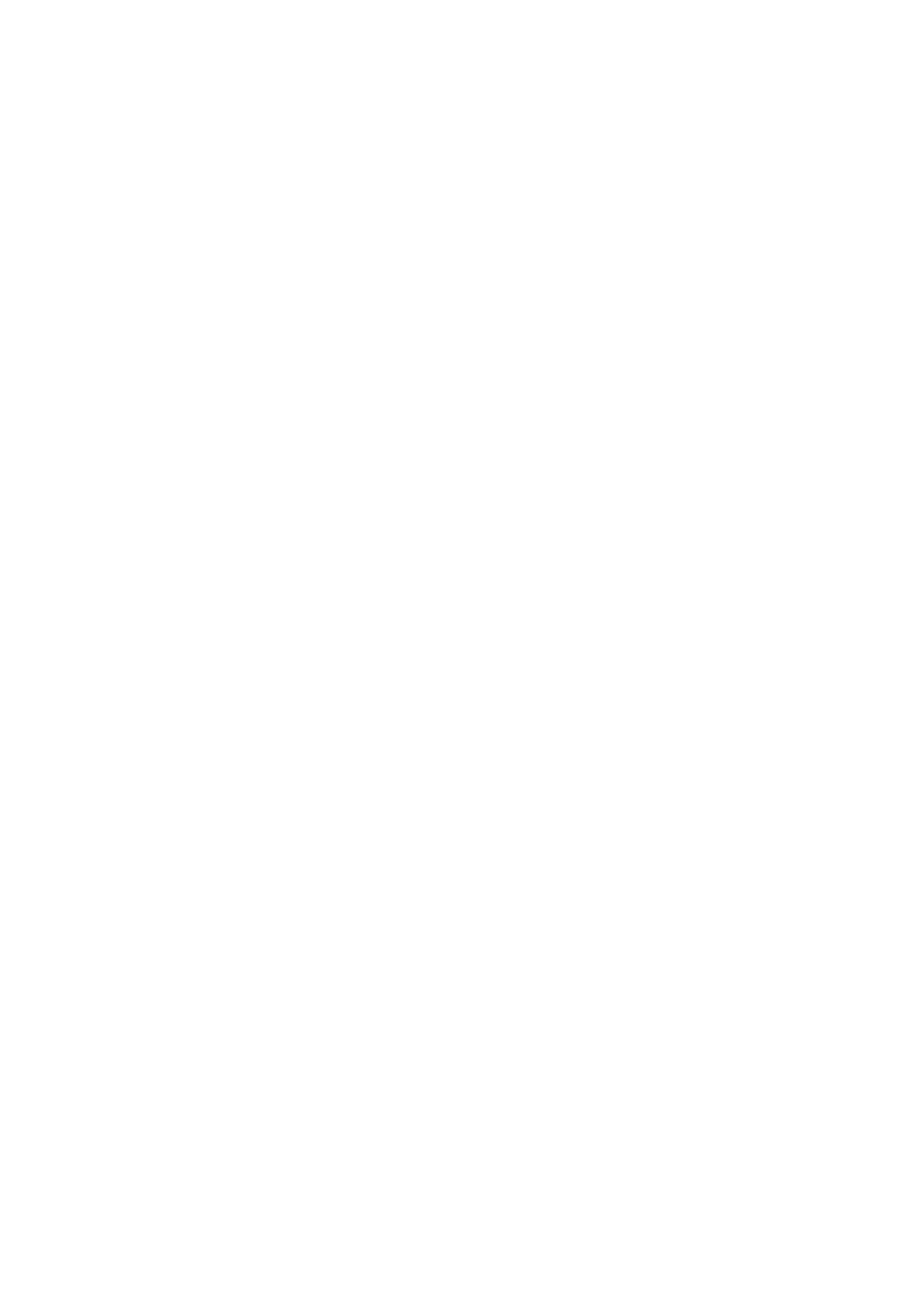**Arrangement pursuant to Section 391(4) of The Companies Act, 1956.**

**Company Petition No. 180 of 1968 connected with Company Application No. 111 of 1968**

## **IN THE HIGH COURT AT CALCUTTA**

### **Original Jurisdiction**

The Hon'ble Mr. Justice K. L. Roy President of the Union of India In the matter of : The Companies Act, 1956

And

In the matter of : An application under Sections 391 and 394 of the said Act

And

In the matter of : The Associated Hotels of India Limited

And

In the matter of : Hotels (1938) Private Limited

And

In the matter of : The East India Hotels Limited

- 1. Associated Hotels of India Limited an existing Company within the meaning of the Companies Act, 1956 and having its Registered Office at 17 Jawaharlal Nehru Road, Calcutta within the said jurisdiction.
- 2. Hotels (1938) Private Limited an existing Company within the meaning of the Companies Act, 1956 and having its Registered Office at 15 Jawaharlal Nehru Road, Calcutta within the said jurisdiction.
- 3. The East India Hotels Limited an existing Company within the meaning of the Companies Act, 1956 and having its Registered Office at 17 Jawaharlal Nehru Road, Calcutta within the said jurisdiction........**Petitioners.**

 The above petition coming on for hearing on this day, upon reading the said petition the order dated the twentythird day of April last whereby the abovenamed Petitioner No.1 was ordered to convene separate meetings of their respective preference and ordinary shareholders and the abovenamed Petitioner No.3 was ordered to convene separate meeting of the ordinary and 9.5% Redeemable Cumulative Preference Shareholders and 9.5% Cumulative Preference Shareholders and the abovenamed Petitioner No.2 was ordered to convene a meeting of its members for the purpose of considering and if thought fit approving with or without modification the compromise or arrangement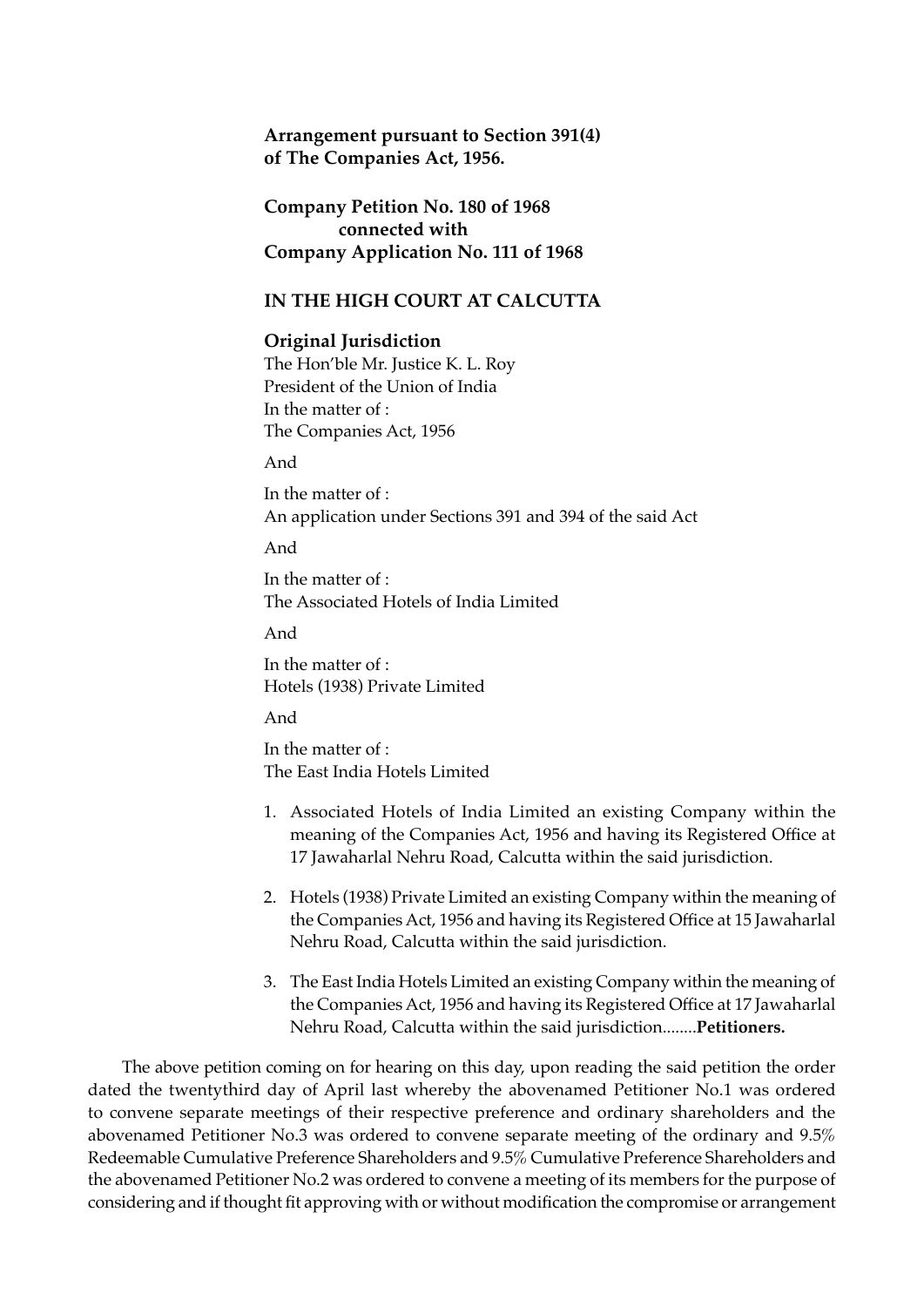proposed to be made between the said Petitioner No.1 and its ordinary and preference shareholders and the said Petitioner No.2 and its ordinary shareholders and the said Petitioner No.3 and its ordinary and 9.5% Redeemable Cumulative Preference Shareholders and 9.5% Cumulative Preference Shareholders annexed to the joint affidavit of Mohan Singh Oberoi, Ram Lal Chowdhury and Prithvi Raj Singh Oberoi filed on the seventeenth day of June in the year one thousand nine hundred and sixty eight, the Statesman dated the eighth day of May last and Dainik Basumati dated the sixth day of May in the year one thousand nine hundred and sixty eight each containing the advertisement of the said notice convening the said meetings directed to be held by the said order dated the twentythird day of April last the affidavits of the respective Chairmen of the said meetings and filed on the twentyfourth day of May last showing the publication and despatch of the notices convening the said meetings the five several reports of the Chairmen of the respective meetings all dated the tenth day of June last as to the result of the said meetings and an affidavit of Dhananjoy Hazra as to compliance filed on the fourth day of July last and the exhibits therein referred to and a joint affidavit of Mohan Singh Oberoi, Ram Lal Chowdhury and Prithvi Raj Singh Oberoi filed on the tenth day of August last and the exhibits therein referred to an affidavit of Girendra Mohan Saha, Chartered Accountant of Messrs. Ray & Ray, Chartered Accountants filed on the sixth day of September instant and the exhibits therein referred to and his another affidavit affirmed on the tenth day of August last and the exhibits therein referred to and upon reading an affidavit of Mr. C. R. Mehta filed on behalf of the Central Government on the twentysecond day of August last and upon hearing Mr. Subimal C. Roy (Mr. S. C. Sen, Mr. Sankar Ghose and Mr. S. B. Mukherjee appearing with him) Advocate for the said companies and Mr. D. K. Sen (Mr. Milan Kumar Banerji appearing with him) Advocate for the Central Government and it appearing from the report that the proposed compromise or arrangement has been approved in the case of the meeting of the preference shareholders of the Petitioner No.1 by a majority in the case of the meeting of the ordinary shareholders of Petitioner Nos. 1 and 2 unanimously and in the case of the meeting of the ordinary and preference shareholders of the Petitioner No.3 by a majority.

This Court doth hereby sanction the compromise or arrangement set forth in Annexure 'D' of the petition herein and specified in the Schedule' A' hereto and doth hereby declare the same to be binding on the said Petitioner No.1 and its ordinary and preference shareholders and on the Petitioner No.2 and its ordinary shareholders and on the Petitioner No.3 and its 9.5% Cumulative Preference Shareholders and 9.5% Redeemable Cumulative Preference Shareholders **and the ordinary shareholders.** *Amended under order of the Court dated the 21st day of January* 1969 S. *B. Mitra,* 7.3.69 *for Regr.*

### **THIS COURT DOTH ORDER :**

(1) That all the property, rights and powers of the Petitioners Nos. 1 and 2 (hereinafter referred to as the transferor companies) specified in the first, second and third parts of the Schedule 'M' and 'N' thereof and specified in the Schedule 'B' hereto and all other the property, rights and powers of the transferor companies be transferred without further act or deed to the Petitioner No.3 (hereinafter referred to as the transferee company) with effect from the thirtyfirst day of March in the year one thousand nine hundred and sixty eight and accordingly the same shall pursuant to Section 394(2) of the Companies Act, 1956 be transferred to and vested in the transferee company for all the estate and interest of the transferor companies therein but subject nevertheless to all charges now affecting the same.

(2) That all the liabilities and duties of the transferor companies be transferred with effect from the thirty-first day of March in the year one thousand nine hundred and sixty-eight without further act or deed to the transferee company and accordingly the same shall pursuant to Section 394(2) of the Companies Act, 1956 be transferred to and become the liabilities and duties of the transferee company.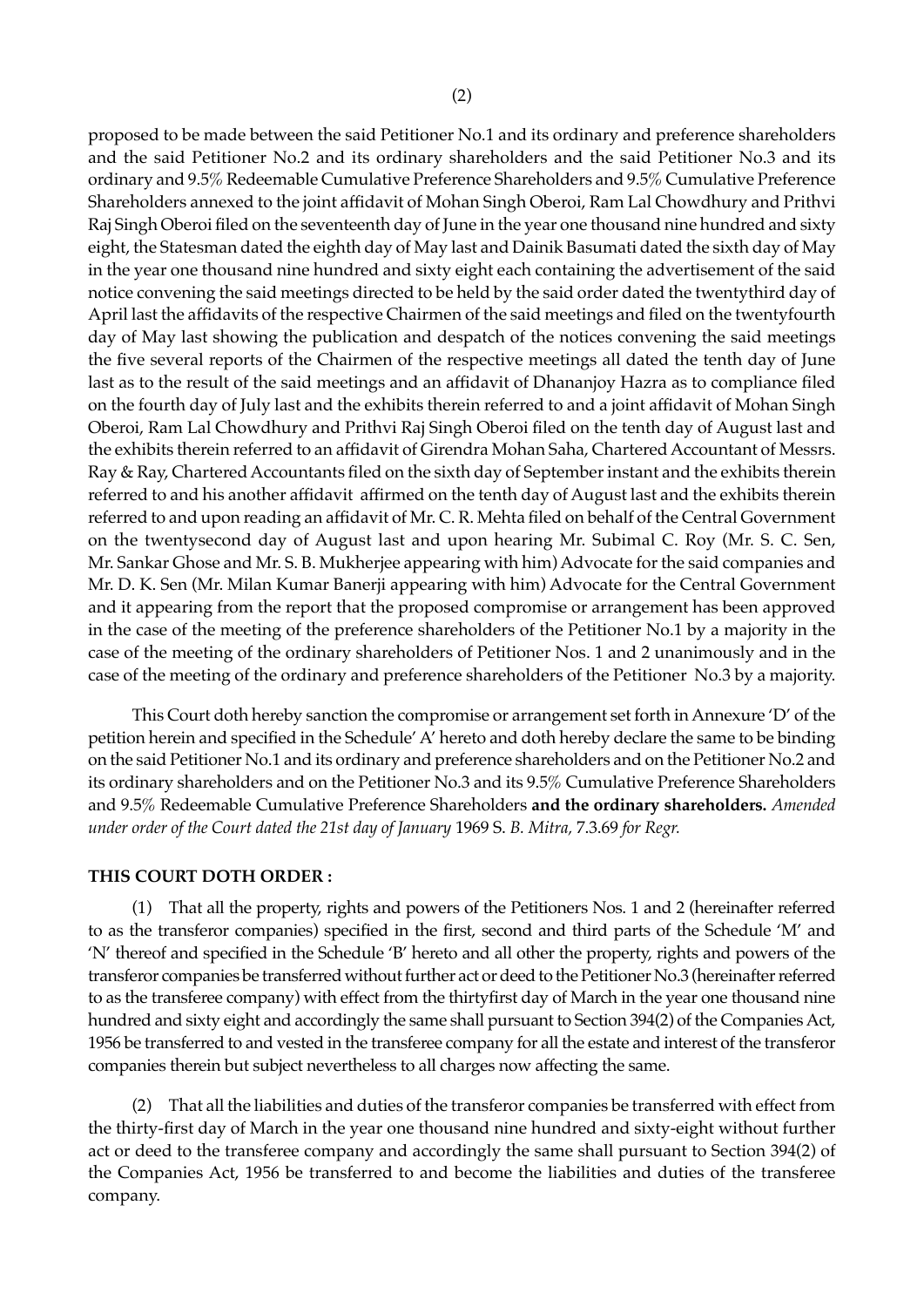(3) That all proceedings now pending by or against the transferor companies be continued by or against the transferee company.

(4) That the transferee company do without further application allot to such members of the transferor companies the shares in the transferee company to which they are entitled under the said compromise or arrangement.

(5) That the transferor companies do within thirty days after obtaining a certified copy of this order cause a certified copy of this order to be delivered to the Registrar of Companies for registration and on such certified copy being so delivered the transferor companies shall be dissolved without winding up and the Registrar of Companies shall place all documents relating to the transferor companies and Registered with him on the file kept by him in relation to the transferee company and the files relating to the said three companies shall be consolidated accordingly and that the transferee company do annex such part of this order relating to the sanction of the scheme under Section 391 of the Companies Act, 1956 only to its Memorandum of Association to be issued after the filing of the certified copy of this order.

(6) That Mohan Singh Oberoi a Director of the Petitioner No.3 the East India Hotels Limited and failing him any one of the Directors of the Petitioner No. 3 do transfer the present holdings of Petitioner No.1 and Petitioner No.2 of equity shares and preference shares in East India in terms of Sub-clauses (iv) and (v) of Clause 1 (a) of the Scheme.

(7) That the Board of Directors of the Petitioner No.1 be at liberty to retain and pay out of the profits of the Petitioner No.1 such sum as may be necessary for payment of dividend at the stipulated rate on its preference shares and at a rate not exceeding ten per cent on the equity shares for the financial year ending thirtieth day of June in the year one thousand nine hundred and sixty-eight.

(8) That all transactions effected by the Petitioner No.1 and Petitioner No.2 in the ordinary course of business and for the purposes thereof between the date of transfer and the date of dissolution of Petitioner No.1 and Petitioner No.2 be on the account of the Petitioner No.3 and be ratified.

(9) That any person interested shall be at liberty to apply to this Hon'ble Court in the above matter for any directions that may be necessary.

(10) That the said petitioners do pay to the Central Government its costs of and incidental to this application assessed at Rupees one thousand and two hundred.

Witness : Shri Deep Narayan Sinha, Chief Justice at Calcutta aforesaid this ninth day of September in the year one thousand nine hundred and sixty-eight.

| Orr, Dignam & Co. | Attorneys         |             |
|-------------------|-------------------|-------------|
| S. C. Sinha       | Attorney          | S. B. Mitra |
| S. B. Chakraborti | Advocate (Sp. ct) | 19.9.68     |
|                   |                   |             |

for Registrar.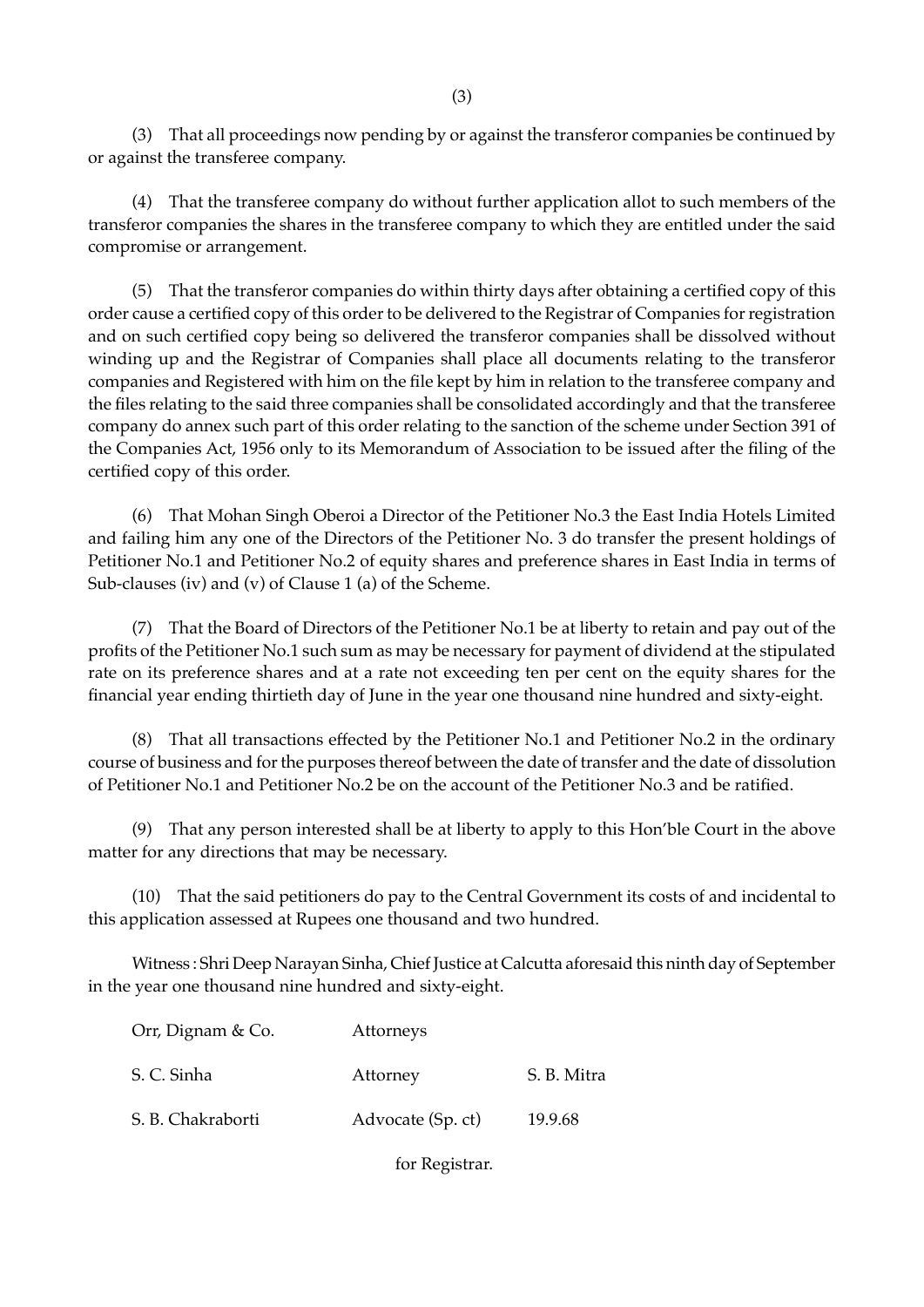# **SCHEDULE 'A' ABOVE REFERRED TO**

### *Scheme of Arrangement*

#### Between

# Associated Hotels of India Limited and its members Hotels (1938) Private Limited and its members and the East India Hotels Limited.

Preliminary

### **A. In the Scheme**

"Associated" means the abovenamed Associated Hotels of India Limited

"Hotels" means the abovenamed Hotels (1938) Private Limited.

"East India" means the abovenamed East India Hotels Limited.

"The Act" means the Companies Act, 1956.

"Transfer Date" means with effect from the 31st day of March 1968 or such other date as the Calcutta High Court may direct.

**B.** (i) The Authorised capital of Associated is Rs. 60,00,000/- divided into 30,000 9.5% Cumulative Preference Shares of Rs. 100/- each and 3,00,000 Ordinary Shares of Rs. 10/- each and its issued subscribed and paid up capital is Rs. 51,67,000/- divided into 21,670 9.5% Cumulative Preference Shares of Rs. 100/- each and 3,00,000 Ordinary Shares of Rs. 10/- each.

(ii) The Authorised capital of Hotels is Rs. 3,00,000/- divided into 3,000 Ordinary Shares of Rs. 100/- each and its issued subscribed and paid up capital is Rs. 3,00,000/*-* divided into 3,000 Ordinary Shares of Rs. 100/- each.

(iii) The Authorised capital of East India is Rupees Three Crores divided into 1,00,000 9.5% Cumulative Preference Shares of Rs. 100/- each, 25,000 9.5% Redeemable Cumulative Preference Shares of Rs. 100/- each and 17,50,000 Equity Shares of Rs. 10/- each and its subscribed and paid up capital is Rupees One Crore Forty Lacs Nineteen Thousand Nine Hundred divided into 15,350 9.5% Cumulative Preference Shares of Rs. 100/- each, 3,950 9.5% Redeemable Cumulative Preference Shares of Rs. 100/- each and 1,208,990 Equity Shares of Rs. 10/- each.

## **Scheme**

1(a) Upon the scheme being sanctioned by the Hon'ble High Court at Calcutta every member of Associated and Hotels shall in his own right accept from East India.

(i) One 9.5% Cumulative Preference Shares of Rs. 100/- each for every 9.5% Cumulative Preference Shares of Rs. 100/- each held in Associated (except shares held by hotels in Associated, if any);

(ii) Three Equity Shares of Rs. 10/- each of East India for every Ordinary Share of Rs. 10/- each held in Associated (except Ordinary Shares held by Hotels in Associated);

(iii) One hundred Equity Shares of Rs. 10/- each of East India for every Ordinary Share on Rs. 100/- each held in Hotels.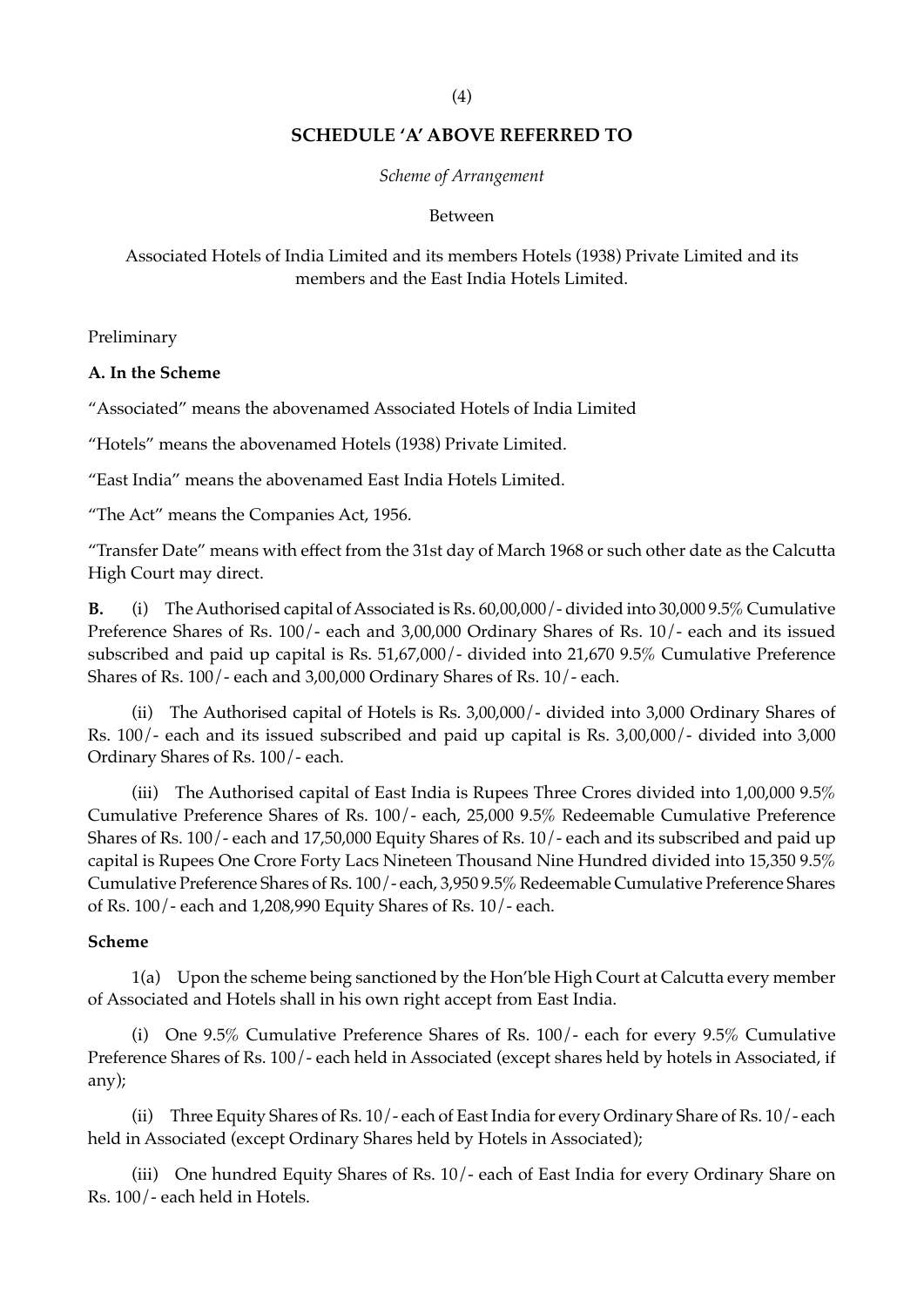(iv) Associated and Hotels at present holding of 1400 and 460 9.5% Cumulative Preference Shares of Rs. 100/- each respectively in East India will be transferred to the registered holders of Cumulative Preference Shares of Associated on the basis of Sub-clause (i) hereof. Provided that the rights to all arrears of Dividend if any as on the Transfer Date, in respect of the said Cumulative Preference Shares shall be extinguished and for the balance new 9.5% Cumulative Preference Shares will be allotted by East India.

(v) Associated and Hotels at present holding of 1,03,350 Equity Shares and 6,25,327 Equity Shares of Rs. 10/- each respectively in East India will be transferred to the members of Associated and Hotels on the terms of Sub-clauses (ii) and (iii) hereof and for the balance East India will allot Equity Shares.

(b) The allotment or transfer of shares of East India to the non-resident members of Associated will be subject to the consent of the Reserve Bank of India under the Foreign Exchange Regulation Act, 1947.

(c) The difference between the value of the shares and the net assets as per account of Associated and Hotels of the Transfer Date will be treated as share premium.

(d) Save as provided in Clause 1 (a)(i)(iv) and (v) East India shall without further application allot to the members of Associated and Hotels Cumulative Preference Shares and Ordinary Shares in East India to which the members are entitled under the foregoing Sub-clause 1(a).

(e) Every member of Associated and Hotels (except the Cumulative Preference and Ordinary Shares held by Hotels in Associated) shall surrender his share certificate or certificates to East India for cancellation thereof and take all steps necessary to obtain from East India a certificate for the shares of East India to which he is entitled under the foregoing Sub-clause l(a).

2. Associated, Hotels and East India shall take steps for altering, if necessary their Articles of Association in the manner and to the extent required for the purpose of carrying this scheme into effect.

3(a) All the properties, rights and powers of Associated and Hotels and all other properties, rights and powers of Associated and Hotels be transferred without further act or deed to East India at the Transfer Date and accordingly the same shall pursuant to Section 394(2) of the Companies Act, 1956 be transferred to and vest in East India for all the estate and interest of Associated and Hotels therein but subject nevertheless to all charges now affecting the same.

(b) All the liabilities and duties of Associated and Hotels at the Transfer Date shall be transferred without further act or deed to East India and accordingly the same shall pursuant to Section 394(2 of the Act be transferred to and become the liabilities and duties of East India.

(c) All proceedings instituted by or against the Associated and Hotels and pending on the Transfer Date shall be continued by or against East India.

(d) East India will on the amalgamation becoming effective take over as from the Transfer Date all such employees of Associated and Hotels as are willing to join East India on the same terms or on terms not less favourable than the terms on which they were employed by Associated and Hotels and their services with Associated and Hotels prior to the take over will not be treated as having been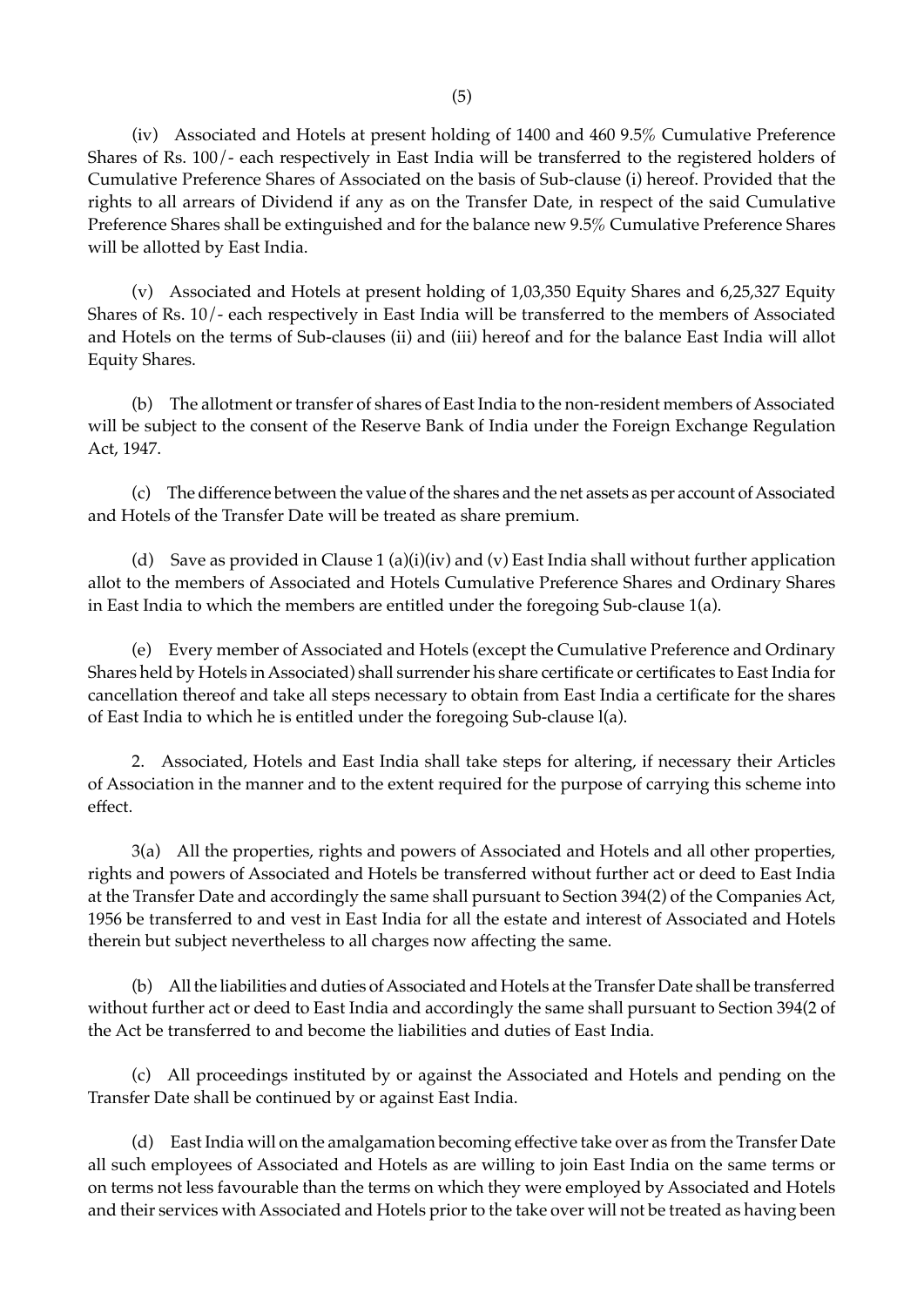broken for the purpose of Provident Fund or Gratuity or for any other purposes and will be reckoned for all purposes from the date of their respective appointments with Associated and Hotels.

4. Associated and Hotels shall be amalgamated with East India at the Transfer Date.

5. The scheme shall become operative as soon as an order of the court shall have been obtained under Sections 391 and 394 of the Act sanctioning this scheme with or without modification and a certified copy of such order shall have been delivered to the Registrar of Companies, West Bengal for registration and such certified copy be so delivered Associated and Hotels shall without winding up be dissolved.

6. This scheme is subject to such modification as the court may impose or as may be preferred by Associated, Hotels or East India and approved by the Court. Associated, Hotels and East India may assent to any modification of this scheme or to any condition which the Court may think fit to approve of or impose.

7. This scheme is conditional upon the following:

(a) East India obtaining the approval of its members under Section 81 of the Companies Act, 1956 to the issue of its shares to the members of Associated and Hotels.

(b) The consent of the Industrial Finance Corporation of India a secured creditor of East India in terms of Clause 6 10(k) of the Loan Agreement dated 16th December, 1966 read with Clause 11 (O) (ii) of the Agreement dated 26th August, 1967 entered into between East India and the Corporation approving this scheme.

> S. B. Mitra 19.9.68 for Registrar

# **SCHEDULE 'B' ABOVE REFERRED TO**

Associated Hotels of India Limited

### **PART - I**

### Short description of Freehold Properties

1. Maidens Hotels Property, Delhi.

All those messuages tenements or houses together with all structures buildings outhouses garages and all other rights appertaining thereto with the piece or parcel of land thereunto belonging and whereon or on part whereof the same are reacted and built containing by estimation 9.7 acres more or less situate lying at and being in Mouzas Chandrawal and Andawalli in Civil Lines in Alipore Road in Delhi for which an annual Revenue of Rs. 29-14-9 is payable to Government and being premises Nos. 7A, 7B, Alipore Road within the Thana and Sub-Registry office Delhi in the District of Delhi.

2. Cecil Hotel Property, Simla.

All those dwelling houses or hereditaments together with all structures buildings outhouses etc. and all rights appurtenants thereto situated on the Mali Chaura Maidan, Simla now known as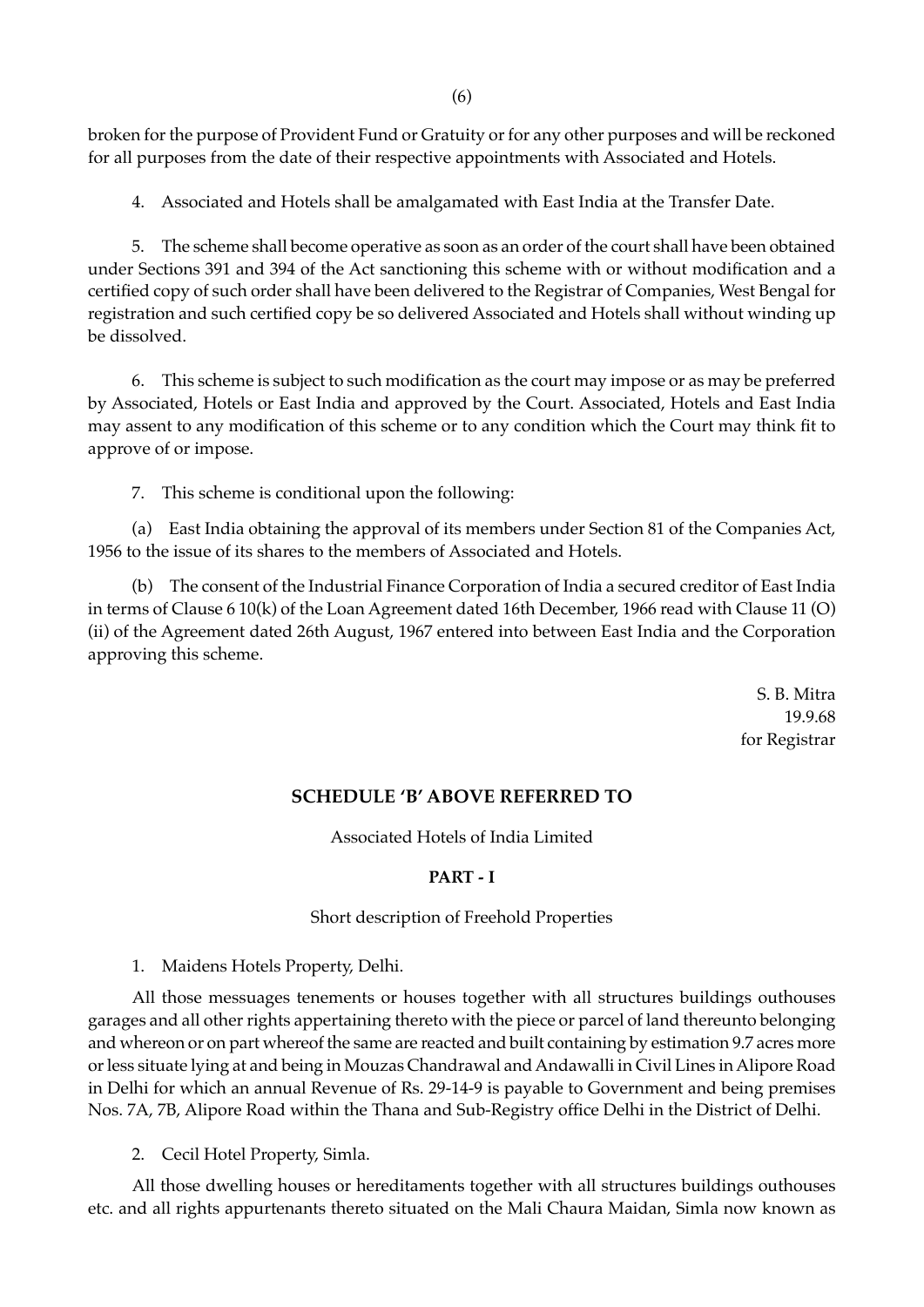Cecil Hotel and Avondale Lodge containing together by admeasurement 13,630 Sq. Yds. of land and entered as Estate number 118 and 23 respectively in the Register of Simla Municipality, Thana and Sub-Registry Simla in the District of Simla.

3. Corsterphans Hotel Property, Simla.

All those messuages tenements or houses together with piece or parcel or Revenue free land thereunto belonging by estimation 20,055 Sq. Yds. more or less situate lying and being in Simla commonly known as Corsterphans Hotel, Simla within the Thana and Sub-Registry Simla in the District of Simla.

4. Grand Hotel Property, Calcutta.

All that piece of Revenue free land containing an area of 13 Bighas, 12 Kottahs and 12 Chataks or thereabouts in the town of Calcutta contained in holdings Nos. 112, 112A, 114, 116, 298 and 308 in Block No. XVII South Division and also buildings and erections standing upon the said piece of land now occupied in large part as hotel premises and otherwise as shops and for other trade and purposes and bearing in relation to their Municipal identification Nos. namely 15A, 15/1, 15/2, 15/3, 15/4, 15/5, 15/6, 15/7, 15/8, 15/9, 16A, 16/2, 16/5, 17, 17/1, 17/2, 17/2A, 17/2B, and 17/3 Chowringhee Road now known as Jawaharlal Nehru Road and 4 & 5A Humayun Place and 1, 2, 3A, 4A Bertram Street and 6A, 7A, 8A, 9A Chowringhee Place, Calcutta aforesaid and also all the rights easements and appurtenances to the said piece of land buildings or erections belonging or reported to belong or therewith held or enjoyed.

Subject nevertheless as to the stripe forming the eastern boundary of the said piece of land to the leasehold estates or interest and all rights granted to or created in favour of the Corporation of Calcutta by an agreement dated the 17.2.1938 and made between Chowringhee Properties Limited (now Associated Hotels of India Ltd.) of the first part Alfred Mitchell and Arthur Turner Taylor of the second part the said Arthur Turner Taylor and Gregory Avietick Arratoon of the third part and the said Corporation of the fourth part.

5. Swiss Hotel Property, Delhi.

All that buildings and appurtenances of freehold land or ground known as No.2 Alipore Road, Delhi also known as Swiss Hotel situated in Delhi in Alipore Road in the Thana and Sub-Registry Delhi in the District of Delhi.

6. Palm Beach Hotel Property, Gopalpur-on-Sea.

That all piece of Revenue free land containing an area of ..... or thereabout and the messuages tenements houses commonly known as Palm Beach Hotel together with outhouses garages etc. situated at Gopalpur-on-Sea in the Thana Berhampore, District Ganjam.

### **PART - II**

NIL

### **PART - III**

(a) Fixed Assets containing Machinery Plant furniture fittings vehicles etc. contained in each of the units of Delhi property, Simla property, Calcutta properties, Gopalpur properties value as at 30th June 1967, Rs. 42,69,717;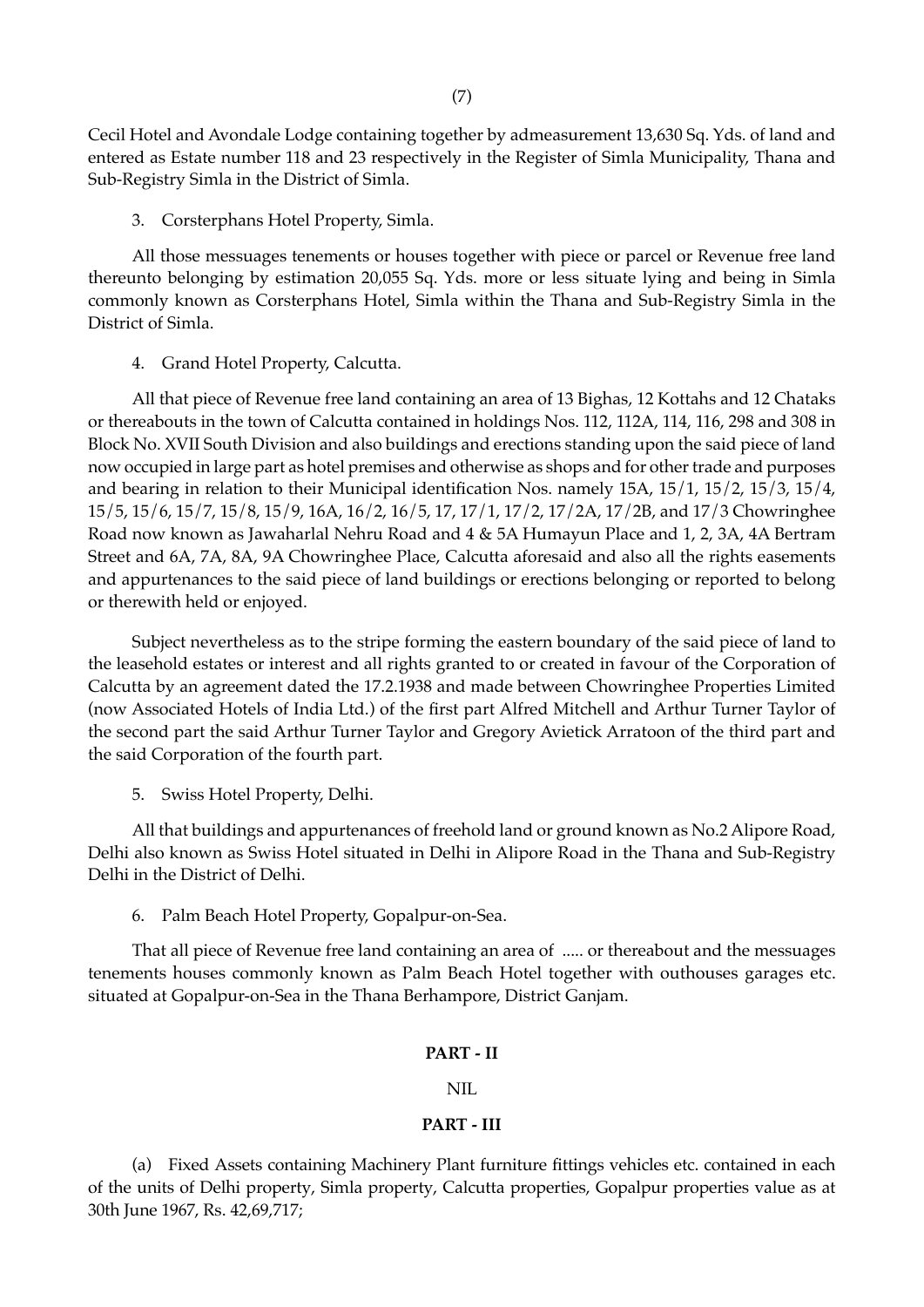(**b) Trade and other Investments**

|                                                                                                                                                                                                                               | No. of Shares  | <b>Face Value</b> | Cost                       |
|-------------------------------------------------------------------------------------------------------------------------------------------------------------------------------------------------------------------------------|----------------|-------------------|----------------------------|
| 9.5% free of Tax Cumulative<br>Preference Shares of Rs. 100/- each<br>of The East India Hotels Ltd.                                                                                                                           | 1,400          | 1,40,000          | 1,41,050                   |
| Ordinary Shares of East India<br>Hotels Limited of Rs. 10/-each                                                                                                                                                               | 1,03,350       | 10,33,500         | 10,37,337                  |
| Twelve year Post Office National<br><b>Defence Certificate</b>                                                                                                                                                                |                |                   | 27,400                     |
| $2^{1}/\sqrt{2}$ Bihar Zamindary Abolition Bonds                                                                                                                                                                              |                | 5,000             | 2,439                      |
| 2 shares of Rs. 25/- each of Maida<br>Consumers Co-operative Society Ltd.                                                                                                                                                     | $\overline{2}$ | 50                | 50                         |
| <b>Current Assets</b><br>(c)                                                                                                                                                                                                  |                |                   | Value as at 30th June 1967 |
| Linen, Napery, Crockery, Cutlery,<br>Plateware, and Cooking utensils,<br>Stationery etc.                                                                                                                                      |                |                   | 4,59,559                   |
| Stock-in-Trade                                                                                                                                                                                                                |                |                   | 1,10,587                   |
| <b>Sundry Debtors</b>                                                                                                                                                                                                         |                |                   | 43,32,636                  |
| Cash and Bank Balances                                                                                                                                                                                                        |                |                   | 90,345                     |
| <b>Loans and Advances:</b>                                                                                                                                                                                                    |                |                   |                            |
| Advances recoverable in cash or in<br>kind or for value to be received                                                                                                                                                        |                |                   | 18,28,739                  |
| Deposits for Electricity Water and Misc. Deposits                                                                                                                                                                             |                |                   | 2,07,890                   |
| Deposit with Excise Authorities                                                                                                                                                                                               |                |                   | 5,000                      |
| Hotels (1938) Pvt. Ltd. Grand Hotel Purchase A/c                                                                                                                                                                              |                |                   | 63,96,026                  |
| <b>Bombay Project Suspense Account</b>                                                                                                                                                                                        |                |                   | 19,91,850                  |
| <b>Suspense Account:</b>                                                                                                                                                                                                      |                |                   |                            |
| Pakistan Assets containing Land Buildings,<br>Furniture fittings and Equipments, Vehicles<br>Stores Linen and Napery etc. Book Debts,<br>Loans and Advances, Cash and Bank Balances,<br>Less Liabilities as on 30th June 1967 |                |                   | 31,04,232                  |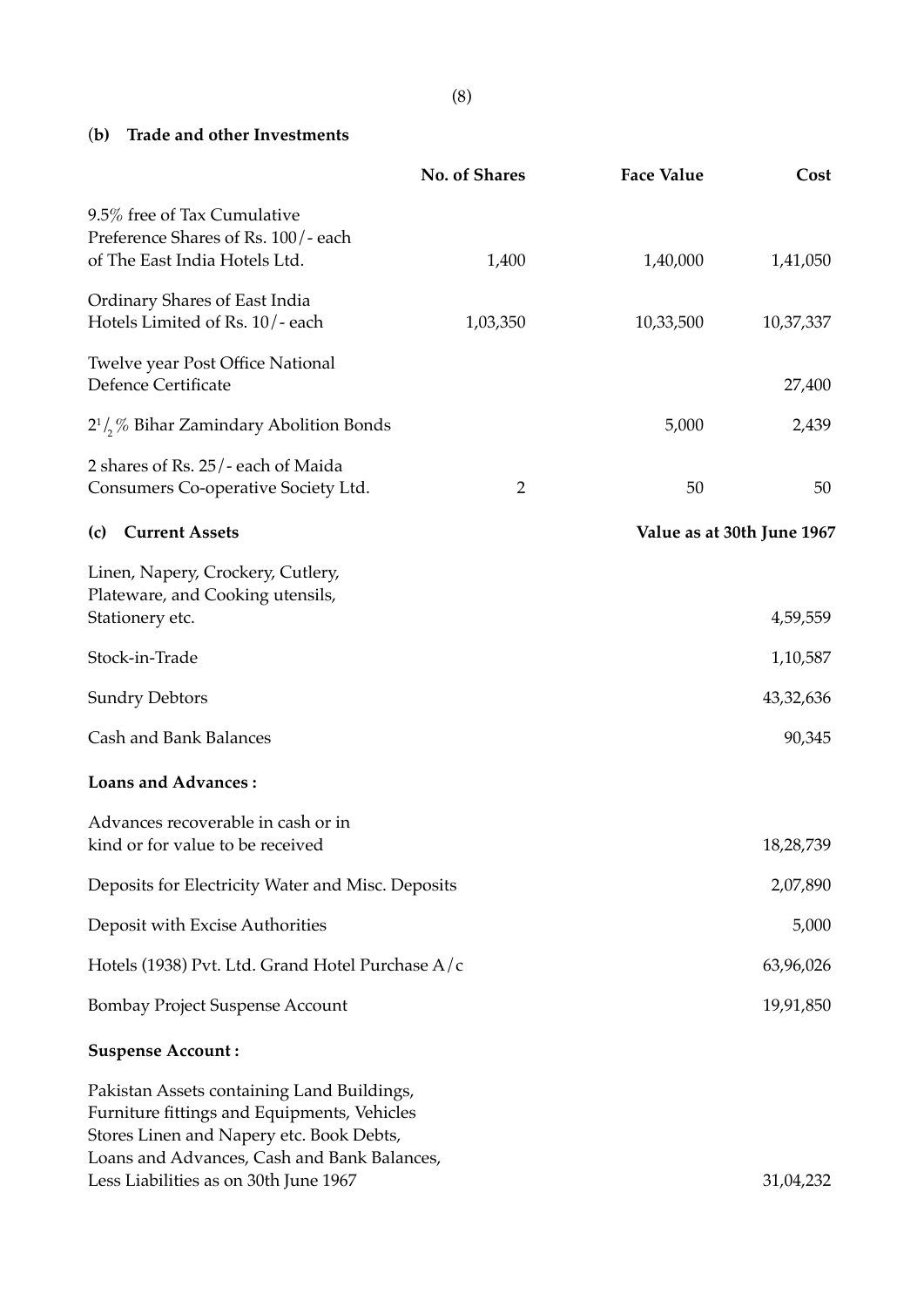The particulars of the land herein mentioned are as follows :

1. Cecil Hotel (Murree)

All that land with buildings thereon admeasuring 13 acres situated in Murree and recorded as Estate Nos. 103, 103A, 103B and 103C in the Register of the Municipality of Murree.

2. Falettis Hotel (Lahore)

(a) All that plot of land with buildings thereon admeasuring 7 acres situated at Lahore and recorded as Estate No. 11 in the Register of the Lahore Municipality.

(b) All that land with buildings thereon admeasuring 22 Kanals, 7 Marlas and 166 Sq. ft. situated in Mouza Mozang, Lahore and recorded as Khasra No. 2544 in the Books of the Village Account.

3. Dean's Hotel (Peshawar)

All that land with buildings thereon situated in Peshawar Cantonment containing 7.21 acres comprising Survey No. 508.

4. Flashmen's Hotel (Rawalpindi)

(a) All that land with building thereon situated in the Cantonment of Rawalpindi and recorded as Estate Nos. 12, 13, 14 and 15 in the Cantonment Register of Rawalpindi.

(b) All that land with buildings thereon situated in the Cantonment of Rawalpindi and recorded as Estate No. 17 in the Cantonment Register of Rawalpindi.

(c) All that land with buildings thereon situated in the Cantonment of Rawalpindi and recorded as Estate No. 44 in the Cantonment Register of Rawalpindi.

Hotels (1938) Private Limited

### **PART - I**

Short description of Freehold Properties

NIL

#### **PART - II**

Short description of Leasehold Properties

1. Mount Everest Hotel (Darjeeling)

All and singular the Leasehold messuages tenements or dwelling houses with the rent free land thereto respectively belonging and on part whereof the same are respectively built and which said land is delineated on the plan annexed to an Indenture of Lease dated 20th day of March 1914 made between Nemy Chunder Bose of the one part and Arathoon Stephen of the other part And all outhouses and other buildings thereto belonging situate in the Station Registration District, Sub-District and Thana of Darjeeling formerly known as Rutland house and Newstead House and known as Hotel Mount Everest and its annexe and which said premises are held under the said Indenture of Lease for the term of 99 years from the 1st day of January 1914 to the 31st day of December 2013 at the yearly rent of Rs. 4,080/-.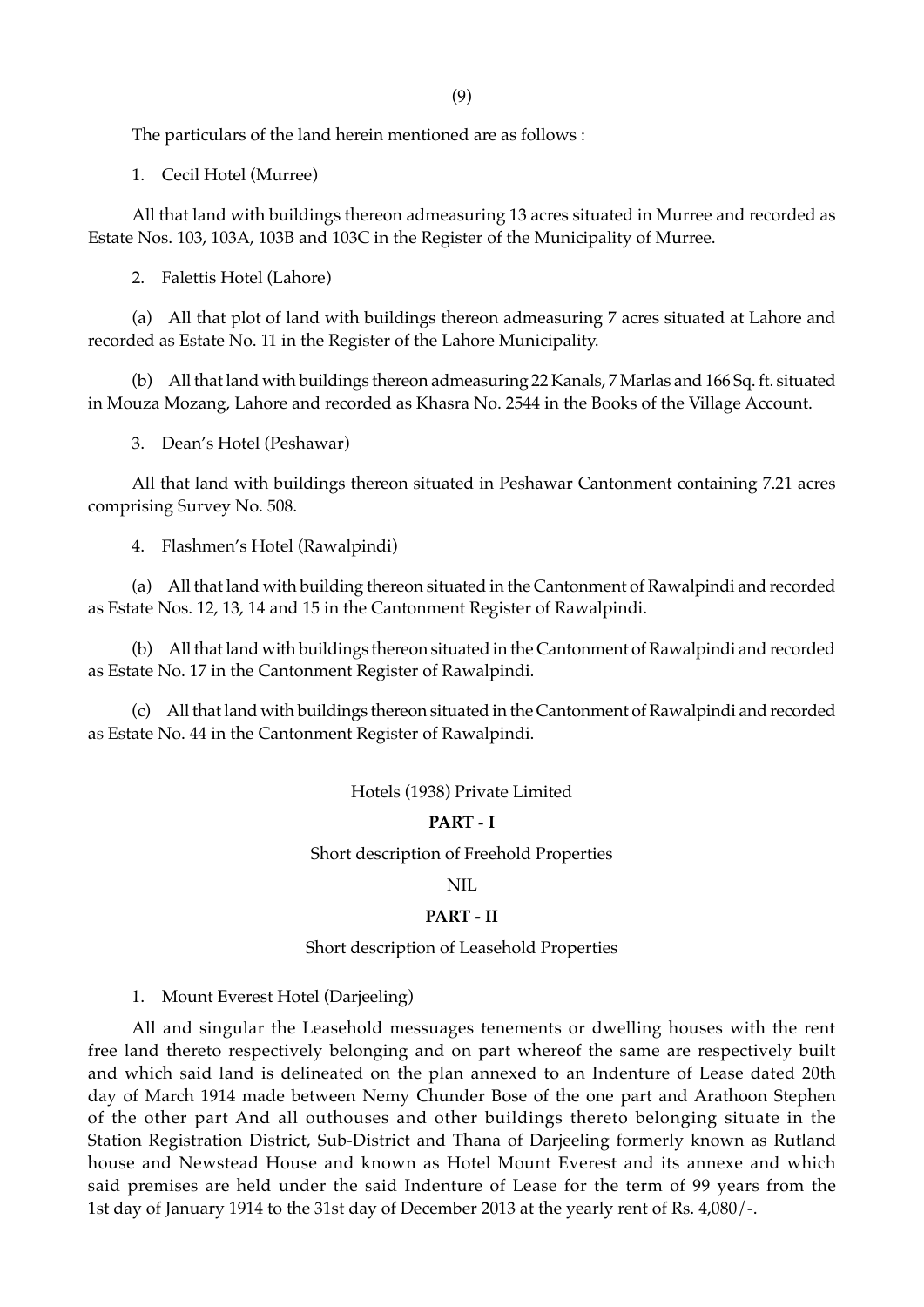# **PART - III**

Short description of Stocks shares-debentures and other choses in action.

|    | 1. Fixed Assets                                                                                                                                             |                         | Value as at 31st March, 1967 |                        |
|----|-------------------------------------------------------------------------------------------------------------------------------------------------------------|-------------------------|------------------------------|------------------------|
|    | Goodwill furniture & Fittings Laundry<br>Equipments, Neon Sign, Flood Light,<br>Motor Car, Kitchen Machinery, Radio<br>Accounting Machines, Boiler Carpets, |                         |                              |                        |
|    | Soda Water Machinery                                                                                                                                        |                         | 61,91,291                    |                        |
| 2. | Investments                                                                                                                                                 | No. of<br><b>Shares</b> | Face<br>Value                | Cost                   |
|    | 3% Conversion Loan 1946                                                                                                                                     |                         | 4,400                        | 3,487                  |
|    | 1,44,993 Equity Shares of Rs. 10/-<br>each of M/s Associated Hotels of<br>India Ltd.                                                                        | 1,44,993                |                              | 21,49,025              |
|    |                                                                                                                                                             |                         | 14,49,930                    |                        |
|    | Equity Shares of Rs. $10/-$ each of<br>The East India Hotels Ltd.                                                                                           | 6,25,327                | 62,53,270                    | 61,84,862              |
|    | 460 9.5% Cumulative Preference<br>Shares of Rs. 100/- each of East<br>India Hotels Ltd.                                                                     | 460                     | 46,000                       | 36,715                 |
|    | Equity Shares of Rs. 10/- each of<br>Mercury Travels (India) Private Ltd.                                                                                   | 80,000                  | 8,00,000                     | 9,04,500               |
|    | <b>Current Assets</b>                                                                                                                                       |                         |                              | As at 31st March, 1967 |
|    | Provisions and other Stores at cost                                                                                                                         | 66,563                  |                              |                        |
|    | Wines at cost                                                                                                                                               | 58,736                  |                              |                        |
|    | Goods in Transit                                                                                                                                            | 66,507                  |                              |                        |
|    | Capital goods in stock                                                                                                                                      | 63,428                  |                              |                        |
|    | Repair materials in stock at cost                                                                                                                           | 77,779                  |                              |                        |
|    | Crockery, Linen E.P.N.S. Kitchen Equipment                                                                                                                  | 98,381                  |                              |                        |
|    | <b>Sundry Debtors</b>                                                                                                                                       | 19,66,268               |                              |                        |
|    | Interest accrued                                                                                                                                            | 232                     |                              |                        |
|    | Cash and Bank Balances                                                                                                                                      | 85,909                  |                              |                        |
|    | <b>Loans and Advances:</b>                                                                                                                                  |                         |                              |                        |
|    | Advances recoverable in cash or                                                                                                                             |                         |                              |                        |
|    | in kind or for value to be received                                                                                                                         | 20,13,730               |                              |                        |
|    | <b>Security Deposit</b>                                                                                                                                     | 54,620                  |                              |                        |

# (10)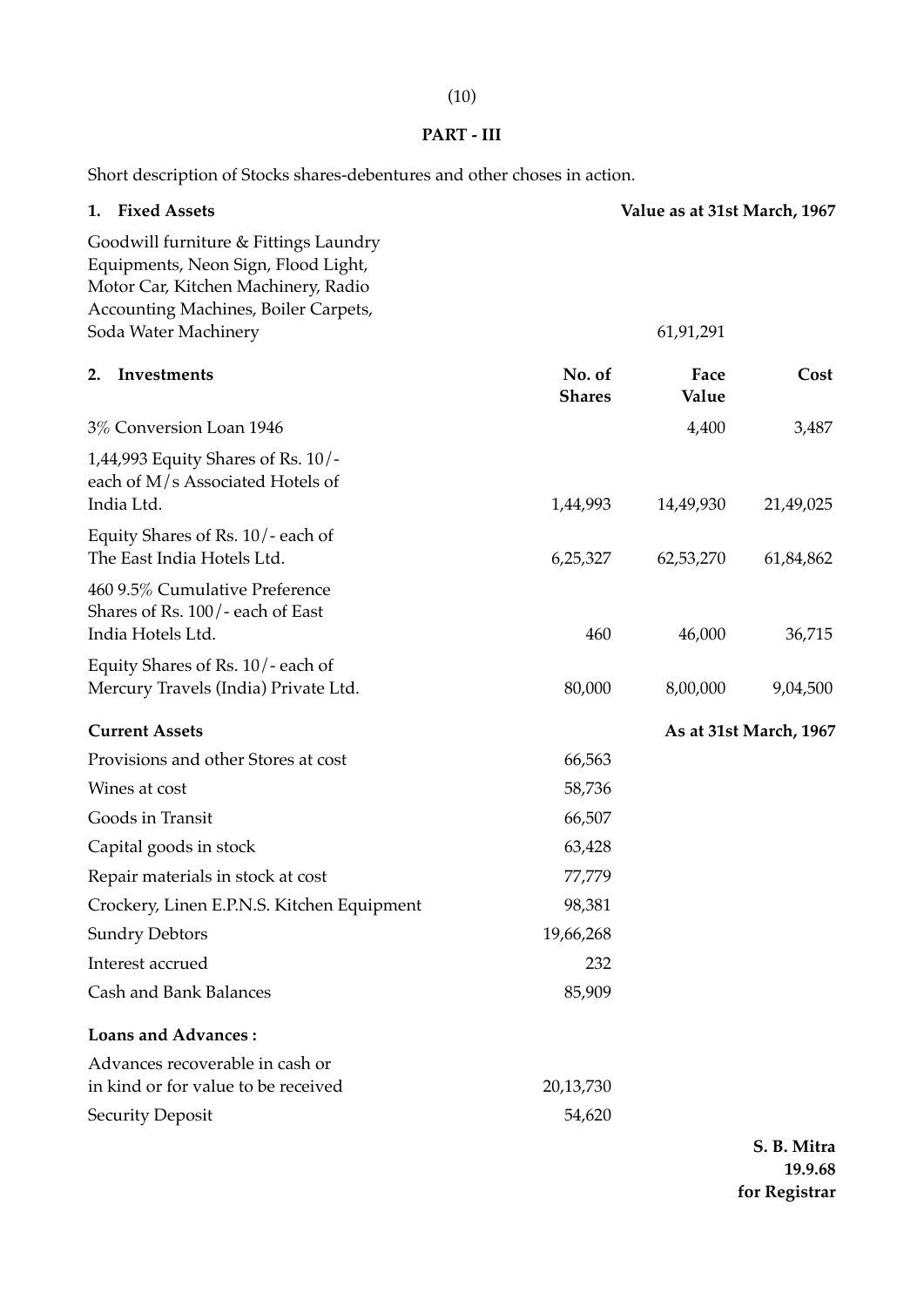# **Company Petition No. 180 of 1968 connected with Company Application No. 111 of 1968**

# **IN THE HIGH COURT AT CALCUTTA**

**Original Jurisdiction** In the matter of : The Companies Act, 1956

And

In the matter of : The Associated Hotels of India Limited

And Ors.

### versus

| (i)   | Date when the decree or<br>order was completed 20.9.68                    |            |                                            |
|-------|---------------------------------------------------------------------------|------------|--------------------------------------------|
| (11)  | Date of application for copy 27.3.69                                      |            |                                            |
| (iii) | Date of notifying the requisite<br>number of folios and stamp 9.5.69      |            |                                            |
|       | (iv) Date of delivery of the requisite<br>folios and stamp 15.5.69        |            | Order/Decree of 9th day of September, 1968 |
| (v)   | Date on which the copy is<br>ready for delivery 28.7.69                   | Filed this | 20th day of September, 1968                |
|       | (vi) Date when delivery was taken<br>of the copy by the applicant 29.7.69 |            |                                            |

*High Court, O.S.*

S. Mukherjee *Superintendent Superintendent*

(11)

*Copyists' Department Company Matter Order Department*

**Orr, Dignam & Co.** *Attorneys*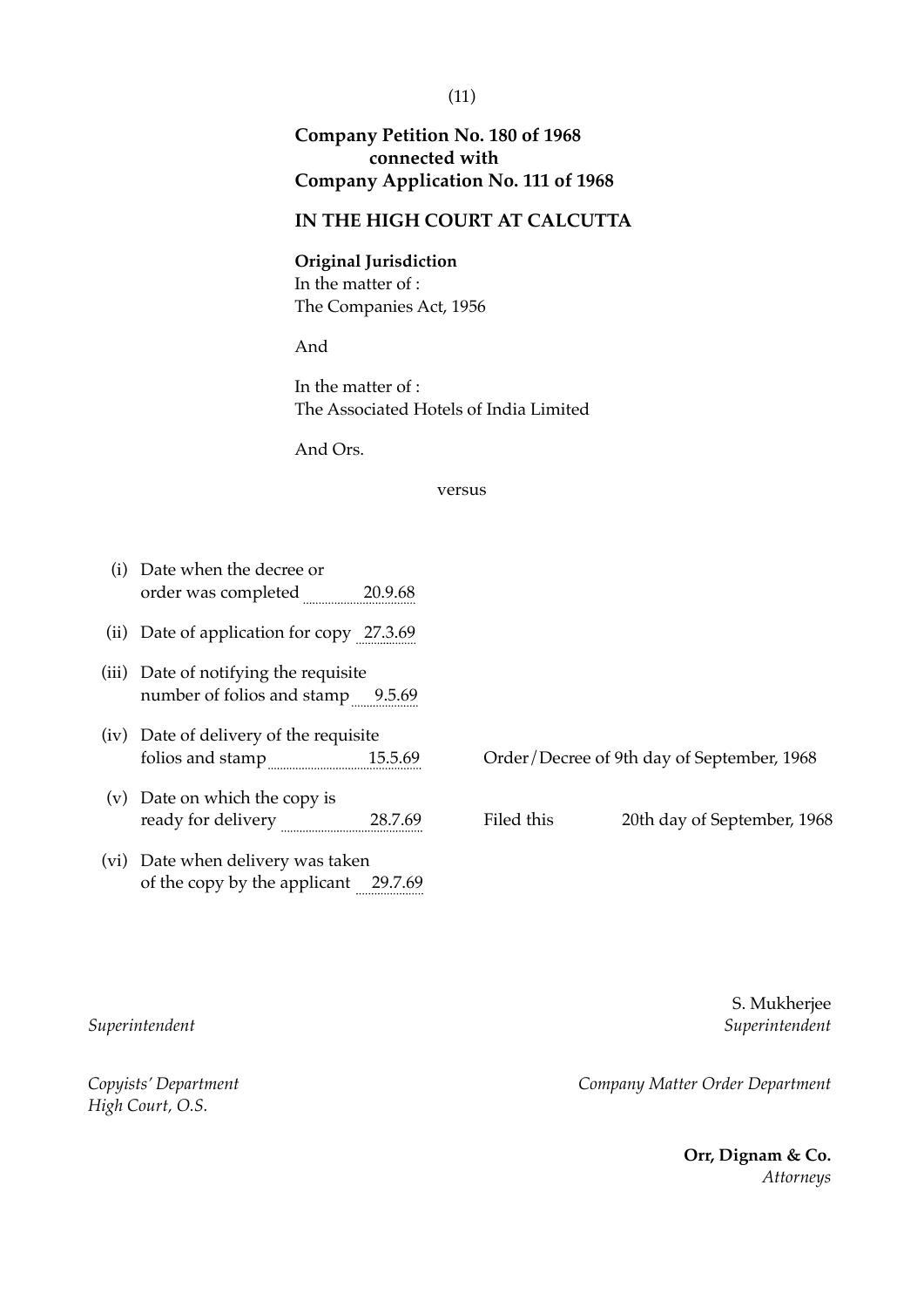**Company Petition No. 248 of 2006**

**Connected with**

**Company Application No. 268 of 2006**

**In the High Court at Calcutta**

## **Original Jurisdiction**

In the Matter of :

The Companies Act, 1956.

And

In the Matter of :

An application under Sections 391(2) and

394 of the said Act.

And

In the Matter of :

EIH Limited, an existing Company within the meaning of the Companies Act, 1956, having its Registered Office at 4, Mangoe Lane, Kolkata 700 001, within the aforesaid jurisdiction.

… Petitioner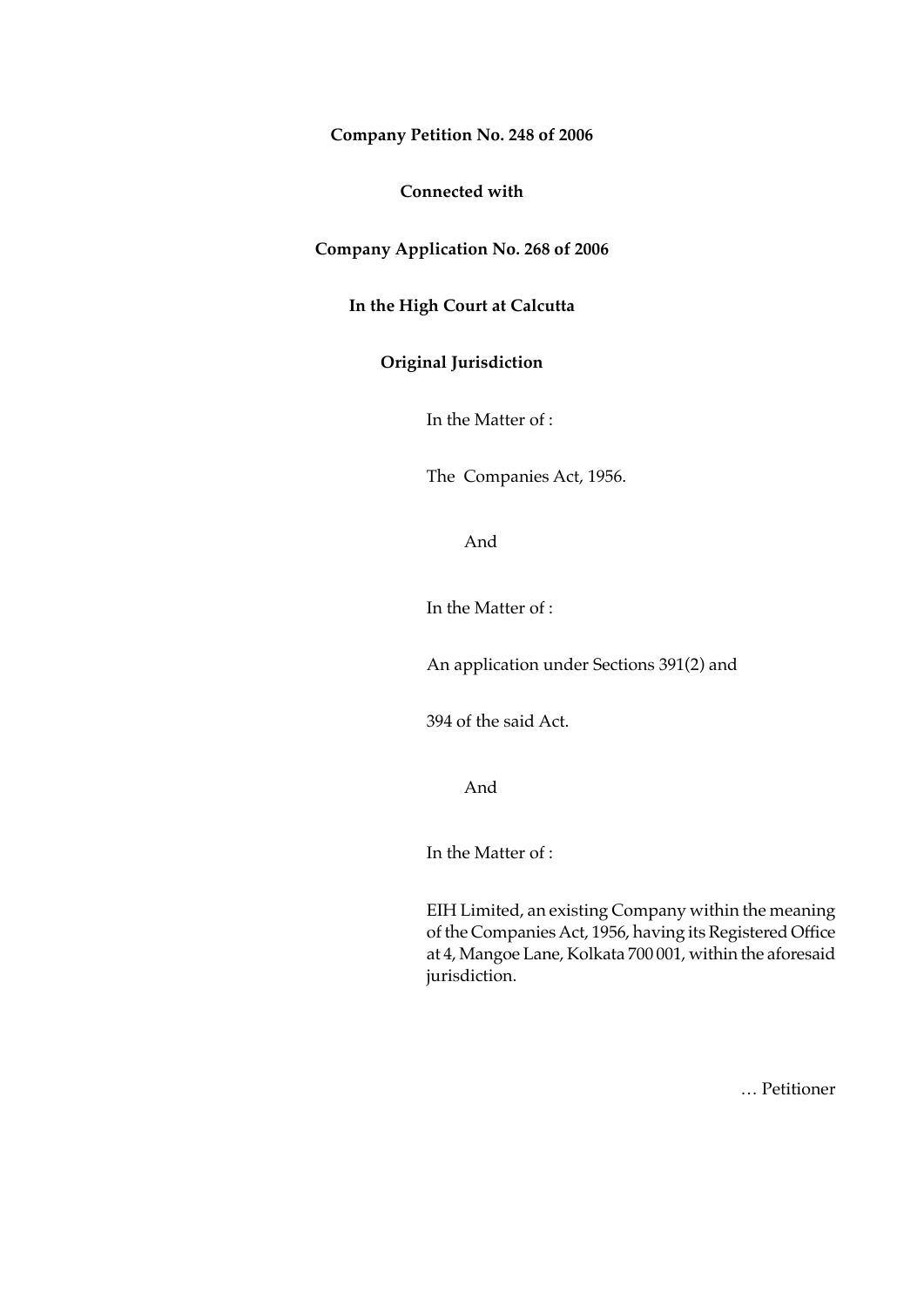| Company Petition No.    | 248 | of 2006 |
|-------------------------|-----|---------|
| Company Application No. | 268 | of 2006 |

#### IN THE HIGH COURT AT CALCUTTA

(1)

Original Jurisdiction

President of the Union of India

In the matter of :

The Companies Act, 1956.

AND

In the matter of :

An application under Sections 391(2) and

394 of the said Act.

AND

In the matter of :

EIH Limited, an existing Company within the meaning of the Companies Act, 1956, having its Registered Office at 4, Mangoe Lane, Kolkata 700 001, within the aforesaid jurisdiction.

… Petitioner

The above petition coming on for hearing on this day upon reading the said petition the order dated third day of May in the year two thousand and six whereby the abovenamed petitioner Company EIH Limited (hereinafter referred to as the said "EIH") was ordered to convene a meeting of the equity shareholders of the said 'EIH' for the purpose of considering, and if thought fit, approving with or without modification the proposed Scheme of Arrangement between the said EIH and the said EIH Associated Hotels Limited (hereinafter referred to as the said "EIHAL") and their respective shareholders and annexed to the affidavit of Gautam Ganguli filed on twenty fifth day of April in the year two thousand and six. "The Telegraph" and the "Pratidin" both dated sixteenth day of May in the year two thousand and six each containing the advertisement of the said notices convening the said meeting directed to be held by the said order dated third day of May in the year two thousand and six, the affidavit of Gautam Ganguli filed on the fifth day of June in the year two thousand and six showing the publication and despatch of the said notices convening the said meeting, the report of the chairperson of the said meeting dated twenty second day of June in the year two thousand and six as to the result of the said meeting and upon reading on the part of the petitioner Company an affidavit of Swapan Kumar Roy filed on the twenty fourth day of July in the year two thousand and six and the exhibits therein referred to and upon reading the order made herein and dated twenty eight day of June in the year two thousand and six. And upon hearing Mr. S.N. Mookherjee, Senior Advocate, Mr. R. Banerji, Advocate (Mr. Aniket Agarwal appearing with him), for the petitioner Company and Mr. Reetobroto Mitra, Advocate for the Central Government and it appearing from the report of the chairperson that the proposed Scheme of Arrangement has been approved by the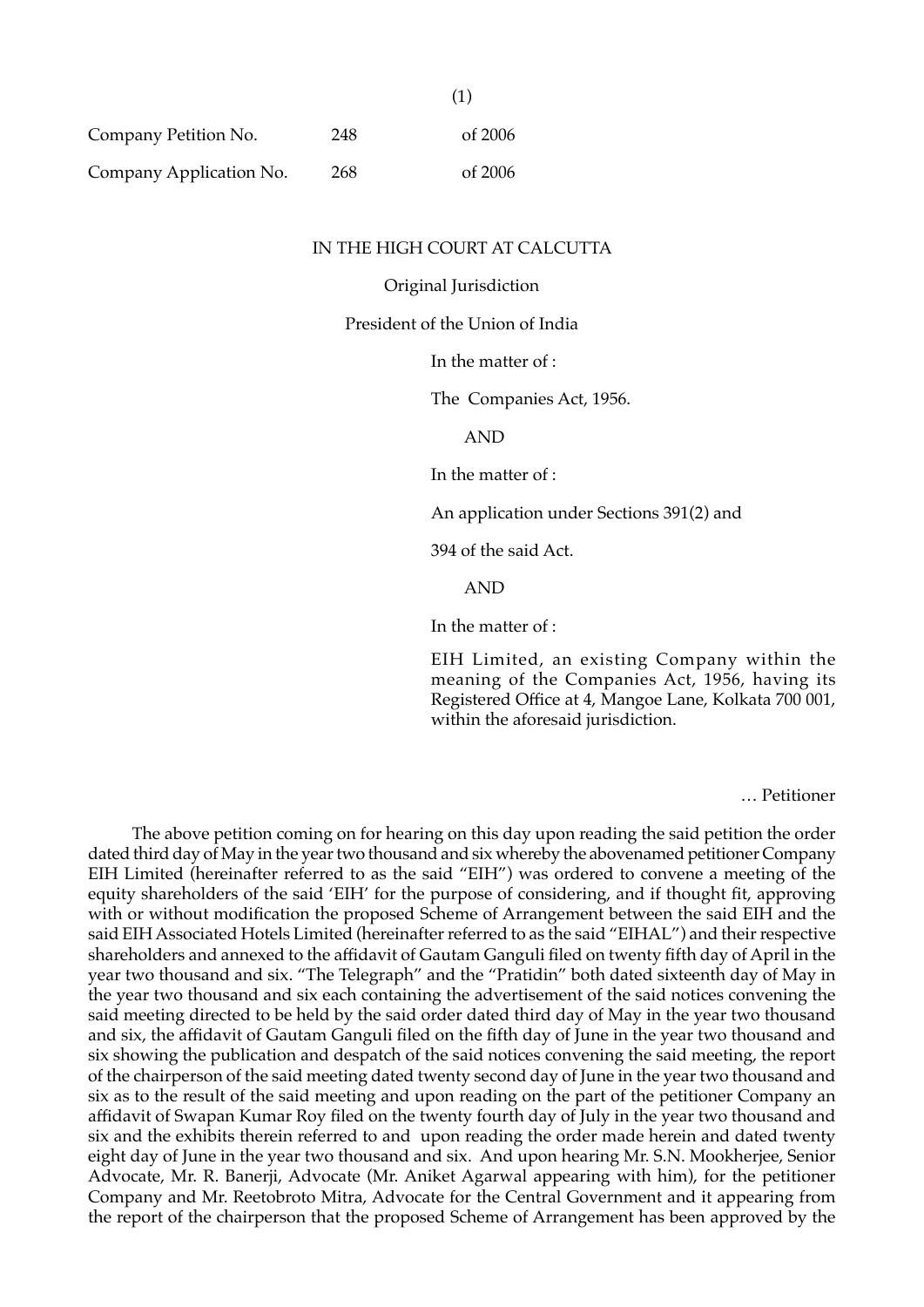requisite majority of the equity share holders of the 'EIH' in accordance with law and the Hon'ble High Court at Madras has sanctioned the scheme on tenth day of November in the year two thousand and six and upon the submission made by the Central Government by way of an affidavit of U.C. Nahta affirmed on fourth day of December in the year of two thousand and six and filed on twelfth day of December in the year of two thousand and six that the details of the assets and liabilities and the values thereof has been furnished by the petitioner Company along with a letter dated twenty seventh day of November in the year two thousand and six.

This court doth hereby sanction the proposed scheme of arrangement set forth in Annexure-A of the petition herein and specified in the Schedule A hereto and doth hereby declare the same to be binding with effect from first day of April in the year two thousand and six (herein referred to as the said Appointed Date) on the said 'EIH' and the said 'EIHAL' and their shareholders and all concerned.

This Court doth order:

1. That all the property, rights and powers of the said 'EIH' relating to the "Specified Hotels" including those specified in the 1st, 2nd and 3rd parts of the Schedule -'B' hereto but excluding those specified in clause 4.2 of Part-II of the scheme be transferred from the said Appointed Date and vest without further act or deed in the said "EIHAL" and accordingly the same shall pursuant to Section-394(2) of the Companies Act, 1956 be transferred to and vest in the said "EIHAL" for all the estate and interest of the said "EIH" in respect of "Specified Hotels" but subject nevertheless to all charges now affecting the same as provided in the scheme; and

2. That all the debts, liabilities, duties and obligations of the said EIH in relation to the "Specified Hotels" be transferred from the Appointed Date without further act or deed to the said "EIHAL" and accordingly the same shall pursuant to Section 394(2) of the Companies Act, 1956 be transferred to and become the debts, liabilities, duties and obligations of the said "EIHAL" and

3. That all proceedings and/or suits and/or appeals now pending by or against the said "EIH" in respect of the "Specified Hotels" be continued by or against the said "EIHAL" and

4. That leave be and the same is hereby granted to the said petitioner Company to file the "Schedule of Assets" of the said EIH in respect of "Specified Hotels" within a period of three weeks from the date of this order made herein; and

5. That the said "EIH" do within a period of thirty days from the date of obtaining the certified copy of this order cause the same to be delivered to the Registrar of Companies, West Bengal, for registration; and

6. That any person interested shall be at liberty of apply to this Hon'ble High Court in the above matter for such directions as may be necessary; and

7. That upon receiving computerized print of the said 'Scheme' and the "Schedule of Assets" the department shall attach the same to the original hand written order dated twelfth day of December in the year two thousand and six instead of writing by pen.

Witness Mr. Vikas Shridhar Sirpurkar, Chief Justice at Calcutta aforesaid the twelfth day of December in the year two thousand and six.

| petitioner Company |  |
|--------------------|--|
|                    |  |
| Central Government |  |

 $Sd$  /-For Registrar 20.12.2006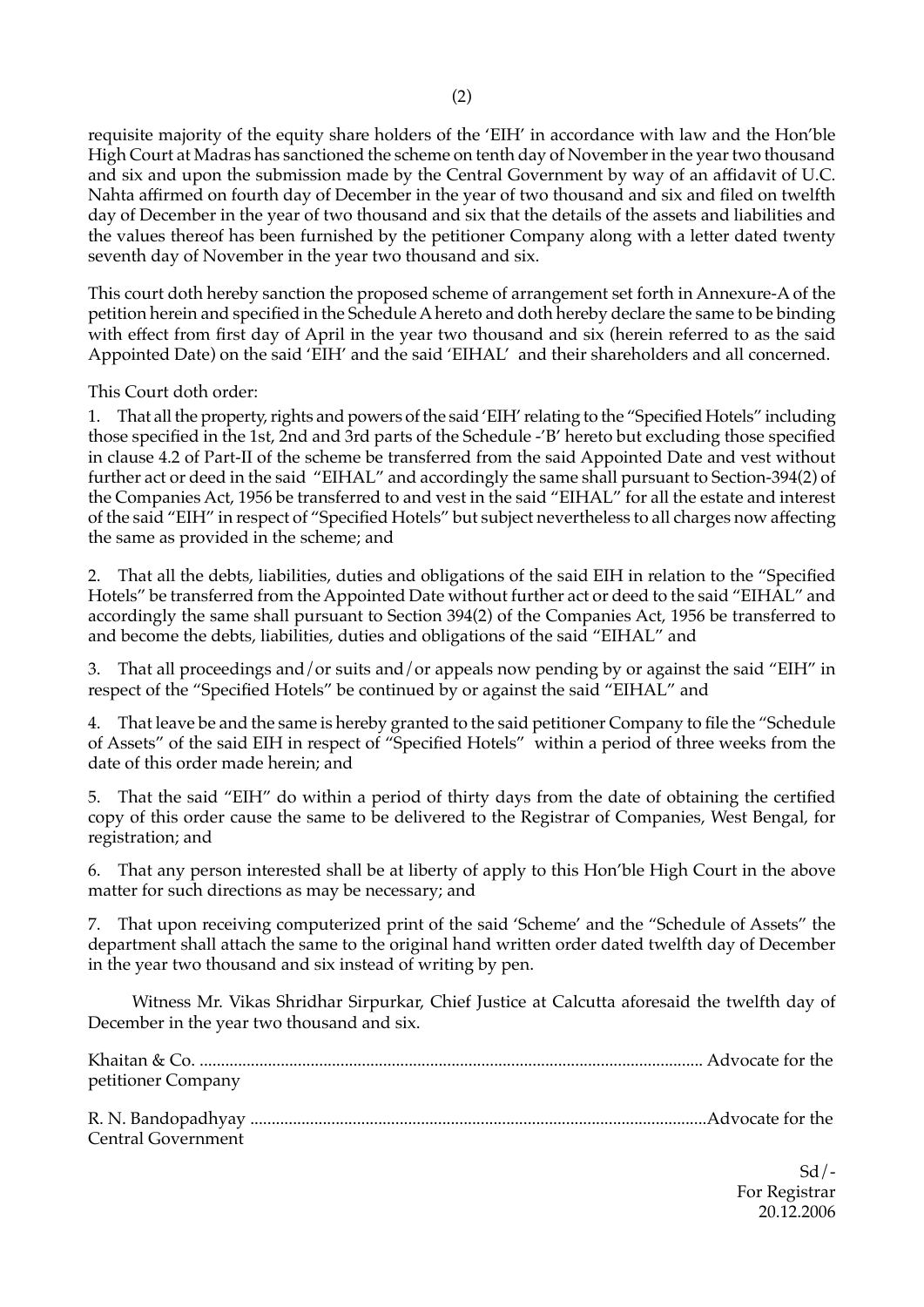(3)

#### **Schedule "A" above referred to**

#### **SCHEME OF ARRANGEMENT**

#### **BETWEEN**

#### **EIH LIMITED**

#### **AND**

#### **EIH ASSOCIATED HOTELS LIMITED**

#### **AND**

#### **THEIR RESPECTIVE SHAREHOLDERS**

#### **FOR**

# **RECONSTRUCTION OF EIH LIMITED AND EIH ASSOCIATED HOTELS LIMITED BY TRANSFER OF TWO HOTELS OF EIH LIMITED AT BHUBANESWAR AND SHIMLA TO EIH ASSOCIATED HOTELS LIMITED**

### **PART - I**

## (Preliminary)

#### **1. Definitions :**

In this Scheme, unless repugnant to the meaning or context thereof, the following expressions shall have the following meanings :

(a) **"Act"** means the Companies Act, 1956 or any statutory modification or re-enactment thereof.

(b) **"Appointed Date"** means the 1st day of April, 2006.

(c) **"EIH"** means EIH Limited, an existing Company within the meaning of the Act and having its registered office at 4, Mangoe Lane, Kolkata 700 001 in the State of West Bengal.

(d) "**EIHAL**" means EIH Associated Hotels Limited, a Company incorporated under the provisions of the Act and having its registered office at 1/24, G.S.T. Road, Meenambakkam, Chennai 600 027, in the State of Tamil Nadu.

(e) "**Specified Hotels**" means (i) the hotel of EIH at Bhubaneswar, known as 'Trident Hilton' and (ii) the hotel of EIH at Shimla, known as 'The Oberoi Cecil' and shall mean and include all assets, liabilities, rights and powers of EIH comprised in and/or pertaining to the Specified Hotels, including:

i. all properties and assets, movable and immovable, freehold and leasehold, real and personal, corporeal and incorporeal, in possession, or in reversion, present and contingent of whatsoever nature, wheresoever situate, as on the Appointed Date relating to the Specified Hotels, including all lands, buildings, flats, other commercial and residential properties, machinery, electrical installations, vehicles, equipment, furniture, sundry debtors, inventories, cash and bank balances, bills of exchange, deposits, loans and advances and other assets as appearing in the books of account of EIH in relation to the Specified Hotels, leases and agency of EIH pertaining to the Specified Hotels, and all other interests or rights in or arising out of or relating to the Specified Hotels together with all respective powers, interests, charges, privileges, benefits, entitlement, industrial and other licenses, registrations, quotas, liberties,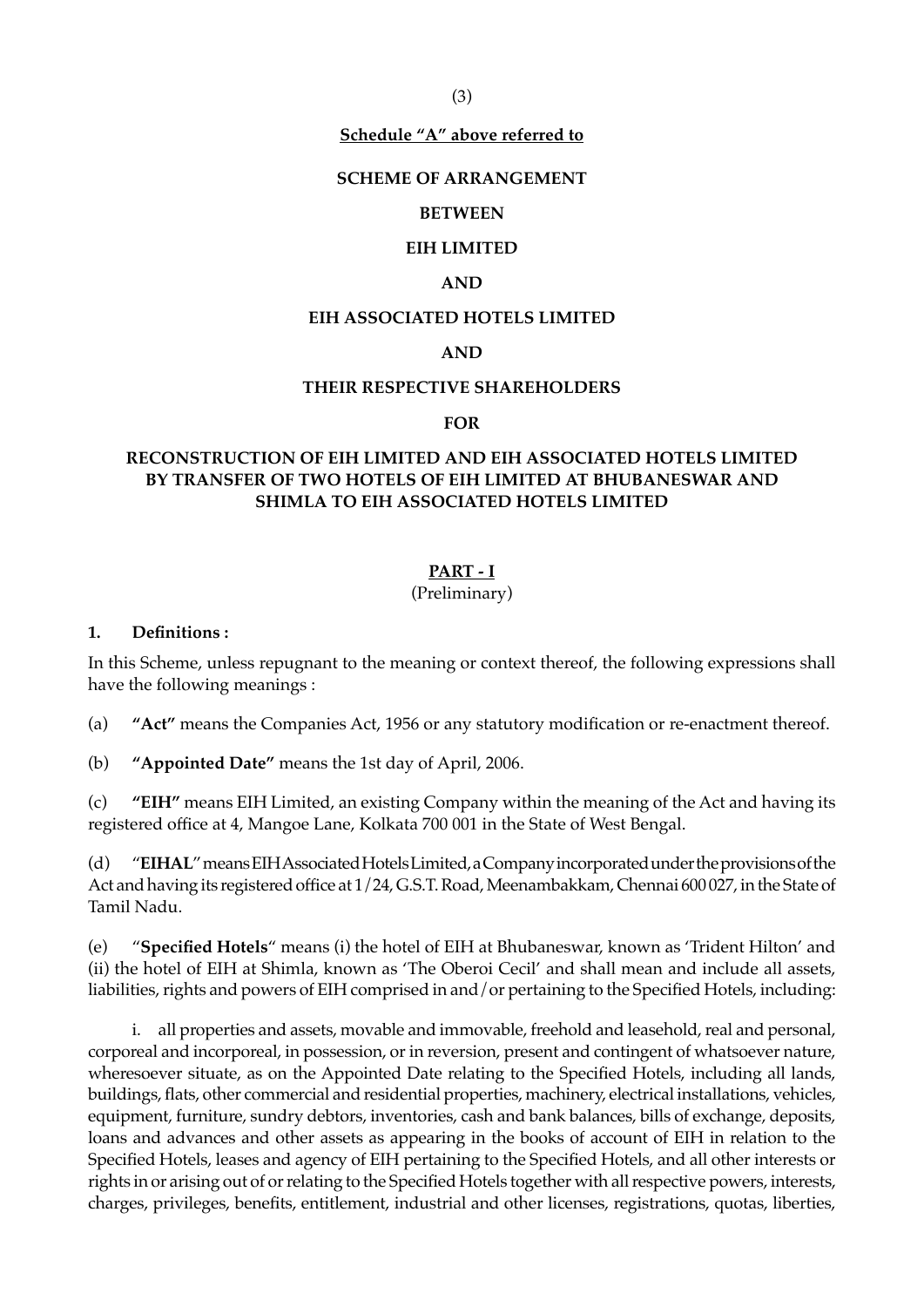(4)

easements and advantages, appertaining to the Specified Hotels and/or to which EIH is entitled to in respect of the Specified Hotels of whatsoever kind, nature or description held, applied for or as may be obtained thereafter together with the benefit of all respective contracts and engagements and all respective books, papers, documents and records relating to the Specified Hotels;

ii. all debts, liabilities, duties and obligations of EIH in relation to the Specified Hotels, including liabilities on account of secured and unsecured loans, sundry creditors, sales-tax, excise, bonus, gratuity and other taxation and contingent liabilities of EIH pertaining to the Specified Hotels; and

iii. all permanent employees of EIH engaged in or in relation with the Specified Hotels.

(f) **"Effective Date"** means the last of the dates on which all the orders, sanctions, approvals, consents, conditions, matters or filings referred to in Clause 13 of Part - II hereof have been obtained or filed.

(g) **"Scheme"** means this Scheme of Arrangement under Sections 391 to 394 of the Act in the present form or with such modifications as sanctioned by the Hon'ble High Court at Calcutta and the Hon'ble High Court of Judicature at Madras.

# **2. Share Capital :**

The Authorised, Issued, Subscribed and Paid-up Share Capital of EIH and EIHAL as on the date of approval of this Scheme by the Board of Directors of EIH and EIHAL i.e., January 30, 2006, is as under:

# **i. EIH**

 $\mathbf{ii}$ 

| <b>Authorised Share Capital:</b>                             | (Rs.)              |
|--------------------------------------------------------------|--------------------|
| 10,00,00,000 Equity Shares of Rs. 10/-each                   | $100,00,00,000/$ - |
| 2,00,00,000 Cumulative Redeemable                            |                    |
| Preference Shares of Rs. 100/- each                          | $200,00,00,000/$ - |
|                                                              | $300,00,00,000/$ - |
| <b>Issued Subscribed and Paid up Share Capital:</b>          |                    |
| 5,23,93,863 Equity Shares of Rs. 10/- each fully paid up     | 52,39,38,630/      |
| <b>EIHAL</b>                                                 |                    |
|                                                              |                    |
| <b>Authorised Share Capital:</b>                             | (Rs.)              |
| $1,50,00,000$ Equity Shares of Rs. $10/-$ each               | $15,00,00,000/$ -  |
| 10,00,000 Redeemable Preference Shares of Rs. 100/- each     | $10,00,00,000/$ -  |
|                                                              | $25,00,00,000/$ -  |
| <b>Issued Subscribed and Paid up Share Capital:</b>          |                    |
| $1,05,00,000$ Equity Shares of Rs. $10/-$ each fully paid up | $10,50,00,000/$ -  |

# **3. Objects and Reasons :**

i. EIH and EIHAL are both part of the same group of hotel companies. EIH is a multi hotel Company running and operating several hotels in India and abroad. EIHAL has two hotels, being the 'Trident Hilton' at Chennai and 'The Oberoi Rajvilas' at Jaipur. The Transferee Company does not have any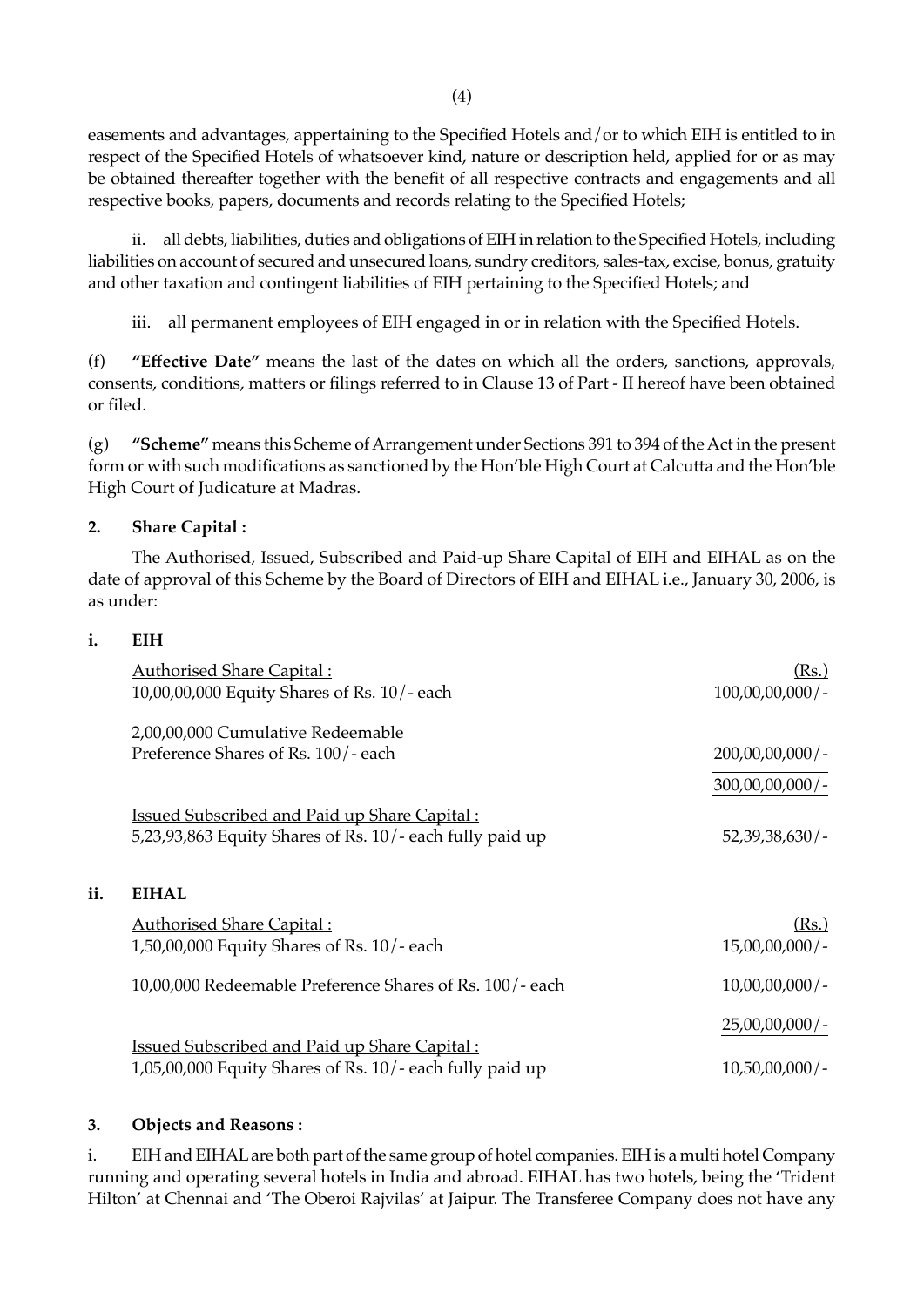other hotel at present. The Travel and Tourism Industry in general and the hotel business of EIH and EIHAL in particular are on a sound footing. EIH and EIHAL have been looking at suitable proposals for consolidation and restructuring of their business on appropriate lines for better realisation of the potential and opportunity existing in such business. Amalgamation of another hotel company of the group, namely Indus Hotels Corporation Limited ("Indus"), having three hotels in Agra, Jaipur and Udaipur which are operated under the 'Trident Hilton' brand, has been proposed with EIHAL. Further, the wholly owned subsidiary of Indus, namely Island Hotels Maharaj Limited, has one hotel in Cochin which is also operated under the said brand. Consequent upon amalgamation of Indus with EIHAL, all four hotels of Indus and its subsidiary will come under the fold of EIHAL. The nature and size of the Specified Hotels and considerations and financials applicable to operation of the same are similar to the 'Trident Hilton' hotels owned and proposed to be acquired by EIHAL as above.

ii. In furtherance of the consolidation and restructuring initiative and for optimum running, growth and development of the business of EIH and EIHAL it is considered desirable and expedient to reorganise and reconstruct EIH and EIHAL by transferring the Specified Hotels of EIH to EIHAL on the terms and conditions and in the manner provided in this Scheme of Arrangement. The business of EIH and EIHAL will be run, controlled and managed more conveniently and advantageously pursuant to the reconstruction and consequent slump exchange of Specified Hotels for shares and debentures, credited as fully paid up in EIHAL as provided herein. The Scheme will have beneficial results for the said companies, their shareholders and all concerned and is proposed to their advantage.

# **PART-II**

(The Scheme)

# **4. Transfer of Undertaking :**

4.1 With effect from the Appointed Date, the Specified Hotels shall be transferred from EIH to EIHAL as a going concern for all the estate and interest of EIH therein in accordance with and subject to the modalities for transfer and vesting stipulated herein.

4.2 In respect of such of the assets of the Specified Hotels as are movable in nature or are otherwise capable of transfer by manual delivery, by paying over or by endorsement and delivery, the same may be so transferred by EIH, without requiring any deed or instrument of conveyance for the same and shall become the property of EIHAL accordingly and as an integral part of the Specified Hotels transferred to EIHAL.

4.3 In respect of such of the assets belonging to the Specified Hotels other than those referred to in Clause 4.2 above, the same shall be transferred to and vested in and/or be deemed to be transferred to and vested in EIHAL pursuant to the provisions of Section 394 of the Act.

4.4 All debts, liabilities, duties and obligations of EIH relating to the Specified Hotels as on the close of business on the immediately preceding the Appointed Date and all other debts, liabilities duties and obligations of EIH relating to the Specified Hotels, which may accrue or arise from the Appointed Date but which relate to the period upto the day immediately preceding the Appointed Date, shall also be transferred to EIHAL, without any further act or deed, pursuant to the provisions of Section 394(2) of the Act, so as to become the debts, liabilities, duties and obligations of EIHAL.

4.5 The transfer and vesting of the Specified Hotels of EIH , as aforesaid, shall be subject to the existing charges, mortgages and encumbrances, if any, over the assets or any part thereof, provided however that such charges, mortgages and/or encumbrances shall be confined only to the assets of EIH or part thereof on or over which they are subsisting on transfer to and vesting of such assets in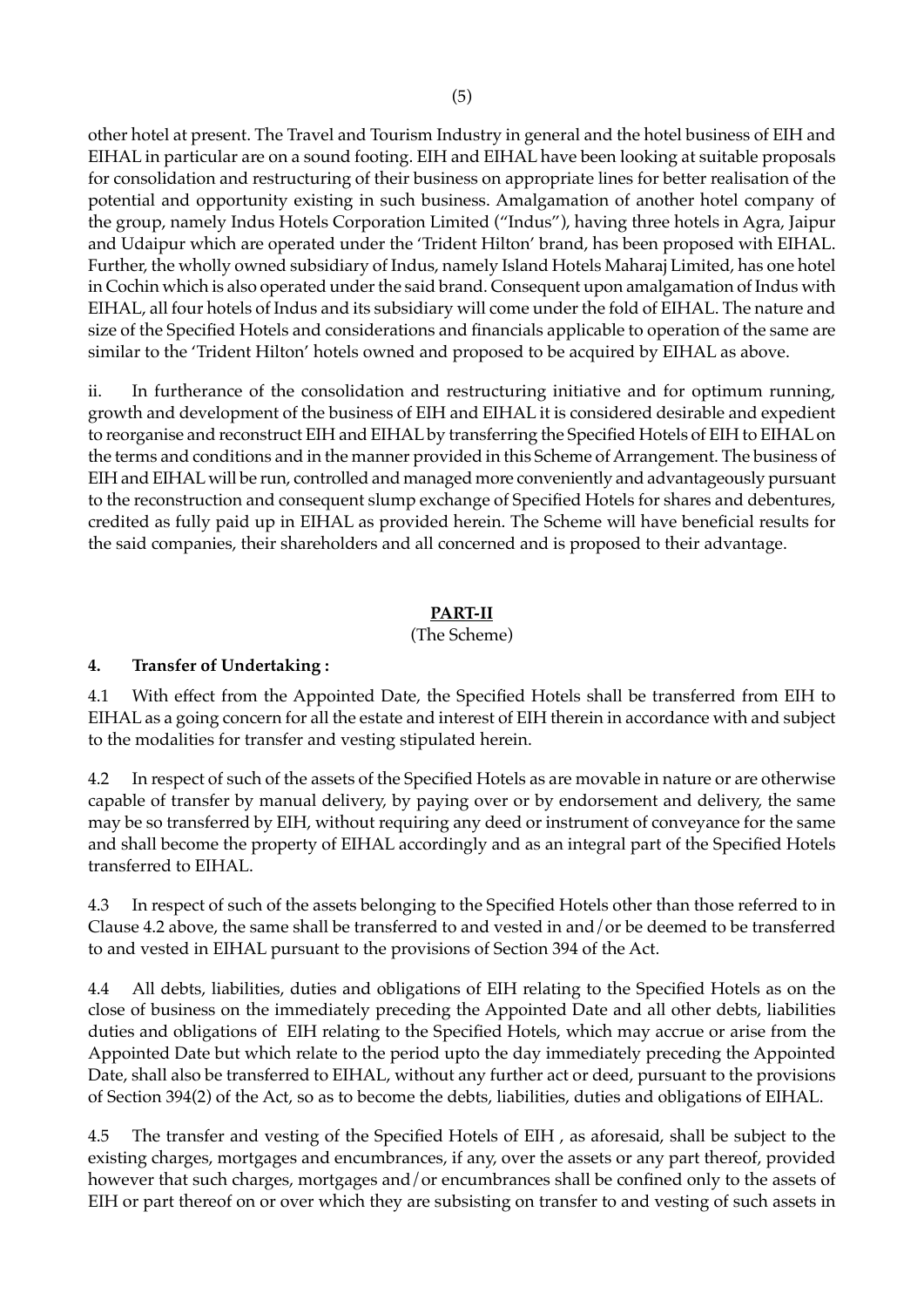EIHAL and no such charges, mortgages, and/or encumbrances shall extend over or apply to any other asset(s) of EIHAL. Any reference in any security documents or arrangements (to which EIH is a party) to any assets of EIH shall be so construed to the end and intent that such security shall not extend, nor be deemed to extend, to any of the other asset(s) of EIHAL. Similarly, EIHAL shall not be required to create any additional security over assets of Specified Hotels of EIH acquired by it under this Scheme for any loans, debentures, deposits or other financial assistance already availed/to be availed by it and the charges, mortgages, and/ or encumbrances in respect of such indebtedness of EIHAL shall not extend or be deemed to extend or apply to the assets so acquired by EIHAL.

4.6 Subject to the other provisions of this Scheme, all licenses, permissions, approvals, consents, registrations and no-objection certificates obtained by EIH for the operations of the Specified Hotels and/or to which EIH is entitled to in relation to the Specified Hotels in terms of the various Statutes and/or Schemes of Union and State Governments, shall be available to and vest in EIHAL, without any further act or deed and shall be appropriately mutated by the statutory authorities concerned therewith in favour of EIHAL. Since the Specified Hotels will be transferred to and vested in EIHAL as a going concern without any break or interruption in the operations thereof, EIHAL shall be entitled to the benefit of all such licenses, permissions, approvals, consents, registrations and no-objection certificates and to carry on and continue the operations of the Specified Hotels on the basis of the same upon this Scheme becoming effective. Further, all benefits, including, under Income Tax, Excise (Including Modvat/Cenvat), Sales Tax etc to which EIH is entitled to in relation to the Specified Hotels in terms of the various Statutes and/or Schemes of Union and State Governments shall be available to and vest in EIHAL upon this Scheme becoming effective.

# **5. Legal Proceedings :**

All legal or other proceeding by or against EIH and relating to the Specified Hotels shall be continued and enforced by or against EIHAL only. If proceedings are taken against EIH, EIH will defend on notice or as per advice of EIHAL at the costs of EIHAL and EIHAL will indemnify and keep indemnified EIH from and against all liabilities, obligations, actions, claims and demands in respect thereof.

# **6. Contracts and Deeds :**

Subject to the other provisions contained in this Scheme all contracts, deeds, bonds, agreements and other instruments of whatsoever nature relating to the Specified Hotels to which EIH is a party, subsisting or having effect immediately before the Effective Date, shall remain in full force and effect against or in favour of EIHAL and may be enforced as fully and effectually as if instead of EIH, EIHAL had been a party thereto.

# **7. Saving of Concluded Transactions :**

The transfer and vesting of the properties and liabilities of the Specified Hotels and the continuance of the proceedings by or against EIHAL as per the provisions hereof shall not affect any transaction or proceeding relating to the Specified Hotels already completed by EIH on or before the Effective Date to the end and intent that EIHAL accepts all acts, deeds and things relating to the Specified Hotels done and executed by and/or on behalf of EIH as acts, deeds and things done and executed by and on behalf of EIHAL.

# **8. Employees :**

8.1 EIHAL undertakes to engage on and from the Effective Date all the employees of EIH engaged in the Specified Hotels on the same terms and conditions on which they are engaged by EIH without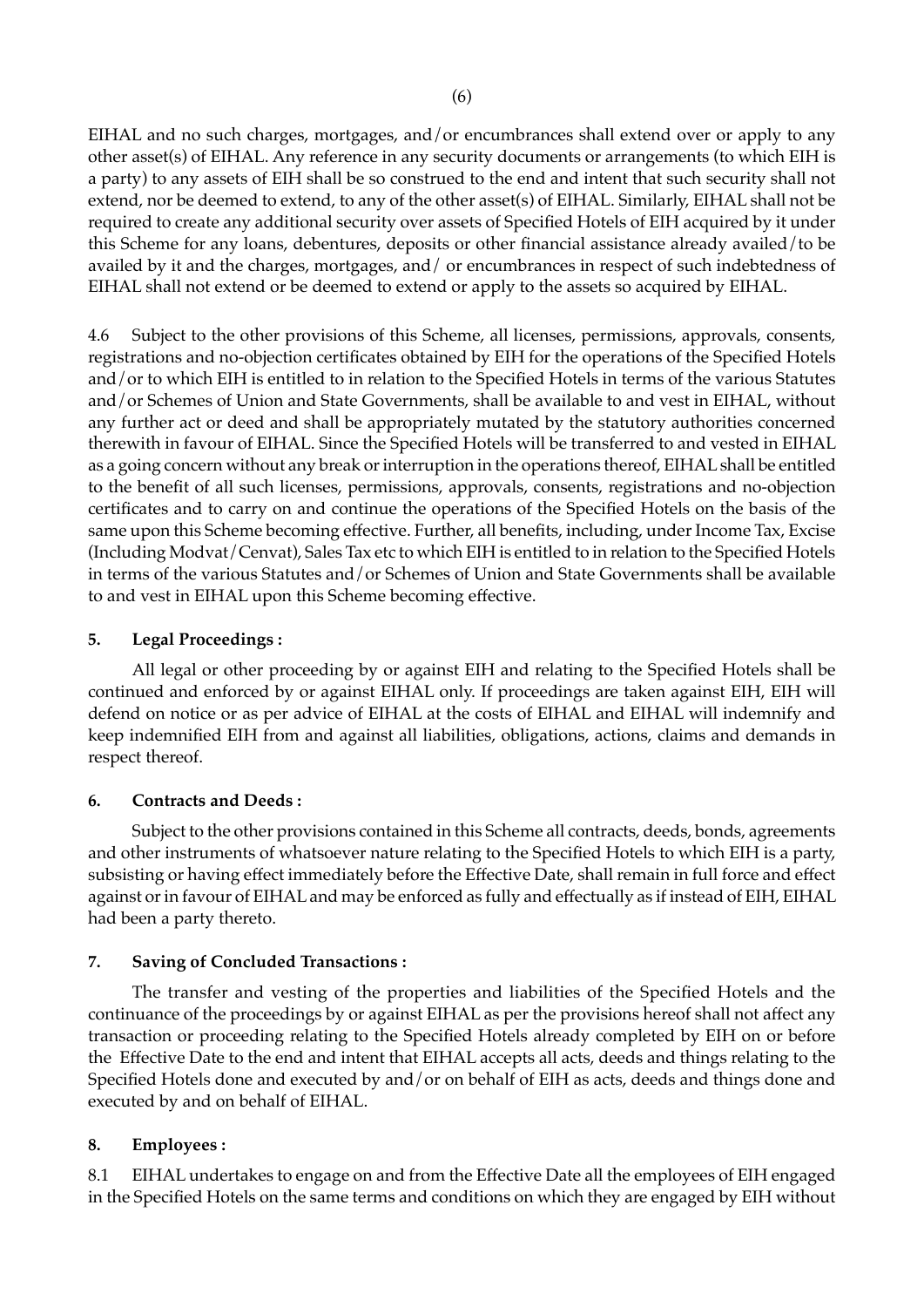any interruption of service as a result of the transfer of the Specified Hotels to EIHAL. EIHAL agrees that the services of all such employees with EIH upto the Effective Date shall be taken into account for the purposes of all benefits to which the said employees may be eligible, including for the purpose of payment of any retrenchment compensation, gratuity and other terminal benefits.

8.2 The accumulated balances, if any, standing to the credit of the employees of the Specified Hotels in the existing Provident Fund, Gratuity Fund, Superannuation Fund and other funds of which they are Members will be transferred to such Provident Fund, Gratuity Fund, Superannuation Fund and other funds nominated by EIHAL and/or such new Provident Fund, Gratuity Fund, Superannuation Fund and other funds to be established and caused to be recognised by the concerned authorities by EIHAL. Pending the transfer as aforesaid, the dues of the employees of the Specified Hotels relating to the said funds would be continued to be deposited in the existing Provident Fund, Gratuity Fund, Superannuation Fund and other funds respectively.

# **9. Business in trust for EIHAL :**

With effect from the Appointed Date and upto and including the Effective Date:

9.1 EIH undertakes to carry on the business of the Specified Hotels in the ordinary course of business and EIH shall be deemed to have carried on and to be carrying on all business and activities relating to the Specified Hotels for and on account of and in trust for EIHAL;

9.2 all profits accruing to EIH or losses arising or incurred by it and taxes paid in relation to such profits relating to the Specified Hotels for the period falling on and after the Appointed Date shall for all purposes, be treated as the profits or losses and taxes, as the case may be of EIHAL;

9.3 EIH shall be deemed to have held and stood possessed of the properties to be transferred to EIHAL for and on account of and in trust for EIHAL and, accordingly, EIH shall not (without the prior written consent of EIHAL) alienate, charge or otherwise deal with or dispose of the Specified Hotels or any part thereof except in the usual course of business.

### **10. Issue and allotment of Preference Shares and Debentures by EIHAL :**

Upon the Scheme becoming effective, EIHAL shall in consideration for transfer of the Specified Hotels, without further application, issue and allot to EIH : (i) 10,00,000 4% Redeemable Non-Cumulative Preference Shares of Rs. 100/- each in EIHAL, credited as fully paid up and (ii) 68,99,261 6% Unsecured Non-Convertible Debentures of Rs.100/- each in EIHAL, credited as fully paid up. This Scheme will accordingly result in slump exchange between EIH and EIHAL of ownership of Specified Hotels for ownership of such Preference Shares and Debentures. The said Preference Shares and Debentures issued and allotted by EIHAL shall be redeemed within a period of one year from the date of allotment or such earlier date as the Board of EIHAL may decide.

### **11. Applications :**

EIH and EIHAL shall, with all reasonable dispatch, make necessary applications to the Hon'ble High Court at Calcutta and the Hon'ble High Court of Judicature at Madras, for sanction and carrying out of the Scheme. Any such application shall, upon constitution of the National Company Law Tribunal under Section 10FB of the Act, be made and/or pursued before the National Company Law Tribunal if so required. In such event references in this Scheme to the Hon'ble High Court at Calcutta and the Hon'ble High Court of Judicature at Madras shall be construed as references to National Company Law Tribunal and/or the appropriate Benches thereof as the context may require. EIH and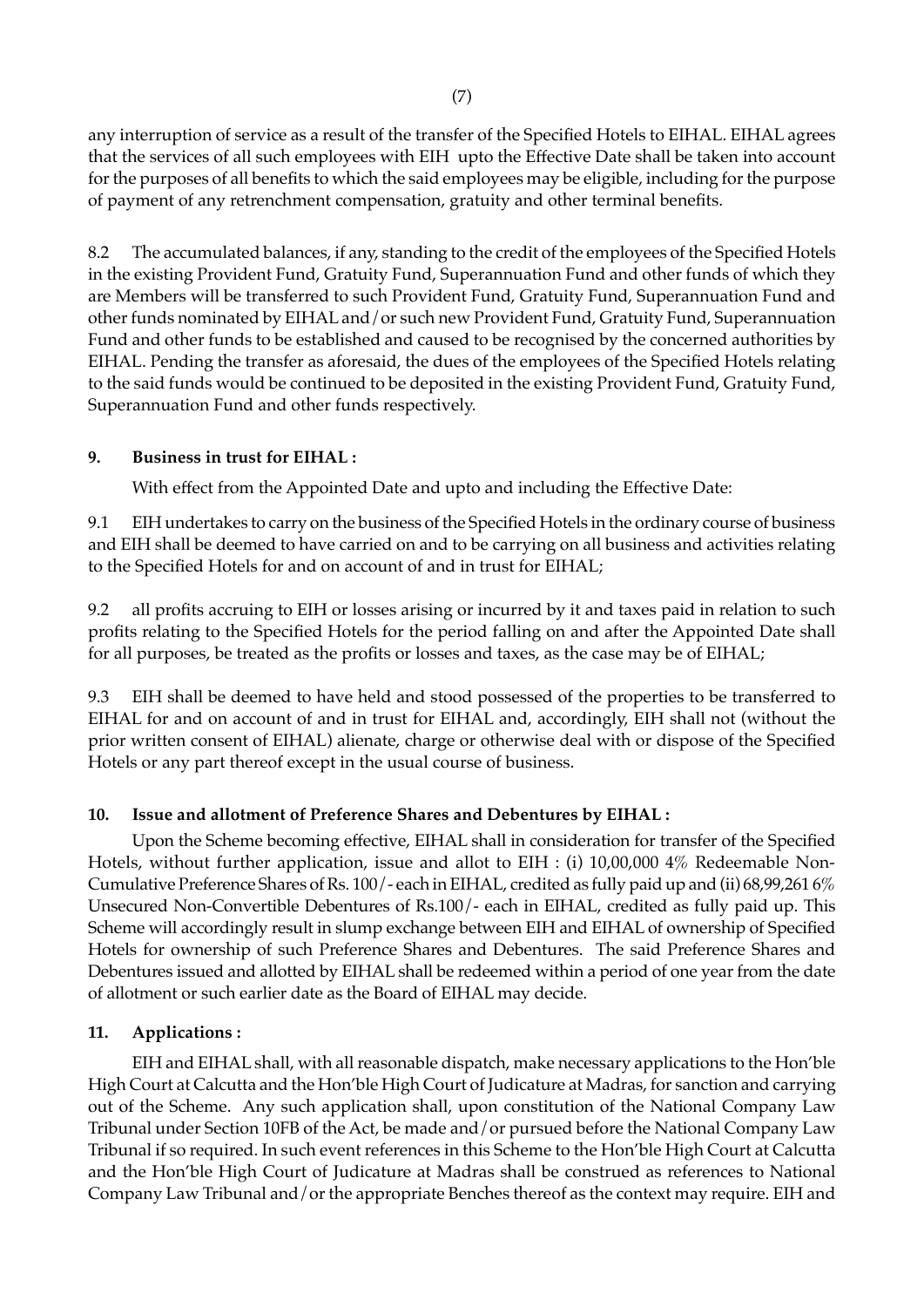EIHAL shall also take such other steps as may be necessary or expedient to give full and formal effect to the provisions of this Scheme, including issue and allotment of Preference Shares and Debentures.

## **12. Approvals and Modifications :**

EIH and EIHAL (by their respective Board of Directors or Committee thereof or such other person or persons, as the respective Board of Directors may authorise) are empowered and authorised:

12.1 to assent from time to time any modifications or amendments or substitutions of the Scheme or of any conditions or limitations which the Hon'ble High Court at Calcutta and the Hon'ble High Court of Judicature at Madras and/or any authorities under law may deem fit to approve or direct or as may be deemed expedient or necessary; and

12.2 to settle all doubts or difficulties that may arise in carrying out the Scheme and to do and execute all acts, deeds, matters and things necessary, desirable or proper for putting the Scheme into effect.

Without prejudice to the generality of the foregoing, EIH and EIHAL (by their respective Board of Directors or such other person or persons, as the respective Board of Directors may authorise) shall each be at liberty to withdraw from this Scheme in case any condition or alteration imposed by any authority is unacceptable to them or as may otherwise be deemed expedient or necessary.

## **13. Scheme Conditional Upon** :

The Scheme is conditional upon and subject to:

13.1 approval of the Scheme by the requisite majority of the members of EIH and EIHAL;

13.2 sanction of the Scheme by the Hon'ble High Court at Calcutta and the Hon'ble High Court of Judicature at Madras under Sections 391 and 394 and other applicable provisions of the Act;

13.3 such other sanctions and approvals including sanctions of any governmental or regulatory authority, as may be required by law in respect of the Scheme being obtained; and

13.4 the certified copies of the Orders of the Hon'ble High Court at Calcutta and the Hon'ble High Court of Judicature at Madras sanctioning the Scheme being filed with the respective Registrar of Companies.

Accordingly, the Scheme although operative from the Appointed Date, shall become effective on the Effective Date, being the last of the dates on which all the orders, sanctions, approvals, consents, conditions, matters or filings referred to above have been obtained or filed.

# **14. Remaining Business** :

Save and except the Specified Hotels of EIH and as expressly provided in this Scheme of Arrangement, nothing contained in this Scheme of Arrangement shall affect the other business, undertakings, assets and liabilities of EIH which shall continue to belong to and be vested in and be managed by EIH.

### **15. Costs :**

All costs, charges and expenses incurred in carrying out and implementing the terms and provisions of this Scheme and incidentals thereto shall be borne by EIHAL.

### **16. Residual Provisions :**

16.1 Even after this Scheme becomes operative, EIHAL shall be entitled to operate all Bank Accounts relating to Specified Hotels and realise all monies and complete and enforce all pending contracts and transactions in respect of the Specified Hotels in the name of EIH in so far as may be necessary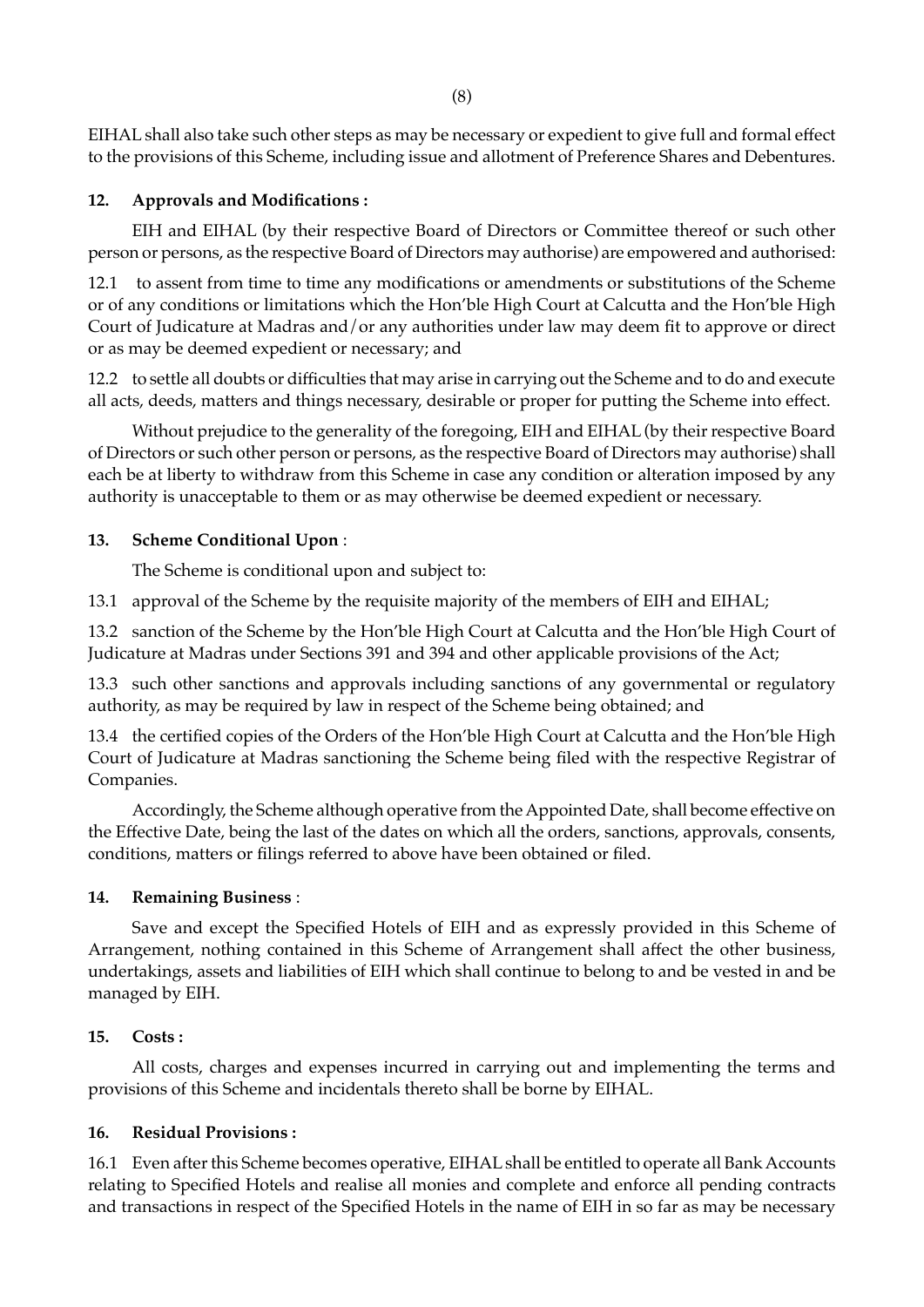until the transfer of rights and obligations of EIH to EIHAL under this Scheme is formally accepted by the parties concerned.

16.2 The assets and liabilities of the Specified Hotels shall be recorded in the books of account of EIHAL at their respective values at which they appear in the books of account of EIH. The difference between net book value of such assets and liabilities and aggregate face value of Preference Shares and Debentures issued by EIHAL under clause 10 above shall be adjusted against General Reserves in the books of account of EIHAL. In the event and to the extent such reserves are not existent or are inadequate, such adjustment shall be made against other reserves of EIHAL.

16.3 On the approval of the Scheme by the members of EIH and EIHAL pursuant to Section 391 of the Act, it shall be deemed that the said Members have also accorded all relevant consents under any other provisions of the Act to the extent the same may be considered applicable.

16.4 In the event of this Scheme failing to take effect finally, this Scheme shall become null and void and in that case no rights or liabilities whatsoever shall accrue to or be incurred inter se by the parties or their shareholders or creditors or employees or any other person.

16.5 If any doubt or difference or issue shall arise between the parties hereto or any of their shareholders, creditors, employees and/or any other person as to the construction hereof or as to any account, valuation or apportionment to be taken or made of any asset or liability transferred under this Scheme, or as to the accounting treatment thereof or as to anything else contained in or relating to or arising out of this Scheme, the same shall be referred to Mr. Pradip (Pinto) Khaitan, Advocate of 1B, Old Post Office Street, Kolkata 700 001 whose decision shall be final and binding on all concerned.

> $Sd$  /-FOR Registrar 20.12.2006

Schedule "B"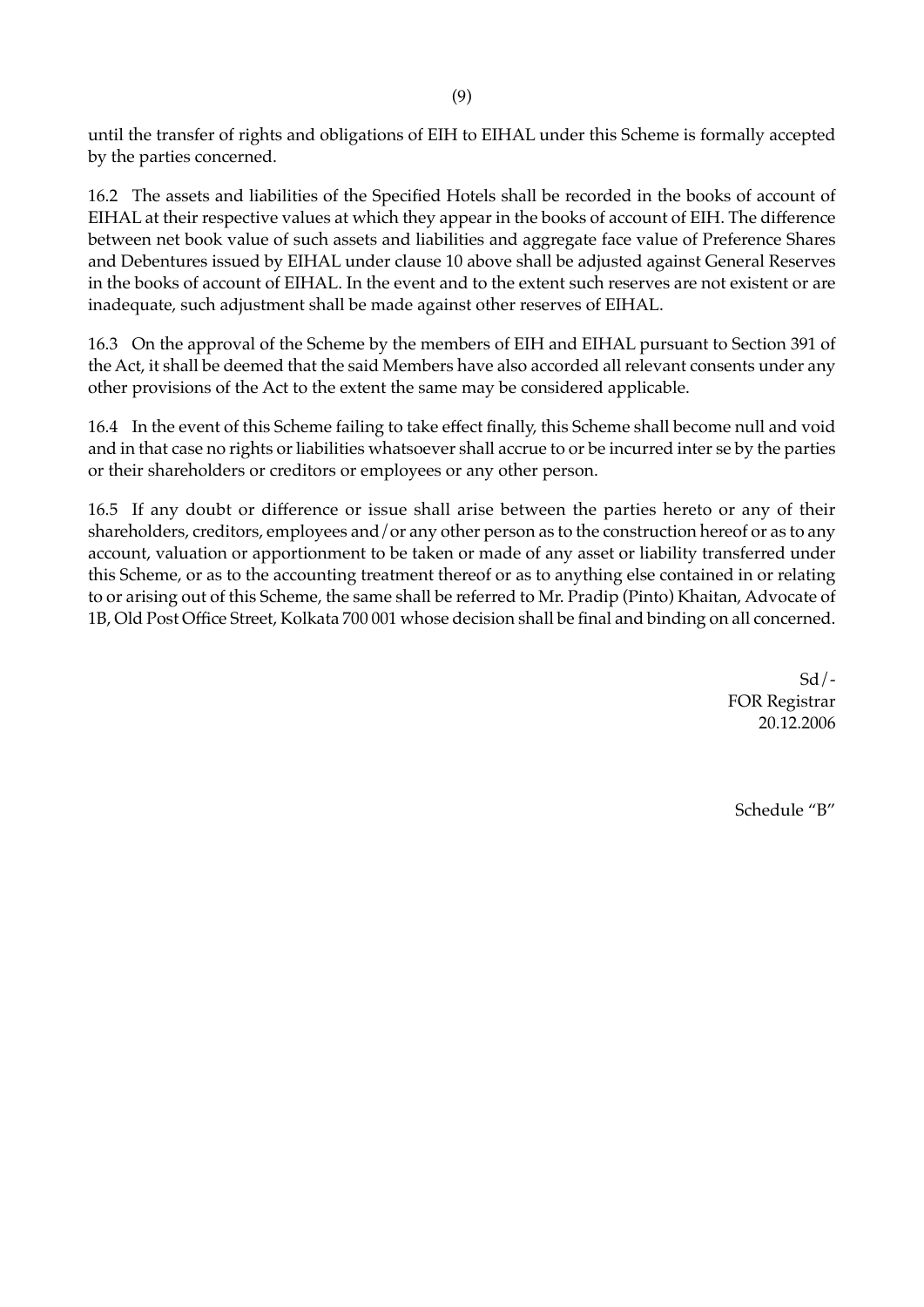# **Schedule "B" above referred to**

## **SCHEME OF ASSETS**

of

Specified Hotels of EIH Limited ("EIH") to be transferred to EIH Associated Hotels Limited ("EIHAL") as on April 1, 2006.

## **PART - I**

## (Short Description of Freehold Property of EIH)

1. All those pieces and parcels of land in Simla admeasuring 26,356 square yards being part of hotel premises of EIH presently known as 'The Oberoi Cecil' which premises were formed by merger of five smaller premises, former names and respective land areas whereof were as follows:-

| Name                        | <u>Area in Square Yards</u> |
|-----------------------------|-----------------------------|
| Hotel Cecil and Annan View  | 13,630                      |
| <b>Retreat Estate</b>       | 106                         |
| <b>Carlton Grove Estate</b> | 2,848                       |
| Annandale                   | 9,772                       |
| Total                       | 26,356                      |

2. All buildings, sheds and other constructions and/or structures on the aforesaid lands of EIH and all other freehold property of EIH relating to the Specified Hotels.

# **PART - II**

### (Short Description of Leasehold Property of EIH)

1. All that piece and parcel of land bearing plot no. CB-1, admeasuring 12 acres, situated at Nayapalli in Bhubaneswar and taken on lease by Oberoi Hotels Private Limited from Governor of Orissa by indenture dated April 2, 1981 and assigned to EIH by indenture dated July 5, 1982.

2. All buildings, sheds and other constructions and/or structures on the aforesaid lands, being part of hotel premises of EIH at Bhubaneswar know as 'Trident Hilton' and all other leasehold property of EIH relating to the Specified Hotels.

# **PART - III**

(Short Description of the stocks, shares, debentures and other choses in action of EIH)

Movables are transferable to EIHAL as per clause 4.2 of Part II of the Scheme.

 $Sd$  /-For Registrar 20.12.2006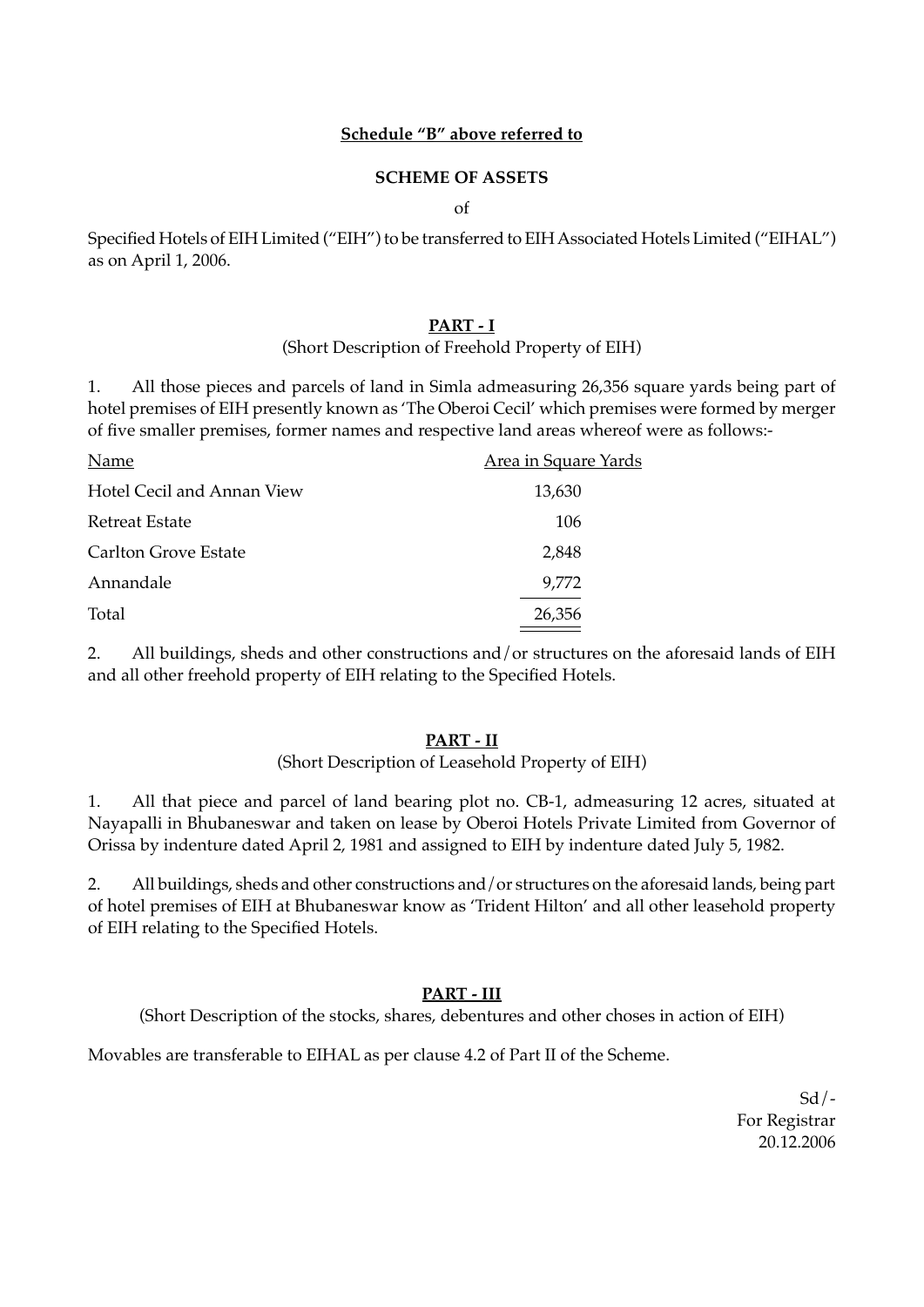Company Petition No. 248 of 2006

Company Application No. 268 of 2006

# IN THE HIGH COURT AT CALCUTTA

# Original Jurisdiction

In the Matter of Companies Act, 1956

And

In the Matter of

EIH Limited

Order

of the 12th day of December 2006

filed this 21st day of December 2006

*Sd/-*

*Superintendent Company Matters Department.*

*Attorney*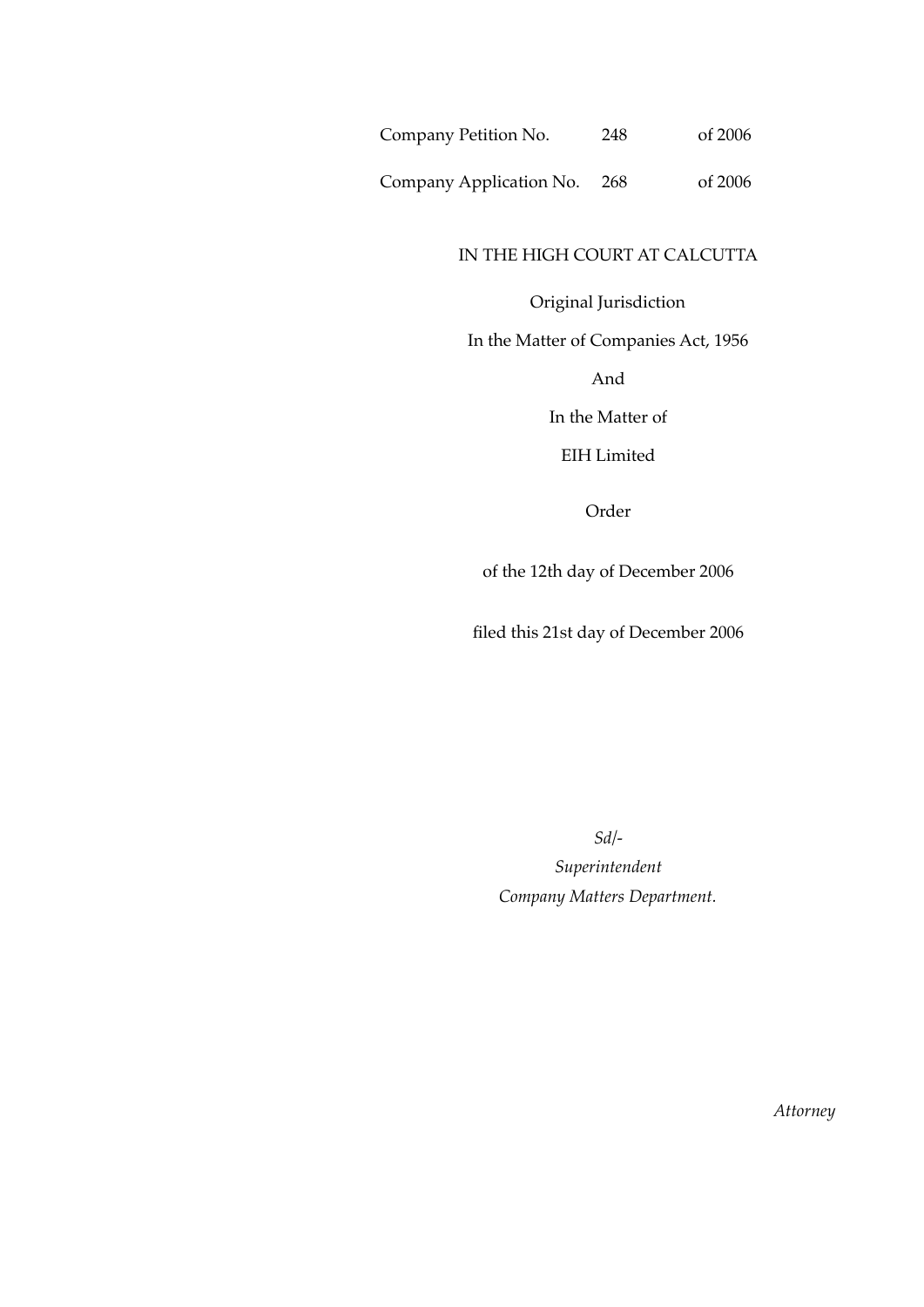**Company Petition No. 249 of 2006**

**Connected with**

**Company Application No. 270 of 2006**

**In the High Court at Calcutta**

**Original Jurisdiction**

In the Matter of :

The Companies Act, 1956.

And

In the Matter of :

An application under Sections 391(2) and

394 of the said Act.

And

In the Matter of :

EIH Limited, an existing Company within the meaning of the Companies Act, 1956, having its Registered Office at 4, Mangoe Lane, Kolkata 700 001, within the aforesaid jurisdiction.

… Petitioner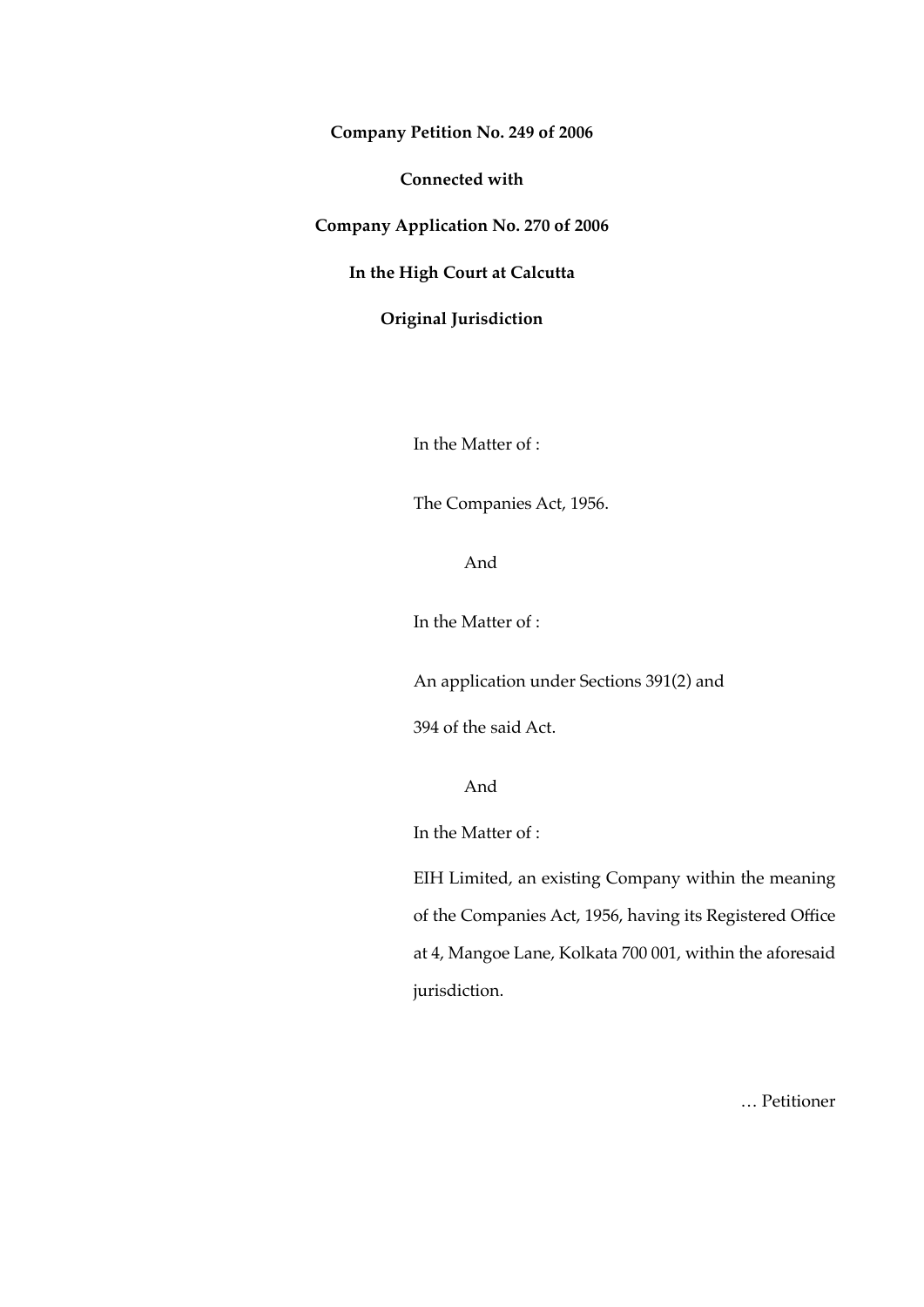Company Petition No. 249 of 2006

Connected with

Company Application No. 270 of 2006

(1)

#### IN THE HIGH COURT AT CALCUTTA

Original Jurisdiction

President of the Union of India

In the matter of :

The Companies Act, 1956.

AND

In the matter of :

An application under Sections 391(2) and

394 of the said Act.

AND

In the matter of :

EIH Limited, an existing Company within the meaning of the Companies Act, 1956, having its Registered Office at 4, Mangoe Lane, Kolkata 700 001, within the aforesaid jurisdiction.

… Petitioner

The above petition coming on for hearing on this day upon reading the said petition the order dated third day of May in the year two thousand and six whereby the abovenamed petitioner company EIH Limited (hereinafter referred to as the said Transferee Company) was ordered to convene a meeting of the equity shareholders of the said Transferee Company for the purpose of considering, and if thought fit, approving with or without modification the proposed Scheme of Amalgamation of Rajgarh Palace Hotel and Resorts Limited (hereinafter referred to as the said Transferor Company) with the said Transferee Company and annexed to the affidavit of Gautam Ganguli filed on the twenty fifth day of April in the year two thousand and six "The Telegraph" dated sixteenth day of May in the year two thousand and six and the "Pratidin" dated sixteenth day of May in the year two thousand and six as modified on seventeenth day of May in the year two thousand and six each containing the advertisement of the said notices convening the said meeting directed to be held by the said order dated third day of May in the year two thousand and six, affidavit of Gautam Ganguli filed on the fifth day of June in the year two thousand and six showing the publication and despatch of the said notices convening the said meeting, the report of the chairperson of the said meeting dated twenty second day of June in the year two thousand and six as to the result of the said meeting and upon reading on the part of the petitioner company an affidavit of Swapan Kumar Roy filed on the twenty fourth day of July in the year two thousand and six and the exhibits therein referred to and upon reading the order made herein and dated twenty eighth day of June in the year two thousand and six. And upon hearing Mr. Ratnanko Banerjee, Advocate for the petitioner company and Mr. R.N. Bandopadhyay, Advocate for the Central Government and it appears from the said report of the chairperson that the proposed Scheme of Amalgamation has been approved by the requisite majority of the equity shareholders of the said Transferee Company in accordance with law. And the necessary steps and proceeding in respect of the said Scheme are also being taken by the said Transferor Company in the Hon'ble High Court of Madhya Pradesh at Jabalpur. And in view of no objection granted by the Central Government by their letter bearing No. RD/T/13790/391(2)/394/L/06 dated fifteenth day of September in the year two thousand and six subject to deletion of Clause 6.3(c) of Part III of the said Scheme.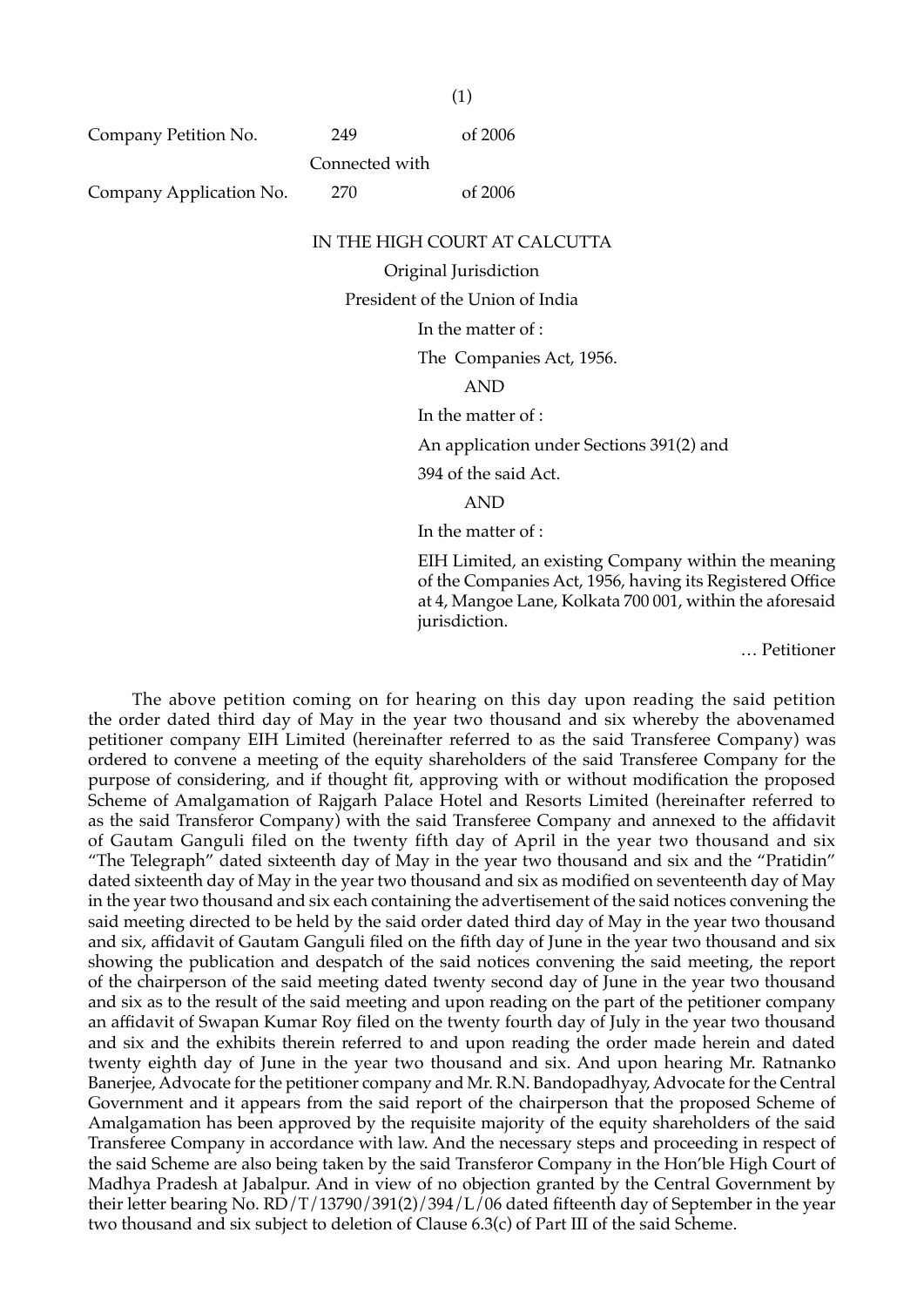This Court doth hereby sanction the proposed Scheme of Amalgamation set forth in Annexure 'A' of the petition herein and specified in the Schedule 'A' hereto subject to modification that Clause 6.3(c) of Part III of the said Scheme shall stand deleted and doth hereby declare the same to be binding with effect from first day of April in the year two thousand and five (hereinafter referred to as the said Appointed Date) on the said Transferee Company and the said Transferor Company and their shareholders and all concerned.

This Court doth order:

1. That all the property, rights and powers of the said Transferor Company including those specified in the first, second and third parts of the Schedule 'B' hereto but excluding those specified in clause 5.2 of Part-II of the Scheme be transferred from the said Appointed Date and vest without further act or deed in the said Transferee Company and accordingly the same shall pursuant to Section 394(2) of the Companies Act, 1956 be transferred to and vest in the said Transferee Company for all the estate and interest of the said Transferor Company but subject nevertheless to all charges now affecting the same as provided in the Scheme; and

2. That all the debts, liabilities, duties and obligations of the said Transferor Company be transferred from the said Appointed Date without further act or deed to the said Transferee Company and accordingly the same shall pursuant to Section 394(2) of the Companies Act, 1956 be transferred to and become the debts, liabilities, duties and obligations of the said Transferee Company; and

3. That all proceedings and/or suits and/or appeals now pending by or against the said Transferor Company be continued by or against the said Transferee Company; and

4. That leave be and the same is hereby granted to the said petitioner company to file the Schedule of Assets of the said Transferor Company within a period of three weeks from the date of this order made herein; and

5. That the said Transferee Company do within a period of thirty days from the date of obtaining the certified copy of this order cause the same to be delivered to the Registrar of Companies, West Bengal, for registration; and

6. That any person interested shall be at liberty to apply to this Hon'ble Court in the above matter for such directions as may be necessary; and

7. That the petitioner company shall take all necessary steps to obtain all requisite approvals, clearance and 'No Objection' if any that might be necessary in law; and

8. That this Court doth not think fit to make any order as to the costs save and except the petitioner company do pay to the Central Government its costs of an incidental to this application assessed at two hundred Gold Mohurs; and

9. That the Letter of the Central Government bearing No. RD/T/13790/391(2)/394/L/06 dated fifteenth day of September in the year two thousand and six shall be filed as of records herein; and

10. That the Company Petition No. 249 of 2006 be and the same is hereby disposed of accordingly; and

11. That Department and all parties concerned do act on a xerox copy of this order duly signed by an officer of this Court being served on them.

Witness Mr. Vikas Shridhar Sirpurkar, Chief Justice at Calcutta aforesaid the twenty sixth day of September in the year two thousand and six.

| Central Government |  |
|--------------------|--|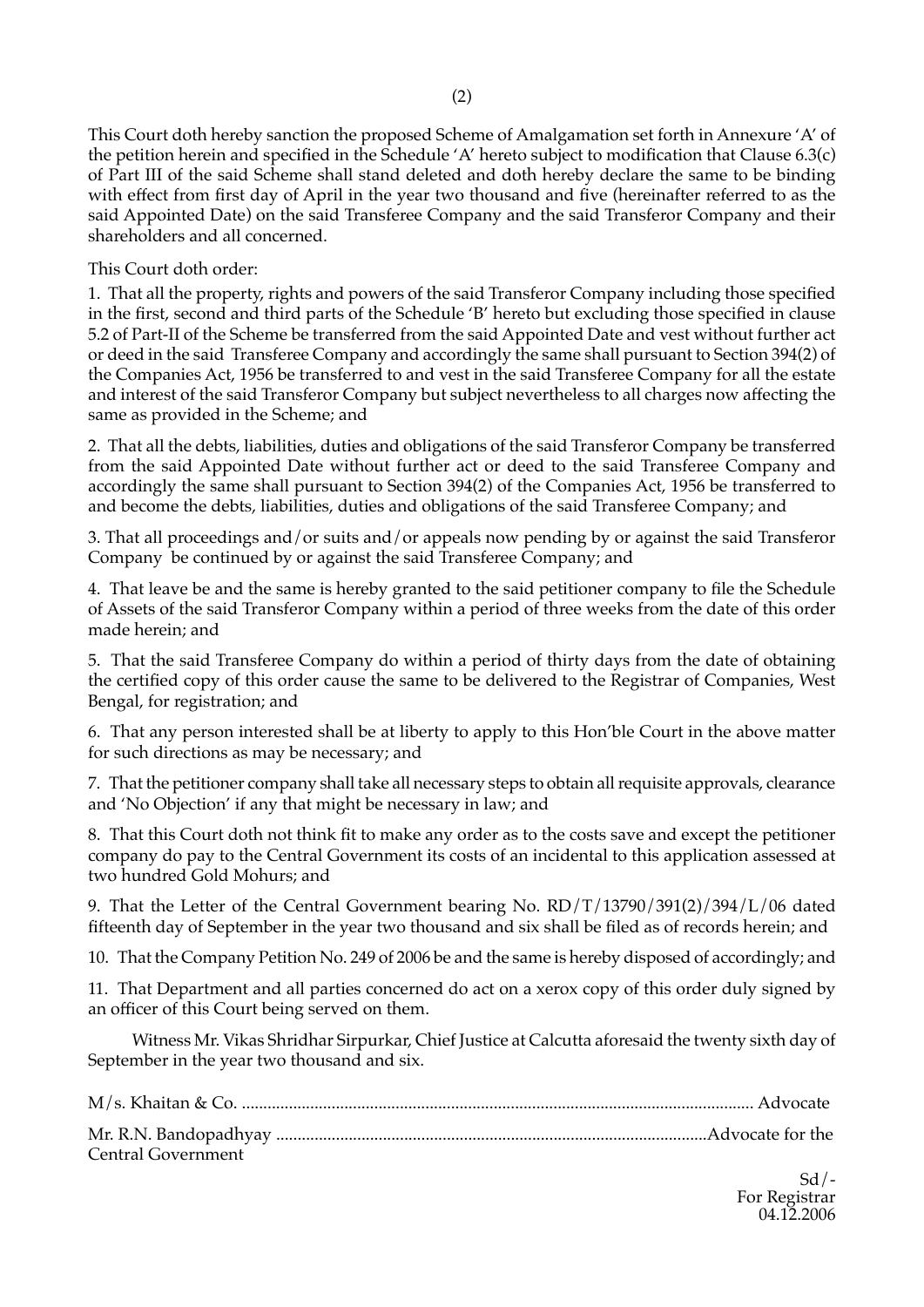# **Schedule "A" above referred to**

# **SCHEME OF AMALGAMATION (Under Sections 391 and 394 of the Companies Act, 1956)**

# **OF**

### **RAJGARH PALACE HOTEL AND RESORTS LIMITED**

### **WITH**

### **EIH LIMITED**

# **PART - I**

### **1. General :**

This Scheme of Amalgamation (hereinafter referred to as the "Scheme") provides for amalgamation of Rajgarh Palace Hotel and Resorts Limited with EIH Limited. The Scheme is made pursuant to the provisions of Sections 391 to 394 and other relevant provisions of the Companies Act, 1956.

### **2. Definitions :**

In the Scheme, unless repugnant to the meaning or context thereof, the following expressions shall have the meanings given below :

(a) **"Act"** or **"the Act"** means the Companies Act, 1956 or any amendments thereto or re-enactment thereof.

(b) **"Appointed Date"** for the purposes of the Scheme means the 1st day of April, 2005 or such other date(s) as the High Court of Madhya Pradesh at Jabalpur and/or the Calcutta High Court may direct.

(c) **"Board"** means Board of Directors of the Transferor Company and/or of the Transferee Company as the case may be.

(d) "**Effective Date**" shall be at the last of the following dates or such other dates as the High Court may direct namely:

i. the last of the dates on which certified copies of the order of the High Court  $u/s$  394 of the Act are filed with the Registrar of Companies, West Bengal and Madhya Pradesh respectively.

ii. the date on which the last of the consents, approvals, sanctions and/or orders as are hereinafter referred to in paragraph 7.5 of this Scheme, whichever is later, have been obtained.

(e) **"High Court"** means the Calcutta High Court or the High Court of Madhya Pradesh at Jabalpur as the case may be.

(f) **"Scheme"** means the Scheme of Amalgamation in its present form with any amendment/ modifications approved or imposed or directed by the Calcutta High Court or the High Court of Madhya Pradesh at Jabalpur or any other judicial body having the requisite jurisdiction.

(g) **"Transferor Company"** means Rajgarh Palace Hotel and Resorts Limited, a Company incorporated under the provisions of the Act and having its Registered Office at Rajgarh Palace, P.O. Chandernagar, District Chattarpur, Tehsil Rajnagar, Madhya Pradesh.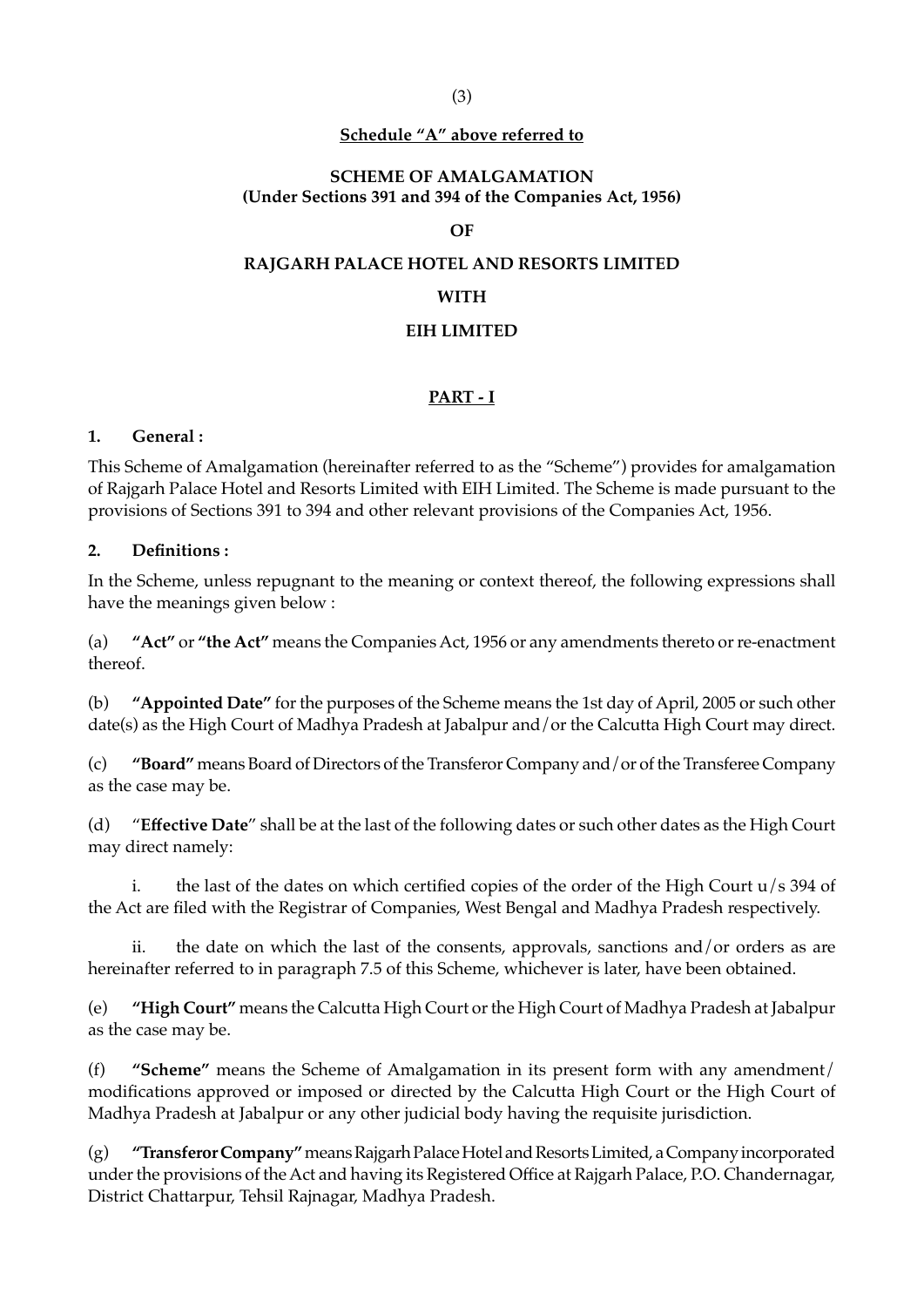(h) **"Transferee Company"** means EIH Limited, an Existing Company under the provisions of the Act and having its Registered Office at 4, Mangoe Lane, Kolkata-700 001.

# (i) **Undertaking of the "Transferor Company"** means and includes:

- a) all the properties, assets, rights and powers of the Transferor Company; and
- b) all the debts, liabilities, duties and obligations of the Transferor Company.

Without prejudice to the generality of the foregoing clause the said undertaking shall include all rights, powers, interests, authorities privileges, liberties and all properties and assets, moveable or immovable, freehold or leasehold, real or personal corporeal or incorporeal, in possession or reversion, present or contingent of whatsoever nature and wherever situate including land, buildings, plant and machinery, office equipments, inventories, investments in shares, debentures, bonds and other securities, sundry debtors, cash and bank balances, loans and advances, leases and all other interests and rights in or arising out of such property together with all leases, licenses, trademarks, service marks, patents, copyrights, liberties, easements and advantages, import entitlements and other quotas, including the benefits of all agreements and all other interests, rights and powers of every kind, nature and description whatsoever, privileges, liberties, easements, advantages, benefits, exemptions and approvals of whatsoever nature if any, held applied for or as may be obtained hereafter by the Transferor Company or to which the Transferor Company is entitled together with the benefit of all respective contracts and engagements and all respective books, papers, documents and records of the Transferor Company.

# **3. Introduction :**

3.1 The position of Authorised, Issued, Subscribed and Paid-up Share Capital of the Transferor Company as on approval of the Scheme by the Board of Directors of the said Company i.e. December 9, 2005 is as under:

# Authorised Share Capital :

Rs. 12,00,00,000 (Rupees Twelve crores only) divided into 12,000,000 equity shares of Rs. 10 each.

#### Issued and Subscribed Share Capital :

Rs. 10,00,00,000 (Rupees Ten crores only) divided into 10,000,000 equity shares of Rs. 10 each.

#### Paid up Share Capital :

Rs. 7,00,00,300 (Rupees Seven crores three hundred only) comprising of 100 equity shares of Rs. 10 each fully paid up, 99,99,900 equity shares of Rs. 10 each, less unpaid calls amounting to Rs. 2,99,99,700 (Rs. 3 per equity share).

All equity shares issued by the Transferor Company are held by the Transferee Company and its nominees. Accordingly, the Transferor Company is a wholly owned subsidiary of the Transferee Company.

3.2 The position of Authorised, Issued, Subscribed and Paid-up Share Capital of the Transferee Company as on 31.3.2005 is as under:

# Authorised Share Capital :

Rs. 100,00,00,000 (Rupees One Hundred crores only) divided into 10,00,00,000 equity shares of Rs. 10 each and Rs. 200,00,00,000 (Rupees Two Hundred crores only) divided into 2,00,00,000 Cumulative Redeemable Preference Shares of Rs. 100 each.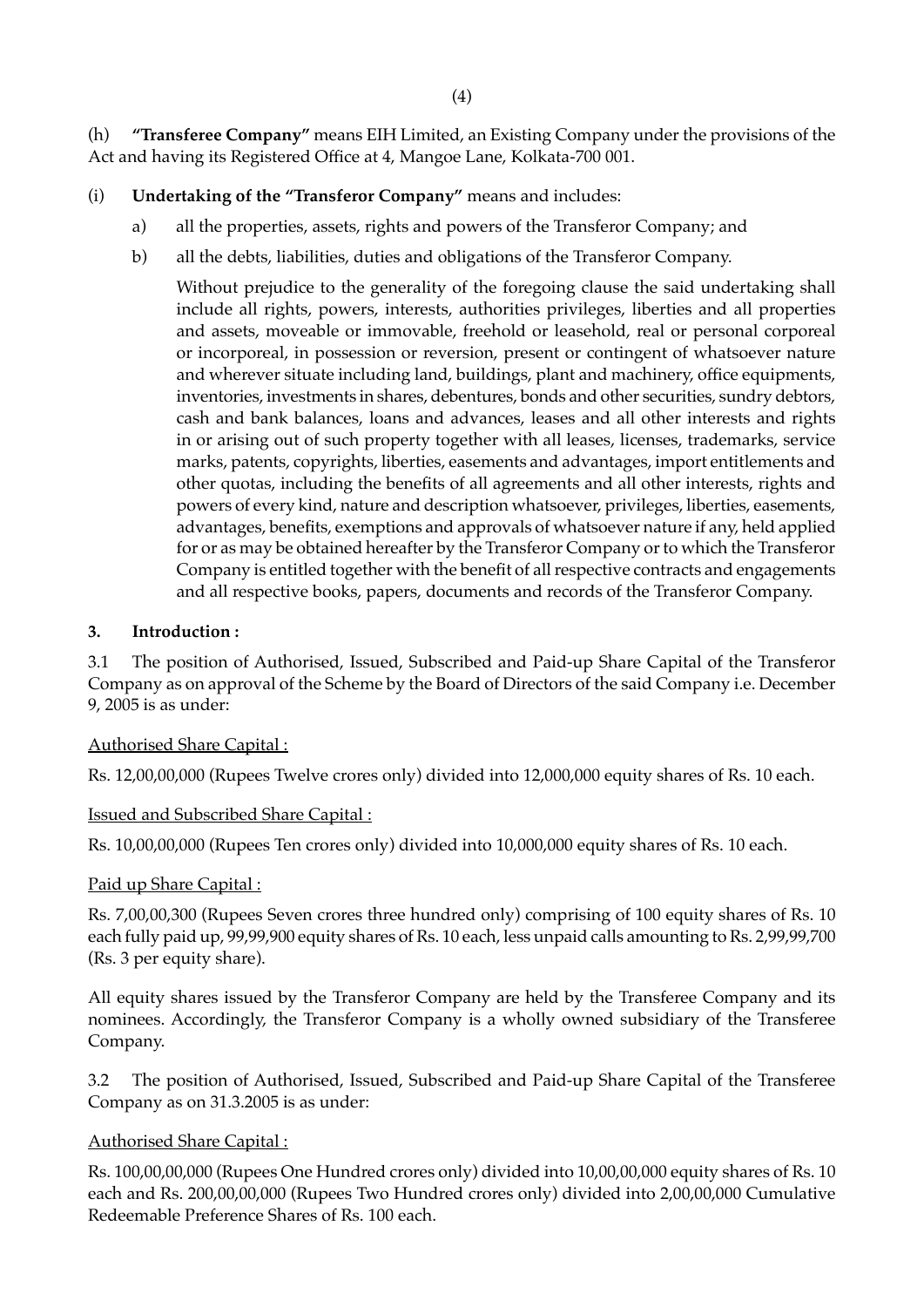# Issued, Subscribed and Paid-up Share Capital :

Rs. 52,39,38,630 (Rupees Fifty two crores thirty nine lacs thirty eight thousand six hundred thirty only) divided into 5,23,93,863 equity shares of Rs. 10 each fully paid.

# **4. Objective of the Scheme :**

4.1 The Transferor Company is a closely held unlisted Company and the Transferee Company is a widely held listed Company. The Transferor Company is implementing a project for establishment and development of a Deluxe Premium Hotel on the premises of the Rajgarh Palace in District Chattarpur in the state of Madhya Pradesh under the brand name "Oberoi" with the assistance of the Transferee Company.

4.2 The said project was conceived as a joint venture between the Government of Madhya Pradesh and the Transferee Company for which purpose of the Transferor Company was initially established as a Joint Venture Company between the Transferee Company and the Government of Madhya Pradesh. However, the Government of Madhya Pradesh has transferred its entire shareholding in the Transferor Company to the Transferee Company thereby bringing the joint venture to an end. The Transferor Company has, therefore, become a 100% subsidiary of the Transferee Company w.e.f. 9th June 2005 when the actual transfer of shares from the Government of Madhya Pradesh to the Transferee Company took place. As on date, the Transferor Company has no other business apart from the setting up and management of the proposed Hotel at Rajgarh Palace.

4.3 The Transferee Company is a pioneer in the hospitality industry. It owns and/or operates throughout India a number of premier business and resort hotels. The Transferee Company is also in the business of flight catering and airport catering.

4.4 It is proposed to amalgamate the Transferor Company with its Holding Company i.e. the Transferee Company in order to bring about beneficial synergy of operations and to ensure efficient running and management of the Deluxe Premium Hotel business and undertakings of the Transferor Company.

# **PART - II**

(The Scheme)

# **5. Amalgamation of the Transferor Company with the Transferee Company :**

5.1 With effect from the Appointed Date and subject to the provisions of the Scheme, including in relation to the mode of transfer/vesting, the entire business and undertakings of the Transferor Company shall be transferred to and stand vested in and/or be deemed to be transferred to and stand vested in the Transferee Company, as a going concern, pursuant to the provisions of Section 394 and other applicable provisions of the Act without any further act, deed, matter or thing and the Transferor Company shall stand amalgamated with the Transferee Company.

5.2 Without prejudice to paragraph 5.1 above, in respect of such of the said assets of the Transferor Company as are movable in nature, or incorporeal property, or are otherwise capable of transfer by manual delivery or by endorsement and delivery, the same may, upon the Scheme becoming effective, be so transferred to the Transferee Company shall upon such transfer become the property and an integral part of the Transferee Company. In respect of such of the said Assets other than those referred hereinabove, the same shall, without any further act, instrument or deed, be transferred and vested in and/or be deemed to be transferred to and vested in the Transferee Company pursuant to an order being made thereof under Section 394 of the Act.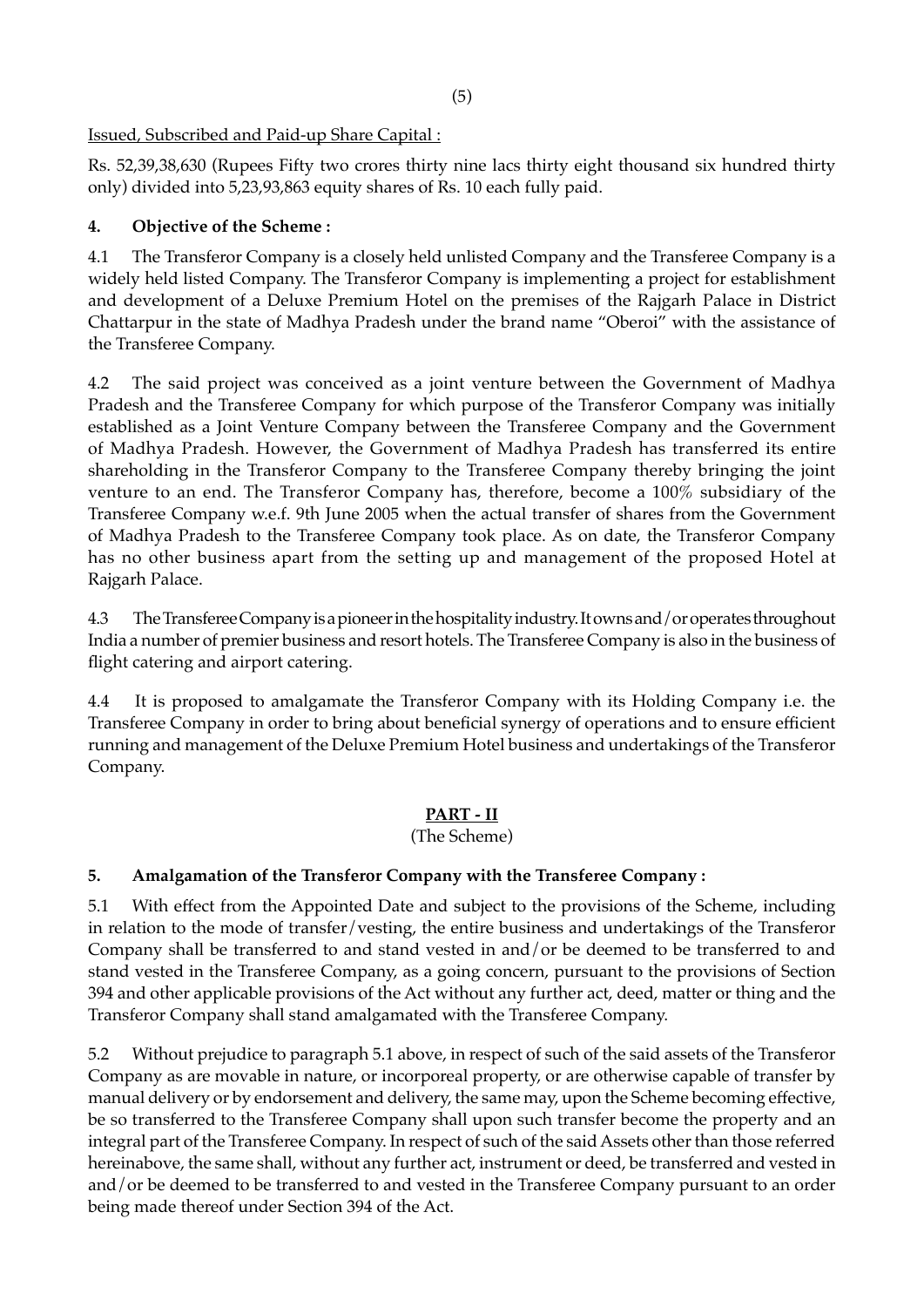5.3 Notwithstanding the generality of paragraph 5.1 above, with effect from the Appointed Date and upon the Scheme becoming effective, all statutory licenses, leases, permissions, approvals, consents, registrations and no objections certificates belonging to or in the name of or obtained by the Transferor Company including in terms of various statutes schemes and/or agreements with the Union and/or State Governments and their instrumentalities to carry on its operations and all patents, trademarks, service marks, copyrights if any, registered with the authorities concerned, shall stand vested in or transferred to the Transferee Company without any further act or deed, upon the same terms and conditions as would have been applicable to the Transferor Company and these shall be appropriately mutated on a mandatory basis by the statutory authorities concerned therewith in favour of the Transferee Company.

5.4 Pursuant to this Scheme, it is also hereby declared that the various benefits, which the Transferor Company is entitled to under various laws, regulations, notifications, and agreements with the Government or any of its instrumentalities shall be transferred to and vest in the Transferee Company and all benefits or entitlements of any nature whatsoever shall be claimed by the Transferee Company and these shall relate back to the Appointed Date as if the Transferee Company were originally entitled to all benefits or entitlements, subject to continued compliance by the Transferee Company of all the terms and conditions subject to which such benefits or entitlements were made available to the Transferor Company.

5.4.1 Without prejudice to the generality of above clause 5.4, it is specifically declared that the taxes paid by the Transferor Company, if any, relating to the period on or after the Appointed Date, including by way of deduction at source or as advance tax shall be deemed to be the taxes paid by the Transferee Company and the Transferee Company shall be entitled to claim credit for such taxes deducted/ paid against its tax liabilities notwithstanding, that the certificates/challans or other documents for payment of such taxes are in the name of the Transferor Company.

5.5 Since each of the permissions, approvals, consents, sanctions, remissions, concessions and other authorities of the Transferor Company shall stand, automatically transferred by the order of the High Court to the Transferee Company without any further act or deed, the Transferee Company shall file the relevant intimation, for the record of the authorities concerned, whether statutory or otherwise, who shall take them on file, pursuant to the vesting orders of the sanctioning High Court.

5.6 With effect from the Effective Date and till such time the names of the bank accounts of the Transferor Company are replaced with that of the Transferee Company, the Transferee Company shall be entitled to operate the bank accounts of the Transferor Company in the name of the Transferor Company, in so far as may be necessary.

5.7 The Transferee Company, may, at any time after the coming into effect of this Scheme, execute deed of confirmation in favour of any party to any contract or arrangement to which the Transferor Company is a party or any writings as may be necessary to be executed in order to give formal effect to the above provisions. The Transferee Company shall, under the provisions of this Scheme, be deemed to be authorised to execute any such writings on behalf of the Transferor Company to carry out or perform all such formalities or compliances, referred to above on the part of the Transferor Company to be carried out or performed.

5.8 Upon the coming into effect of the Scheme and with effect from the Appointed Date:

All secured and unsecured debts, liabilities including contingent liabilities, whether disclosed or undisclosed, duties, taxes and obligations of the Transferor Company along with any charge, encumbrance, lien or security thereon (hereinafter referred to as the "said liabilities") shall also vest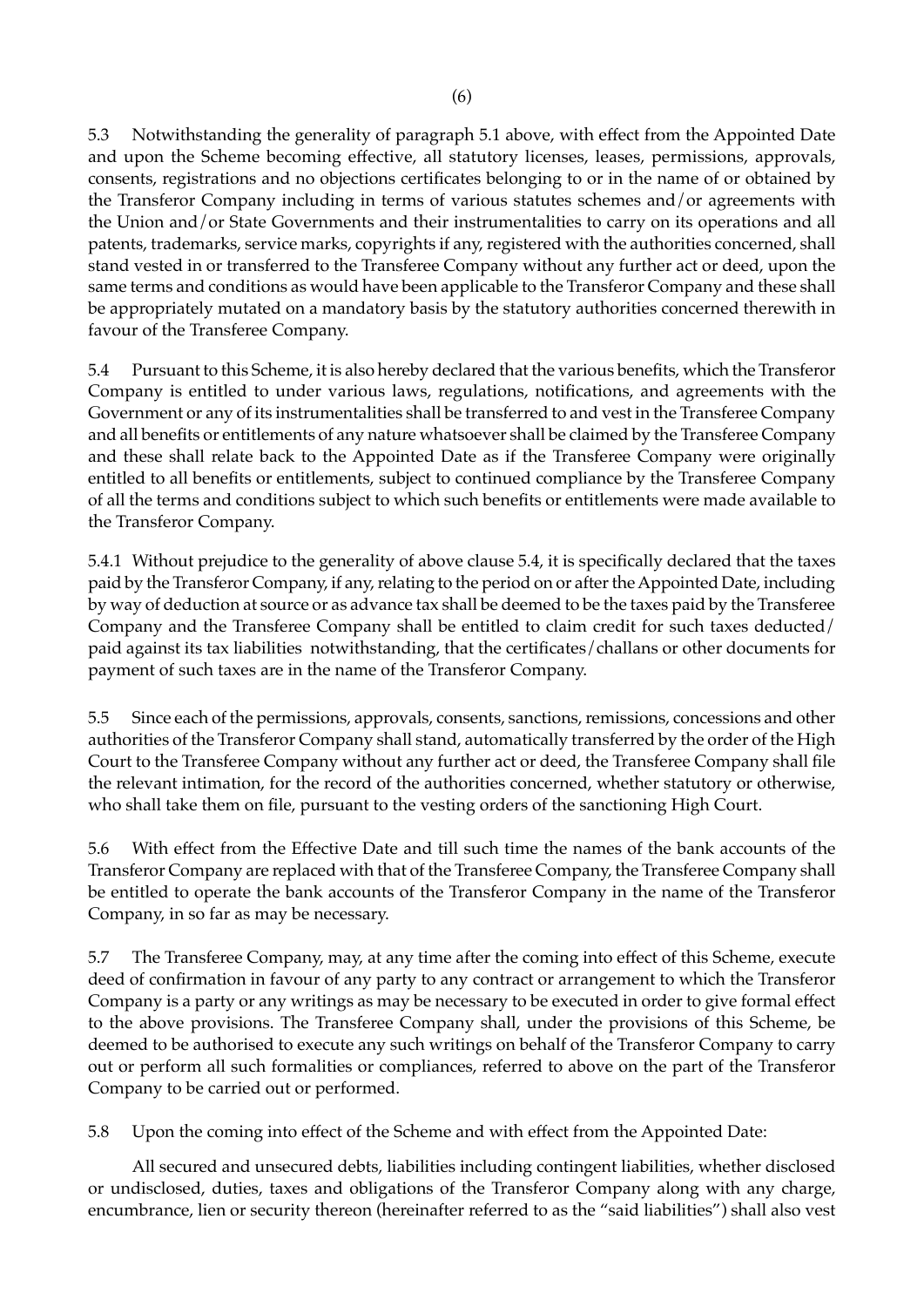or be deemed to be transferred to and stand vested, without any further act, instrument or deed in the Transferee Company, pursuant to the provisions of Section 394 of the said Act so as to become the debts, liabilities, duties and obligations of the Transferee Company and further that it shall not be necessary to obtain consent of any third party or other person who is a party to any contract or arrangement by virtue of which such debts, liabilities, duties and obligations have arisen in order to give effect to the provisions of this clause.

Provided however, that any charge, mortgage, lien or encumbrance shall be confined only to the relative assets of the Transferor Company or part thereof on or over which they are subsisting on transfer to and vesting of such assets in the Transferee Company and no such charges, mortgages, and/or encumbrances shall extend over or apply to any other assets of the Transferor Company. Any reference in any security documents or arrangements (to which the Transferor Company is a party) to any assets of the Transferor Company shall be so construed to the end and intent that such security shall not extend, nor be deemed to extend, to any of the other asset(s) of the Transferee Company. Similarly, the Transferee Company shall not be required to create any additional security over assets acquired by it under this Scheme for any loans, debentures, deposits or other financial assistance already availed/to be availed by it and the charges, mortgages, and/or encumbrances in respect of such indebtedness of the Transferee Company shall not extend or be deemed to extend or apply to the assets so acquired by the Transferee Company.

#### 5.9 (A) With effect from Appointed Date up to and including the Effective Date:

(a) the Transferor Company shall carry on and shall be deemed to have carried on all its business and activities and shall hold and stand possessed of and shall be deemed to have held and stood possessed of all the said assets for and on account of and in trust for the Transferee Company;

(b) the Transferor Company shall carry on its business and activities with reasonable diligence and business prudence and shall not without prior written consent of the Transferee Company, undertake any additional financial commitments of any nature whatsoever, borrow any amounts nor incur any other liabilities or expenditure, issue any additional guarantee, indemnities, letters of comfort or commitments, either for itself or on behalf of any third party, or save as expressly permitted by this Scheme or with the prior written consent of the Transferee Company, alienate, charge, mortgage or encumber the said assets and shall not deal with the said assets or any part thereof.

 (B) All profits or incomes accruing or arising to the Transferor Company or expenditure or losses arising or incurred (including the effect of taxes, if any, thereon) by the Transferor Company on and after the Appointed Date shall, for all purposes, be treated and be deemed to be treated and accrue as the profits or incomes or expenditure or losses of the Transferee Company, as the case may be.

5.10 Upon the Scheme becoming effective and without any further act or deed, with effect from the Appointed Date, if necessary, Clause 3 of the Memorandum of Association of the Transferee Company shall be amended to appropriately include the objects of the Transferor Company as mentioned in Clause 3 of the Memorandum of Association of the Transferor Company.

#### 5.10.1 Upon the coming into effect of this Scheme :

(a) all suits, actions and proceedings by or against the Transferor Company pending and/or arising on or before the Effective Date shall be continued and be enforced by or against the Transferee Company as effectually as if the same had been pending and/or arising by or against the Transferee Company.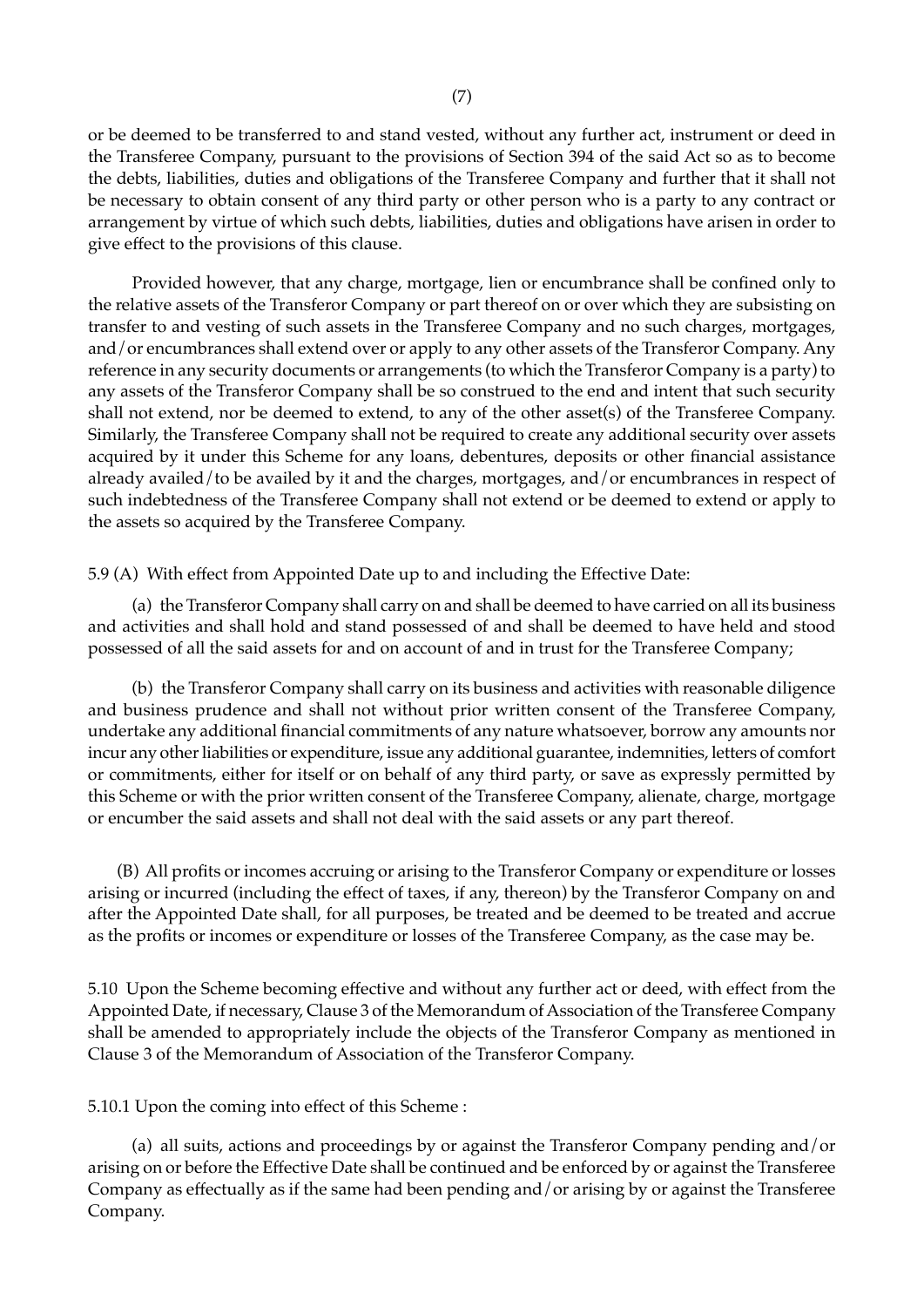(b) the Transferee Company undertakes to have all legal or other proceedings initiated by or against the Transferor Company referred to in sub-clause (a) above transferred to its name and to have the same continued, prosecuted and enforced by or against the Transferee Company.

5.11 Upon the coming into effect of this Scheme and subject to the provisions of this Scheme, all contracts, deeds, bonds, agreements including Lease Agreements, arrangements and other instruments of whatsoever nature to which the Transferor Company is a party or to the benefit of which the Transferor Company may be eligible and which are subsisting or having effect immediately before the Effective Date, shall be in full force and effect against or in favour of the Transferee Company as the case may be and may be enforced as fully and effectually as if, instead of the Transferor Company, the Transferee Company had been a party or beneficiary or obligee thereto. The Transferee Company shall, wherever necessary, enter into and/or issue and/or execute deeds, writings or confirmations, enter into any arrangements including bipartite or tripartie arrangements, confirmations or novations to give formal effect to the provisions of this paragraph.

5.12 Upon the coming into effect of this Scheme :

(a) all employees in the service of the Transferor Company immediately preceding the Effective Date shall become employees of the Transferee Company on the basis that:

 (i) their services shall be deemed to have been continuous and not have been interrupted by reason of the said transfer.

 (ii) the terms and conditions of service applicable to employees after such transfer shall not in any way be less favourable to them than those applicable to them immediately preceding the transfer.

(b) It is expressly provided that as far as the provident fund, gratuity scheme, superannuation scheme or any other special schemes/funds created or existing for the benefit of the employees of the Transferor Company are concerned, upon the coming into effect of this Scheme, the Transferee Company shall stand substituted for the Transferee Company for all purposes whatsoever, related to the administration or operation of such schemes or funds or in relation to the obligation to make contributions to the said funds in accordance with the provisions of such schemes/funds as per the terms provided in the respective trust deeds to the end and intent that all the rights, duties, powers and obligations of the Transferor Company in relation to such schemes/funds shall become those of the Transferee Company. It is clarified that the services of the employees of the Transferor Company will be treated as having been continuous for the purpose of the aforesaid schemes/funds.

# **PART - III**

# **6. Dissolution of the Transferor Company and cancellation of shares**

6.1 The Transferor Company shall be dissolved without winding up in accordance with the provisions of Section 394 of the Act.

6.2 All Equity Shares of the Transferor Company held by the Transferee Company and its nominees shall stand cancelled. No new equity shares in the Transferee Company shall be issued in lieu thereof.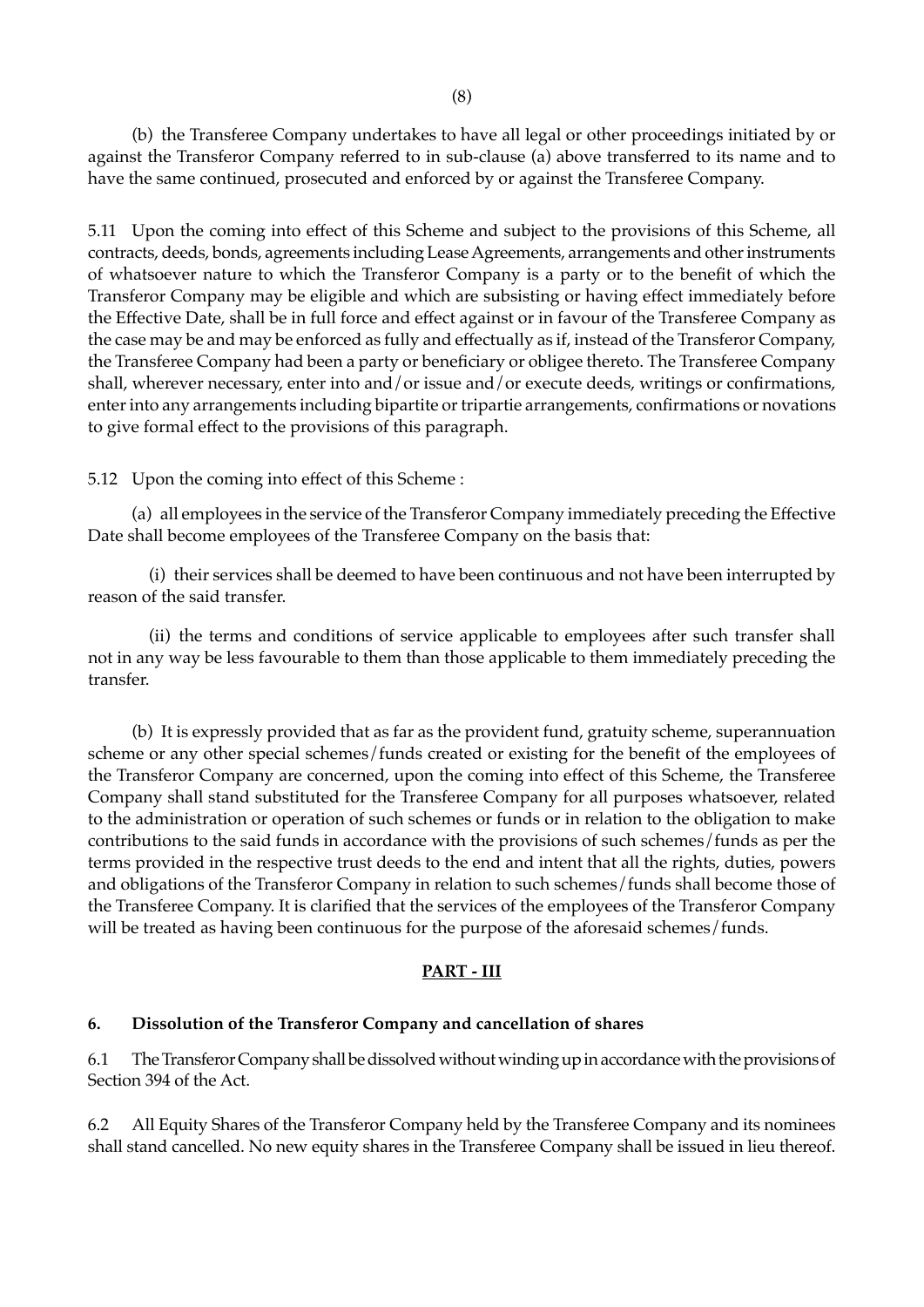6.3 The Transferee Company shall account for the Amalgamation/Merger in its books as specified hereunder:

(a) on and from the Appointed Date and subject to the provisions thereof and such other corrections and adjustments as may, in the opinion of the Board of Directors of the Transferee Company, be required and except to the extent required otherwise by law, the Reserves of the Transferor Company shall be merged with the corresponding reserves of the Transferee Company.

(b) all assets and liabilities recorded in the books of the Transferor Company shall stand transferred to and be vested in the Transferee Company pursuant to the Scheme and shall be recorded by the Transferee Company at their carrying amount as appearing in the books of the Transferor Company.

#### **PART - IV**

#### **7. General**

7.1 The Resolutions, if any, of the Transferor Company which are valid and subsisting on the Effective Date shall continue to be valid and subsisting and be considered as Resolutions of the Transferee Company and if any such resolutions have upper monetary or other limits being imposed under the provisions of the Act, then the said limits shall be added and shall constitute the aggregate of the said limits in the Transferee Company.

7.2 The Transferor Company and the Transferee Company shall, with all reasonable dispatch, make applications/petitions to the High Court of Madhya Pradesh at Jabalpur and the Calcutta High Court under Sections 391 and 394 and other applicable provisions of the Act, for sanctioning the Scheme of Amalgamation and for the dissolution of the Transferor Company without winding up and for convening and/or seeking exemption to convene a meeting of shareholders and/or creditors, and to obtain all other approvals as may be required under law. Upon constitution of the National Company Law Tribunal under Section 10FB of the Act, but subject to the provisions of law as then framed, such Application shall be made and/or pursued before the National Company Law Tribunal and, in such event, all references in the Scheme to the High Courts shall be construed as references to the National Company Law Tribunal as the context may require.

#### 7.3 Modifications/Amendments to the Scheme :

(a) The Transferor Company and the Transferee Company by their respective Board of Directors either by themselves or by any committee constituted by the Board of Directors in this behalf may make or assent from time to time on behalf of all persons concerned to any extension, modification or amendments of this Scheme or any of conditions or limitations which the High Court of Madhya Pradesh at Jabalpur or the Calcutta High Court or any authorities/persons may deem fit to approve of or impose and to resolve all doubts or difficulties that may arise for carrying out the Scheme and to do and execute all acts, deeds, matters and things necessary for putting the Scheme into effect.

(b) For the purpose of giving effect to this Scheme or to any modification or amendments thereof, the Board of the Transferee Company or any committee constituted by the Board in this behalf may give and are authorised to give all such directions as are necessary including directions for settling any question or doubt or difficulty that may arise.

7.4 If any part of this Scheme hereof is ruled illegal or invalid by, or is not sanctioned by any High Court, or is unenforceable under present or future laws, then it is the intention of the parties that such part shall be severable from the remainder of the Scheme, and the Scheme shall not be affected thereby, unless the deletion of such part shall cause this Scheme to become materially adverse to any party, in which case the parties shall attempt to bring about a modification in this Scheme, as will best preserve for the parties the benefits and obligations of the Scheme, including but not limited to such part.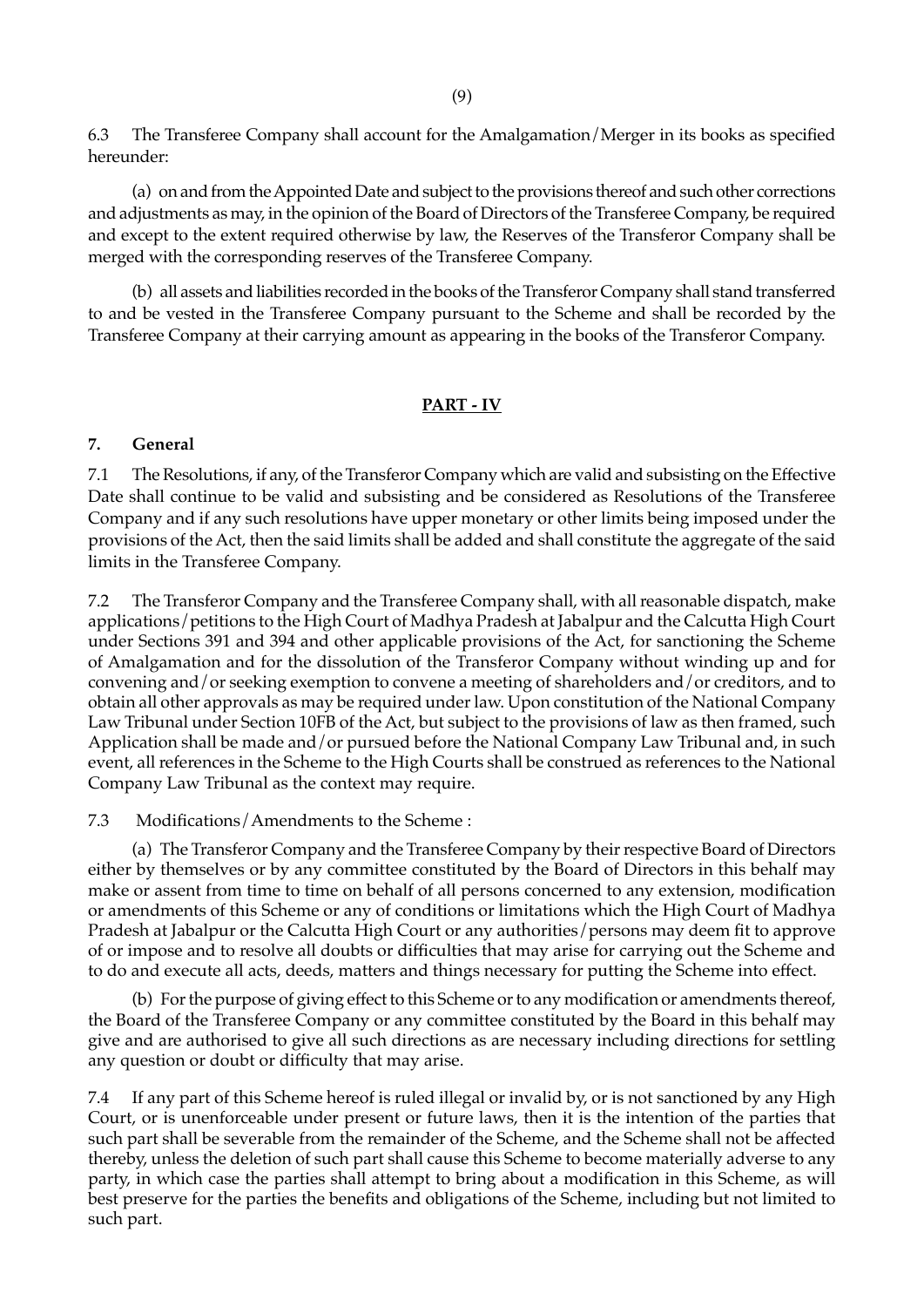7.5 This Scheme is conditional upon and subject to :

(a) approval of the Scheme by requisite majority of the members of the Transferor Company and the Transferee Company.

(b) sanction of the High Court of Madhya Pradesh at Jabalpur and the Calcutta High Court being obtained under Sections 391 and 394 and other applicable provisions of the Act, is so required on behalf of the Transferor Company and the Transferee Company.

(c) the certified copies of the orders of the High Court being filed with Registrar of Companies Madhya Pradesh and West Bengal.

7.6 There is no likelihood that any creditor of the Transferor Company would lose or be prejudiced as a result of the proposed Scheme being passed. All creditors of the Transferor Company have accorded written approval to the Scheme. The amalgamation will in no way cast any additional burden on the shareholders of any of these companies nor will it prejudicially affect the interests of any of the classes of the creditors and/or shareholders.

7.7 Effect of non-receipt of approvals/sanctions :

(a) In the event of any of the said sanctions and approvals not being obtained and/or the Scheme not being sanctioned by the High Court and/or the order(s) not being passed as aforesaid finally, this Scheme shall stand revoked and cancelled and become null and void. In that case no rights or liabilities whatsoever shall approve to or be incurred inter se by the parties or their shareholders or creditors or employees or any other person.

(b) If any part of this Scheme is found to be unworkable for any reason whatsoever the same shall not, subject to the decision of the Transferor Company and the Transferee Company, affect the validity of or implementation of the part and/or the provisions of this Scheme.

7.8 Expenses connected with the Scheme :

The Transferee Company shall bear costs, charges and expenses in relation to or in connection with or incidental to this Scheme and of carrying out and completing the terms.

> $Sd/$ -For Registrar 04.12.2006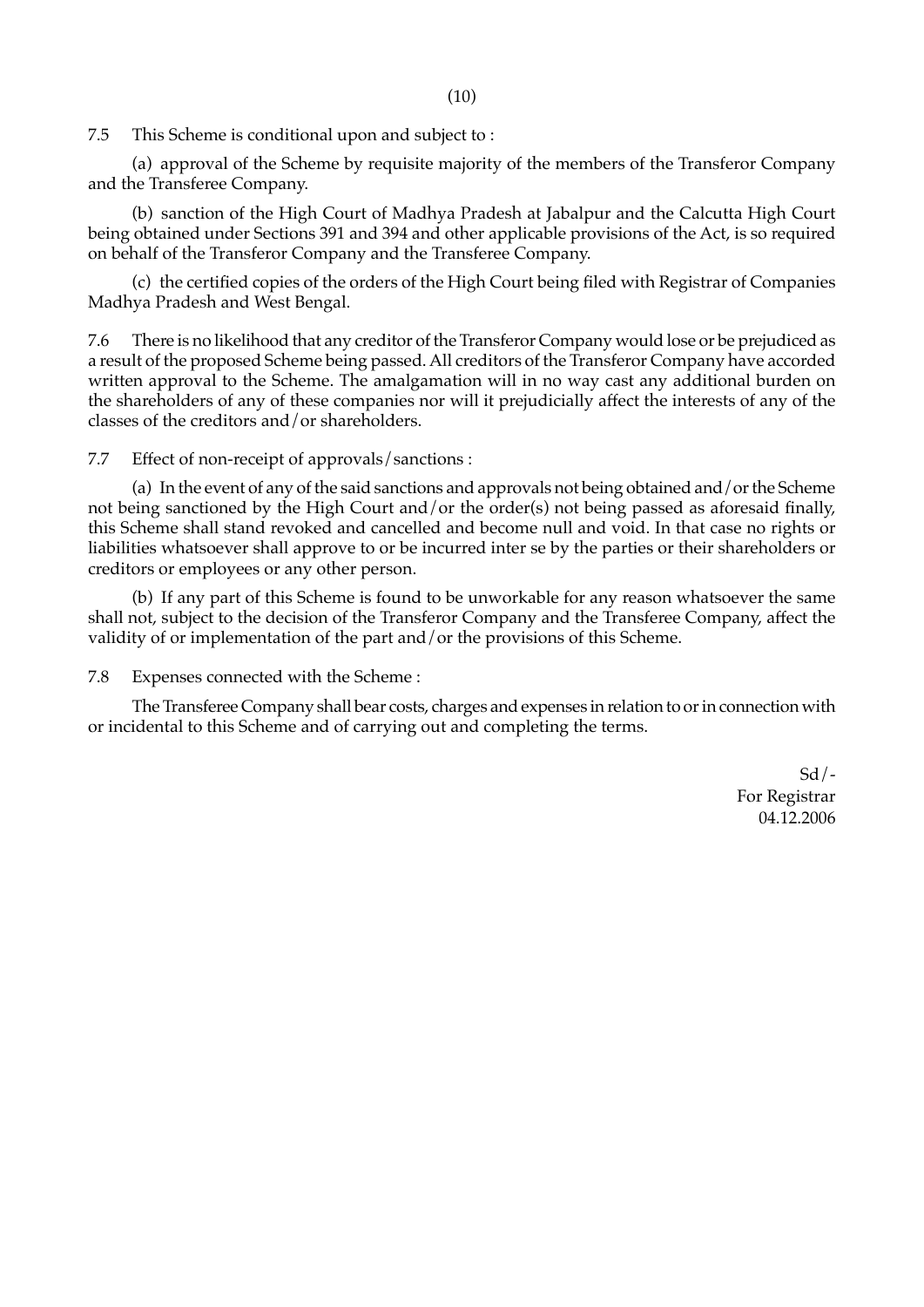### **Schedule "B" above referred to**

#### **SCHEDULE OF ASSETS**

of

Rajgarh Palace Hotel and Resorts Limited ("RPHRL") to be transferred to EIH Limited ("EIH") as on April 1, 2005.

# PART - I

### (Short Description of Freehold Property of RPHRL)

#### Nil

### PART - II

# (Short Description of Leasehold Property of RPHRL)

1. All those pieces and parcels of land situated at Village Rajgarh, Rajnagar Tehsil, District Chattarpur in the state of Madhya Pradesh taken on lease by deed dated September 2, 1996, being part of Rajgarh Palace premises and bearing khasra nos. with respective areas as follows:-

| Khasra No. | Area (in acres) |
|------------|-----------------|
| 2033       | 5.11            |
| 2034       | 2.09            |
| Total      | 7.20            |

2. All those pieces and parcels of land situated at village Rajgarh, Rajnagar Tehsil, District Chattarpur in the state of Madhya Pradesh taken on lease by deed dated March 9, 1998 and bearing khasra nos. with respective areas as follows:-

| Khasra No. | Area (in acres) |
|------------|-----------------|
| 2011       | 4.31            |
| 2022       | 11.75           |
| 2023       | 0.28            |
| 2024       | 15.20           |
| 2033       | 2.90            |
| 2035       | 0.84            |
| 2036       | 0.41            |
| 2037       | 0.24            |
| 2038       | 3.82            |
| 2039       | 0.77            |
| Total      | 40.52           |
|            |                 |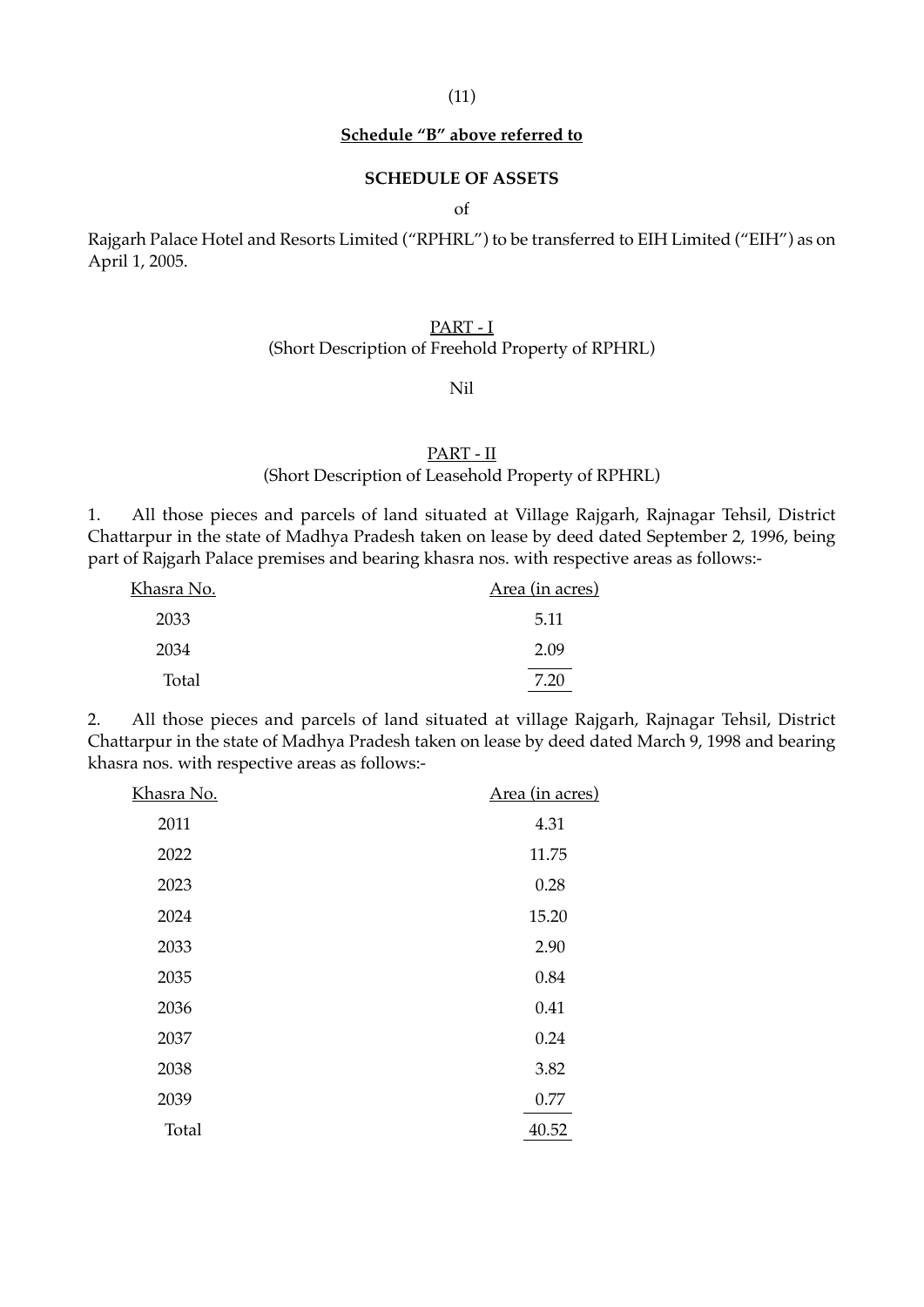3. All those pieces and parcels of land situated at Village Rajgarh, Rajnagar Tehsil, District Chattarpur in the state of Madhya Pradesh taken on lease by deed dated November 21, 2003 amending/ supplementing deed dated March 9, 1998 and bearing khasra nos. with respective areas as follows:-

| <u>Khasra No.</u> | Area (in acres) |
|-------------------|-----------------|
| 2040              | 0.55            |
| 2049/1            | 3.70            |
| 2049/2            | 0.30            |
| 2041              | 2.99            |
| 2049/3            | 1.00            |
| 2050/1            | 1.22            |
| 2050/2            | 0.35            |
| 2050/3            | 0.45            |
| 2051              | 0.16            |
| Total             | 10.72           |

4. All buildings, sheds and other constructions and/or structures on the aforesaid lands and all other leasehold property of RPHRL.

# PART - III

(Short Description of the stocks, shares, debentures and other choses in action of RPHRL)

Movables are transferable to EIH as per clause 5.2 of Part II of the Scheme.

 $Sd$  /-For Registrar 04.12.2006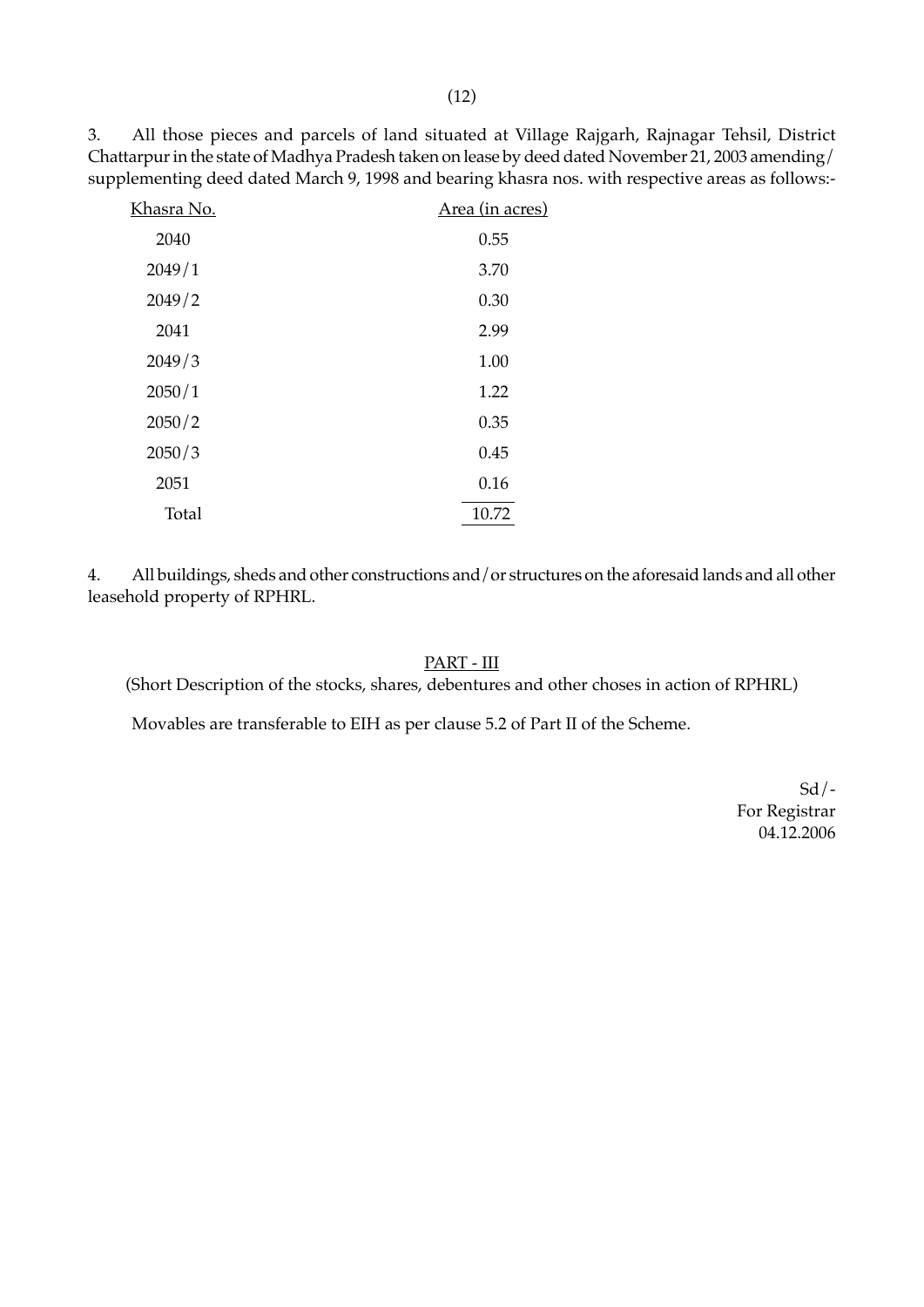Company Petition No. 249 of 2006

Company Application No. 270 of 2006

### IN THE HIGH COURT AT CALCUTTA

### Original Jurisdiction

In the Matter of Companies Act, 1956

And

In the Matter of

EIH Limited

Order

of the 26th day of September 2006

filed this 6th day of December 2006

*Sd/- Superintendent Company Matters Department.*

*Attorney*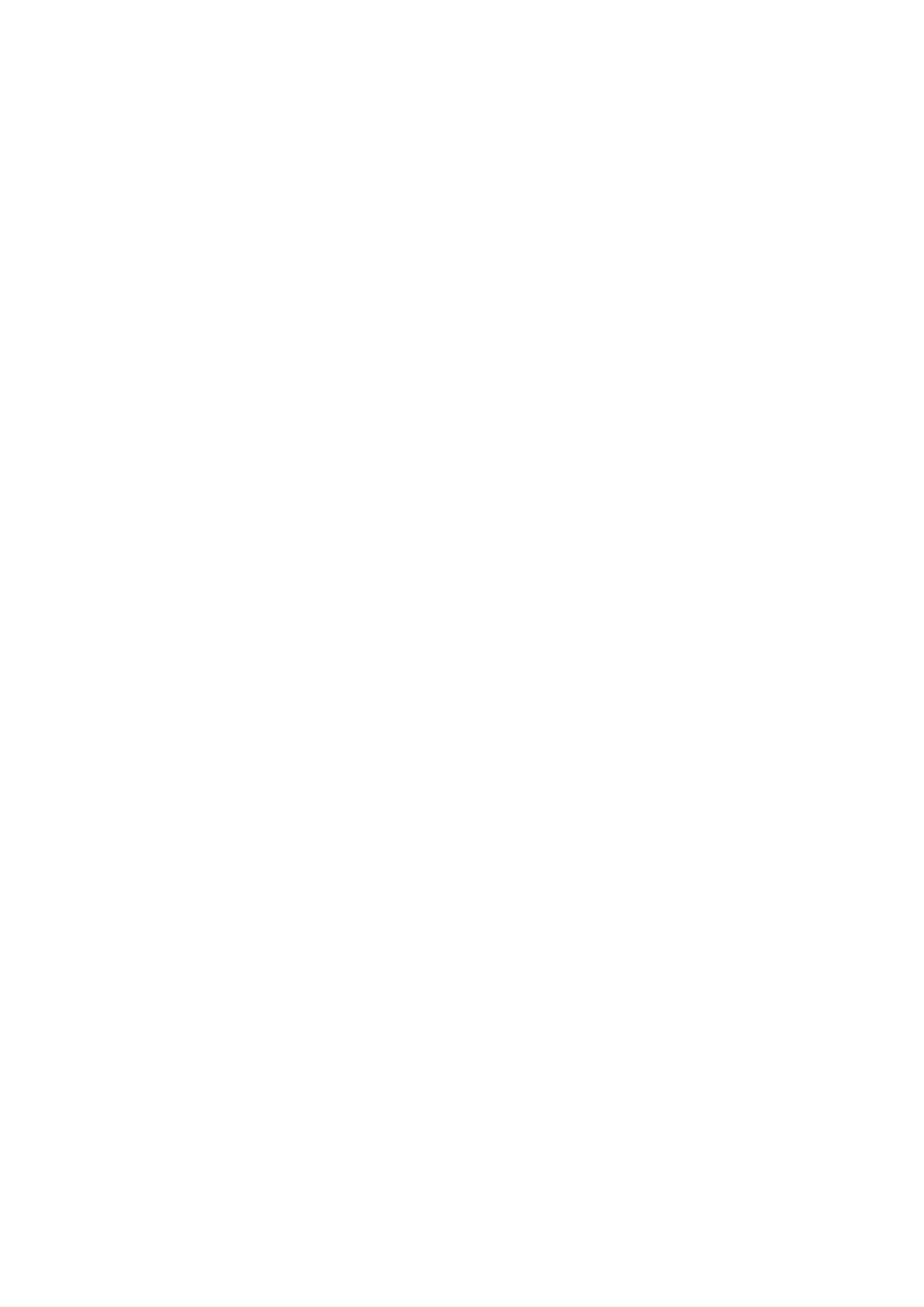#### **NOTES**

1. The Capital was increased from Rs. 2,00,00,000 to Rs. 3,00,00,000 divided into 17,50,000 Ordinary Shares of Rs. 10/- each, 1,00,000 Cumulative Preference Shares of Rs. 100/- each and 25,000 Redeemable Cumulative Preference Shares of Rs. 100/- each by an Ordinary Resolution passed at a General Meeting of the Company held on the 17th day of August, 1961.

2. The rate of interest on Cumulative Preference Shares of Rs. 100/- each was increased by a Special Resolution at a General Meeting of the Company held on the 17th day of August, 1961 from 6% to 9.5% per annum free of Company's Tax but subject to deduction of Tax under the Indian Income Tax Act, or any statutory modification thereof on the Capital for the time being paid up thereon.

3. The Capital was increased from Rs. 3,00,00,000 to Rs. 4,50,00,000 divided into 32,50,000 Ordinary Shares of Rs. 10/- each, 1,00,000 Cumulative Preference Shares of Rs. 100/- each and 25,000 Redeemable Cumulative Preference Shares of Rs. 100/- each by an Ordinary Resolution passed at a General Meeting of the Company held on the 21st day of February, 1970.

4. By an Ordinary Resolution passed by the Company at the Annual General Meeting held on 15th December, 1971 the Capital was increased from Rs. 4,50,00,000 divided into 32,50,000 Equity Shares of Rs. 10/- each, 1,00,000 Cumulative Preference Shares of Rs. 100/- each and 25,000 Redeemable Preference Shares of Rs. 100/- each to Rs. 5,50,00,000 divided into 42,50,000 Equity Shares of Rs. 10/- each, 1,00,000 Cumulative Preference Shares of Rs. 100*/-* each and 25,000 Redeemable Preference Shares of Rs. 100*/-* each.

5. By an Ordinary Resolution passed by the Company at the Annual General Meeting held on 30th September, 1972 the Capital was increased from Rs. 5,50,00,000 divided into 42,50,000 Equity Shares of Rs. 10/- each, 1,00,000 Cumulative Preference Shares of Rs. 100/- each and 25,000 Redeemable Preference Shares of Rs. 100/- each to Rs. 10,00,00,000 divided into 70,00,000 Equity Shares of Rs. 10/ each, 1,00,000 Preference Shares of Rs. 100/- each, 25,000 Redeemable Preference Shares of Rs. 100/ each, 1,00,000 'A' Redeemable Preference Shares of Rs. 100/- each and 75,000 'B' Redeemable Preference Shares of Rs. 100/- each.

6. By an Ordinary Resolution passed by the Company at the Annual General Meeting held on 29th August, 1979, the Capital was increased from Rs. 10,00,00,000 divided into 70,00,000 Equity Shares of Rs. 10/- each, 1,00,000 Cumulative Preference Shares of Rs. 100/- each, 25,000 Redeemable Cumulative Preference Shares of Rs. 100/- each. 1,00,000 'A' Redeemable Cumulative Preference Shares of Rs. 100/- each and 75,000 'B' Redeemable Cumulative Preference Shares of Rs. 100 each to Rs. 14 Crores divided into 1,10,00,000 Equity Shares of Rs. 10 each, 1,00,000 Cumulative Preference Shares of Rs. 100 each, 25,000 Redeemable Cumulative Preference Shares of Rs. 100 each, 1,00,000 'A' Redeemable Cumulative Preference Shares of Rs. 100 each and 75,000 'B' Redeemable Cumulative Preference Shares of Rs. 100 each.

7. By an Ordinary Resolution passed by the Company at the General Meeting held on 27th April, 1981, the Capital was increased from Rs. 14 Crores divided into 1,10,00,000 Equity Shares of Rs. 10 each, 1,00,000 Cumulative Preference Shares of Rs. 100 each, 25,000 Redeemable Cumulative Preference Shares of Rs. 100 each, 1,00,000 'A' Redeemable Cumulative Preference Shares of Rs. 100 each and 75,000 'B' Redeemable Cumulative Preference Shares of Rs. 100 each to Rs. 15.50 Crores divided into 1,25,00,000 Equity Shares of Rs. 10 each, 1,00,000 Cumulative Preference Shares of Rs. 100 each, 25,000 Redeemable Cumulative Preference Shares of Rs. 100 each, 1,00,000 'A' Redeemable Cumulative Preference Shares of Rs. 100 each and 75,000 'B' Redeemable Cumulative Preference Shares of Rs. 100 each.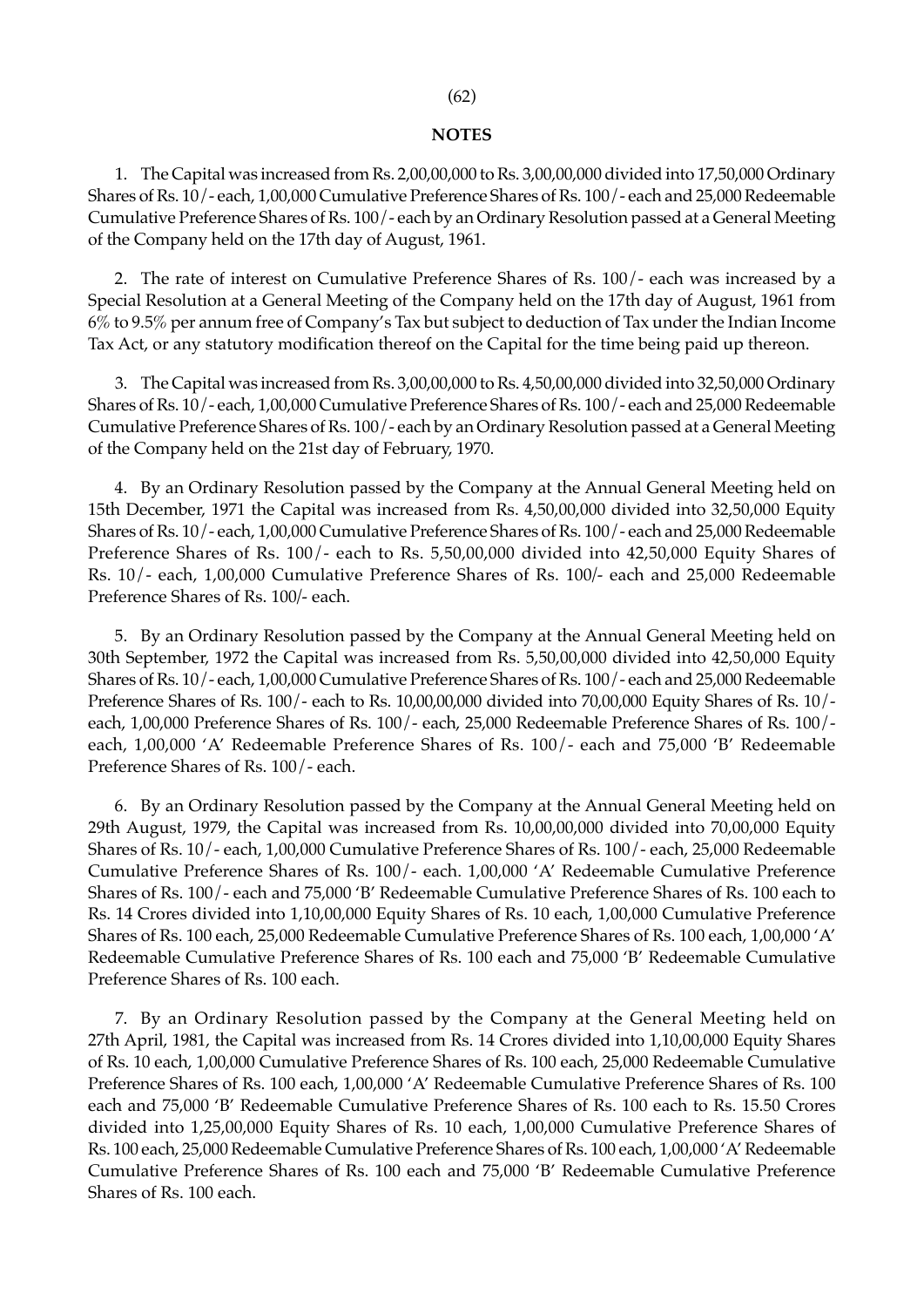8. By an Ordinary Resolution passed by the Company at the Annual General Meeting held on 10th September, 1984, the Capital was increased from Rs. 15.50 Crores divided into 1,25,00,000 Equity Shares of Rs. 10 each, 1,00,000 Cumulative Preference Shares of Rs. 100 each, 25,000 Redeemable Cumulative Preference Shares of Rs. 100 each, 1,00,000 'A' Redeemable Cumulative Preference Shares of Rs. 100 each and 75,000 'B' Redeemable Cumulative Preference Shares of Rs. 100 each to Rs. 21 Crores divided into 1,80,00,000 Equity Shares of Rs. 10 each, 1,00,000 Cumulative Preference Shares of Rs. 100 each, 25,000 Redeemable Cumulative Preference Shares of Rs. 100 each, 1,00,000 'A' Redeemable Cumulative Preference Shares of Rs. 100 each and 75,000 'B' Redeemable Cumulative Preference Shares of Rs. 100 each.

9. By an Ordinary Resolution passed by the Company at the Annual General Meeting held on 10th September, 1986, the Capital was increased from Rs. 21 Crores divided into 1,80,00,000 Equity Shares of Rs. 10 each, 1,00,000 Cumulative Preference Shares of Rs. 100 each, 25,000 Redeemable Cumulative Preference Shares of Rs. 100 each, 1,00,000 'A' Redeemable Cumulative Preference Shares of Rs. 100 each and 75,000 'B' Redeemable Cumulative Preference Shares of Rs. 100 each to Rs. 30 Crores divided into 2,70,00,000 Equity Shares of Rs. 10 each, 1,00,000 Cumulative Preference Shares of Rs. 100 each, 25,000 Redeemable Cumulative Preference Shares of Rs. 100 each, 1,00,000 'A' Redeemable Cumulative Preference Shares of Rs. 100 each and 75,000 'B' Redeemable Cumulative Preference Shares of Rs. 100 each.

10. By an Ordinary Resolution passed by the Company at the Annual General Meeting held on 12th September, 1990, the Authorised Capital of the Company being Rs. 30 Crores was restructured and divided into 2,82,50,000 Equity Shares of Rs. 10 each, 1,00,000 Cumulative Preference Shares of Rs. 100 each and 75,000 'B' Redeemable Cumulative Preference Shares of Rs. 100 each.

11. By an Ordinary Resolution passed by the Company at the Annual General Meeting held on 7th September, 1992, the Authorised Capital of the Company was increased to Rs. 35,00,00,000 divided into 3,32,50,000 Equity Shares of Rs. 10 each, 1,00,000 Cumulative Preference Shares of Rs. 100 each and 75,000 'B' Redeemable Cumulative Preference Shares of Rs. l00 each.

12. By an Ordinary Resolution passed at the General Meeting held on 22nd April, 1994, the Authorised Capital of the Company was restructured and increased to Rs. 50,00,00,000 divided into 5,00,00,000 Equity Shares of Rs. 10 each from Rs. 35,00,00,000.

13. By an Ordinary Resolution passed at the Annual General Meeting held on 28th August, 1996, the Authorised Capital of the Company was increased to Rs. 75,00,00,000 divided into 7,50,00,000 Equity Shares of Rs. 10 each from Rs. 50,00,00,000 divided into 5,00,00,000 Equity Shares of Rs. 10 each.

14. By an Ordinary Resolution passed at the Annual General Meeting held on 25th August, 1998, the Authorised Capital of the Company was increased to Rs. 200,00,00,000 divided into 10,00,00,000 Equity Shares of Rs. 10 each and 1,00,00,000 Cumulative Redeemable Preference Shares of Rs. 100 each.

15. By an Ordinary Resolution passed at the Annual General Meeting held on 21st August, 2001 the Capital of the Company was increased from Rs. 200,00,00,000 to Rs. 300,00,00,000 divided into 10,00,00,000 Equity Shares of Rs. 10 each and 2,00,00,000 Cumulative Redeemable Preference Shares of Rs. 100 each.

16. By an Ordinary Resolution passed at the Annual General Meeting held on 28th July, 2006 the Capital of the Company was altered from Rs. 300,00,00,000 divided into 10,00,00,000 Equity Shares of Rs. 10 each and 2,00,00,000 Cumulative Redeemable Preference Shares of Rs. 100 each to Rs. 300,00,00,000 divided into 150,00,00,000 Equity Shares of Rs. 2 each.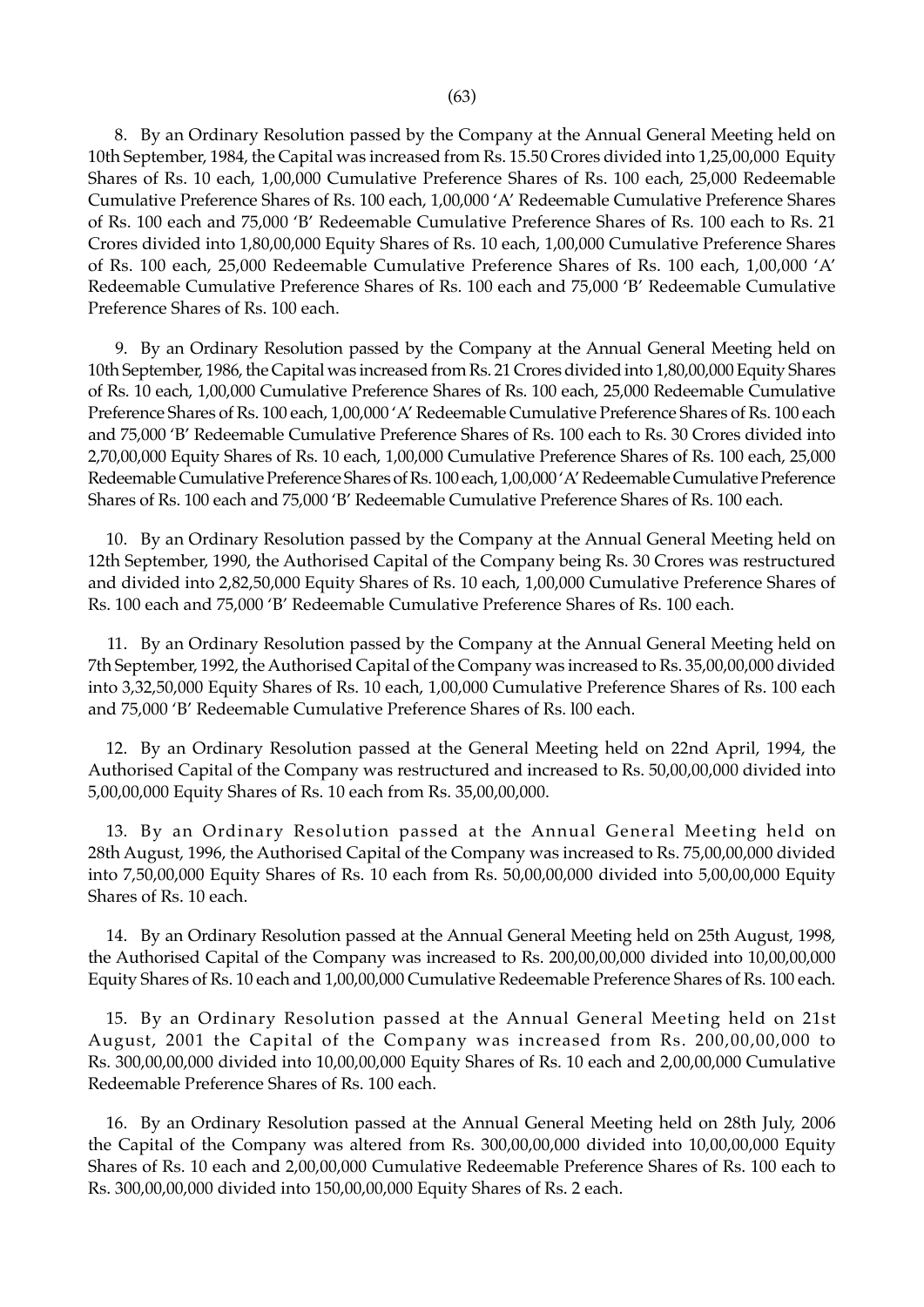# **RESOLUTION PASSED BY THE SHAREHOLDERS OF THE COMPANY AT THE 52ND ANNUAL GENERAL MEETING HELD ON 30TH AUGUST, 2002 FOR APPOINTMENT OF MANAGING DIRECTOR**

"That pursuant to Sections 198, 269 and 309 of the Companies Act, 1956 and Schedule XIII thereto the appointment of and payment of remuneration to Mr. S. S. Mukherji ('Mr. Mukherji') as Managing Director of the Company with effect from 27th June, 2002 for a period of five years on the terms and conditions contained in an Agreement (a draft of which initialled by the Chairman for the purpose of identification was laid on the table) to be entered into between the Company and Mr. Mukherji be and the same are hereby approved and that the Board of Directors of the Company be and is hereby authorised to execute the said Agreement."

# **EXPLANATORY STATEMENT RELATIVE TO THE ABOVE RESOLUTION PURSUANT TO SECTION 173(2) OF THE COMPANIES ACT, 1956 ("THE ACT")**

Mr. S.S. Mukherji was appointed Deputy Managing Director of the Company with effect from 28th May, 1999 for a period of five years. The Board of Directors at their meeting held on 27th June, 2002 appointed him as the Managing Director of the Company with effect from that date for a period of five years subject to the approval of the Company at its forthcoming Annual General Meeting and other necessary approvals, if any under the Act. The drafts of the Agreement between the Company and Mr. Mukherji specifying the terms and conditions of his appointment as Managing Director has been prepared and approved by the Board. Copies thereof will be available for inspection of the members at the Registered Office of the Company from 10.00 a.m. to 1 p.m. on any business day (excluding Saturdays) and also at the meeting. The material terms and conditions contained in the said Agreement are mentioned below for consideration of the members.

- 1. Period of appointment : From 27th June, 2002 to 26th June, 2007.
- 2. Remuneration :
	- i) Salary : Rs. 50,00,000 per annum.
	- ii) Commission : 1.5% of the net profits computed in the manner laid down in Section 309(5) of the Act.

Bonus, contribution to Provident Fund, Superannuation Fund and Gratuity Fund as per the rules of the Company.

- iii) Perquisites, allowances and benefits will include the following:
	- a) Company owned/leased accommodation or reasonable house rent for comparable accommodation and reimbursement of actual house maintenance expenses along with other expenses on gas, electricity, water and furnishings for the accommodation including maintenance and repairing thereof, whether residing in own accommodation or Company owned/leased accommodation.
	- b) Reimbursement of all domiciliary medical expenses actually incurred and all other actual expenses for hospitalisation, nursing home benefits, nursing, dental and optical treatment for self and family.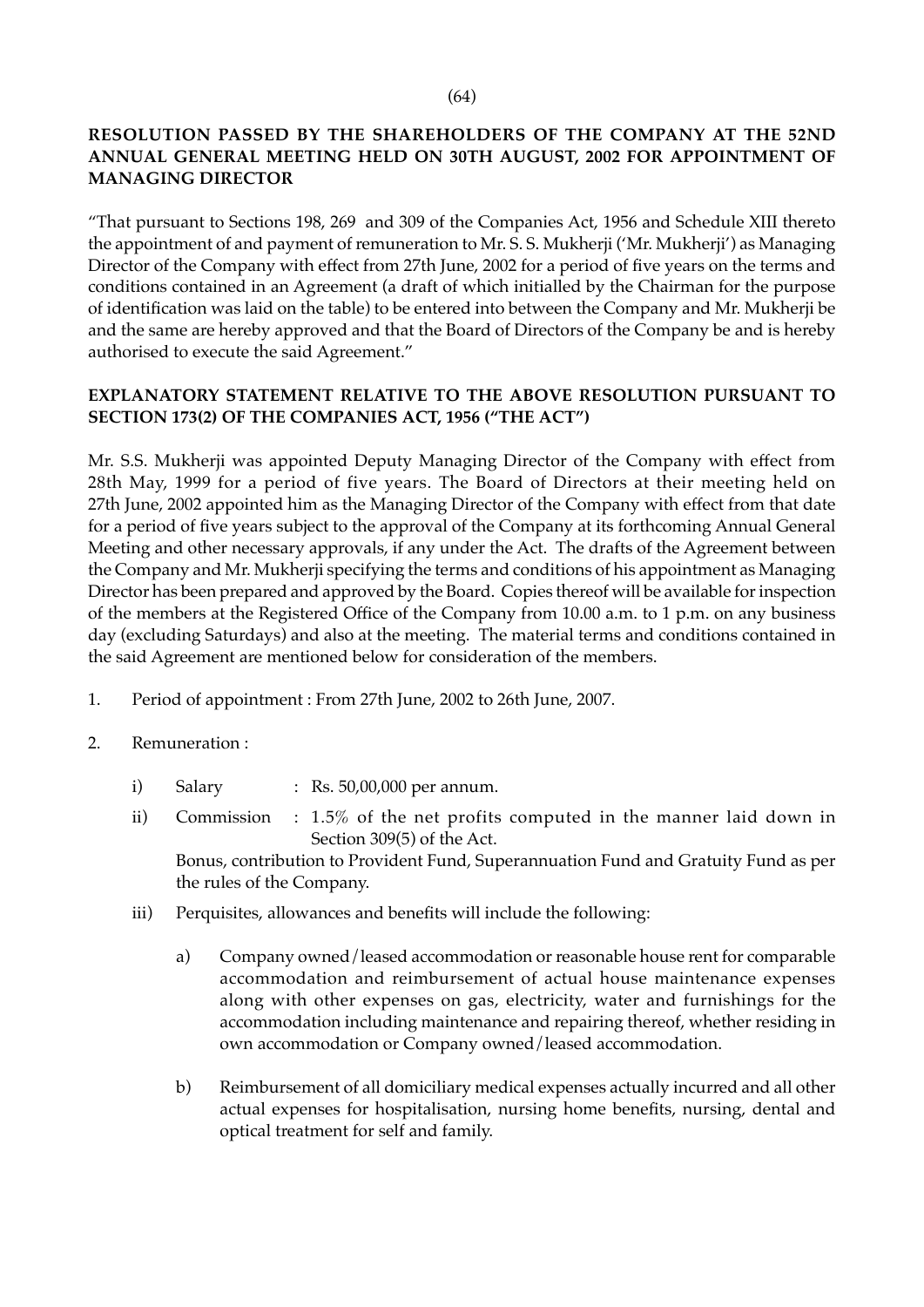- c) First Class Air fare or at his option First class AC Railway fare for self and family to and from any destination in India or abroad plus all boarding, lodging and surface and/or water travel expenses. While abroad, such boarding, lodging and surface and/or water travel expenses to be borne in foreign exchange subject to the Reserve Bank of India regulations prevailing at the relevant time.
- d) Reimbursement of Club fees including entrance fee.
- e) Benefit of Personal Accident Insurance of an amount agreed to between Mr. Mukherji and the Company.
- f) Free use of car with chauffeur.
- g) Free use of telephone at residence.
- h) Reimbursement of expenses actually incurred for children's education.
- i) Insurance Policy to cover personal effects, personal accident and medical expenses.
- j) Reimbursement of all entertainment expenses incurred in course of Company's business.
- k) Reimbursement of expenses incurred on travelling, boarding and lodging of personal valet, Ayah or Governess, if any, accompanying Mr. Mukherji and/or his family during his/their travel.
- l) Reimbursement of all expenses incurred for engaging servants/cook/maid/mali or gardener, sweeper, durwan and security personnel at his residence.
- m) Entitlement to one month's leave with the above benefits as per Rules of the Company for every eleven months of his service.
- 3. Minimum Remuneration : In the event of absence or inadequacy of profits of the Company in the first three financial years during the period of reappointment of Mr. Mukherji, he shall be entitled to such remuneration by way of salary alongwith perquisites, benefits and other allowances stated under paragraph 2(iii) above not exceeding a sum of Rs. 48,00,000 per annum as would be permissible under Schedule XIII to the Act.
- 4. Powers of Management : Mr. Mukherji is entrusted with the powers of management of the affairs of the Company, the exercise of which shall be subject to the superintendence, control and direction of the Board.
- 5. Termination : Save and except otherwise provided in the Agreement either party may terminate the Agreement by giving to the other not less than six months' notice in writing.
- 6. Other Terms : Other terms and conditions of the Agreement are such as are customarily contained in an agreement of similar nature.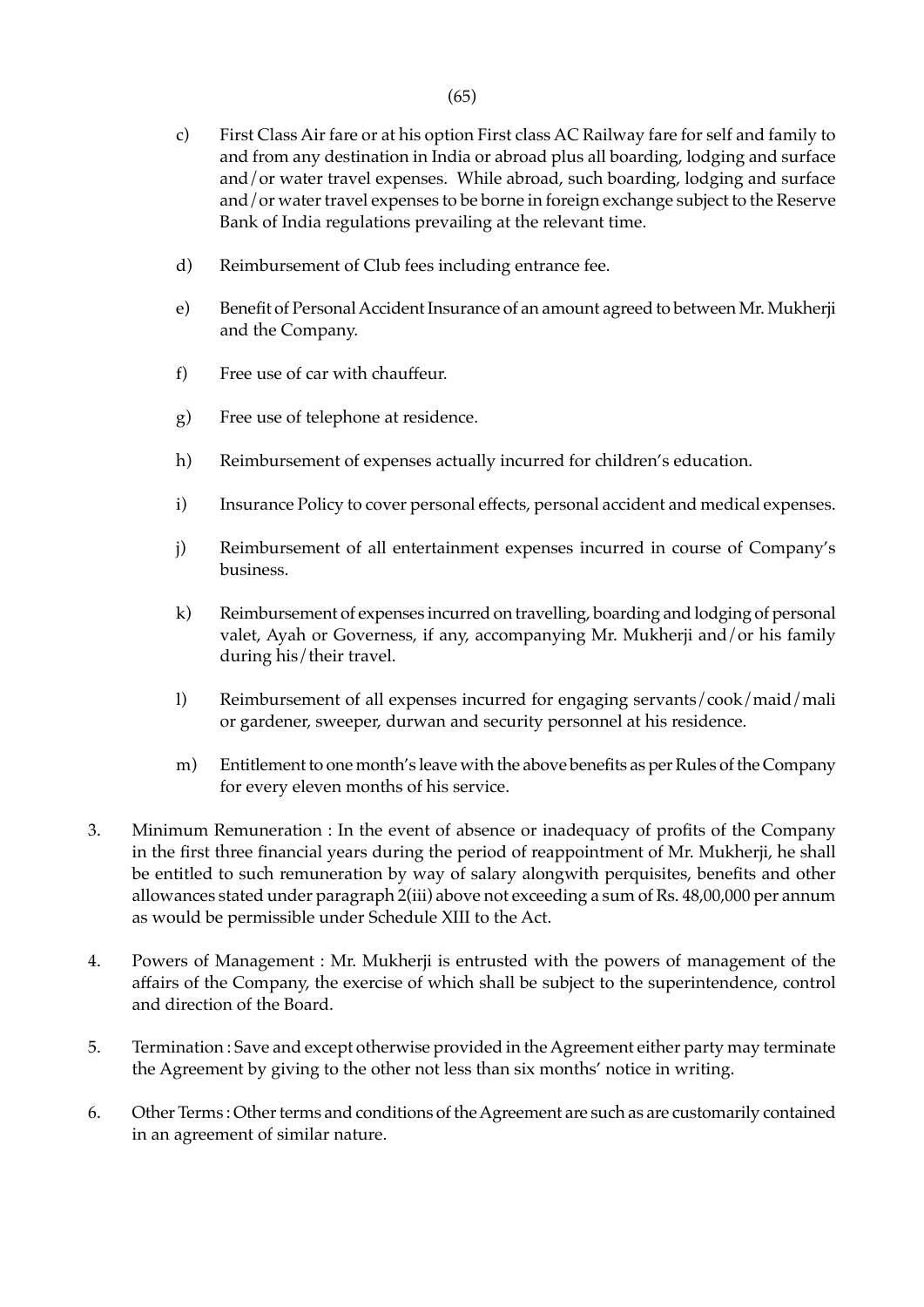#### (66)

# **RESOLUTIONS PASSED BY THE SHAREHOLDERS OF THE COMPANY AT THE 57TH ANNUAL GENERAL MEETING HELD ON 27TH AUGUST, 2007**

### **As a Special Resolution:**

"THAT pursuant to Sections 198, 269 and 309 and other applicable provisions, if any, of the Companies Act, 1956 (including Schedule XIII thereto) consent of the Company be and is hereby accorded to the re-appointment of Mr. P.R.S. Oberoi ('Mr. Oberoi') as the Company's Chairman and Chief Executive for a period of five years from 27th June, 2007 and to the payment of remuneration to him as per the terms contained in an Agreement (a draft of which, initialled by the Chairman for the purpose of identification, is placed before the Meeting) to be entered into between the Company and Mr. Oberoi which be and is hereby approved for execution on behalf of the Company;

AND FURTHERMORE THAT for the purpose of giving effect to this Resolution, the Board of Directors of the Company be and is hereby authorised to do all such acts, deeds and things as it may deem expedient in the interest of the Company".

### **As an Ordinary Resolution:**

"THAT pursuant to Sections 198, 269 and 309 and other applicable provisions, if any, of the Companies Act, 1956 (including Schedule XIII thereto), consent of the Company be and is hereby accorded to the re-appointment of Mr. S.S. Mukherji ('Mr. Mukherji') as the Company's Vice Chairman for a period of five years from 27th June, 2007 and to the payment of remuneration to him as per the terms contained in an Agreement (a draft of which, initialled by the Chairman for the purpose of identification, is placed before the Meeting) to be entered into between the Company and Mr. Mukherji which be and is hereby approved for execution on behalf of the Company;

AND FURTHERMORE THAT for the purpose of giving effect to this Resolution, the Board of Directors of the Company be and is hereby authorised to do all such acts, deeds and things as it may deem expedient in the interest of the Company".

# **As an Ordinary Resolution:**

"THAT consent of the Company be and is hereby accorded, pursuant to Sections 198, 269, 309, 310 and other applicable provisions, if any, of the Companies Act, 1956 (including Schedule XIII thereto), to the re-designation of Mr. Vikram Oberoi as Joint Managing Director, effective 27th June, 2007, for the remainder of his term, with liberty to the Board to further vary his designation from time to time during this period in such manner as it may think fit and to the increase in his remuneration as specified in the Supplemental Agreement (a draft of which initialled by the Chairman for the purpose of identification, is placed before the Meeting) to be entered into by the Company and Mr. Vikram Oberoi, which be and is hereby approved for execution on behalf of the Company;

AND FURTHERMORE THAT for the purpose of giving effect to this Resolution, the Board of Directors of the Company be and is hereby authorised to do all such acts, deeds and things as it may deem expedient in the interest of the Company".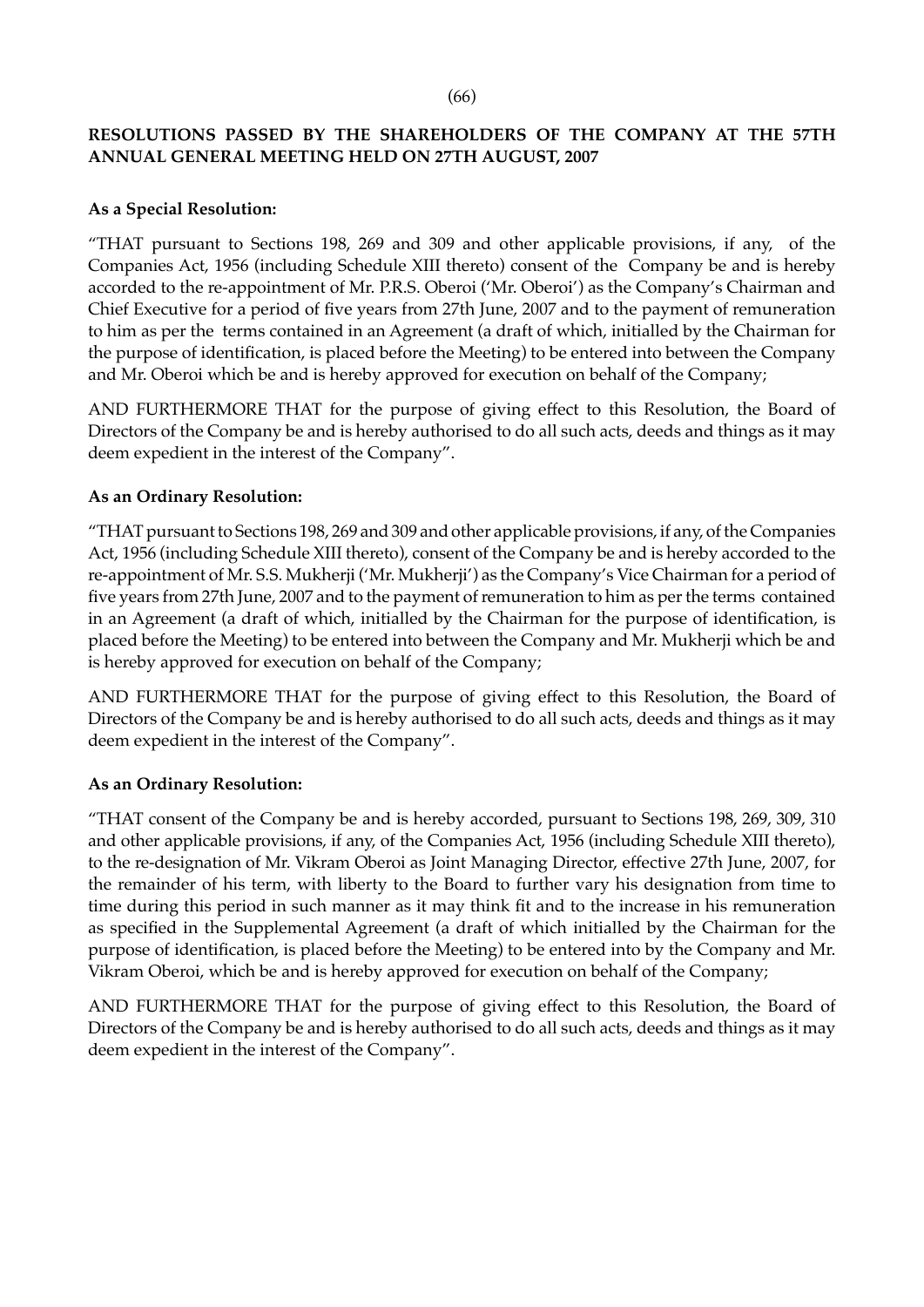### (67)

# **As an Ordinary Resolution:**

"THAT consent of the Company be and is hereby accorded, pursuant to Sections 198, 269, 309, 310 and other applicable provisions, if any, of the Companies Act, 1956 (including Schedule XIII thereto), to the re-designation of Mr. Arjun Oberoi as Joint Managing Director, effective 27th June, 2007, for the remainder of his term, with liberty to the Board to further vary his designation from time to time during this period in such manner as it may think fit and to the increase in his remuneration as specified in the Supplemental Agreement (a draft of which initialled by the Chairman for the purpose of identification, is placed before the Meeting) to be entered into by the Company and Mr. Arjun Oberoi, which be and is hereby approved for execution on behalf of the Company;

AND FURTHERMORE THAT for the purpose of giving effect to this Resolution, the Board of Directors of the Company be and is hereby authorised to do all such acts, deeds and things as it may deem expedient in the interest of the Company".

### **As an Ordinary Resolution:**

"THAT in modification of the Ordinary Resolution passed by the Company at its Fifty-fourth Annual General Meeting, the Board of Directors of the Company ('the Board') be and is hereby authorised, pursuant to the provisions of Section 293(1)(d) of the Companies Act, 1956 ('the Act'), to borrow monies for the purposes of the business of the Company, notwithstanding that the monies so borrowed, together with monies already borrowed by the Company, if any (apart from temporary loans obtained from the Company's bankers in the ordinary course of business), may exceed the aggregate for the time being of the Paid-up Capital of the Company and its Free Reserves i.e. Reserves not set apart for any specified purpose, but so that the total amount of the monies to be so borrowed together with monies already borrowed (apart from temporary loans obtained/to be obtained from the Company's bankers in the usual course of business), shall not exceed Rs. 600 crores over and above the Company's Paid-up Capital and its Free Reserves at any one time and from time to time;

AND FURTHERMORE THAT the Board be and is hereby also empowered and authorised to do all such acts, deeds and things as it may, at its absolute discretion, deem fit and proper to give effect to this Resolution, including, if and where necessary, enabling creation of such mortgage(s) and/or charge(s) on the whole or substantially the whole of all or any of the Undertaking(s) of the Company, as contemplated under Section 293(1)(a) of the Act, and further, to perfect and execute all requisite documents or writings as are or may be required to give effect to this Resolution".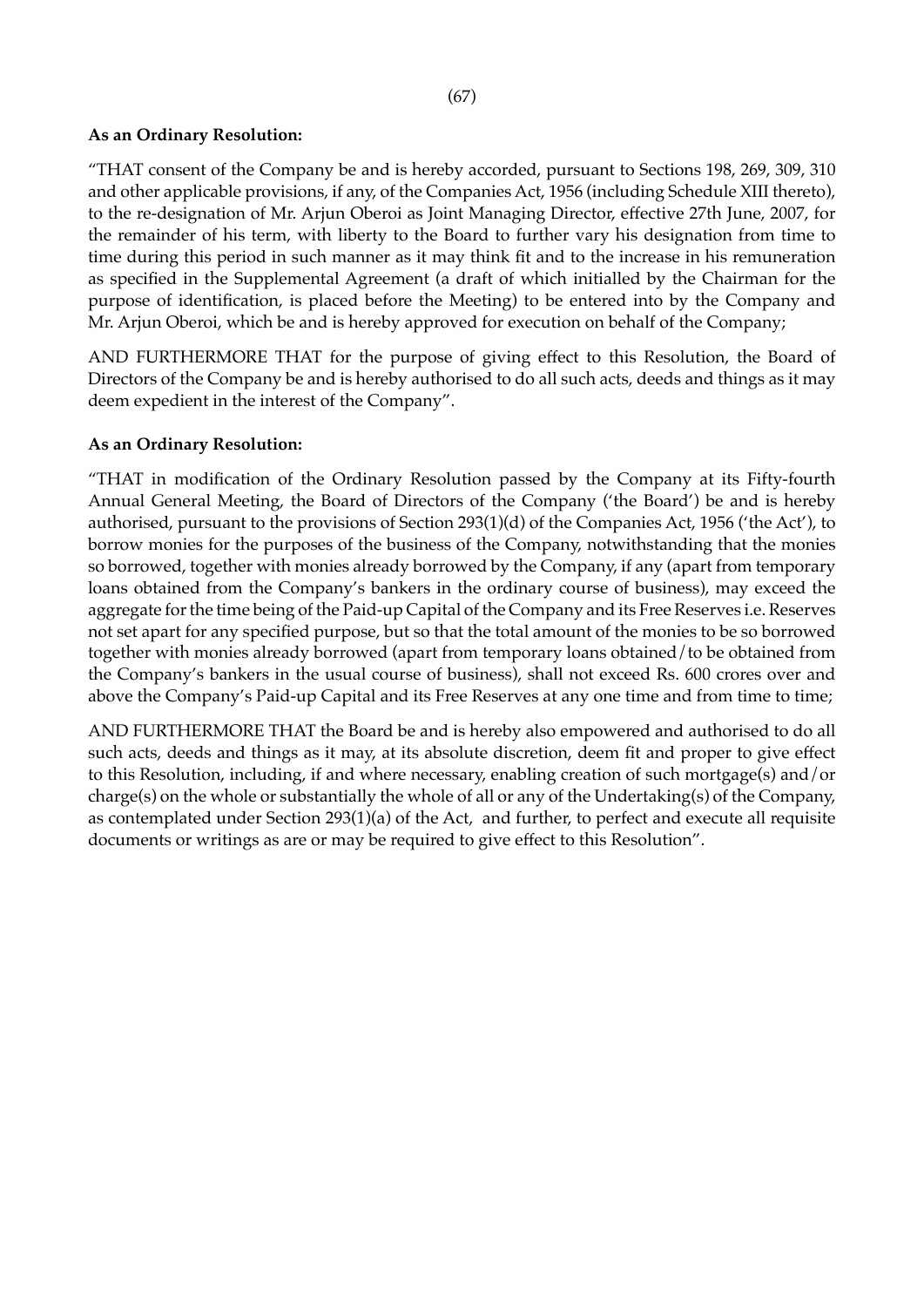# **EXPLANATORY STATEMENT RELATIVE TO THE ABOVE RESOLUTIONS PURSUANT TO SECTION 173(2) OF THE COMPANIES ACT, 1956 ("THE ACT")**

#### **Item No. 1**

The period of appointment of Mr. P.R.S. Oberoi ("Mr. Oberoi") as the Chairman and Chief Executive of the Company expires on 26th June, 2007. The Board of Directors of the Company ("the Board") at its Meeting held on 15th June, 2007 has re-appointed him as Chairman and Chief Executive for a fresh term of five years, effective 27th June, 2007, subject to the approval of Shareholders at the forthcoming Annual General Meeting on the following terms:-

### 1. Remuneration:

He will not receive any salary.

(a) Commission

He will receive a Commission @2.5% on the Net Profits of the Company computed in the manner laid down in Section 309(5) of the Act.

- (b) Perquisites, allowances and benefits will consist of the following:
	- (i) Company owned/leased accommodation or reasonable house rent for comparable accommodation and reimbursement of actual house maintenance expenses along with other expenses on gas, electricity, water, furnishings for the accommodation, including maintenance and repairing thereof, whether residing in own accommodation or Company owned/leased accommodation.
	- (ii) Reimbursement of all medical expenses for self and family, including premium for medical insurance;
	- (iii) First Class Air fare or First Class Air Conditioned Railway fare for self and family to and from any destination in India and abroad plus all other travel related expenses;
	- (iv) Reimbursement of club fees including entrance fees, Personal Accident Insurance, car with chauffeur, telephone, facsimile, internet connection, servants, security, etc.;
	- (v) Entitlement to one month's leave with the above benefits as per Rules of the Company for every eleven months of his service.
- 2. Minimum Remuneration: In the event of absence or inadequacy of profits of the Company in any Financial Year, he shall be entitled to such remuneration in accordance with the provisions of Section II, Part-II of Schedule XIII of the Act, as amended, modified or re-enacted from time to time;
- 3. Powers of Management: Mr. Oberoi shall exercise such powers and perform such duties as may, from time to time, be entrusted to and conferred upon him by the Board;
- 4. Termination: Mr. Oberoi may terminate the appointment upon giving the Company six months notice in writing. The Company may likewise terminate the appointment upon giving Mr. Oberoi six months notice in writing. A termination by the Company would, however, be subject to the provisions of Section 318 of the Act, as amended, modified or re-enacted;
- 5. Other terms: Other terms of the appointment with Mr. Oberoi are such as are customarily contained in appointments of a similar nature.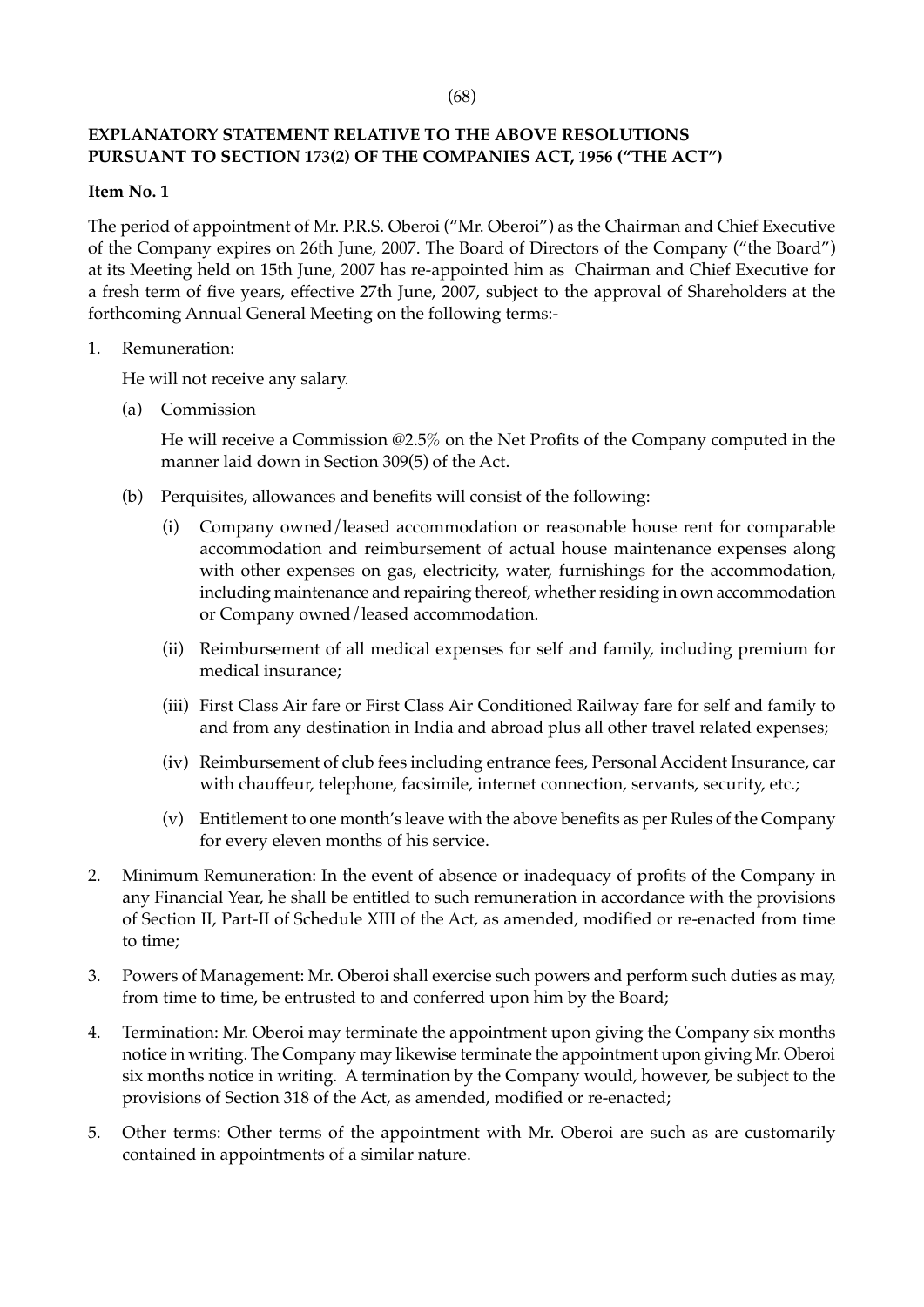# **Item No. 2**

The period of appointment of Mr. S.S. Mukherji ("Mr. Mukherji") as Vice Chairman and Managing Director of the Company expires on 26th June, 2007. The Board, at its Meeting held on 15th June, 2007, has re-appointed him as Vice Chairman for a fresh term of five years, effective 27th June, 2007, subject to the approval of Shareholders at the forthcoming Annual General Meeting on the following terms:

- 1. Remuneration:
	- (a) Base Salary

He will receive a base salary of Rs. 8,35,000 per month.

(b) Commission

He will receive a Commission @1.5% of the Net Profits of the Company computed in the manner laid down in Section 309(5) of the Act.

- (c) Contribution to Provident Fund and Gratuity Fund as per Rules of the Company.
- (d) Perquisites, allowances and benefits will consist of the following:
	- (i) Company owned/leased accommodation or reasonable house rent for comparable accommodation and reimbursement of actual house maintenance expenses along with other expenses on gas, electricity, water, furnishings for the accommodation, including maintenance and repairing thereof, whether residing in own accommodation or Company owned/leased accommodation;
	- (ii) Reimbursement of all medical expenses for self and family, including premium for medical insurance;
	- (iii) First Class Air fare or First Class Air Conditioned Railway fare for self and family to and from any destination in India and abroad plus all other travel related expenses;
	- (iv) Reimbursement of club fees including entrance fees, Personal Accident Insurance, car with chauffeur, telephone, facsimile, internet connection, servants, security, etc.;
	- (v) Entitlement to one month's leave with the above benefits as per Rules of the Company for every eleven months of his service.
- 2. Minimum Remuneration: In the event of absence or inadequacy of profits of the Company in any Financial Year, he shall be entitled to remuneration in accordance with the provisions of Section II, Part-II of Schedule XIII of the Act, as amended, modified or re-enacted from time to time.
- 3. Powers of Management: Mr. Mukherji shall exercise such powers and perform such duties as may from time to time be entrusted to and conferred upon him by the Board.
- 4. Termination: Mr. Mukherji may terminate the appointment upon giving the Company six months notice in writing. The Company may likewise terminate the appointment upon giving Mr. Mukherji six months notice in writing. A termination by the Company would, however, be subject to the provisions of Section 318 of the Act, as amended, modified or re-enacted.
- 5. Other Terms: Other terms of the appointment with Mr. Mukherji are such as are customarily contained in appointments of a similar nature.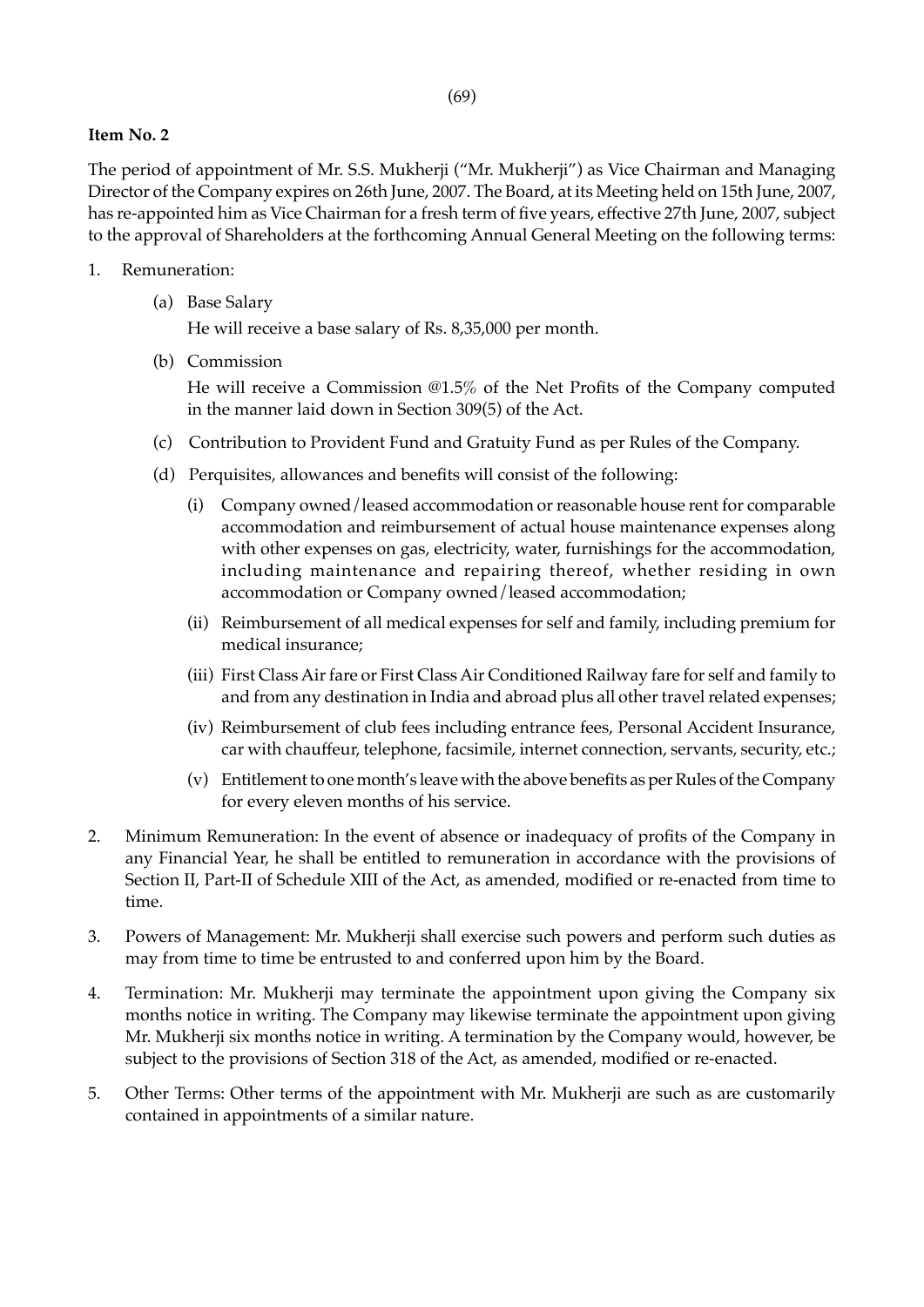### **Item Nos. 3 & 4**

The Board, at its Meeting held on 30th June, 2004, appointed Mr. Vikram Oberoi and Mr. Arjun Oberoi as Deputy Managing Directors of the Company for five years, effective 1st July, 2004. These appointments were approved by Shareholders at the Company's Fifty-fourth Annual General Meeting held on 18th August, 2004.

The Board, at its 15th June, 2007 Meeting, has decided to re-designate them as Joint Managing Directors, effective 27th June, 2007, for the remainder of their term subject to the liberty of the Board to further vary their designations from time to time. Their remuneration is also being increased, effective 27th June, 2007, as follows :-

Base Salary of Rs. 4,20,000 per month to each of them, as against the existing Base Salary of Rs. 2,20,000 per month being paid to each.

Except for consequential increases in perquisites, allowances and benefits, as are linked to base salary, all other terms of their appointment as approved by Shareholders at the Fifty-fourth Annual General Meeting remain unchanged.

Mr. Vikram Oberoi and Mr. Arjun Oberoi are Managing Directors of EIH Associated Hotels Limited and Mashobra Resort Limited respectively. They do not draw any remuneration from these Companies. This position will continue.

#### **Item No. 5**

The provisions of Section 293(1)(d) of the Act prescribes that the Board cannot, except with the prior consent of Shareholders, borrow monies, apart from temporary loans obtained from its bankers in the ordinary course of business, in excess of the aggregate of thePaid-up Capital and Free Reserves, i.e. Reserves not set apart for any specific purpose.

Shareholders had, at the Company's Fifty-fourth Annual General Meeting held on 18th August, 2004, authorised the Board, pursuant to Section 293(1)(d) of the Act, to borrow monies in excess of the Paid-up Capital and Free Reserves, subject to a ceiling of Rs. 1000 crores.

It is important to ensure that ceilings set by Shareholders on such borrowings are reviewed periodically in line with growth plans of the Company.

Accordingly, the Board wishes, through the enabling Resolution set out in the Notice, to recommend to Shareholders that the ceiling on term borrowings, as contemplated under Section 293(1)(d) of the Act, be enhanced to the extent set out therein. Should creation of mortgage(s) and/or charge(s) on the whole or substantially the whole of the Undertaking(s) of the Company, as envisaged in Section 293(1)(a) of the Act be called for, Shareholder consent is also being sought for the creation of such mortgage(s) and/or charge(s).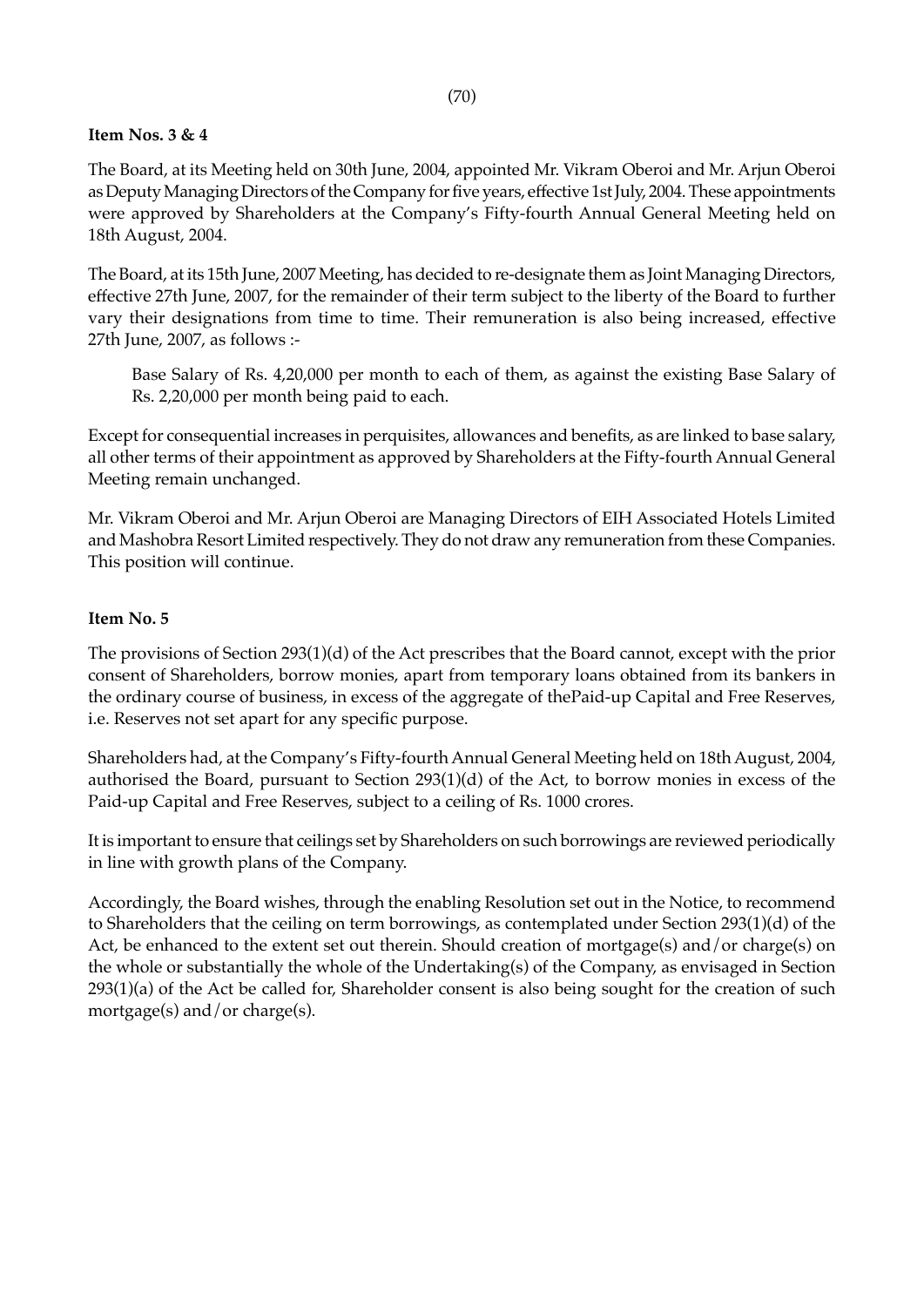# **RESOLUTIONS PASSED BY SHAREHOLDERS OF THE COMPANY AT THE SIXTY SECOND ANNUAL GENERAL MEETING HELD ON 7TH AUGUST, 2012**

# **As a Special Resolution:**

"RESOLVED THAT pursuant to Sections 198, 269 and 309 and other applicable provisions, if any, of the Companies Act, 1956 (including any amendment, modification or re-enactment thereof) and Schedule XIII thereto, consent of the Company be and is hereby accorded to the appointment of Mr. P.R.S. Oberoi ("Mr. Oberoi") in the whole-time employment of the Company as "Executive Chairman" with effect from 27<sup>th</sup> June, 2012 for a period of five years on the terms and conditions contained in an Agreement (a draft of which initialed by the Chairman for the purpose of identification was laid on the table) to be entered into between the Company and Mr. Oberoi be and is hereby approved."

RESOLVED FURTHER THAT for the purpose of giving effect to this Resolution, the Board of Directors of the Company be and is hereby authorised to do all such acts, deeds and things as it may deem expedient including execution of the said Agreement, in the interest of the Company".

# **As an Ordinary Resolution:**

"RESOLVED THAT pursuant to Sections 198, 269 and 309 and other applicable provisions, if any, of the Companies Act, 1956 (including any amendment, modification or re-enactment thereof) and Schedule XIII thereto consent of the Company be and is hereby accorded to the appointment of Mr. S.S. Mukherji ("Mr. Mukherji") in the whole-time employment of the Company as the Vice Chairman for a period of five years from  $27<sup>th</sup>$  June, 2012 and to the payment of remuneration to him as per the terms and conditions contained in an Agreement (a draft of which, initialed by the Chairman for the purpose of identification, was laid on the table) to be entered into between the Company and Mr. Mukherji which be and is hereby approved."

RESOLVED FURTHER THAT for the purpose of giving effect to this Resolution, the Board of Directors of the Company be and is hereby authorised to do all such acts, deeds and things as it may deem expedient including execution of the said Agreement, in the interest of the Company".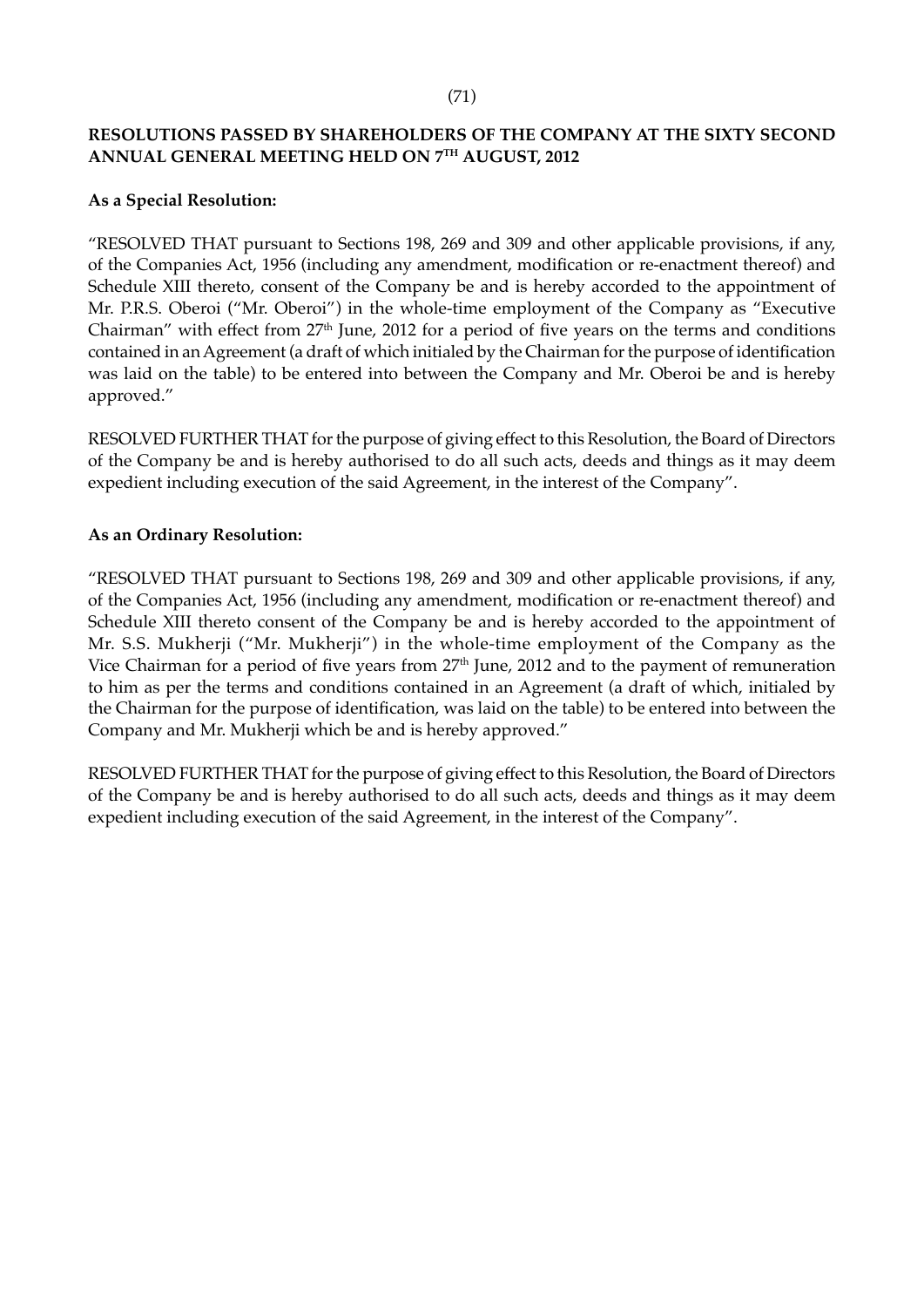# **EXPLANATORY STATEMENT RELATIVE TO THE SPECIAL BUSINESS PURSUANT TO SECTION 173(2) OF THE COMPANIES ACT, 1956 ("THE ACT")**

The period of appointment of Mr. P.R.S. Oberoi ("Mr. Oberoi") as the Chairman and Chief Executive of the Company expires on 26<sup>th</sup> June, 2012 by efflux of time. The Board of Directors of the Company ("the Board") at its Meeting held on 29<sup>th</sup> May, 2012 has appointed him for a fresh term of five years, effective 27<sup>th</sup> June, 2012 as "Executive Chairman", subject to the approval of Shareholders at the forthcoming Annual General Meeting on the following terms:-

1. Remuneration

He will not receive any salary.

(a) Commission

He will receive a Commission @ 2.5% on the Net Profits of the Company computed in the manner laid down in Section 309(5) of the Companies Act, 1956 ("the Act").

- (b) Perquisites, allowances and benefits will consist of the following:
	- (i) Company owned/leased accommodation or reasonable house rent for comparable accommodation and reimbursement of actual house maintenance expenses along with other expenses on gas, electricity, water, furnishings for the accommodation, including maintenance and repairing thereof, whether residing in own accommodation or Company owned/ leased accommodation.
	- (ii) Reimbursement of all medical expenses for self and family, including premium for medical insurance;
	- (iii) First Class Air fare or, First Class Air Conditioned Railway fare for self and family to and from any destination in India and abroad plus all other travel related expenses;
	- (iv) Reimbursement of club fees including entrance fees, Personal Accident Insurance, car with chauffeur, telephone, facsimile, internet connection, servants, security etc;
	- (v) Entitlement to one month's leave with the above benefits as per Rules of the Company for every eleven months of his service.
- 2. Minimum Remuneration: In the event of absence or inadequacy of profits of the Company in any Financial Year, he shall be entitled to such remuneration as specified above within the limits and in accordance with the provisions of Section II, Part-II of Schedule XIII of the Act, as amended, modified or re-enacted from time to time;
- 3. Powers of Management: Mr. Oberoi shall exercise such powers and perform such duties as may, from time to time, be entrusted to and conferred upon him by the Board;
- 4. Termination: Mr. Oberoi may terminate the appointment upon giving the Company six months notice in writing. The Company may likewise terminate the appointment upon giving Mr. Oberoi six months notice in writing. A termination by the Company would, however, be subject to the provisions of Section 318 of the Companies Act, 1956, as amended, modified or re-enacted;
- 5. Other terms: Other terms of the appointment with Mr. Oberoi are such as are customarily contained in appointments of a similar nature.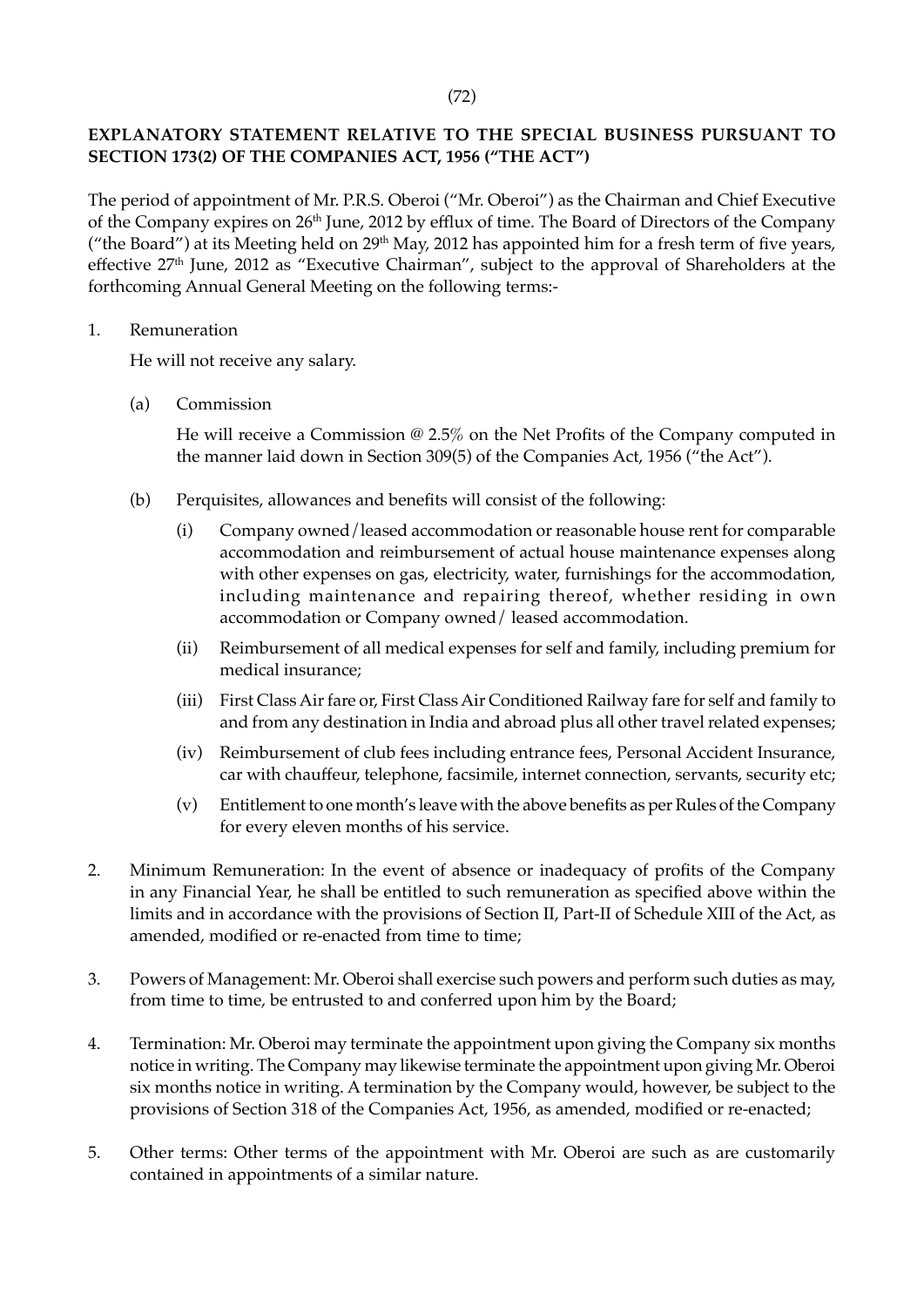The period of appointment of Mr. S.S. Mukherji ("Mr. Mukherji") as Vice Chairman of the Company expires on 26<sup>th</sup> June, 2012 by efflux of time. The Board, at its Meeting held on 29<sup>th</sup> May, 2012, has appointed him as Vice Chairman for a fresh term of five years, effective 27<sup>th</sup> June, 2012, subject to the approval of Shareholders at the forthcoming Annual General Meeting on the following fresh terms:

- 1. Remuneration:
	- (a) Salary

He will receive a salary of Rs.9,35,000 per month.

(b) Commission

He will receive a Commission @ 1.5% of the Net Profits of the Company computed in the manner laid down in Section 309(5) of the Act

- (c) Perquisites, allowances and benefits will consist of the following:
	- (i) Company owned/leased accommodation or reasonable house rent for comparable accommodation and reimbursement of actual house maintenance expenses along with other expenses on gas, electricity, water, furnishings for the accommodation, including maintenance and repairing thereof, whether residing in own accommodation or Company owned/leased accommodation and such other facilities for living.
	- (ii) Reimbursement of all medical expenses for self and family, including premium for medical insurance;
	- (iii) First Class Air fare or, First Class Air Conditioned Railway fare for self and family to and from any destination in India and abroad plus all other travel related expenses;
	- (iv) Reimbursement of club fees including entrance fees, Personal Accident Insurance, car with chauffeur, telephone, facsimile, internet connection, servants, security etc;
	- (v) Entitlement to one month's leave with the above benefits as per Rules of the Company for every eleven months of his service.
- 2. Minimum Remuneration: In the event of absence or inadequacy of profits of the Company in any Financial Year, he shall be entitled to such remuneration as specified above within the limits and in accordance with the provisions of Section II, Part-II of Schedule XIII of the Act, as amended, modified or re-enacted from time to time.
- 3. Powers of Management: Mr. Mukherji shall exercise such powers and perform such duties as may from time to time be entrusted to and conferred upon him by the Board.
- 4. Termination: Mr. Mukherji may terminate the appointment upon giving the Company six months notice in writing. The Company may likewise terminate the appointment upon giving Mr. Mukherji six months notice in writing. A termination by the Company would, however, be subject to the provisions of Section 318 of the Act as amended, modified or re-enacted.
- 5. Other Terms: Other terms of the appointment with Mr. Mukherji are such as are customarily contained in appointments of a similar nature.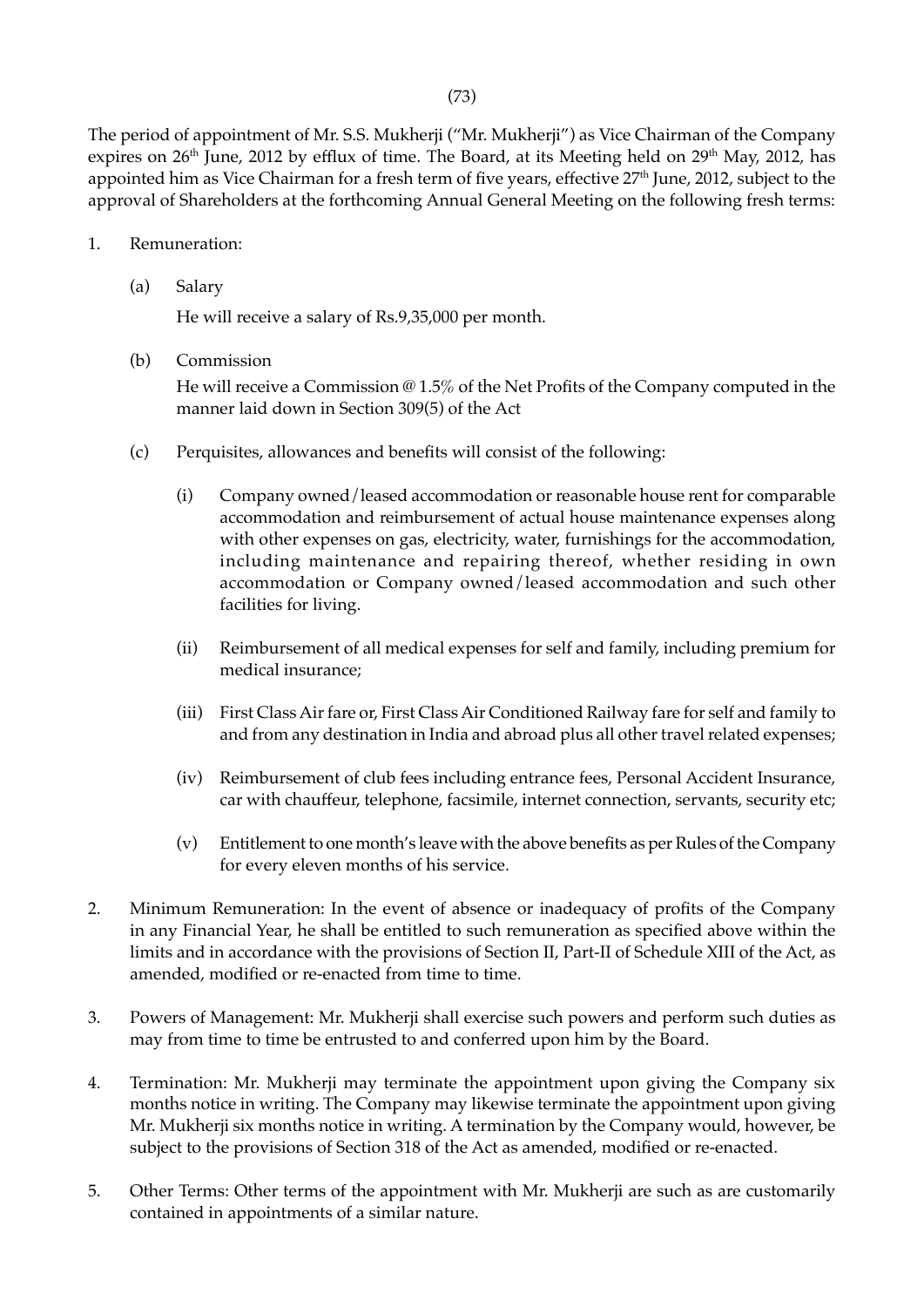# **RESOLUTIONS PASSED BY SHAREHOLDERS BY POSTAL BALLOT ON 1ST APRIL, 2013**

### **As a Special Resolution**

 "RESOLVED THAT pursuant to Sections 198, 269, 309 and 317 and other applicable provisions, if any of the Companies Act, 1956 ("Act") (including Schedule XIII of the Act), consent of the Company be and is hereby accorded for variation in the terms of appointment of Mr. P.R.S. Oberoi ("Mr. Oberoi") under the Service Agreement dated 8<sup>th</sup> September, 2012 ("the Agreement") as under:

- (a) Subject to the superintendence, control and direction of the Board of the Company, Mr. Oberoi, as Executive Chairman, will look after the development of the future projects. Further, he will continue to advise and guide in the management of the business and affairs of the Company to the Vice Chairman and Chief Executive Officer and other Executive Directors of the Company, as and when required , and the Board and, for this purpose shall have the powers to do all such matters, deeds and things on behalf of the Company as may be or are usual, necessary, expedient so to do and are not under the Act or any other law or by any direction of the Board or by the Memorandum and Articles of Association of the Company expressly forbidden to be done by a Director in the whole time employment of the Company;
- (b) Commission @ 2% of the net profits of the Company in a financial year, as computed in the manner laid down under Section 309(5) of the Act;
- (c) All other terms of appointment as set out in the agreement shall remain unchanged.

RESOLVED FURTHER THAT for the purpose of giving effect to this Resolution, the Board of Directors of the Company be and is hereby authorised to do all such acts, deeds, and things as it may deem expedient including execution of the Supplementary Agreement, in the interest of the Company."

# **As an Ordinary Resolution**

"RESOLVED THAT pursuant to Sections 198, 269, 309 and 317 and other applicable provisions, if any of the Companies Act, 1956 ("Act") (including Schedule XIII of the Act), consent of the Company be and is hereby accorded for variation in the terms of appointment of Mr. S.S. Mukherji ("Mr. Mukherji") under the Service Agreement dated 8<sup>th</sup> September, 2012 ("the Agreement") as under:

- (a) Mr. Mukherji is re-designated as Vice Chairman and Chief Executive Officer of the Company;
- (b) Subject to the superintendence, control and direction of the Board, Mr. Mukherji shall faithfully and diligently conduct the business and affairs of the Company and, for this purpose, shall have the powers to do all such matters, deeds and things on behalf of the Company as may be or are usual, necessary or expedient so to do and are not under the Act or any other law or by any direction of the Board or by the Memorandum and Articles of Association of the Company expressly forbidden to be done by a Director in the whole time employment of the Company;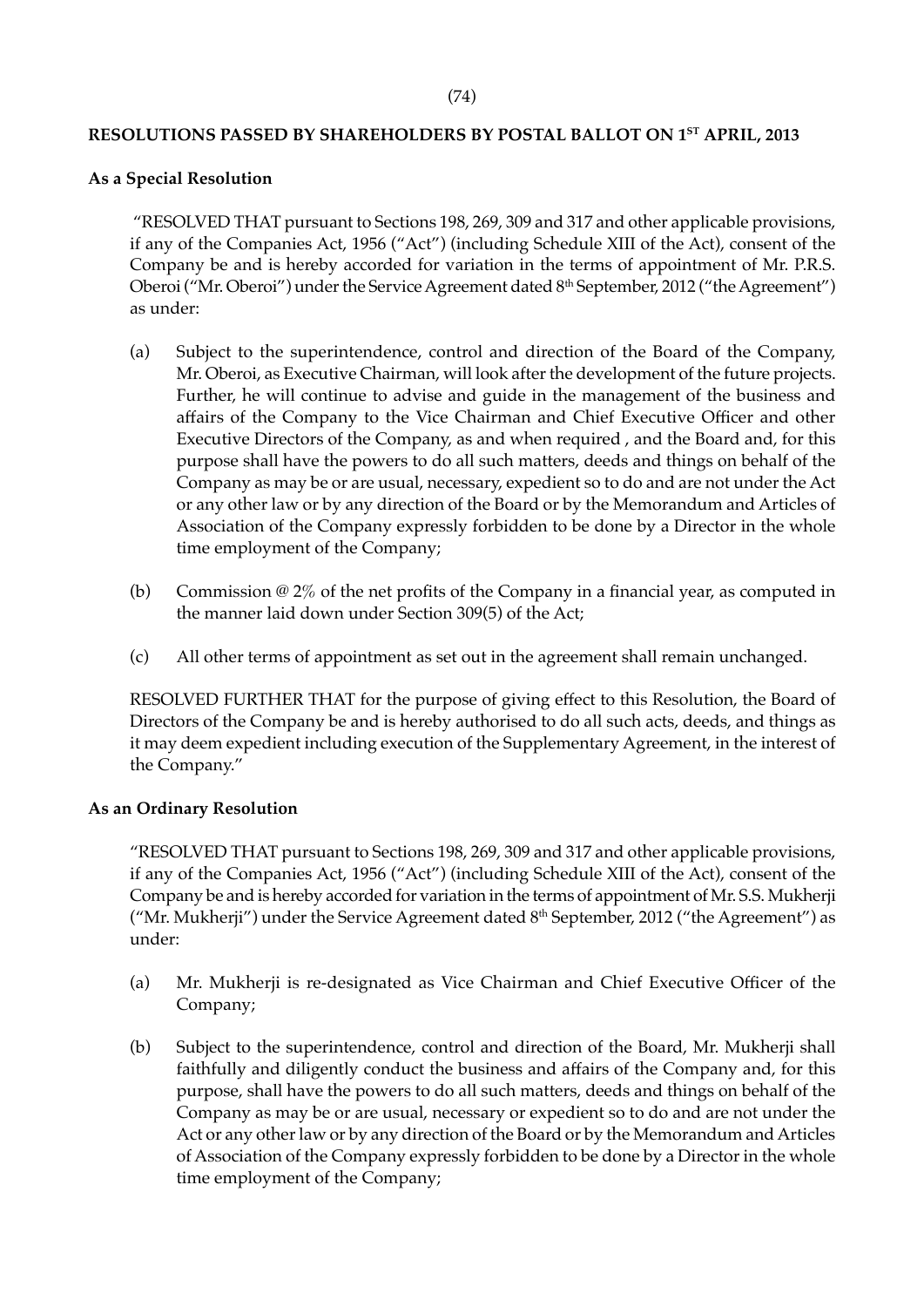- (c) The remuneration of Mr. Mukherji is revised as under:
	- i) Salary Rs. 15,00,000 per month with effect from  $1<sup>st</sup>$  February, 2013;
	- ii) Commission  $\omega$  2% of the net profits of the Company in a financial year, as computed in the manner laid down under Section 309(5) of the Act.
- (d) All other terms of appointment as set out in the agreement shall remain unchanged.

RESOLVED FURTHER THAT for the purpose of giving effect to this Resolution, the Board of Directors of the Company be and is hereby authorised to do all such acts, deeds and things as it may deem expedient including execution of the Supplementary Agreement, in the interest of the Company."

### **Explanatory Statement pursuant to Section 173(2) of the Companies Act, 1956**

At the Annual General Meeting of the Company held on 7<sup>th</sup> August, 2012, the shareholders had approved appointment of Mr. P.R.S.Oberoi, as Executive Chairman and Mr. S.S.Mukherji, as Vice Chairman of the Company for a period of 5 years with effect from 27<sup>th</sup> June, 2012. Salient features of the Terms of Appointment of Mr. P.R.S. Oberoi and Mr. S.S. Mukherji were specified in the Explanatory Statement to the Notice issued to the Shareholders. Subsequently, on 8<sup>th</sup> September, 2012, Service Agreements ("Agreement") containing detailed terms and conditions of appointment was executed with Mr. P.R.S. Oberoi ("Mr Oberoi") and Mr. S.S. Mukherji ("Mr. Mukherji").

The Board of Directors ("the Board") at its Meeting held on 30<sup>th</sup> January, 2013 had approved, subject to the approval of the Shareholders, the variation in the terms of appointments of Mr. Oberoi and Mr. Mukherji as under:

- a) Mr Oberoi's role and responsibility will be altered and consequently the commission payable to him from the current 2.5% to 2% of the Net Profits of the Company in a financial year, as computed in the manner laid down under Section 309(5) of the Companies Act, 1956. As Executive Chairman, Mr. Oberoi will look after the development of future projects of the Company and continue to advise and guide the Vice Chairman and Chief Executive Officer and other Executive Directors, as and when required. All other terms of appointment as set out in the Agreement of Mr. Oberoi shall remain unchanged.
- b) The overall management responsibility and authority is handed over to Mr. Mukherji. As such the designation of Mr. Mukherji has been changed from Vice Chairman to Vice Chairman and Chief Executive Officer of the Company and also corresponding changes in his role, responsibility and authority. In his new role, Mr. Mukherji will get a salary of Rs.15,00,000 per month w.e.f 1<sup>st</sup> February, 2013 and commission @ 2% of the net profits of the Company in a financial year, as computed in the manner laid down under Section 309(5) of the Companies Act, 1956. All other terms of appointment as set out in the Agreement of Mr. Mukherji shall remain unchanged.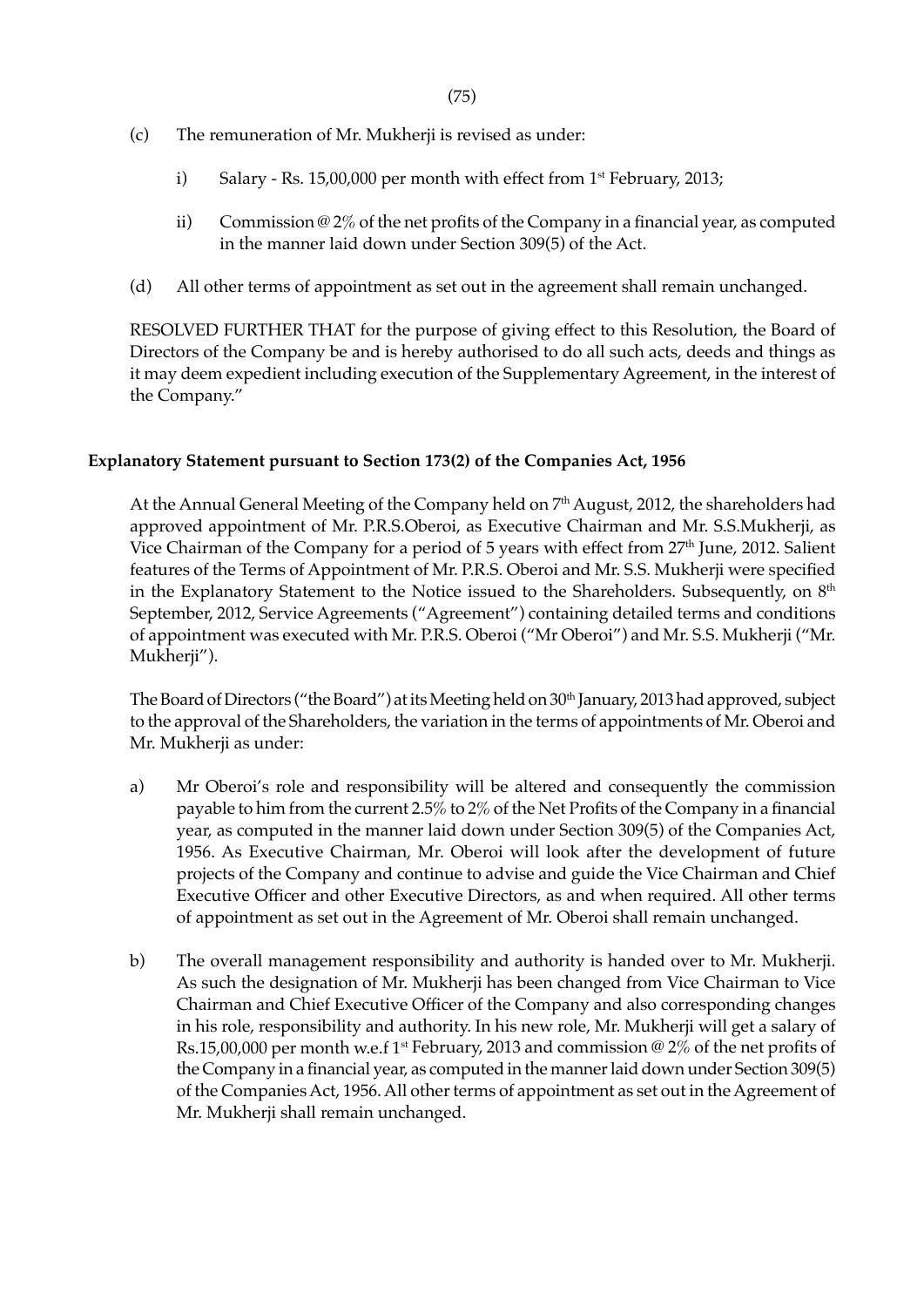# **RESOLUTIONS PASSED BY SHAREHOLDERS BY POSTAL BALLOT AND E-VOTING ON 15TH MAY, 2014**

### **As an Ordinary Resolution:**

"RESOLVED THAT pursuant to Sections 198, 269, 309 and other applicable provisions, if any, of the Companies Act, 1956, or any modification or re-enactment thereof (including Schedule XIII thereto), consent of the Company be and is hereby accorded for the re-appointment of and payment of remuneration to Mr. Vikram Oberoi as a Chief Operating Officer and Joint Managing Director of the Company, for a period of five years from  $1<sup>st</sup>$  July, 2014, in accordance with the terms and conditions contained in the Service Agreement dated 25<sup>th</sup> March, 2014 entered into between the Company and Mr. Vikram Oberoi;

RESOLVED FURTHER THAT for the purposes of giving effect to this Resolution, the Board of Directors of the Company be and is hereby authorised to do all such acts, matters, deeds and things as it may deem expedient in the interest of the Company."

### **As an Ordinary Resolution**

"RESOLVED THAT pursuant to Sections 198, 269, 309 and other applicable provisions, if any, of the Companies Act, 1956, or any modification or re-enactment thereof (including Schedule XIII thereto), consent of the Company be and is hereby accorded for the re-appointment of and payment of remuneration to Mr. Arjun Oberoi as a Chief Planning Officer and Joint Managing Director of the Company, for a period of five years from  $1<sup>st</sup>$  July, 2014, in accordance with the terms and conditions contained in the Service Agreement dated 25<sup>th</sup> March, 2014 entered into between the Company and Mr. Arjun Oberoi;

RESOLVED FURTHER THAT for the purposes of giving effect to this Resolution, the Board of Directors of the Company be and is hereby authorised to do all such acts, matters, deeds and things as it may deem expedient in the interest of the Company."

# **Explanatory Statement pursuant to Section 173(2) of the Companies Act, 1956**

The respective terms of Mr. Vikram Oberoi, Chief Operating Officer and Joint Managing Director and Mr. Arjun Oberoi, and Chief Planning Officer and Joint Managing Director, expire as at close of business on 30<sup>th</sup> June, 2014.

The Board, at its Meeting held on 25<sup>th</sup> March, 2014, has re-appointed Mr. Vikram Oberoi and Mr. Arjun Oberoi as the Company's Chief Operating Officer and Joint Managing Director and Chief Planning Officer and Joint Managing Director respectively in the wholetime employment of the Company for a further period of five years effective 1<sup>st</sup> July, 2014.

Mr. Vikram Oberoi and Mr. Arjun Oberoi are both Graduates in Economics from the Pepperdine University, USA and the University of Buckingham, UK, respectively. Both joined the Board of the Company as Non-executive Directors on 15th December, 1993. Appointed wholetime directors effective  $1<sup>st</sup>$  July, 2004 for five years, they were designated first as Deputy Managing Directors from  $1<sup>st</sup>$  July, 2004 to 26<sup>th</sup> June, 2007 and Joint Managing Directors thereafter.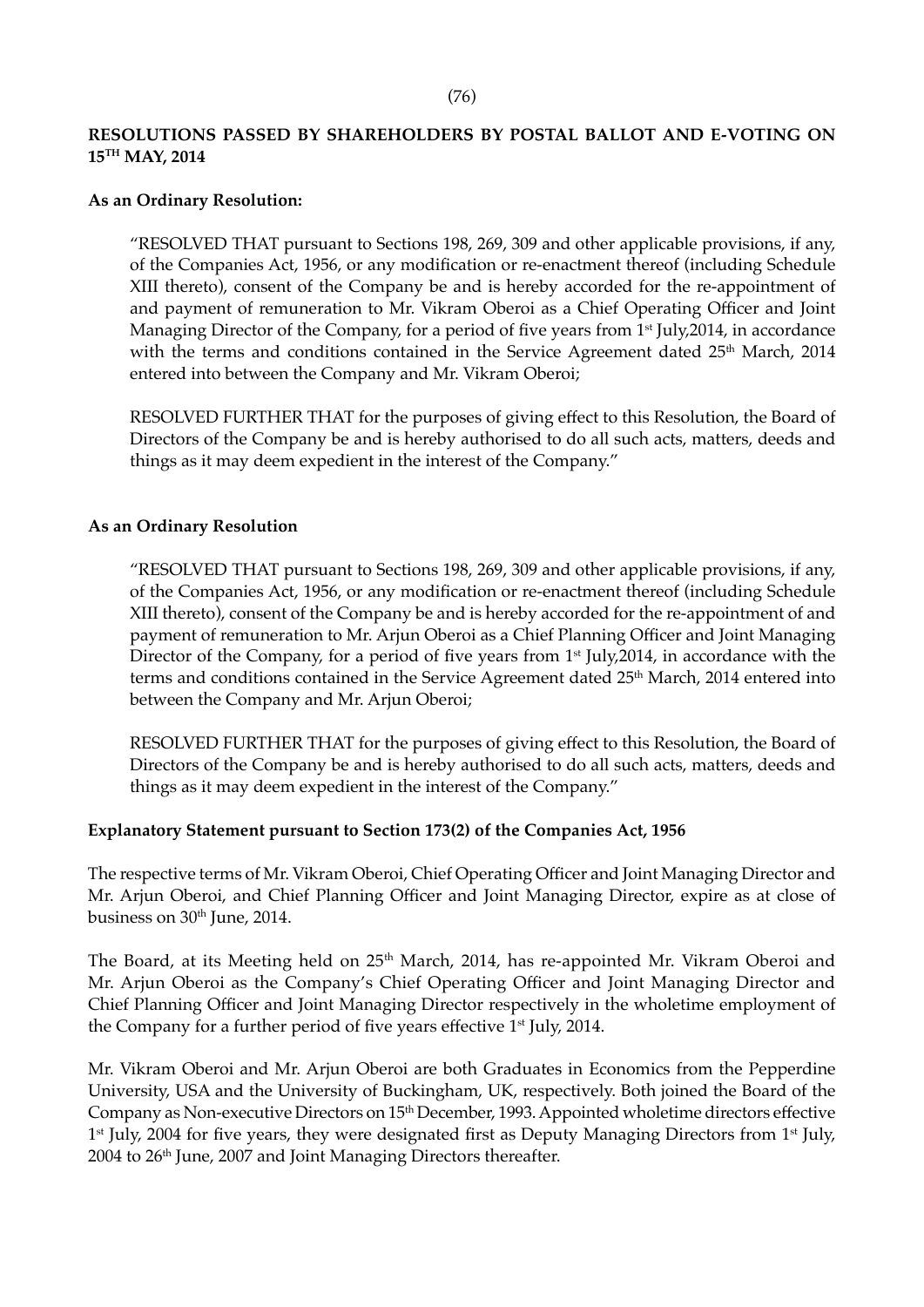Both Mr. Vikram Oberoi and Mr. Arjun Oberoi were then reappointed as Joint Managing Directors from 1<sup>st</sup> July, 2009 for a period of five years. Mr. Vikram Oberoi was Re-designated as Chief Operating Officer and Joint Managing Director and Mr. Arjun Oberoi was Re-designated as Chief Planning Officer and Joint Managing Director on 29<sup>th</sup> November, 2010.

The main terms of their re-appointment are as under:

### I. **Remuneration**

(a) Basic Salary

Mr. Vikram Oberoi and Mr. Arjun Oberoi would each be entitled to a Basic Salary of Rs. 5,20,000/- per month.

(b) Commission

Mr. Vikram Oberoi and Mr. Arjun Oberoi would each be entitled to a Commission calculated @1% (one per cent) of the Net Profits of the Company computed in the manner laid down in Section 309(1) of the Companies Act, 1956.

- (c) Contributions to Provident Fund and Gratuity Fund as per the Rules of the Company.
- (d) Perquisites and Benefits

Perquisites and benefits admissible to Mr. Vikram Oberoi and Mr. Arjun Oberoi each include the following:

- (i) Company owned/leased accommodation or reasonable house rent for comparable accommodation and reimbursement of actual house maintenance expenses along with other expenses on gas, electricity, water and furnishings for the accommodation including maintenance and repairing thereof, whether residing in own accommodation or Company owned/leased accommodation.
- (ii) Payment/Reimbursement of all domiciliary medical expenses actually incurred and all other actual expenses for hospitalisation, nursing home benefits, nursing, dental and optical treatment for self and family whether through insurance policy or otherwise.
- (iii) Leave Travel Assistance, once a year, comprising of First Class Air fare or, at his option, First Class Airconditioned Railway fare for self and family to and from any destination in India or abroad plus all boarding, lodging and surface and/or water travel expenses. While abroad, such boarding, lodging and surface and/or water travel expenses to be borne in foreign exchange subject to the Reserve Bank of India Regulations prevailing at the relevant time.
- (iv) Reimbursement of Club fees including entrance fees.
- (v) Benefits of Personal Accident Insurance of an amount as may be mutually agreed upon between Mr.Vikram Oberoi and Mr. Arjun Oberoi individually with the Company.
- (vi) Free use of Car with chauffeur.
- (vii) Free use of telephone and internet facility at residence.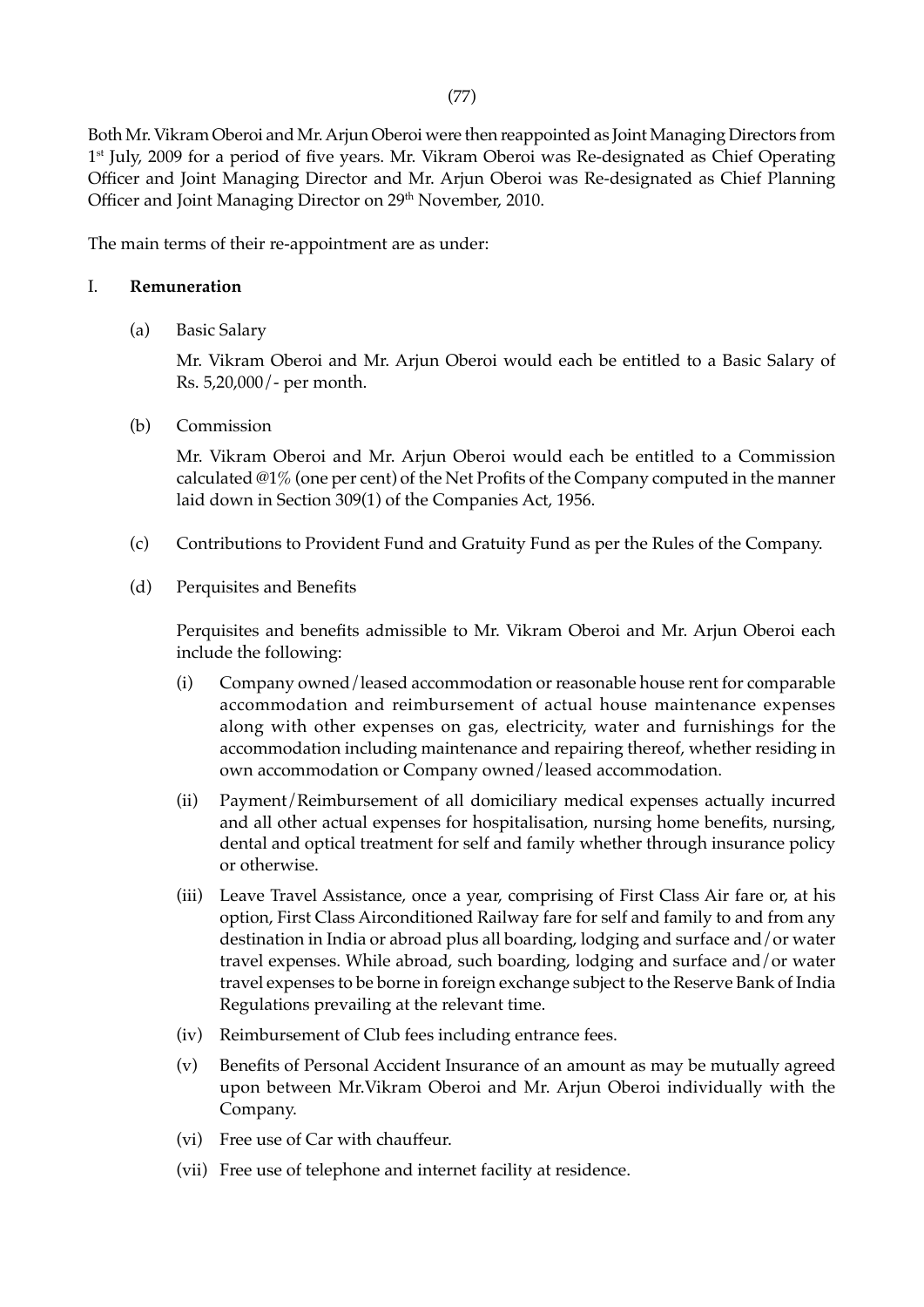- (viii) Entitlement of one month's leave with the above benefits as per Rules of the Company for every eleven months' service, including encashment of accumulated and unavailed leave.
- II. **Minimum Remuneration:** In the event of absence or inadequacy of profits of the Company in the first three financial years during the period of their appointments, Mr. Vikram Oberoi and Mr. Arjun Oberoi will each be entitled to such remuneration by way of salary along with perquisites and other allowances as stated under I above such that the total remuneration to each does not exceed the ceilings provided in Section II of Part II of Schedule XIII of the Companies Act, 1956, ("the Act") or such statutory modifications thereof as may be in force at the material time.
- III. **Powers of Management:** Mr. Vikram Oberoi and Mr. Arjun Oberoi will have such powers of Management as may be entrusted to them from time to time.
- IV. **Termination:** Either Mr. Vikram Oberoi or Mr. Arjun Oberoi may terminate their respective Agreements after giving the Company six months notice in writing. The Company may likewise terminate the Agreements upon giving each six months notice in writing. A termination by the Company will, however, be subject to the provisions of Section 318 of the Act.
- V. Other terms and conditions of the Agreements are such as are customarily contained in similar Agreements.

Mr. Vikram Oberoi is the Managing Director of EIH Associated Hotels Limited, an associate Company, but does not draw any remuneration from that Company. He will continue to do so.

Mr. Arjun Oberoi is the Managing Director of Mashobra Resort Limited, a Subsidiary, but does not draw any remuneration from that Company. He will continue to do so.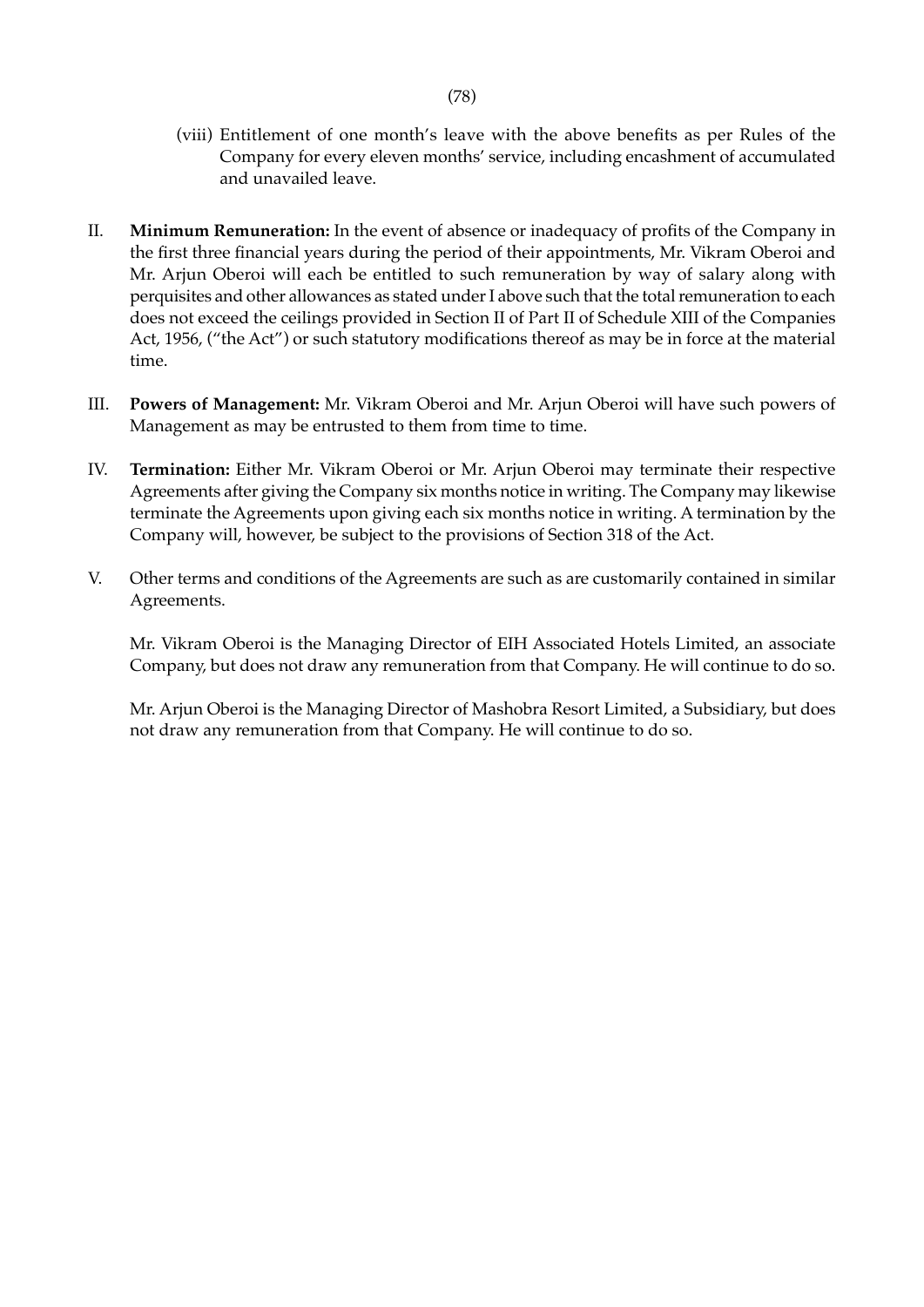# **RESOLUTIONS PASSED BY SHAREHOLDERS BY POSTAL BALLOT AND E-VOTING ON 20TH MAY, 2015 – Mr. S.S. Mukherji**

# **Item No. 1**

# **As an Ordinary Resolution:**

"RESOLVED THAT pursuant to Sections 196, 197, 198 and 203 and other applicable provisions, if any of the Companies Act, 2013 ("Act") (including Schedule V of the Act), consent of the Company be and is hereby accorded for variation in the terms of appointment of Mr. S.S. Mukherji ("Mr. Mukherji") under the Service Agreement dated 8<sup>th</sup> September, 2012 as amended and modified from time to time ("the Agreement") as under:

- a) Mr. Mukherji is re-designated as "Executive Vice Chairman" of the Company;
- b) Subject to the superintendence, control and direction of the Board, Mr. Mukherji shall provide advice, guidance and assistance to the Chairman, Managing Director & Chief Executive Officer and other Senior Management personnel as and when requested with respect to the business and affairs of the Company including advice on strategic planning, finance, accounting, taxation, legal affairs and human resources and in that regard he shall faithfully and diligently serve the Company and, for that purpose, he shall have the powers to do all such matters, deeds and things on behalf of the Company as may be or are usual, necessary or expedient so to do and are not under the Act or any other law or by any direction of the Board or by the Memorandum and Articles of Association of the Company expressly forbidden to be done by a Director in the Whole-time employment of the Company;
- c) The remuneration of Mr. Mukherji with effect from  $l<sup>st</sup>$  April, 2015 shall be:
	- i) Salary Rs.  $9,35,000$  per month;
	- ii) Commission @ 1.5% of the net profits of the Company, as computed in the manner laid down under Section 198 of the Act.
- d) All other terms of appointment as set out in the Agreement will remain unchanged.

RESOLVED FURTHER THAT for the purposes of giving effect to this Resolution, the Board of Directors of the Company be and is hereby authorised to do all such acts, matters, deeds and things as it may deem expedient in the interest of the Company."

# **Item No 2**

# **As an Ordinary Resolution:**

"RESOLVED THAT pursuant to Sections 196, 197, 198 and 203 and other applicable provisions, if any of the Companies Act, 2013 ("Act") (including Schedule V of the Act), consent of the Company be and is hereby accorded for variation in the terms of appointment of Mr. Vikram Oberoi ("Mr. Vikram Oberoi") under the Service Agreement dated 25<sup>th</sup> March, 2014 ("the Agreement") as under:

a) Mr. Vikram Oberoi is re-designated as "Managing Director & Chief Executive Officer" of the Company;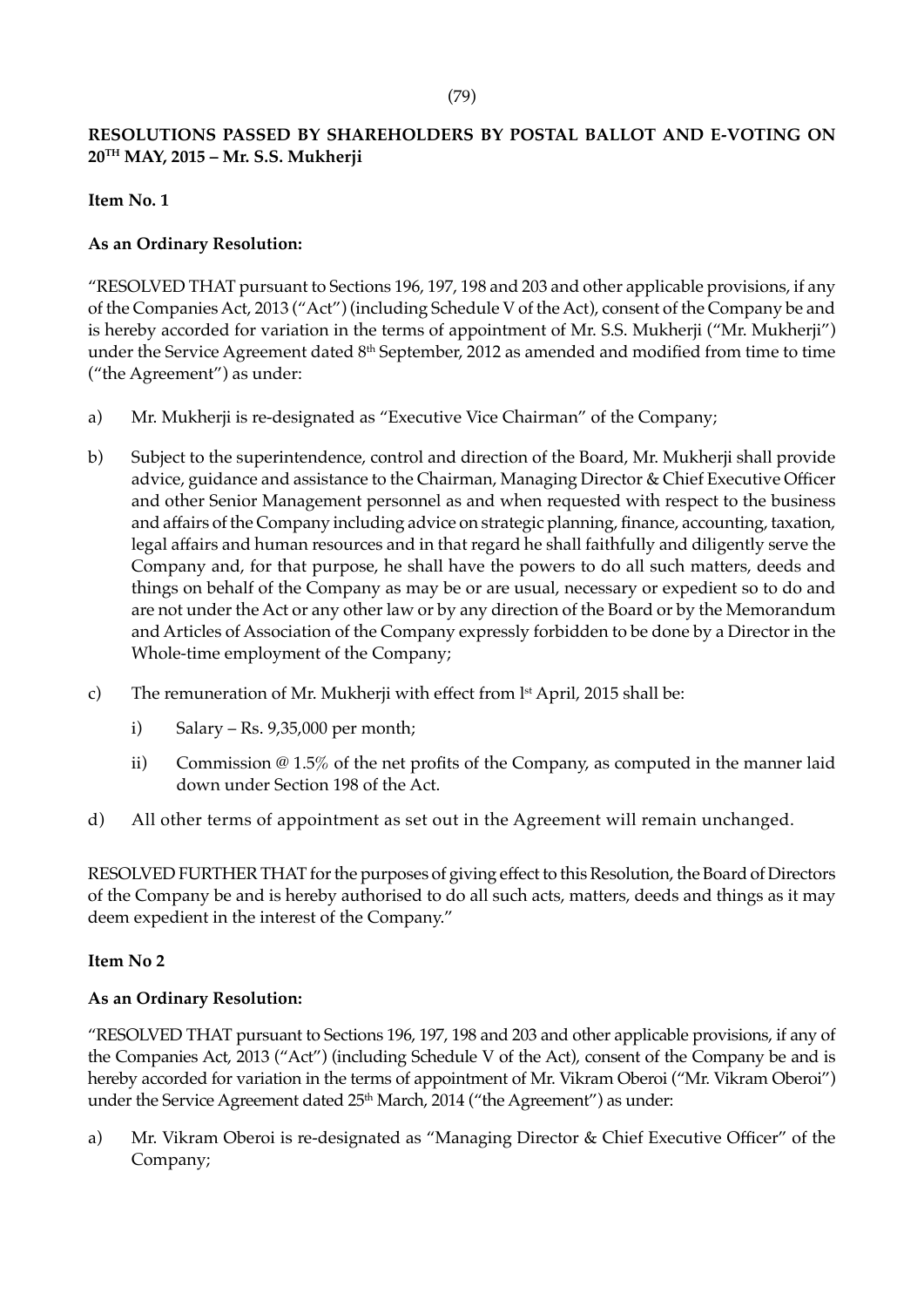- b) Subject to the superintendence, control and direction of the Board, Mr. Vikram Oberoi shall be responsible for the overall management of the business and affairs of the Company and in that regard he shall faithfully and diligently conduct the business and affairs of the Company and, for that purpose, he shall have the powers to do all such matters, deeds and things on behalf of the Company as may be or are usual, necessary or expedient so to do and are not under the Act or any other law or by any direction of the Board or by the Memorandum and Articles of Association of the Company expressly forbidden to be done by a Director in the Whole-time employment of the Company. Subject as aforesaid he shall devote sufficient time, attention and ability to the business and affairs of the Company including supervising and guiding the Senior Executives and other officers of the Company and shall perform such duties and, subject to Section 179 of the Companies Act 2013 ("the Act"), exercise such other powers and perform such duties as may be assigned to him from time to time by the Board of the Company, including through powers of attorney that may, from time to time be granted and, shall at all times, obey and comply with the lawful orders of the Board and, in all respects, conform to and comply with the directions and regulations made by and given by the Board or by the Company in relation to the business of the Company and Mr. Vikram Oberoi shall, to the best of his skill and ability, serve and promote the interest and welfare of the Company. Should, for reasons of urgency and/or expedience and in the interest of the Company, Mr. Vikram Oberoi take any action or acts in matters or things not directly covering his powers, authority or rights, it shall be incumbent upon him to report to the Board such matters at a meeting of the Board held immediately thereafter unless he himself considers it fit and proper to call a board meeting soon thereafter to report such matters.
- c) The remuneration of the Mr. Vikram Oberoi with effect from 1<sup>st</sup> April, 2015 shall be:
	- i) Salary Rs.  $8,00,000$  per month;
	- ii) Commission @ 1.25% of the net profits of the Company, as computed in the manner laid down under Section 198 of the Act.
- d) All other terms of appointment as set out in the Agreement will remain unchanged.

RESOLVED FURTHER that for the purposes of giving effect to this resolution, the Board of Directors of the Company be and is hereby authorised to do all such acts, matters, deeds and things as it may deem expedient in the interest of the Company."

# **Item No 3**

# **As an Ordinary Resolution:**

"RESOLVED THAT pursuant to Sections 196, 197, 198 and 203 and other applicable provisions, if any of the Companies Act, 2013 ("Act") (including Schedule V of the Act), consent of the Company be and is hereby accorded for variation in the terms of appointment of Mr. Arjun Oberoi ("Mr. Arjun Oberoi") under the Service Agreement dated 25<sup>th</sup> March, 2014 ("the Agreement") as under:

- a) Mr. Arjun Oberoi is re-designated as "Managing Director Development" of the Company.
- b) Subject to the superintendence, control and direction of the Board, Mr. Arjun Oberoi shall continue to work under the guidance and direction of the Executive Chairman who is responsible for the development and shall in that regard faithfully and diligently conduct the business and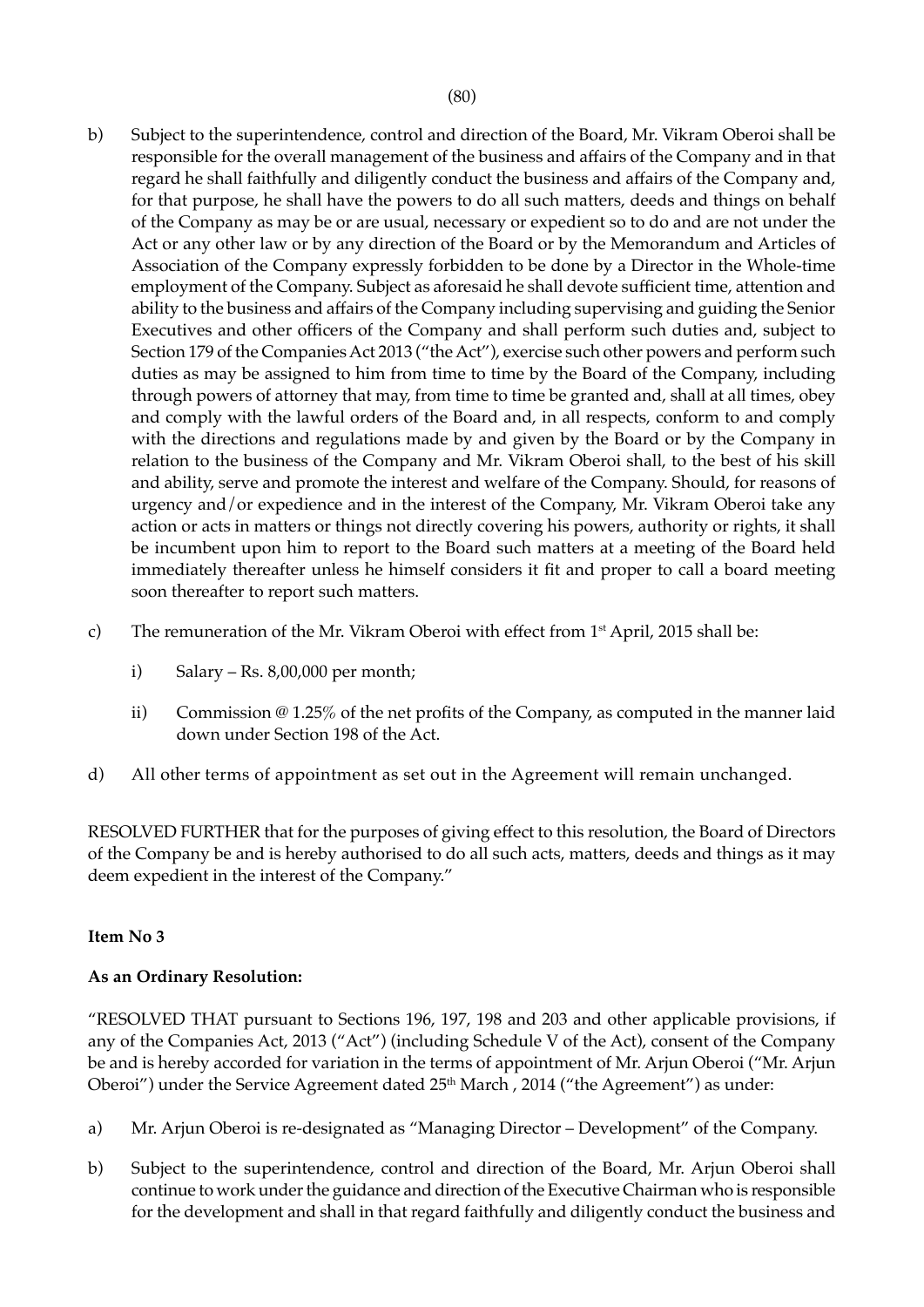affairs of the Company and, for that purpose, shall have the powers to do all such matters, deeds and things on behalf of the Company as may be or are usual, necessary or expedient so to do and are not under the Act or any other law or by any direction of the Board or by the Memorandum and Articles of Association of the Company expressly forbidden to be done by a Director in the Whole-time employment of the Company.

- c) The remuneration of Mr. Arjun Oberoi with effect from 1<sup>st</sup> April, 2015 shall be:
	- i) Salary Rs. 8,00,000 per month;
	- ii) Commission  $\omega$  1.25% of the net profits of the Company, as computed in the manner laid down under Section 198 of the Act.
- d) All other terms of appointment as set out in the Agreement will remain unchanged.

RESOLVED FURTHER that for the purposes of giving effect to this resolution, the Board of Directors of the Company be and is hereby authorised to do all such acts, matters, deeds and things as it may deem expedient in the interest of the Company."

# **Explanatory Statement pursuant to Section 102 of the Companies Act, 2013**

# **Item No. 1**

- a) At the Annual General Meeting held on 7<sup>th</sup> August, 2012, the shareholders had approved appointment of Mr. S.S. Mukherji as Vice Chairman of the Company for a period of 5 (five) years with effect from 27<sup>th</sup> June, 2012. Subsequently, the terms of appointment of Mr. Mukherji were documented through a Service Agreement dated 8<sup>th</sup> September, 2012.
- b) The Board of Directors, at its meeting held on 30<sup>th</sup> January, 2013, had approved variation in the terms of appointment of Mr. S.S. Mukherji including change in designation from Vice Chairman to Vice Chairman and Chief Executive Officer, with effect from 1<sup>st</sup> February, 2013. The variation in the terms of appointment was documented through a Supplementary Agreement dated 31<sup>st</sup> January, 2013. The shareholders had approved the variation in the terms of appointment of Mr. S.S. Mukherji by passing a resolution by way of Postal Ballot on 1<sup>st</sup> April, 2013.
- c) Mr. S.S. Mukherji, Vice Chairman and Chief Executive Officer of the Company has indicated his wish to step down as Chief Executive Officer of the Company effective from 31<sup>st</sup> March, 2015 for personal reasons.
- d) It is proposed that Mr. S.S. Mukherji will continue as an executive director of the Company, his designation shall be changed from "Vice Chairman and Chief Executive Officer" to "Executive Vice Chairman" and his role and responsibility will be altered such that he will provide advice, guidance and assistance to the Executive Chairman, Managing Director & Chief Executive Officer and other Senior Management personnel as and when requested with respect to the business and affairs of the Company including strategic planning, finance, accounting, taxation, legal affairs and human resources.

# **Item No. 2**

a) The Board of Directors, at its meeting held on 25<sup>th</sup> March, 2014, had approved re-appointment of Mr. Vikram Oberoi as Chief Operating Officer and Joint Managing Director of the Company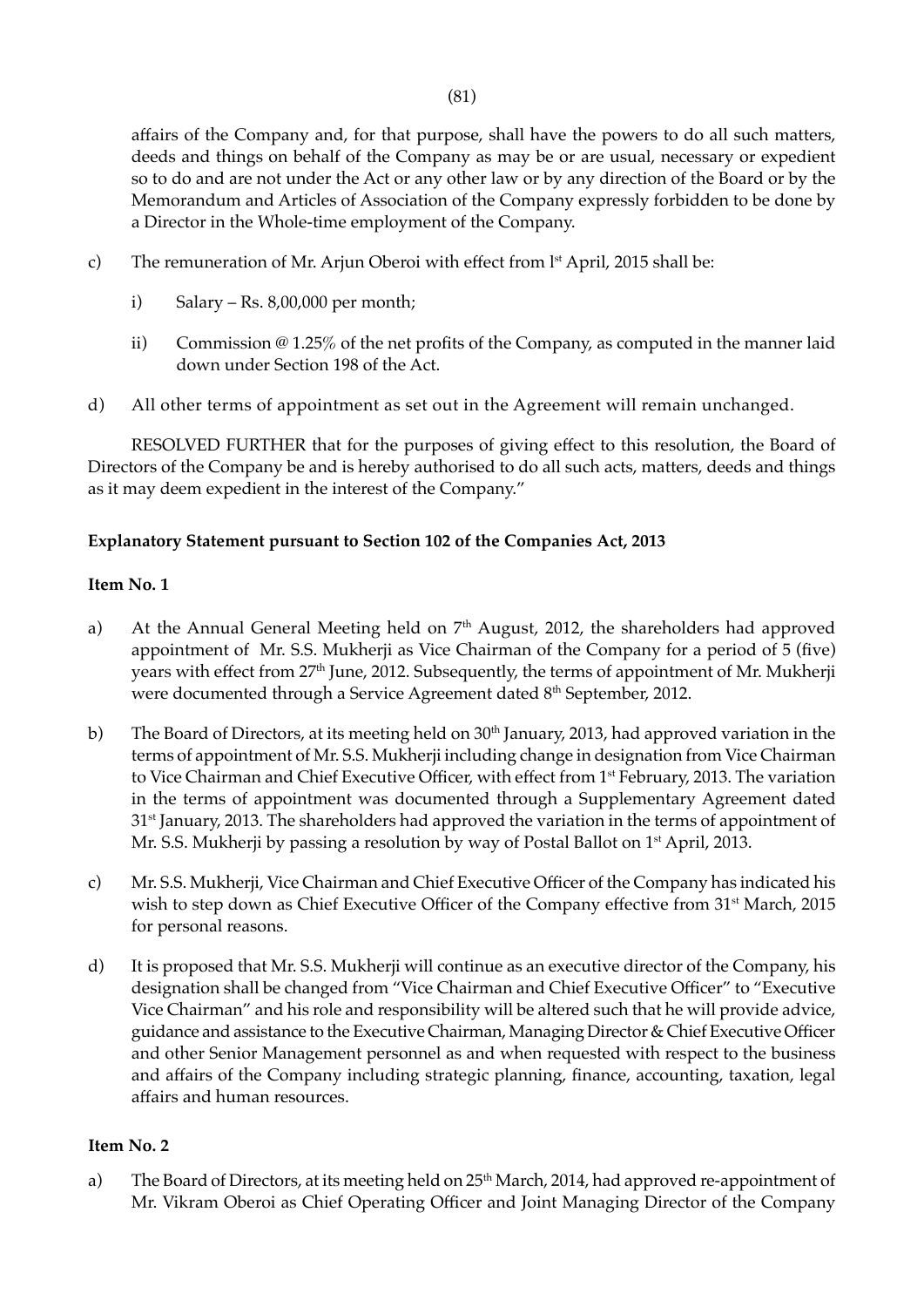for a period of 5 years with effect from  $1<sup>st</sup>$  July, 2014. Mr. Vikram Oberoi's appointment was documented through a service agreement dated 25<sup>th</sup> March, 2014. The shareholders had approved re-appointment of Mr. Vikram Oberoi by passing a resolution by way of Postal Ballot on 15th May, 2014.

b) It is proposed that effective from 1st April, 2015 Mr. Vikram Oberoi will succeed Mr. S.S. Mukherji as Chief Executive Officer of the Company with overall management responsibility and authority, including responsibility for the day to day management affairs of the Company and that his designation shall be changed from "Chief Operating Officer and Joint Managing Director" to "Managing Director & Chief Executive Officer" of the Company.

### **Item No. 3**

- a) The Board of Directors, at its meeting held on 25<sup>th</sup> March, 2014, had approved re-appointment of Mr. Arjun Oberoi as Chief Planning Officer and Joint Managing Director of the Company for a period of 5 years with effect from 1<sup>st</sup> July, 2014. Mr. Arjun Oberoi's appointment was documented through a service agreement dated 25<sup>th</sup> March, 2014. The shareholders had approved re-appointment of Mr. Arjun Oberoi by passing a resolution by way of Postal Ballot on 15th May, 2014.
- b) It is proposed that Mr. Arjun Oberoi will continue as an executive director of the Company, and his designation shall be changed from "Chief Planning Officer and Joint Managing Director" to "Managing Director - Development" and he will continue to work under the guidance and direction of the Executive Chairman who is responsible for the development.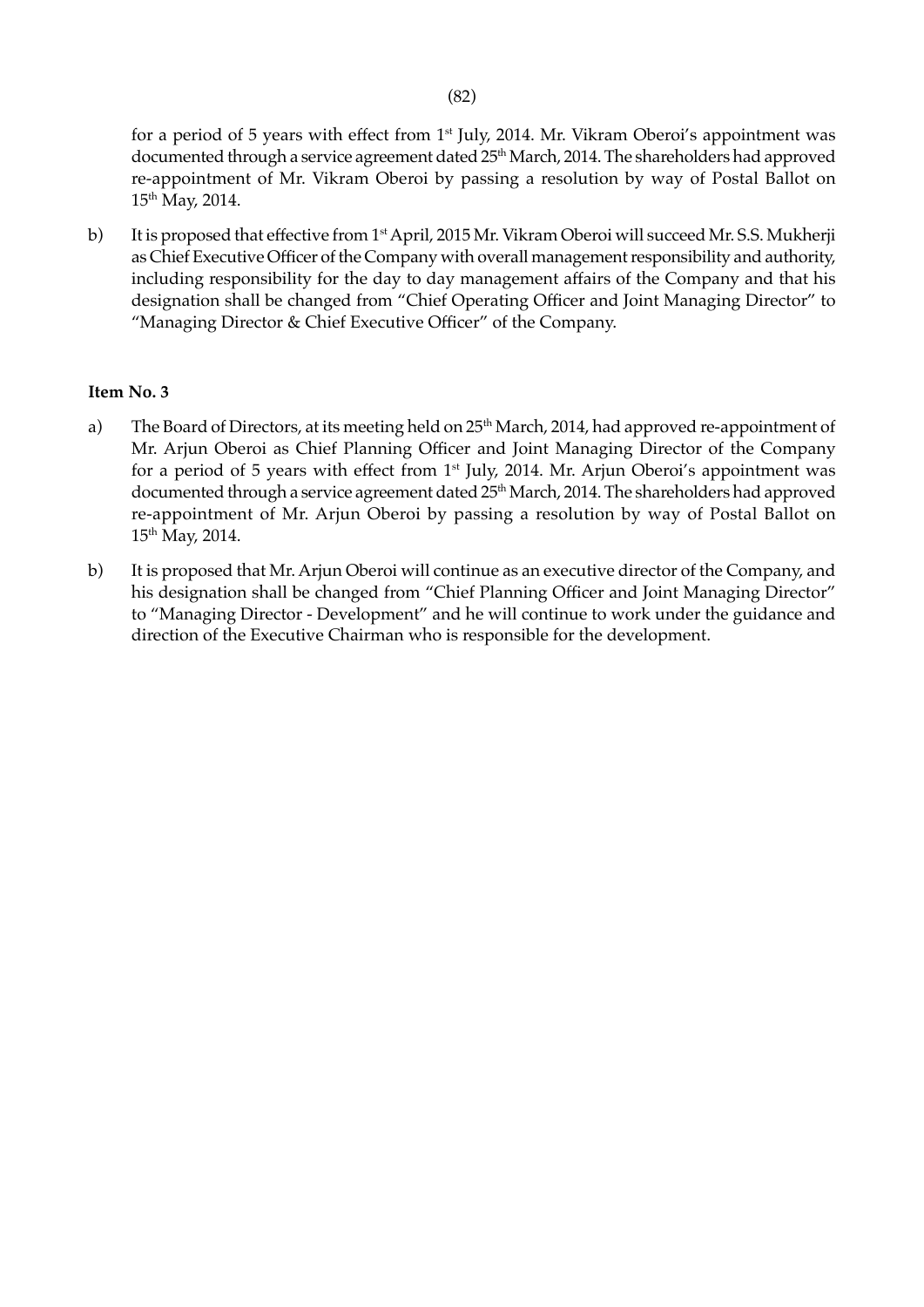# **RESOLUTIONS PASSED BY SHAREHOLDERS BY POSTAL BALLOT AND E-VOTING ON 24TH MAY, 2017 – Mr. P.R.S. Oberoi**

#### **Item No. 1**

#### **As a Special Resolution:**

 **"RESOLVED THAT** pursuant to Sections 196, 197, 198 and 203 and other applicable provisions, if any, of the Companies Act, 2013 ("Act") (including any amendment, modification or re-enactment thereof) and Rules made there under and Schedule V thereto, consent of the Company be and is hereby accorded to the re-appointment of Mr. P.R.S. Oberoi, DIN-00051894 ("Mr. Oberoi") in the Whole-time employment of the Company as "Executive Chairman" with effect from 27<sup>th</sup> June, 2017 for a period of 5 (five) years on the terms and conditions contained in the Service Agreement entered into between the Company and Mr. Oberoi;

**RESOLVED FURTHER THAT** for the purpose of giving effect to this Resolution, the Board of Directors of the Company be and is hereby authorised to do all such acts, matters, deeds and things as it may deem expedient including execution of the said Agreement, in the interest of the Company".

#### **Item No 2**

### **As a Special Resolution:**

**"RESOLVED THAT** pursuant to Sections 196, 197, 198 and 203 and other applicable provisions, if any of the Companies Act, 2013 ("Act") (including any amendment, modification or re-enactment thereof) and rules made there under and Schedule V thereto, consent of the Company be and is hereby accorded to the re-appointment of Mr. S.S. Mukherji, DIN-00103770 ("Mr. Mukherji") in the Whole-time employment of the Company as "Executive Vice Chairman" with effect from 27<sup>th</sup> June, 2017 for a period of 5 (five) years on the terms and conditions contained in the Service Agreement entered into between the Company and Mr. Mukherji;

 **RESOLVED FURTHER THAT** for the purpose of giving effect to this Resolution, the Board of Directors of the Company be and is hereby authorised to do all such acts, matters, deeds and things as it may deem expedient in the interest of the Company."

# **Explanatory Statement pursuant to Section 102 of the Companies Act, 2013**

#### **Item No.1**

The period of appointment of Mr. P.R.S. Oberoi ("Mr. Oberoi") as the "Executive Chairman" expires on 26<sup>th</sup> June, 2017 by efflux of time.

Section 196 (3) of the Act read with Part-1 of Schedule V provides that no Company shall appoint or continue the employment of any person as Managing Director, Whole-time Director or Manager who has attained the age of 70 years unless it is approved by the Shareholders as a Special Resolution. Mr. Oberoi is over 70 years of age on the date of re-appointment.

Keeping in view that Mr. Oberoi is a well known "Hotelier", has rich and varied experience in the Hotel Industry, guided the Company through six decades of diversification and growth to emerge as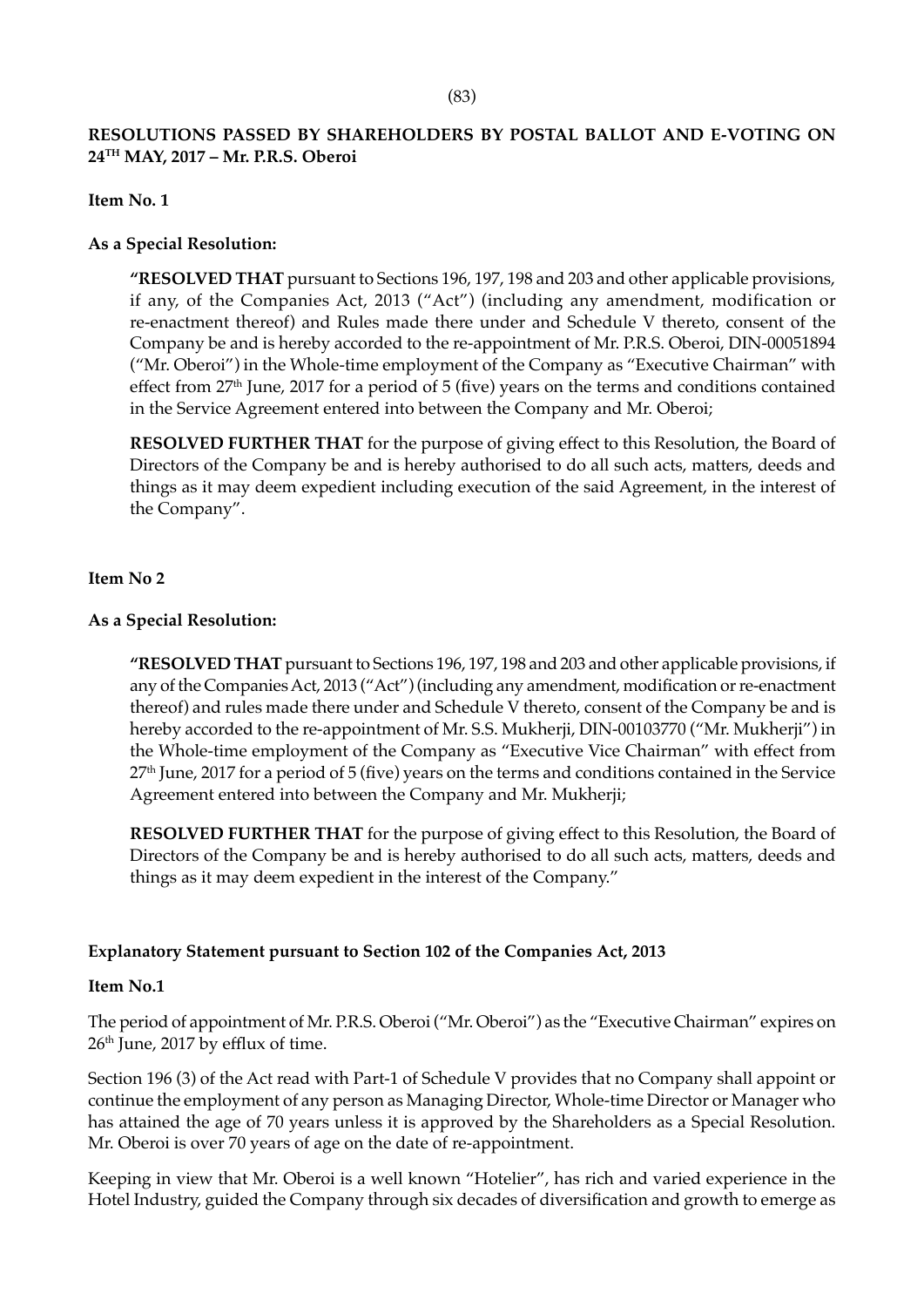one of the World's leading luxury Hotel Brand, it would be in the interest of the Company to continue the employment of Mr. Oberoi as Executive Chairman of the Company.

Mr. Oberoi graduated with a degree in Hospitality from the University of Lausanne, Switzerland and has over 70 years of experience in the hospitality industry. Mr. Oberoi has been instrumental in pioneering the growth of the Company. Mr. Oberoi was awarded the 'Padma Vibhushan', India's second highest civilian honour, in recognition of his exceptional service to the Country in 2008. In 2001, His Majesty King Mohammed VI of Morocco awarded Mr. Oberoi the 'Grand Officer' of the Alalaoui Wissam, which is one of the highest civilian awards in Morocco, in recognition of Mr. Oberoi's contribution to tourism in Morocco and to Indo-Moroccan relations. Mr. Oberoi was also conferred with a 'Lifetime Achievement Award' at the CNBC TV 18 India Business Leader Awards 2007 for building a world-class hotel chain that caters to both luxury and business travelers and for shaping the hospitality industry of India.

Mr. Oberoi received the 'Outstanding Business Leader' award from the Associated Chambers of Commerce and Industry and Society of Indian Law Firms in September 2008. In November 2008, Mr. Oberoi was conferred a 'Lifetime Achievement Award' at the Ernst & Young Entrepreneur of the Year awards for redefining design standards in luxury hotels. In September 2009, Mr. Oberoi received the Lifetime Achievement Award at the first Economic Times TAAI Travel Awards 2009. These awards were organised by The Economic Times in association with the Travel Agents Association of India (TAAI).

Mr. Oberoi was presented with the '2010 Corporate Hotelier of the World' award by HOTELS magazine in November 2010. This annual award is determined by votes cast by readers of the magazine in more than 150 countries. The cover story of the November edition of the magazine referred to Mr. Oberoi as 'the founder father of modern luxury hospitality in India' and credited him with growing the company 'into one of the world's most prestigious luxury hotel groups'. Mr. Oberoi received the Lifetime Achievement Award for his outstanding contribution to the Indian Hospitality Industry by Economic Times Awards for Corporate Excellence, 2012.

Mr. Oberoi was conferred the Lifetime Achievement Award at ILTM (International Luxury Travel Market) held in Cannes in December 2012. The award was bestowed on Mr. Oberoi as a global recognition of his exceptional leadership, vision and contribution to develop The Oberoi Group as one of the world's leading luxury hotel chains. The All India Management Association (AIMA) at a function held in New Delhi in February 2013 had conferred the Lifetime Achievement Award to Mr. Oberoi. In 2014, Mr. Oberoi was honoured with the prestigious Lifetime Achievement Award by Forbes India Leadership Awards, 2014. In 2015, Mr. Oberoi was voted amongst CNBC TV 18's Top 15 Indian Business ICON. In 2016, Mr. Oberoi was conferred with ET Bengal Visionary award by the Economic Times Bengal Corporate Awards, 2016.

The Board of Directors of the Company ("the Board") at its Meeting held on 28<sup>th</sup> March, 2017, on the recommendation of the Nomination & Remuneration Committee, have re-appointed Mr. Oberoi as "Executive Chairman" for a term of 5 (five) years, effective  $27<sup>th</sup>$  June, 2017, subject to the approval of the shareholders, on the following terms:-

#### **1. Remuneration**

# **(a) Salary**

Mr. Oberoi will not receive any Salary.

#### **(b) Commission**

Mr. Oberoi will receive a Commission @ 2% on the Net Profits of the Company computed in the manner laid down in Section 198 of the Act.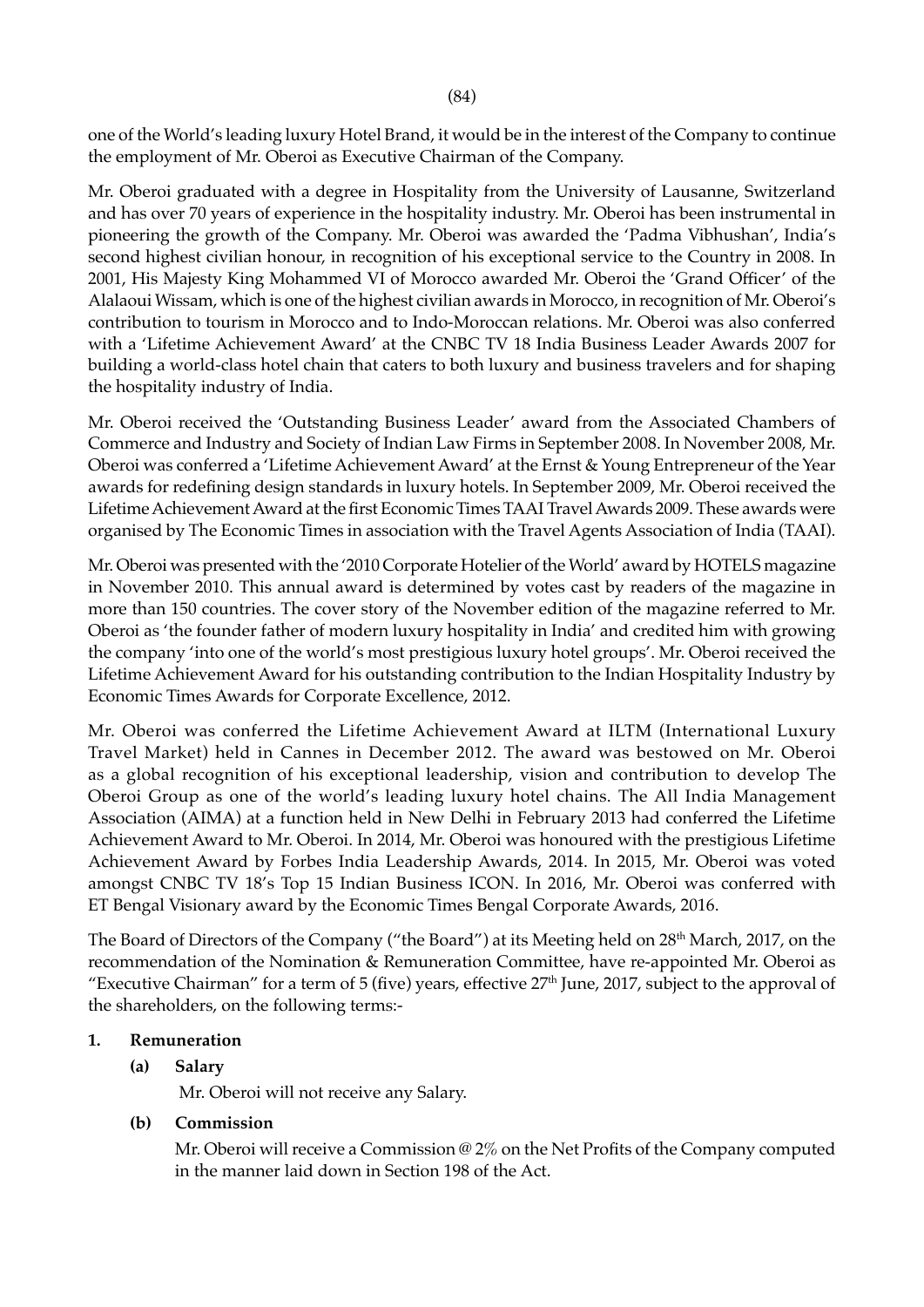## **(c) Perquisites, allowances and benefits will consist of the following:**

- (i) Company owned/leased accommodation or reasonable house rent for comparable accommodation and reimbursement of actual house maintenance expenses along with other expenses on gas, electricity, water, furnishings for the accommodation, including maintenance and repairing thereof, whether residing in own accommodation or Company owned/ leased accommodation.
- (ii) Reimbursement of all medical expenses for self and family, including premium for medical insurance;
- (iii) First Class Air fare or, First Class Air Conditioned Railway fare for self and family to and from any destination in India and abroad plus all other travel related expenses;
- (iv) Reimbursement of club fees including entrance fees, Personal Accident Insurance, car with chauffeur, telephone, facsimile, internet connection, servants, security etc;
- (v) Entitlement to one month's leave with the above benefits as per Rules of the Company for every eleven months of his service.
- 2. **Minimum Remuneration:** In the event of absence or inadequacy of profits of the Company in any Financial Year, Mr. Oberoi shall be entitled to such remuneration as specified above within the limits and in accordance with the provisions of Sections II, III and IV of Part II of Schedule V of the Act, as amended, modified or re-enacted from time to time;
- 3. **Powers of Management:** Mr. Oberoi shall exercise such powers and perform such duties as may, from time to time, be entrusted to and conferred upon him by the Board;
- 4. **Termination:** Mr. Oberoi may terminate the appointment upon giving the Company six months notice in writing. The Company may likewise terminate the appointment upon giving Mr. Oberoi six months notice in writing. A termination by the Company would, however, be subject to the provisions of Section 202 of the Companies Act, 2013, as amended, modified or re-enacted, from time to time;
- 5. **Other terms:** Other terms of the appointment with Mr. Oberoi are such as are customarily contained in appointments of a similar nature.

This explanatory statement may also be read and treated as disclosure in compliance with the requirement of Section 190 of the Act.

#### **Item No. 2**

The period of appointment of Mr. S.S. Mukherji ("Mr. Mukherji") as "Executive Vice Chairman" of the Company expires on 26<sup>th</sup> June, 2017 by efflux of time.

Section 196 (3) of the Act read with Part-1 of Schedule V provides that no Company shall appoint or continue the employment of any person as Managing Director, Whole-time Director or Manager who has attained the age of 70 years unless it is approved by the Shareholders as a Special Resolution. Mr. Mukherji will attain the age of 70 years during the tenure of re-appointment i.e from 27<sup>th</sup> June, 2017 to 26<sup>th</sup> June, 2022. Therefore, by way of abundant caution, Shareholders approval for re-appointment of Mr. Mukherji is being obtained by way of a Special Resolution.

Keeping in view that Mr. Mukherji has rich and varied experience in the Hotel Industry and guided the Company through four decades of diversification and growth to emerge as one of the World's leading luxury Hotel Brand, it would be in the interest of the Company to continue the employment of Mr. Mukherji as Executive Vice Chairman of the Company.

Mr. Mukherji is a member of the Institute of Chartered Accountants of India and has completed an Advanced Management Program from Harvard University in the United States. Mr. Mukherji joined